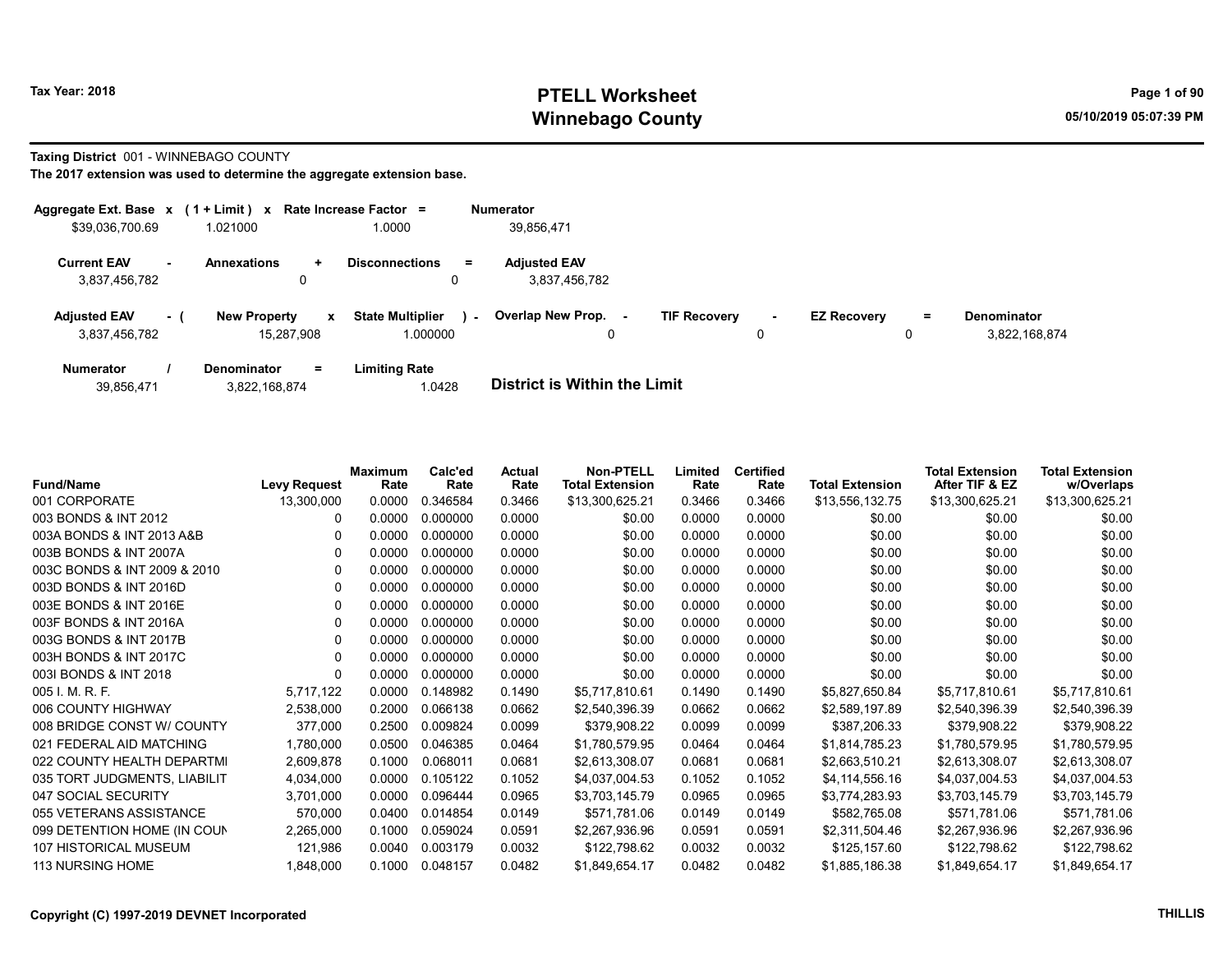### Tax Year: 2018 **PTELL Worksheet** Page 2 of 90 Winnebago County and the county of the county of the county of the county of the county of the county of the county

| <b>Fund/Name</b>           | <b>Levy Request</b> | <b>Maximum</b><br>Rate | Calc'ed<br>Rate | Actual<br>Rate | Non-PTELL<br><b>Total Extension</b> | Limited<br>Rate | <b>Certified</b><br>Rate | <b>Total Extension</b> | <b>Total Extension</b><br>After TIF & EZ | <b>Total Extension</b><br>w/Overlaps |
|----------------------------|---------------------|------------------------|-----------------|----------------|-------------------------------------|-----------------|--------------------------|------------------------|------------------------------------------|--------------------------------------|
| 157 CHILDRENS ADVOCACY CEN | 183,972             | 0.0040                 | 0.004794        | 0.0040         | \$153.498.27                        | 0.0040          | 0.0040                   | \$156,447.00           | \$153,498.27                             | \$153,498.27                         |
|                            |                     |                        |                 |                |                                     |                 |                          |                        |                                          |                                      |
| Totals (Capped)            | 39,045,958          |                        | 1.017498        | 1.0173         | \$39.038.447.85                     | 1.0173          | 1.0173                   | \$39.788.383.87        | \$39.038.447.85                          | \$39.038.447.85                      |
| <b>Totals (Not Capped)</b> |                     |                        | 0.000000        | 0.0000         | \$0.00                              | 0.0000          | 0.0000                   | \$0.00                 | \$0.00                                   | \$0.00                               |
| Totals (All)               | 39,045,958          |                        | 1.017498        | 1.0173         | \$39.038.447.85                     | 1.0173          | 1.0173                   | \$39.788.383.87        | \$39,038,447.85                          | \$39,038,447.85                      |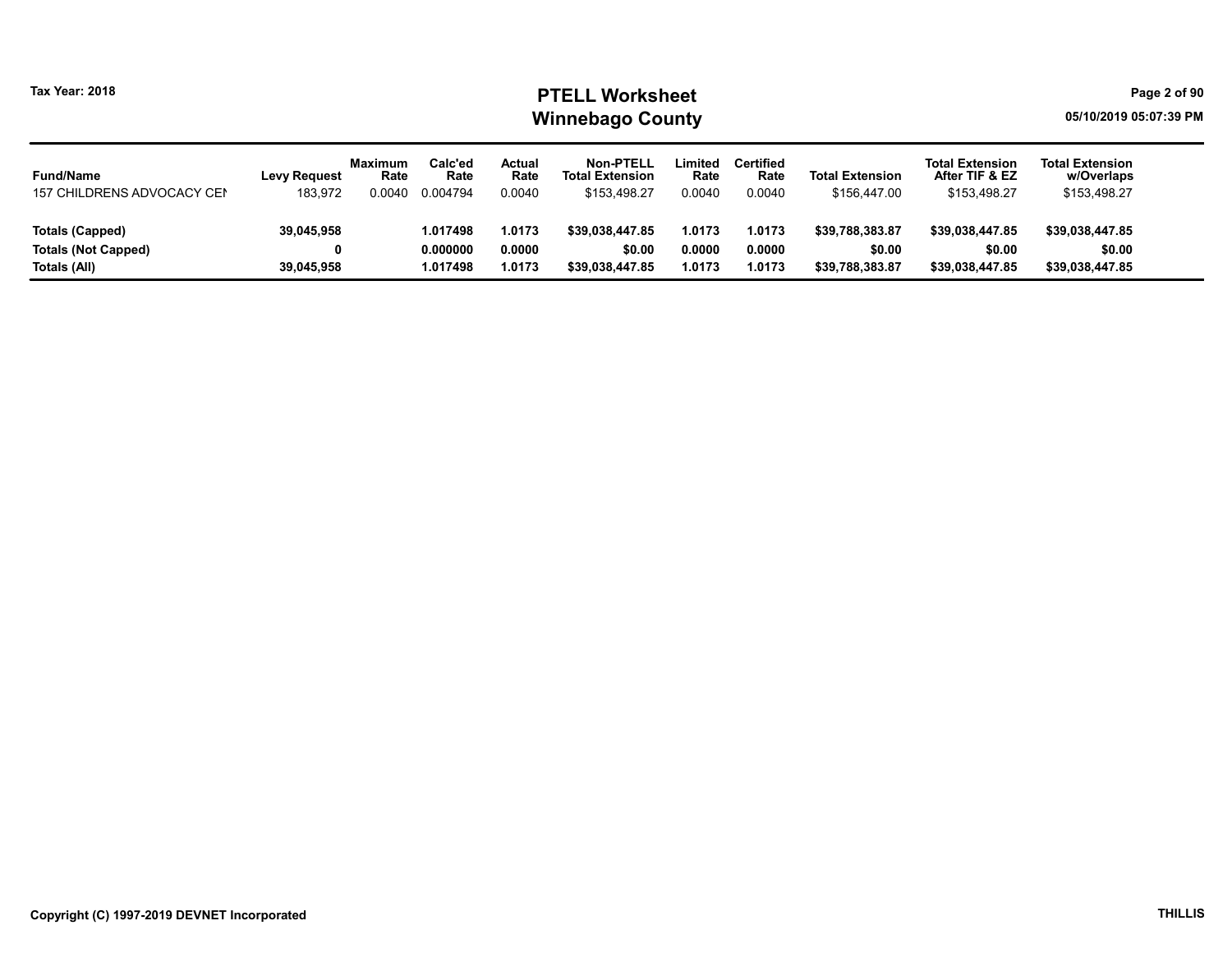### Tax Year: 2018 **PTELL Worksheet** Page 3 of 90 Winnebago County and the County of the County of the County of the County of the County of the County of the County of the County of the County of the County of the County of the County of the County of the County of the C

#### Taxing District 002 - FOREST PRESERVE

| Aggregate Ext. Base $x$ (1 + Limit) x Rate Increase Factor = |      |                                   |              |                                     |        | <b>Numerator</b>                     |                     |             |                    |         |                                     |
|--------------------------------------------------------------|------|-----------------------------------|--------------|-------------------------------------|--------|--------------------------------------|---------------------|-------------|--------------------|---------|-------------------------------------|
| \$3,965,972.74                                               |      | 1.021000                          |              | 1.0000                              |        | 4.049.258                            |                     |             |                    |         |                                     |
| <b>Current EAV</b><br>3,837,456,782                          | . —  | <b>Annexations</b><br>0           | $\ddotmark$  | <b>Disconnections</b><br>0          | $=$    | <b>Adjusted EAV</b><br>3,837,456,782 |                     |             |                    |         |                                     |
| <b>Adjusted EAV</b><br>3,837,456,782                         | $-1$ | <b>New Property</b><br>15.287.908 | $\mathbf{x}$ | <b>State Multiplier</b><br>1.000000 | $\sim$ | Overlap New Prop.<br>0               | <b>TIF Recovery</b> | $\sim$<br>0 | <b>EZ Recovery</b> | Ξ.<br>o | <b>Denominator</b><br>3.822.168.874 |
| <b>Numerator</b>                                             |      | <b>Denominator</b>                | $=$          | <b>Limiting Rate</b>                |        | _ _ _ _ _ _ _ _ _ _ _ _ _ _ _ _      |                     |             |                    |         |                                     |

| 4,049,258 | 3,822,168,874 | 0.1060 | <b>District is Within the Limit</b> |
|-----------|---------------|--------|-------------------------------------|

| <b>Fund/Name</b>              | <b>Levy Request</b> | <b>Maximum</b><br>Rate | Calc'ed<br>Rate | <b>Actual</b><br>Rate | Non-PTELL<br><b>Total Extension</b> | ∟imited<br>Rate | <b>Certified</b><br>Rate | <b>Total Extension</b> | <b>Total Extension</b><br>After TIF & EZ | <b>Total Extension</b><br>w/Overlaps |
|-------------------------------|---------------------|------------------------|-----------------|-----------------------|-------------------------------------|-----------------|--------------------------|------------------------|------------------------------------------|--------------------------------------|
| 001 CORPORATE                 | 2.287.319           | 0.0600                 | 0.059605        | 0.0597                | \$2,290,961.70                      | 0.0597          | 0.0597                   | \$2,334,971.51         | \$2,290,961.70                           | \$2,290,961.70                       |
| 003 BONDS & INT 2002A & 2011A | 345,050             | 0.0000                 | 0.008992        | 0.0090                | \$345.371.11                        | 0.0090          | 0.0090                   | \$352,005.76           | \$345.371.11                             | \$345,371.11                         |
| 003A BONDS & INT 2006         | 0                   | 0.0000                 | 0.000000        | 0.0000                | \$0.00                              | 0.0000          | 0.0000                   | \$0.00                 | \$0.00                                   | \$0.00                               |
| 003B BONDS & INT 2016         | 46,500              | 0.0000                 | 0.001212        | 0.0013                | \$49.886.94                         | 0.0013          | 0.0013                   | \$50.845.28            | \$49.886.94                              | \$49.886.94                          |
| $005$ J. M. R. F.             | 181.818             | 0.0000                 | 0.004738        | 0.0048                | \$184.197.93                        | 0.0048          | 0.0048                   | \$187.736.40           | \$184.197.93                             | \$184.197.93                         |
| 035 TORT JUDGMENTS, LIABILIT  | 251.525             | 0.0000                 | 0.006555        | 0.0066                | \$253.272.15                        | 0.0066          | 0.0066                   | \$258.137.55           | \$253.272.15                             | \$253.272.15                         |
| 047 SOCIAL SECURITY           | 137.374             | 0.0000                 | 0.003580        | 0.0036                | \$138,148.44                        | 0.0036          | 0.0036                   | \$140.802.30           | \$138,148.44                             | \$138,148.44                         |
| <b>121 BOTANICAL GARDENS</b>  | 182.985             | 0.0048                 | 0.004768        | 0.0048                | \$184.197.93                        | 0.0048          | 0.0048                   | \$187.736.40           | \$184.197.93                             | \$184.197.93                         |
| 137 DEV OF FORESTS & CONST    | 953,050             | 0.0250                 | 0.024836        | 0.0249                | \$955.526.74                        | 0.0249          | 0.0249                   | \$973.882.59           | \$955.526.74                             | \$955.526.74                         |
| Totals (Capped)               | 3.994.071           |                        | 0.104082        | 0.1044                | \$4,006,304.89                      | 0.1044          | 0.1044                   | \$4,083,266.76         | \$4,006,304.89                           | \$4,006,304.89                       |
| <b>Totals (Not Capped)</b>    | 391.550             |                        | 0.010204        | 0.0103                | \$395,258.05                        | 0.0103          | 0.0103                   | \$402.851.03           | \$395,258.05                             | \$395,258.05                         |
| Totals (All)                  | 4,385,621           |                        | 0.114286        | 0.1147                | \$4,401,562.94                      | 0.1147          | 0.1147                   | \$4,486,117.79         | \$4,401,562.94                           | \$4,401,562.94                       |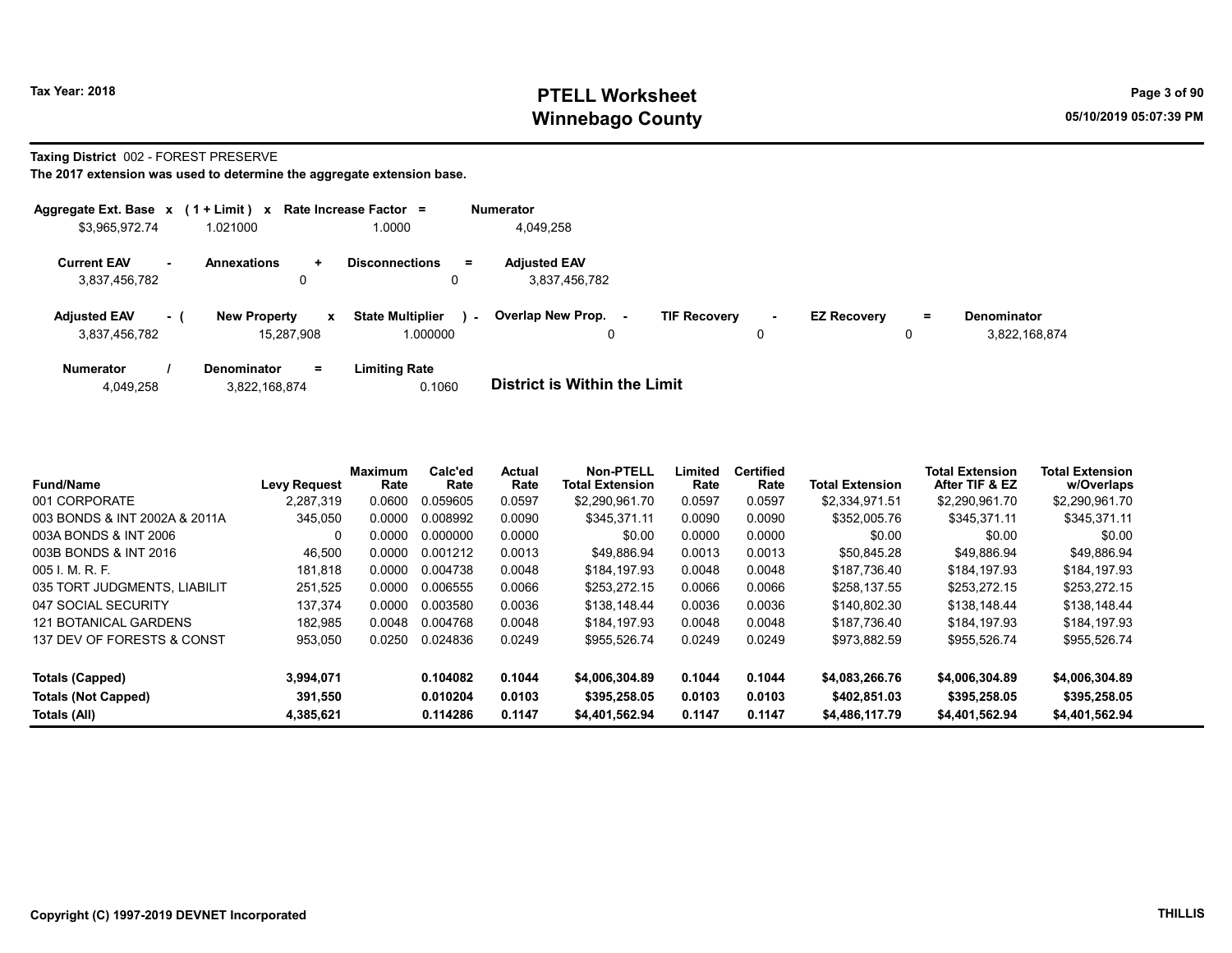### Tax Year: 2018 **PTELL Worksheet** Page 4 of 90 Winnebago County and the County of the County of the County of the County of the County of the County of the County of the County of the County of the County of the County of the County of the County of the County of the C

#### Taxing District 003 - BURRITT TOWNSHIP

| Aggregate Ext. Base $x$ (1 + Limit) $x$<br>\$44,941.83 | 1.021000                                       | Rate Increase Factor =<br>1.0000    | <b>Numerator</b>      | 45,886                                     |                     |                          |                         |                                          |                                      |  |
|--------------------------------------------------------|------------------------------------------------|-------------------------------------|-----------------------|--------------------------------------------|---------------------|--------------------------|-------------------------|------------------------------------------|--------------------------------------|--|
| <b>Current EAV</b><br>$\blacksquare$<br>26,459,064     | <b>Annexations</b><br>$\ddot{}$<br>0           | <b>Disconnections</b><br>Ξ<br>0     | <b>Adjusted EAV</b>   | 26,459,064                                 |                     |                          |                         |                                          |                                      |  |
| <b>Adjusted EAV</b><br>- (<br>26,459,064               | <b>New Property</b><br>$\mathbf{x}$<br>131,802 | <b>State Multiplier</b><br>1.000000 | - Overlap New Prop. - | 0                                          | <b>TIF Recovery</b> | 0                        | <b>EZ Recovery</b><br>0 | <b>Denominator</b><br>$=$                | 26,327,262                           |  |
| <b>Numerator</b><br>45,886                             | Denominator<br>$\equiv$<br>26,327,262          | <b>Limiting Rate</b><br>0.1743      |                       | <b>District is Over the Limit</b>          |                     |                          |                         |                                          |                                      |  |
| <b>Limiting Rate</b>                                   | <b>Computed Rate</b><br>$\equiv$               | <b>Reduction Factor</b>             |                       |                                            |                     |                          |                         |                                          |                                      |  |
| 0.1743                                                 | 0.178400                                       | 0.9770                              |                       |                                            |                     |                          |                         |                                          |                                      |  |
| <b>Fund/Name</b>                                       | <b>Levy Request</b>                            | Calc'ed<br>Maximum<br>Rate<br>Rate  | Actual<br>Rate        | <b>Non-PTELL</b><br><b>Total Extension</b> | Limited<br>Rate     | <b>Certified</b><br>Rate | <b>Total Extension</b>  | <b>Total Extension</b><br>After TIF & EZ | <b>Total Extension</b><br>w/Overlaps |  |
| 001 CORPORATE                                          | 47,184                                         | 0.3300<br>0.178328                  | 0.1784                | \$47,202.97                                | 0.1743              | 0.1743                   | \$46,118.15             | \$46,118.15                              | \$46,118.15                          |  |
| <b>Totals (Capped)</b>                                 | 47,184                                         | 0.178328                            | 0.1784                | \$47,202.97                                | 0.1743              | 0.1743                   | \$46,118.15             | \$46,118.15                              | \$46,118.15                          |  |
| <b>Totals (Not Capped)</b>                             | $\mathbf 0$                                    | 0.000000                            | 0.0000                | \$0.00                                     | 0.0000              | 0.0000                   | \$0.00                  | \$0.00                                   | \$0.00                               |  |
| Totals (All)                                           | 47,184                                         | 0.178328                            | 0.1784                | \$47,202.97                                | 0.1743              | 0.1743                   | \$46,118.15             | \$46,118.15                              | \$46,118.15                          |  |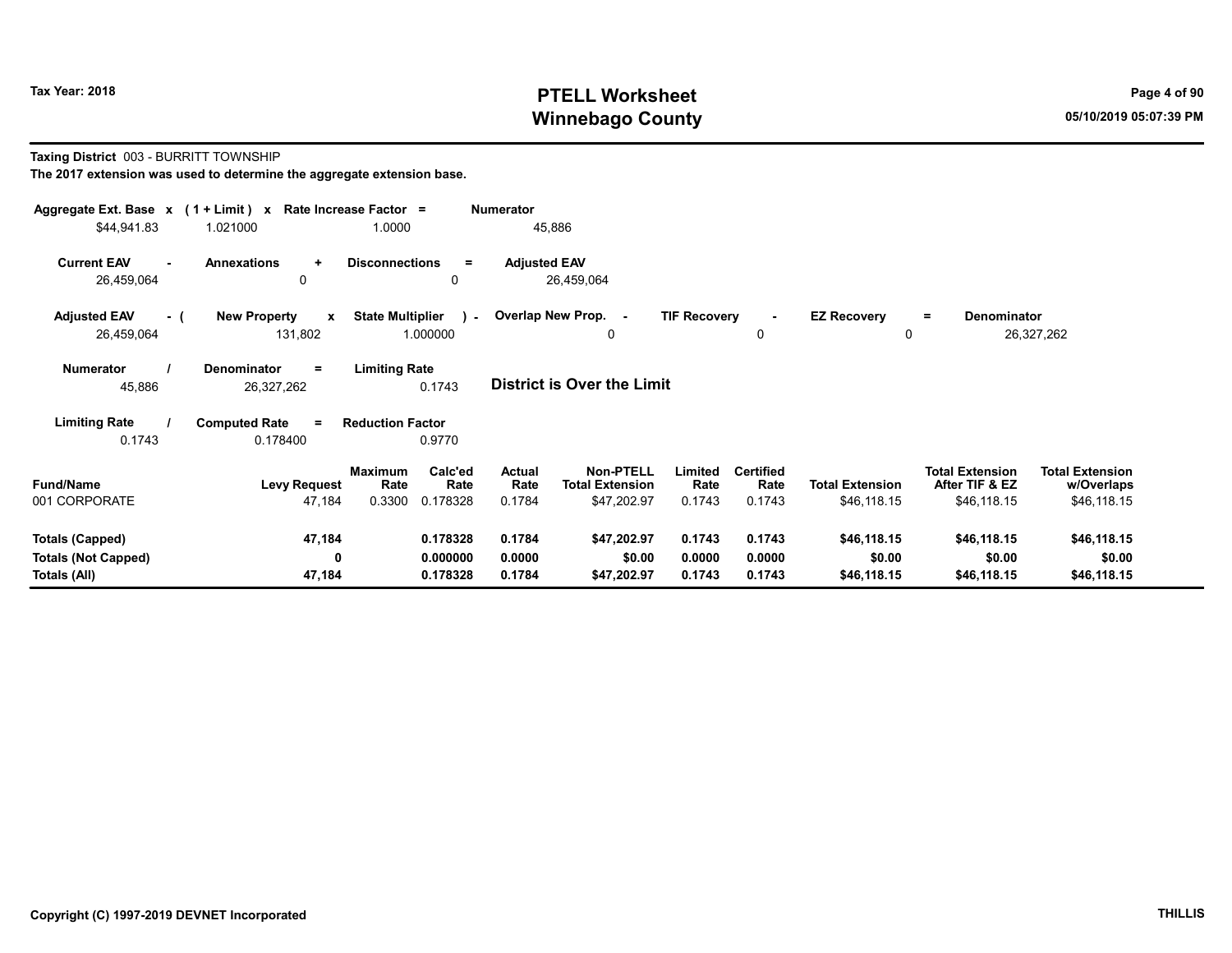Taxing District 004 - CHERRY VALLEY TOWNSHIP

## Tax Year: 2018 **PTELL Worksheet** Page 5 of 90 Winnebago County and the county of the county of the county of the county of the county of the county of the county of the county of the county of the county of the county of the county of the county of the county of the c

#### The 2017 extension was used to determine the aggregate extension base. Aggregate Ext. Base x ( 1 + Limit ) x Rate Increase Factor = Numerator \$369,258.36 1.021000 1.0000 377,013 Current EAV - Annexations + Disconnections = Adjusted EAV 271,844,346 0 0 271,844,346 Adjusted EAV - ( New Property x State Multiplier 271,844,346 946,888 1.000000 Numerator / Denominator = Limiting Rate District is Over the Limit Limiting Rate / Computed Rate = 377,013 270,897,458 0.1392 0.1392 0.141400 Reduction Factor 0.9844 Fund/Name Levy Request Rate Rate Total Extension Total Extension Limited<br>Rate w/Overlaps Total Extension After TIF & EZ Total Extension Maximum Calc'ed Actual<br>Rate Rate Rate **Rate** Calc'ed Rate Non-PTELL Limited Certified 001 CORPORATE 369,000 0.2500 0.135739 0.1358 \$369,164.62 0.1336 0.1336 \$366,716.02 \$363,184.05 \$363,184.05 054 GENERAL ASSISTANCE 15,000 0.0000 0.005518 0.0056 \$15,223.28 0.0056 0.0056 \$15,371.33 \$15,223.28 \$15,223.28 Totals (Capped) 384,000 0.141257 0.1414 \$384,387.90 0.1392 0.1392 \$382,087.35 \$378,407.33 \$378,407.33 Totals (Not Capped) 0 0.000000 0.0000 \$0.00 0.0000 0.0000 \$0.00 \$0.00 \$0.00 Totals (All) 384,000 0.141257 0.1414 \$384,387.90 0.1392 0.1392 \$382,087.35 \$378,407.33 \$378,407.33 0 Overlap New Prop. - TIF Recovery - EZ Recovery 0 0 = Denominator 270,897,458  $\cdot$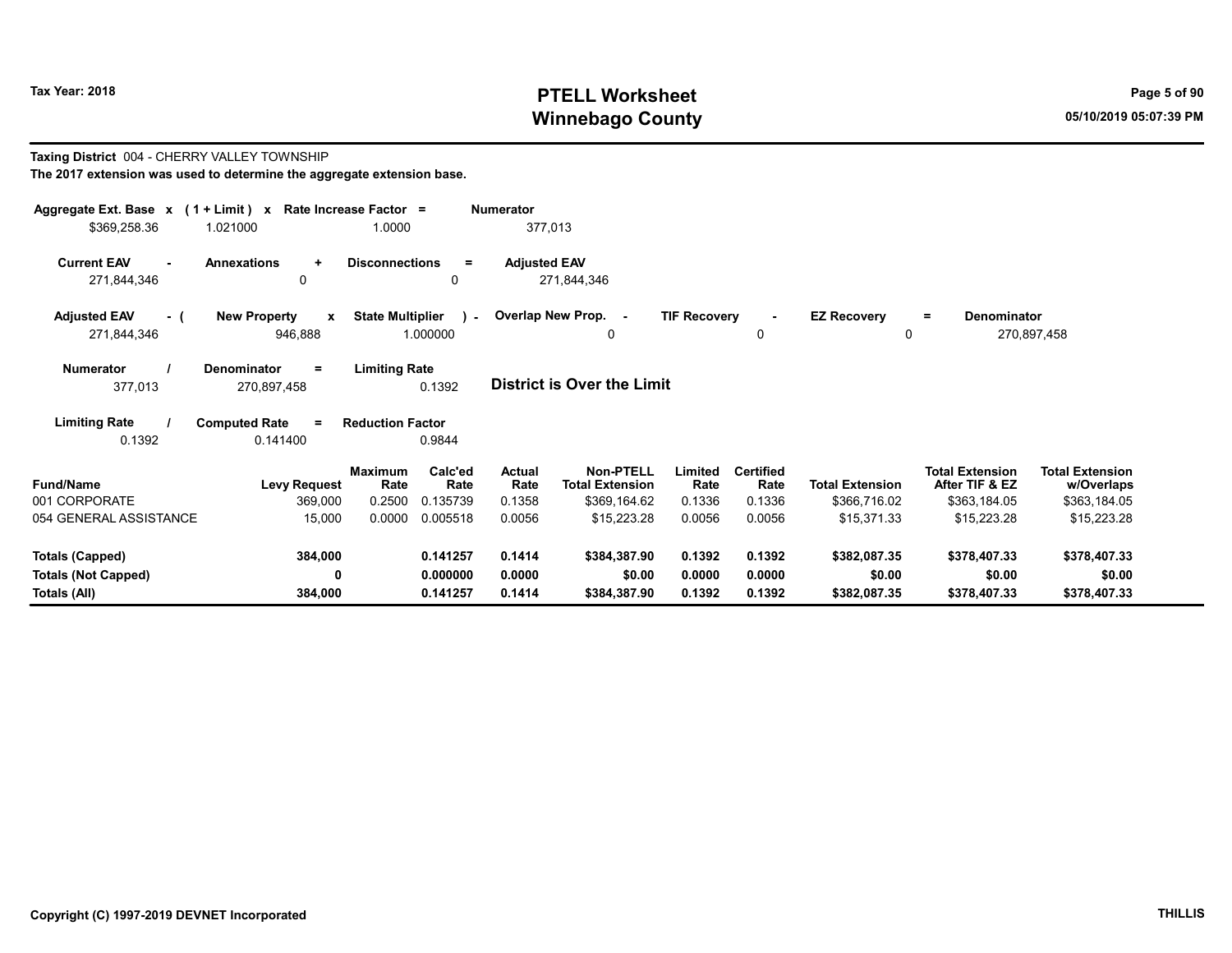## Tax Year: 2018 **PTELL Worksheet** Page 6 of 90 Winnebago County and the County of the County of the County of the County of the County of the County of the County of the County of the County of the County of the County of the County of the County of the County of the C

#### Taxing District 005 - DURAND TOWNSHIP

| Aggregate Ext. Base $x$ (1 + Limit) x Rate Increase Factor =<br>\$66,547.56 | 1.021000                                      | 1.0000                  |                      | <b>Numerator</b>    | 67,945                                     |                     |                               |                                    |                                          |                                      |
|-----------------------------------------------------------------------------|-----------------------------------------------|-------------------------|----------------------|---------------------|--------------------------------------------|---------------------|-------------------------------|------------------------------------|------------------------------------------|--------------------------------------|
| <b>Current EAV</b><br>$\sim$<br>37,864,010                                  | <b>Annexations</b><br>$\ddot{}$<br>$\Omega$   | <b>Disconnections</b>   | $\equiv$<br>0        | <b>Adjusted EAV</b> | 37,864,010                                 |                     |                               |                                    |                                          |                                      |
| <b>Adjusted EAV</b><br>- (<br>37,864,010                                    | <b>New Property</b><br>$\mathbf{x}$<br>27,209 | <b>State Multiplier</b> | 1.000000             |                     | ) - Overlap New Prop. -<br>0               | <b>TIF Recovery</b> | $\blacksquare$<br>$\mathbf 0$ | <b>EZ Recovery</b><br>$\mathbf{0}$ | <b>Denominator</b><br>$\equiv$           | 37,836,801                           |
| <b>Numerator</b><br>67,945                                                  | <b>Denominator</b><br>$\equiv$<br>37,836,801  | <b>Limiting Rate</b>    | 0.1796               |                     | <b>District is Over the Limit</b>          |                     |                               |                                    |                                          |                                      |
| <b>Limiting Rate</b><br>0.1796                                              | <b>Computed Rate</b><br>$\equiv$<br>0.184600  | <b>Reduction Factor</b> | 0.9729               |                     |                                            |                     |                               |                                    |                                          |                                      |
| <b>Fund/Name</b>                                                            | <b>Levy Request</b>                           | <b>Maximum</b><br>Rate  | Calc'ed<br>Rate      | Actual<br>Rate      | <b>Non-PTELL</b><br><b>Total Extension</b> | Limited<br>Rate     | <b>Certified</b><br>Rate      | <b>Total Extension</b>             | <b>Total Extension</b><br>After TIF & EZ | <b>Total Extension</b><br>w/Overlaps |
| 001 CORPORATE<br>054 GENERAL ASSISTANCE                                     | 68,368<br>1,500                               | 0.2500<br>0.0000        | 0.180562<br>0.003962 | 0.1806<br>0.0040    | \$68,382.40<br>\$1,514.56                  | 0.1757<br>0.0039    | 0.1757<br>0.0039              | \$66,990.36<br>\$1,486.98          | \$66,527.07<br>\$1,476.70                | \$66,527.07<br>\$1,476.70            |
| <b>Totals (Capped)</b>                                                      | 69,868                                        |                         | 0.184524             | 0.1846              | \$69,896.96                                | 0.1796              | 0.1796                        | \$68,477.34                        | \$68,003.77                              | \$68,003.77                          |
| <b>Totals (Not Capped)</b><br>Totals (All)                                  | 0<br>69,868                                   |                         | 0.000000<br>0.184524 | 0.0000<br>0.1846    | \$0.00<br>\$69,896.96                      | 0.0000<br>0.1796    | 0.0000<br>0.1796              | \$0.00<br>\$68,477.34              | \$0.00<br>\$68,003.77                    | \$0.00<br>\$68,003.77                |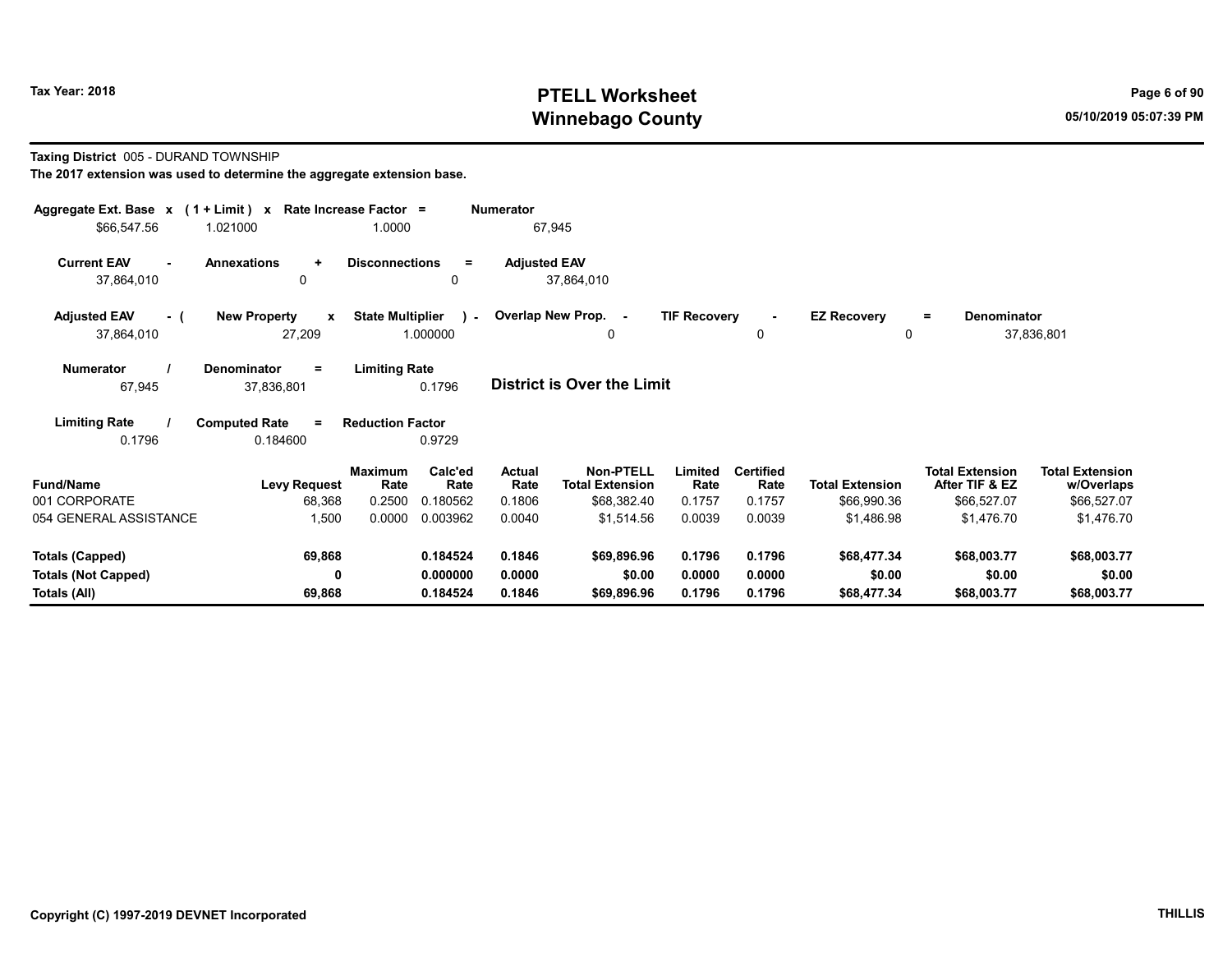## Tax Year: 2018 **PTELL Worksheet** Page 7 of 90 Winnebago County and the County of the County of the County of the County of the County of the County of the County of the County of the County of the County of the County of the County of the County of the County of the C

#### Taxing District 006 - HARLEM TOWNSHIP

| Aggregate Ext. Base $x$ (1 + Limit) $x$ Rate Increase Factor =<br>\$630,096.41 | 1.021000                                         | 1.0000                  |                          | Numerator<br>643,328 |                                            |                     |                          |                        |                                          |                                      |
|--------------------------------------------------------------------------------|--------------------------------------------------|-------------------------|--------------------------|----------------------|--------------------------------------------|---------------------|--------------------------|------------------------|------------------------------------------|--------------------------------------|
| <b>Current EAV</b><br>$\sim$<br>583,437,749                                    | <b>Annexations</b><br>$\ddot{}$<br>0             | <b>Disconnections</b>   | $\equiv$<br>$\mathbf{0}$ | <b>Adjusted EAV</b>  | 583.437.749                                |                     |                          |                        |                                          |                                      |
| <b>Adjusted EAV</b><br>- (<br>583,437,749                                      | <b>New Property</b><br>$\mathbf{x}$<br>3,423,014 | <b>State Multiplier</b> | $\mathbf{1}$<br>1.000000 |                      | Overlap New Prop. -<br>0                   | <b>TIF Recovery</b> | 0                        | <b>EZ Recovery</b>     | Denominator<br>$=$<br>$\Omega$           | 580,014,735                          |
| <b>Numerator</b><br>643,328                                                    | Denominator<br>$=$<br>580,014,735                | <b>Limiting Rate</b>    | 0.1110                   |                      | <b>District is Over the Limit</b>          |                     |                          |                        |                                          |                                      |
| <b>Limiting Rate</b><br>0.1110                                                 | <b>Computed Rate</b><br>$\equiv$<br>0.120000     | <b>Reduction Factor</b> | 0.9250                   |                      |                                            |                     |                          |                        |                                          |                                      |
| <b>Fund/Name</b>                                                               | <b>Levy Request</b>                              | <b>Maximum</b><br>Rate  | Calc'ed<br>Rate          | Actual<br>Rate       | <b>Non-PTELL</b><br><b>Total Extension</b> | Limited<br>Rate     | <b>Certified</b><br>Rate | <b>Total Extension</b> | <b>Total Extension</b><br>After TIF & EZ | <b>Total Extension</b><br>w/Overlaps |
| 001 CORPORATE                                                                  | 555,245                                          | 0.2500                  | 0.095168                 | 0.0952               | \$555,432.74                               | 0.0880              | 0.0880                   | \$543,864.28           | \$513,425.22                             | \$513,425.22                         |
| 042 PARK/PARK MAINTENANCE                                                      | 72,028                                           | 0.0200                  | 0.012345                 | 0.0124               | \$72,346.28                                | 0.0115              | 0.0115                   | \$71,073.17            | \$67,095.34                              | \$67,095.34                          |
| 054 GENERAL ASSISTANCE                                                         | 72,028                                           | 0.0000                  | 0.012345                 | 0.0124               | \$72.346.28                                | 0.0115              | 0.0115                   | \$71.073.17            | \$67.095.34                              | \$67,095.34                          |
| <b>Totals (Capped)</b>                                                         | 699,301                                          |                         | 0.119858                 | 0.1200               | \$700,125.30                               | 0.1110              | 0.1110                   | \$686,010.63           | \$647,615.90                             | \$647,615.90                         |
| <b>Totals (Not Capped)</b><br>Totals (All)                                     | 0<br>699,301                                     |                         | 0.000000<br>0.119858     | 0.0000<br>0.1200     | \$0.00<br>\$700,125.30                     | 0.0000<br>0.1110    | 0.0000<br>0.1110         | \$0.00<br>\$686,010.63 | \$0.00<br>\$647,615.90                   | \$0.00<br>\$647,615.90               |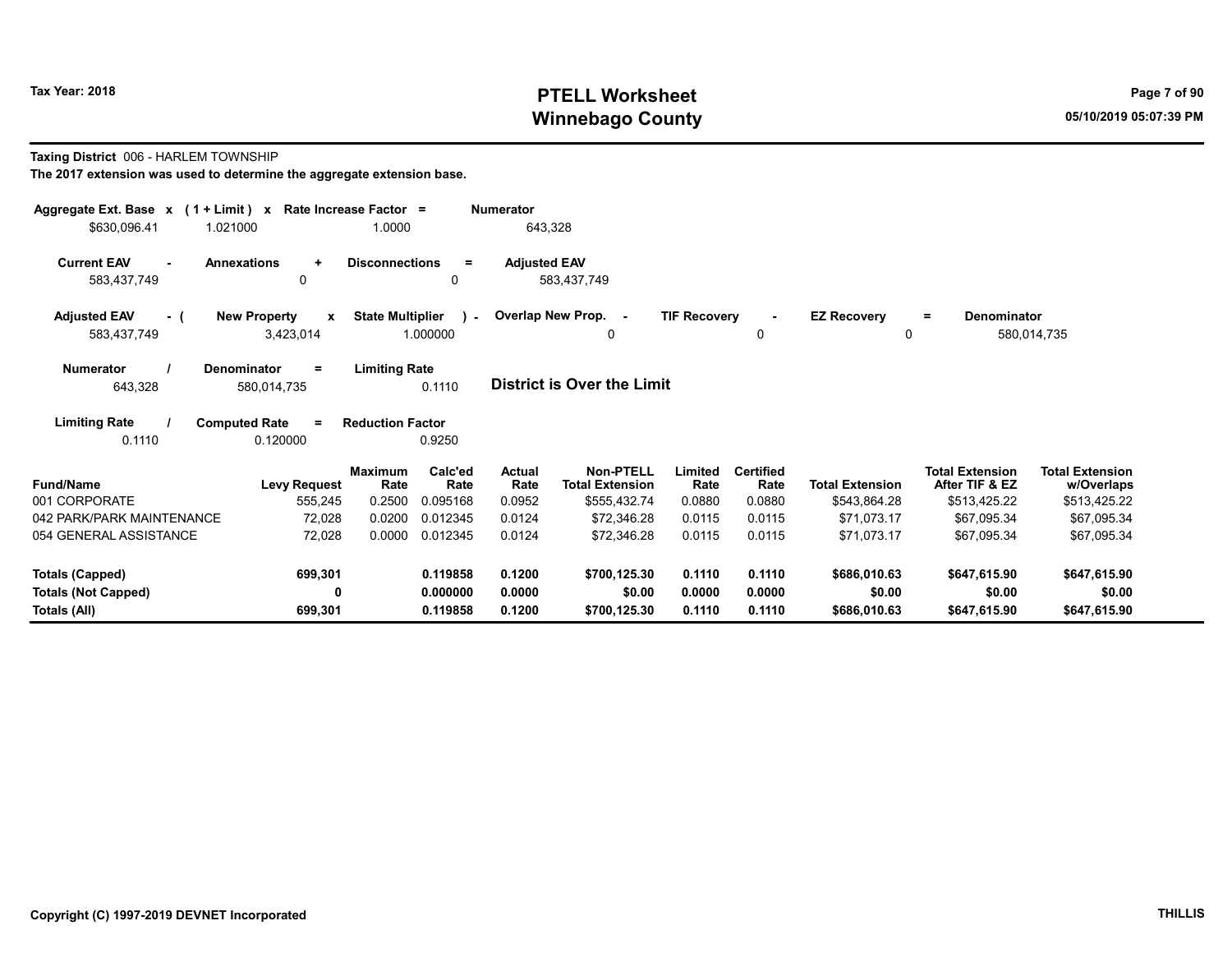## Tax Year: 2018 **PTELL Worksheet** Page 8 of 90 Winnebago County and the County of the County of the County of the County of the County of the County of the County of the County of the County of the County of the County of the County of the County of the County of the C

#### Taxing District 007 - HARRISON TOWNSHIP

| Aggregate Ext. Base $x$ (1 + Limit) $x$<br>\$17,739.98 | 1.021000                                      | Rate Increase Factor =<br>1.0000    |                      | <b>Numerator</b>    | 18,113                              |                     |                          |                                |                                          |                                      |  |
|--------------------------------------------------------|-----------------------------------------------|-------------------------------------|----------------------|---------------------|-------------------------------------|---------------------|--------------------------|--------------------------------|------------------------------------------|--------------------------------------|--|
| <b>Current EAV</b><br>14,635,564                       | <b>Annexations</b><br>٠<br>0                  | <b>Disconnections</b>               | $=$<br>0             | <b>Adjusted EAV</b> | 14,635,564                          |                     |                          |                                |                                          |                                      |  |
| <b>Adjusted EAV</b><br>- (<br>14,635,564               | <b>New Property</b><br>$\mathbf{x}$<br>43,153 | <b>State Multiplier</b><br>1.000000 | $\mathbf{r}$         |                     | Overlap New Prop. -<br>0            | <b>TIF Recovery</b> | 0                        | <b>EZ Recovery</b><br>$\Omega$ | Denominator<br>$=$                       | 14,592,411                           |  |
| <b>Numerator</b><br>18,113                             | <b>Denominator</b><br>Ξ<br>14,592,411         | <b>Limiting Rate</b>                | 0.1242               |                     | <b>District is Over the Limit</b>   |                     |                          |                                |                                          |                                      |  |
| <b>Limiting Rate</b>                                   | <b>Computed Rate</b><br>$\equiv$              | <b>Reduction Factor</b>             |                      |                     |                                     |                     |                          |                                |                                          |                                      |  |
| 0.1242                                                 | 0.127300                                      |                                     | 0.9756               |                     |                                     |                     |                          |                                |                                          |                                      |  |
| <b>Fund/Name</b>                                       | <b>Levy Request</b>                           | <b>Maximum</b><br>Rate              | Calc'ed<br>Rate      | Actual<br>Rate      | Non-PTELL<br><b>Total Extension</b> | Limited<br>Rate     | <b>Certified</b><br>Rate | <b>Total Extension</b>         | <b>Total Extension</b><br>After TIF & EZ | <b>Total Extension</b><br>w/Overlaps |  |
| 001 CORPORATE                                          | 18,625                                        | 0.4500                              | 0.127259             | 0.1273              | \$18,631.07                         | 0.1242              | 0.1242                   | \$18,177.37                    | \$18,177.37                              | \$18,177.37                          |  |
| <b>Totals (Capped)</b>                                 | 18,625                                        |                                     | 0.127259             | 0.1273              | \$18,631.07                         | 0.1242              | 0.1242                   | \$18,177.37                    | \$18,177.37                              | \$18,177.37                          |  |
| <b>Totals (Not Capped)</b><br>Totals (All)             | 0<br>18,625                                   |                                     | 0.000000<br>0.127259 | 0.0000<br>0.1273    | \$0.00<br>\$18,631.07               | 0.0000<br>0.1242    | 0.0000<br>0.1242         | \$0.00<br>\$18,177.37          | \$0.00<br>\$18,177.37                    | \$0.00<br>\$18,177.37                |  |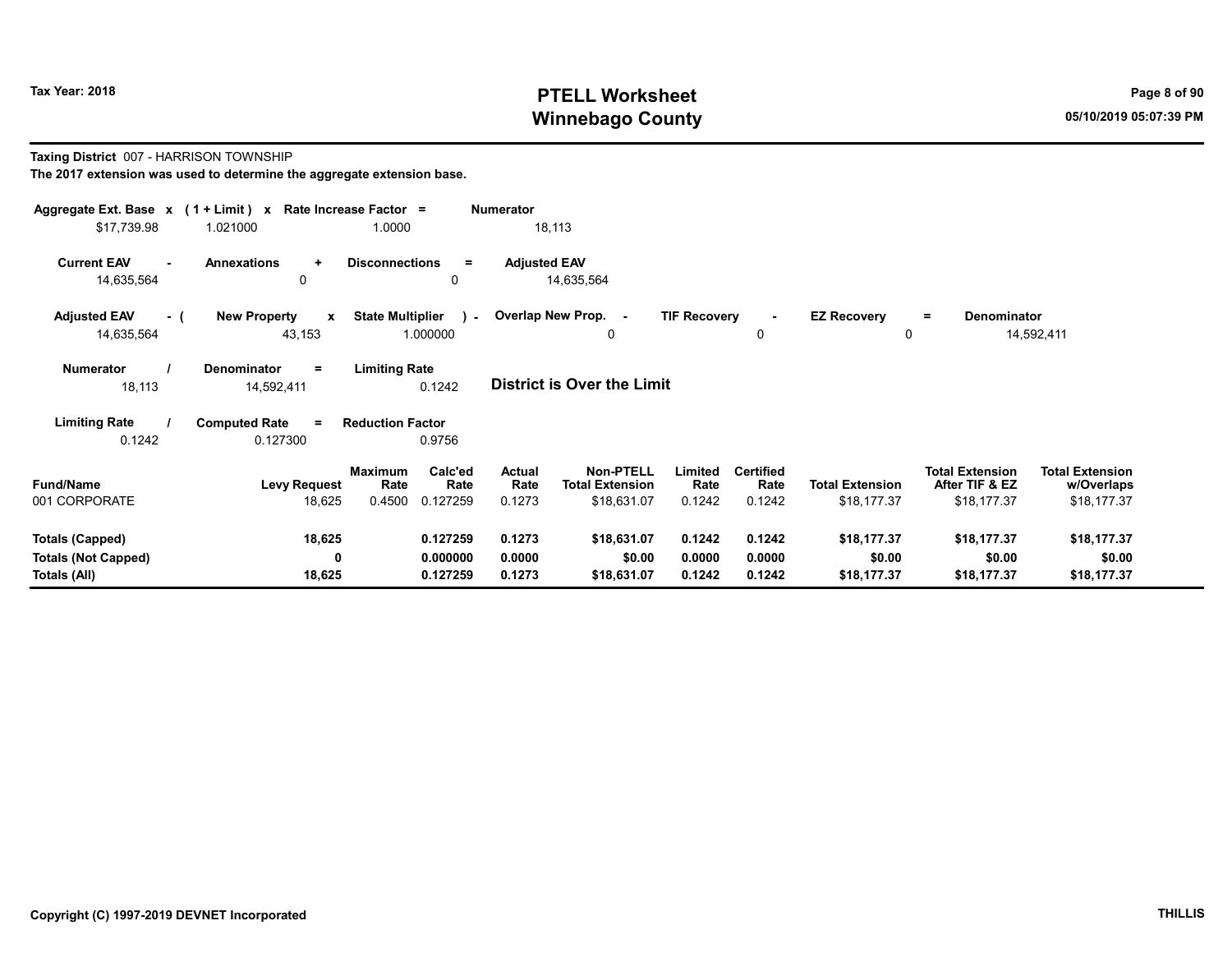## Tax Year: 2018 **PTELL Worksheet** Page 9 of 90 Winnebago County and the County of the County of the County of the County of the County of the County of the County of the County of the County of the County of the County of the County of the County of the County of the C

#### Taxing District 008 - LAONA TOWNSHIP

| Aggregate Ext. Base x (1 + Limit) x<br>\$40.570.21<br>1.021000 | Rate Increase Factor =<br>1.0000              |                                     | Numerator             | 41,422                                     |                     |                          |                         |                                          |                                      |
|----------------------------------------------------------------|-----------------------------------------------|-------------------------------------|-----------------------|--------------------------------------------|---------------------|--------------------------|-------------------------|------------------------------------------|--------------------------------------|
| <b>Current EAV</b><br>34,058,194                               | <b>Annexations</b><br>$\ddot{}$<br>$\Omega$   | <b>Disconnections</b><br>$=$<br>0   | <b>Adjusted EAV</b>   | 34,058,194                                 |                     |                          |                         |                                          |                                      |
| <b>Adjusted EAV</b><br>- (<br>34,058,194                       | <b>New Property</b><br>$\mathbf{x}$<br>47,246 | <b>State Multiplier</b><br>1.000000 |                       | ) - Overlap New Prop. -<br>0               | <b>TIF Recovery</b> | $\sim$<br>0              | <b>EZ Recovery</b><br>0 | Denominator<br>$=$                       | 34,010,948                           |
| <b>Numerator</b><br>41,422                                     | <b>Denominator</b><br>$\equiv$<br>34,010,948  | <b>Limiting Rate</b><br>0.1218      |                       | <b>District is Over the Limit</b>          |                     |                          |                         |                                          |                                      |
| <b>Limiting Rate</b><br>0.1218                                 | <b>Computed Rate</b><br>$\equiv$<br>0.123900  | <b>Reduction Factor</b><br>0.9831   |                       |                                            |                     |                          |                         |                                          |                                      |
| <b>Fund/Name</b>                                               | <b>Maximum</b><br><b>Levy Request</b>         | Calc'ed<br>Rate<br>Rate             | <b>Actual</b><br>Rate | <b>Non-PTELL</b><br><b>Total Extension</b> | Limited<br>Rate     | <b>Certified</b><br>Rate | <b>Total Extension</b>  | <b>Total Extension</b><br>After TIF & EZ | <b>Total Extension</b><br>w/Overlaps |
| 001 CORPORATE                                                  | 42,193<br>0.2500                              | 0.123885                            | 0.1239                | \$42,198.10                                | 0.1218              | 0.1218                   | \$41,482.88             | \$41,482.88                              | \$41,482.88                          |
| 027 AUDIT                                                      | 0.0050                                        | 0.000000                            | 0.0000                | \$0.00                                     | 0.0000              | 0.0000                   | \$0.00                  | \$0.00                                   | \$0.00                               |
| 035 TORT JUDGMENTS, LIABILIT                                   | 0.0000<br>0                                   | 0.000000                            | 0.0000                | \$0.00                                     | 0.0000              | 0.0000                   | \$0.00                  | \$0.00                                   | \$0.00                               |
| 047 SOCIAL SECURITY                                            | 0.0000<br>0                                   | 0.000000                            | 0.0000                | \$0.00                                     | 0.0000              | 0.0000                   | \$0.00                  | \$0.00                                   | \$0.00                               |
| <b>Totals (Capped)</b>                                         | 42,193                                        | 0.123885                            | 0.1239                | \$42,198.10                                | 0.1218              | 0.1218                   | \$41,482.88             | \$41,482.88                              | \$41,482.88                          |
| <b>Totals (Not Capped)</b>                                     | 0                                             | 0.000000                            | 0.0000                | \$0.00                                     | 0.0000              | 0.0000                   | \$0.00                  | \$0.00                                   | \$0.00                               |
| Totals (All)                                                   | 42,193                                        | 0.123885                            | 0.1239                | \$42,198.10                                | 0.1218              | 0.1218                   | \$41,482.88             | \$41,482.88                              | \$41,482.88                          |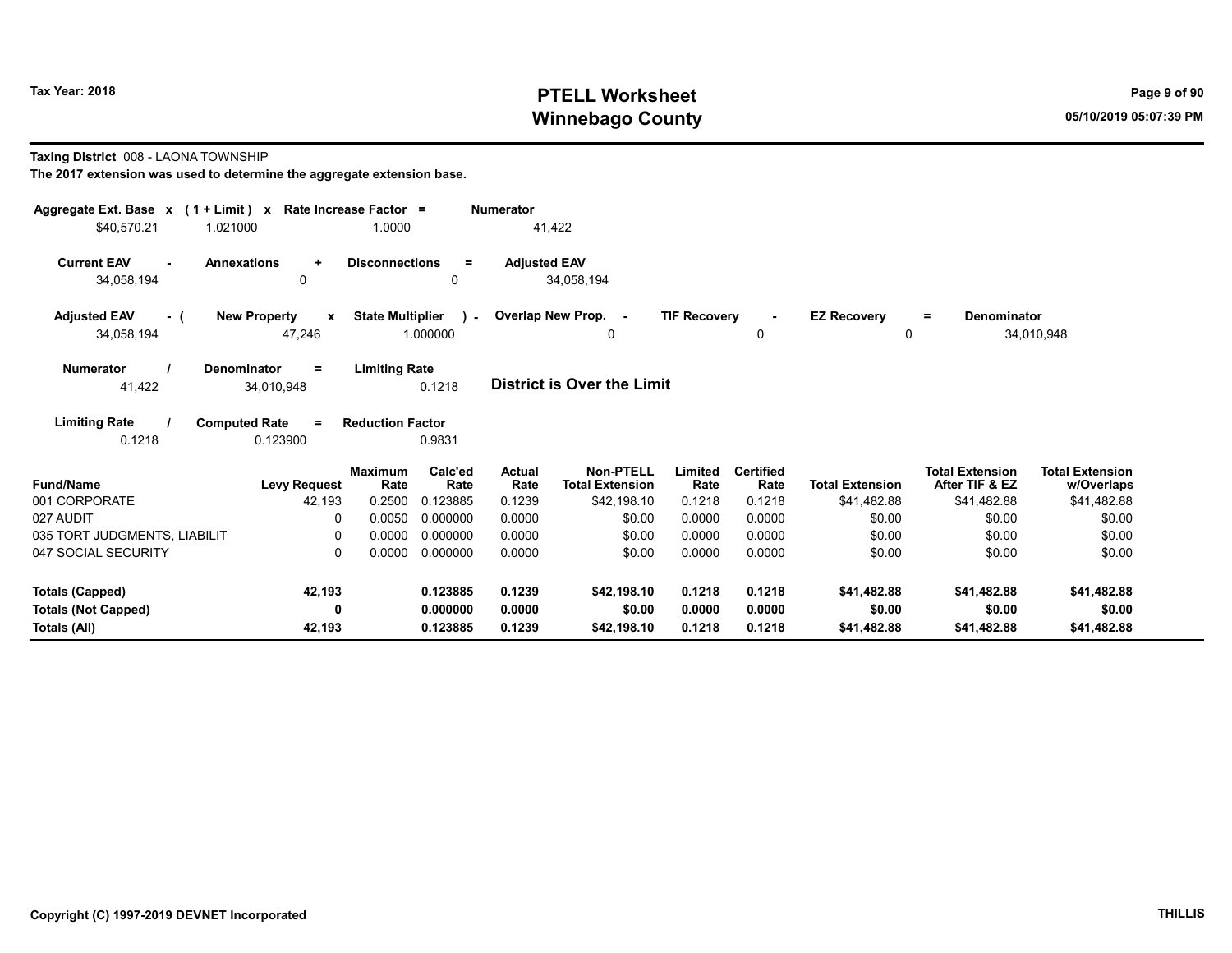## Tax Year: 2018 **PTELL Worksheet** Page 10 of 90 Winnebago County and the County of the County of the County of the County of the County of the County of the County of the County of the County of the County of the County of the County of the County of the County of the C

#### Taxing District 009 - OWEN TOWNSHIP

| Aggregate Ext. Base x (1 + Limit) x<br>\$119,073.73 | 1.021000                                       | Rate Increase Factor =<br>1.0000 |                             | <b>Numerator</b><br>121,574     |                                                            |                           |                                    |                                        |                                                          |                                                      |
|-----------------------------------------------------|------------------------------------------------|----------------------------------|-----------------------------|---------------------------------|------------------------------------------------------------|---------------------------|------------------------------------|----------------------------------------|----------------------------------------------------------|------------------------------------------------------|
| <b>Current EAV</b><br>$\blacksquare$<br>84,963,477  | <b>Annexations</b><br>$\ddot{}$<br>0           | <b>Disconnections</b>            | $\equiv$<br>0               | <b>Adjusted EAV</b>             | 84,963,477                                                 |                           |                                    |                                        |                                                          |                                                      |
| <b>Adjusted EAV</b><br>- (<br>84,963,477            | <b>New Property</b><br>$\mathbf{x}$<br>108,875 | <b>State Multiplier</b>          | $\lambda$ -<br>1.000000     |                                 | Overlap New Prop. -<br>0                                   | <b>TIF Recovery</b>       | 0                                  | <b>EZ Recovery</b><br>0                | <b>Denominator</b><br>Ξ.                                 | 84,854,602                                           |
| <b>Numerator</b><br>121,574                         | <b>Denominator</b><br>$\equiv$<br>84,854,602   | <b>Limiting Rate</b>             | 0.1433                      |                                 | District is Over the Limit                                 |                           |                                    |                                        |                                                          |                                                      |
| <b>Limiting Rate</b><br>0.1433                      | <b>Computed Rate</b><br>$\equiv$<br>0.143800   | <b>Reduction Factor</b>          | 0.9965                      |                                 |                                                            |                           |                                    |                                        |                                                          |                                                      |
| <b>Fund/Name</b><br>001 CORPORATE                   | <b>Levy Request</b><br>111,000                 | <b>Maximum</b><br>Rate<br>0.2500 | Calc'ed<br>Rate<br>0.130644 | <b>Actual</b><br>Rate<br>0.1307 | <b>Non-PTELL</b><br><b>Total Extension</b><br>\$111,047.26 | Limited<br>Rate<br>0.1302 | <b>Certified</b><br>Rate<br>0.1302 | <b>Total Extension</b><br>\$110,622.45 | <b>Total Extension</b><br>After TIF & EZ<br>\$110,622.45 | <b>Total Extension</b><br>w/Overlaps<br>\$110,622.45 |
| 047 SOCIAL SECURITY<br>054 GENERAL ASSISTANCE       | 7,000<br>4,000                                 | 0.0000<br>0.0000                 | 0.008239<br>0.004708        | 0.0083<br>0.0048                | \$7,051.97<br>\$4,078.25                                   | 0.0083<br>0.0048          | 0.0083<br>0.0048                   | \$7,051.97<br>\$4,078.25               | \$7,051.97<br>\$4,078.25                                 | \$7,051.97<br>\$4,078.25                             |
| <b>Totals (Capped)</b>                              | 122,000                                        |                                  | 0.143591                    | 0.1438                          | \$122,177.48                                               | 0.1433                    | 0.1433                             | \$121,752.66                           | \$121,752.67                                             | \$121,752.67                                         |
| <b>Totals (Not Capped)</b><br>Totals (All)          | 0<br>122,000                                   |                                  | 0.000000<br>0.143591        | 0.0000<br>0.1438                | \$0.00<br>\$122,177.48                                     | 0.0000<br>0.1433          | 0.0000<br>0.1433                   | \$0.00<br>\$121,752.66                 | \$0.00<br>\$121,752.67                                   | \$0.00<br>\$121,752.67                               |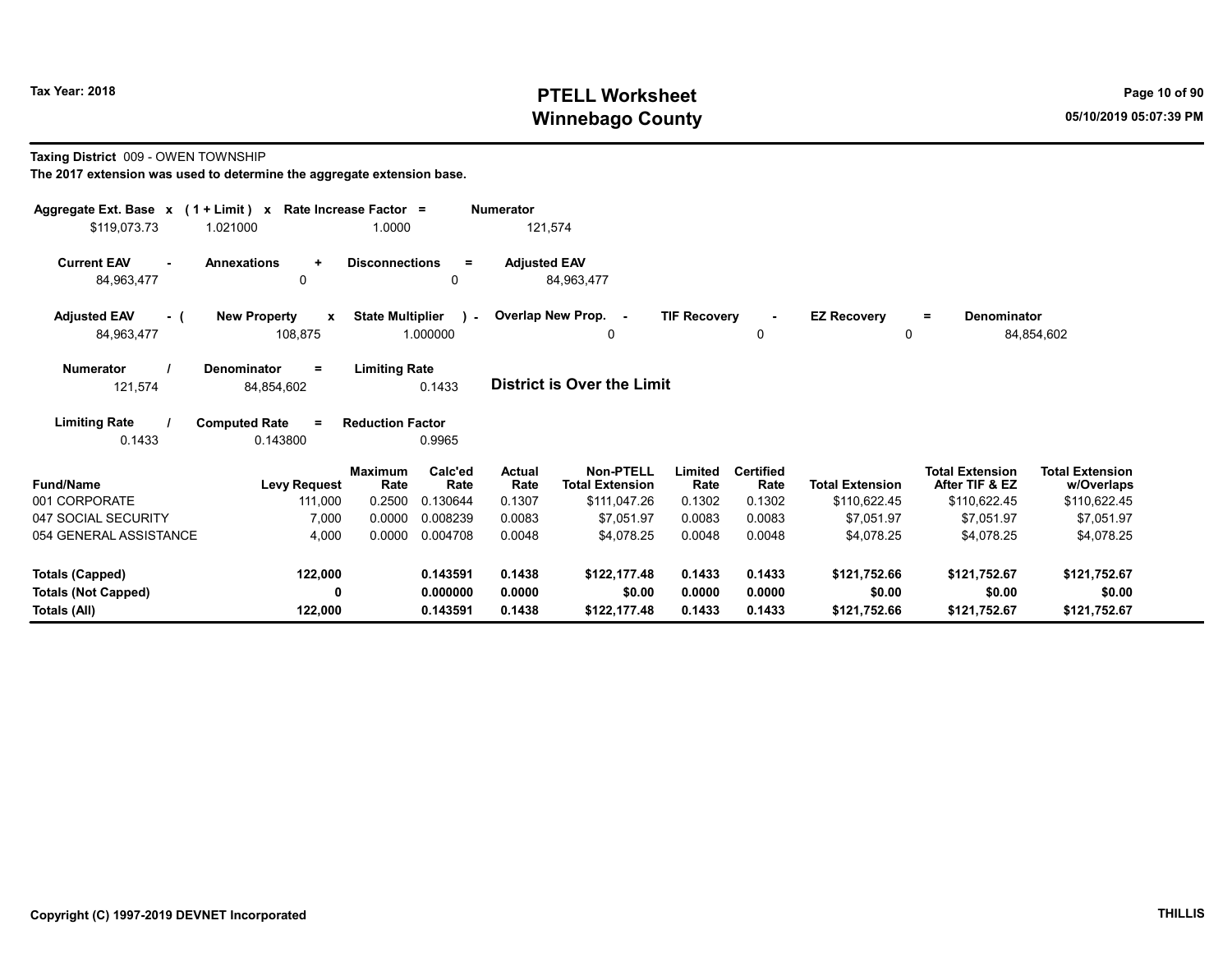## Tax Year: 2018 **PTELL Worksheet** Page 11 of 90 Winnebago County and the County of the County of the County of the County of the County of the County of the County of the County of the County of the County of the County of the County of the County of the County of the C

#### Taxing District 010 - PECATONICA TOWNSHIP

| Aggregate Ext. Base $x$ (1 + Limit) $x$    |                                                  | Rate Increase Factor =           |                             | <b>Numerator</b>         |                                                            |                           |                                    |                                        |                                                          |                                                      |
|--------------------------------------------|--------------------------------------------------|----------------------------------|-----------------------------|--------------------------|------------------------------------------------------------|---------------------------|------------------------------------|----------------------------------------|----------------------------------------------------------|------------------------------------------------------|
| 1.021000<br>\$123,149.37                   |                                                  | 1.0000                           |                             | 125,736                  |                                                            |                           |                                    |                                        |                                                          |                                                      |
| <b>Current EAV</b><br>$\sim$<br>69,824,613 | <b>Annexations</b><br>$\ddot{}$<br>0             | <b>Disconnections</b>            | $\equiv$<br>0               | <b>Adjusted EAV</b>      | 69,824,613                                                 |                           |                                    |                                        |                                                          |                                                      |
| <b>Adjusted EAV</b><br>- (<br>69,824,613   | <b>New Property</b><br>$\mathbf{x}$<br>1,289,179 | <b>State Multiplier</b>          | $\rightarrow$<br>1.000000   |                          | Overlap New Prop. -<br>0                                   | <b>TIF Recovery</b>       | $\sim$<br>0                        | <b>EZ Recovery</b><br>$\Omega$         | Denominator<br>$=$                                       | 68,535,434                                           |
| <b>Numerator</b><br>125,736                | Denominator<br>Ξ<br>68,535,434                   | <b>Limiting Rate</b>             | 0.1835                      |                          | <b>District is Over the Limit</b>                          |                           |                                    |                                        |                                                          |                                                      |
| <b>Limiting Rate</b><br>0.1835             | <b>Computed Rate</b><br>$\equiv$<br>0.185400     | <b>Reduction Factor</b>          | 0.9898                      |                          |                                                            |                           |                                    |                                        |                                                          |                                                      |
| <b>Fund/Name</b><br>001 CORPORATE          | <b>Levy Request</b><br>120,900                   | <b>Maximum</b><br>Rate<br>0.2500 | Calc'ed<br>Rate<br>0.173148 | Actual<br>Rate<br>0.1732 | <b>Non-PTELL</b><br><b>Total Extension</b><br>\$120,936.23 | Limited<br>Rate<br>0.1713 | <b>Certified</b><br>Rate<br>0.1713 | <b>Total Extension</b><br>\$119,609.56 | <b>Total Extension</b><br>After TIF & EZ<br>\$119,609.56 | <b>Total Extension</b><br>w/Overlaps<br>\$119,609.56 |
| 005 I. M. R. F.                            | $\Omega$                                         | 0.0000                           | 0.000000                    | 0.0000                   | \$0.00                                                     | 0.0000                    | 0.0000                             | \$0.00                                 | \$0.00                                                   | \$0.00                                               |
| 027 AUDIT                                  | 100                                              | 0.0050                           | 0.000143                    | 0.0002                   | \$139.65                                                   | 0.0002                    | 0.0002                             | \$139.65                               | \$139.65                                                 | \$139.65                                             |
| 035 TORT JUDGMENTS, LIABILIT               | 6,300                                            | 0.0000                           | 0.009023                    | 0.0091                   | \$6,354.04                                                 | 0.0091                    | 0.0091                             | \$6,354.04                             | \$6,354.04                                               | \$6,354.04                                           |
| 054 GENERAL ASSISTANCE                     | 2.000                                            | 0.0000                           | 0.002864                    | 0.0029                   | \$2.024.91                                                 | 0.0029                    | 0.0029                             | \$2.024.91                             | \$2.024.91                                               | \$2.024.91                                           |
| <b>Totals (Capped)</b>                     | 129,300                                          |                                  | 0.185178                    | 0.1854                   | \$129,454.83                                               | 0.1835                    | 0.1835                             | \$128,128.16                           | \$128,128.16                                             | \$128,128.16                                         |
| <b>Totals (Not Capped)</b>                 | $\mathbf 0$                                      |                                  | 0.000000                    | 0.0000                   | \$0.00                                                     | 0.0000                    | 0.0000                             | \$0.00                                 | \$0.00                                                   | \$0.00                                               |
| Totals (All)                               | 129,300                                          |                                  | 0.185178                    | 0.1854                   | \$129,454.83                                               | 0.1835                    | 0.1835                             | \$128,128.16                           | \$128,128.16                                             | \$128,128.16                                         |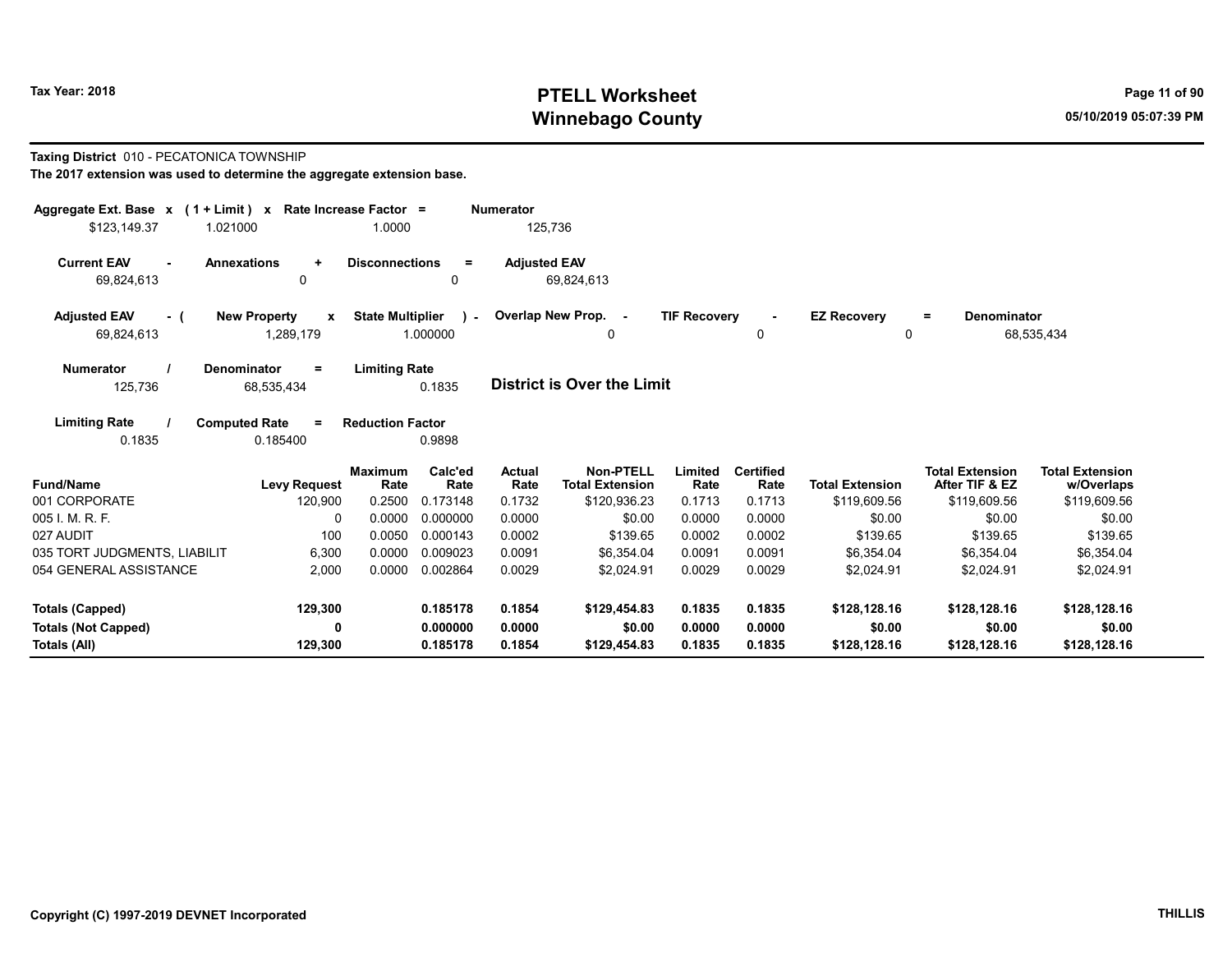### Tax Year: 2018 **PTELL Worksheet** Page 12 of 90 Winnebago County and the County of the County of the County of the County of the County of the County of the County of the County of the County of the County of the County of the County of the County of the County of the C

#### Taxing District 011 - ROCKFORD TOWNSHIP

| Aggregate Ext. Base $x$ (1 + Limit) $x$ |        |                                  |              | Rate Increase Factor $=$            |        | <b>Numerator</b>                     |                     |         |                    |               |                                     |
|-----------------------------------------|--------|----------------------------------|--------------|-------------------------------------|--------|--------------------------------------|---------------------|---------|--------------------|---------------|-------------------------------------|
| \$2,569,163.82                          |        | 1.021000                         |              | 1.0000                              |        | 2,623,116                            |                     |         |                    |               |                                     |
| <b>Current EAV</b><br>1,856,254,057     | $\sim$ | <b>Annexations</b><br>÷.<br>0    |              | <b>Disconnections</b><br>$=$<br>0   |        | <b>Adiusted EAV</b><br>1.856.254.057 |                     |         |                    |               |                                     |
| <b>Adiusted EAV</b><br>1,856,254,057    | - 1    | <b>New Property</b><br>3.398.474 | $\mathbf{x}$ | <b>State Multiplier</b><br>1.000000 | $\sim$ | Overlap New Prop.<br>$\sim$<br>0     | <b>TIF Recovery</b> | ۰.<br>0 | <b>EZ Recovery</b> | $\equiv$<br>0 | <b>Denominator</b><br>1,852,855,583 |
| <b>Numerator</b>                        |        | <b>Denominator</b><br>Ξ.         |              | Limiting Rate                       |        | _                                    |                     |         |                    |               |                                     |

| 1,852,855,583<br>2.623.116 | 0.1416 | <b>District is Within the Limit</b> |
|----------------------------|--------|-------------------------------------|

| <b>Fund/Name</b>           | Levy Request | <b>Maximum</b><br>Rate | Calc'ed<br>Rate | Actual<br>Rate | <b>Non-PTELL</b><br><b>Total Extension</b> | Limited<br>Rate | <b>Certified</b><br>Rate | <b>Total Extension</b> | <b>Total Extension</b><br>After TIF & EZ | <b>Total Extension</b><br>w/Overlaps |  |
|----------------------------|--------------|------------------------|-----------------|----------------|--------------------------------------------|-----------------|--------------------------|------------------------|------------------------------------------|--------------------------------------|--|
| 001 CORPORATE              | 2.440.873    | 0.2500                 | 0.131495        | 0.1315         | \$2.440.974.08                             | 0.1315          | 0.1315                   | \$2.480.832.98         | \$2,440,974.08                           | \$2,440,974.08                       |  |
| 054 GENERAL ASSISTANCE     | 128.467      | 0.0000                 | 0.006921        | 0.0070         | \$129.937.78                               | 0.0070          | 0.0070                   | \$132.059.55           | \$129,937.78                             | \$129,937.78                         |  |
| Totals (Capped)            | 2.569.340    |                        | 0.138416        | 0.1385         | \$2,570,911.86                             | 0.1385          | 0.1385                   | \$2.612.892.53         | \$2,570,911.86                           | \$2.570.911.86                       |  |
| <b>Totals (Not Capped)</b> |              |                        | 0.000000        | 0.0000         | \$0.00                                     | 0.0000          | 0.0000                   | \$0.00                 | \$0.00                                   | \$0.00                               |  |
| Totals (All)               | 2.569.340    |                        | 0.138416        | 0.1385         | \$2,570,911.86                             | 0.1385          | 0.1385                   | \$2,612,892.53         | \$2,570,911.86                           | \$2,570,911.86                       |  |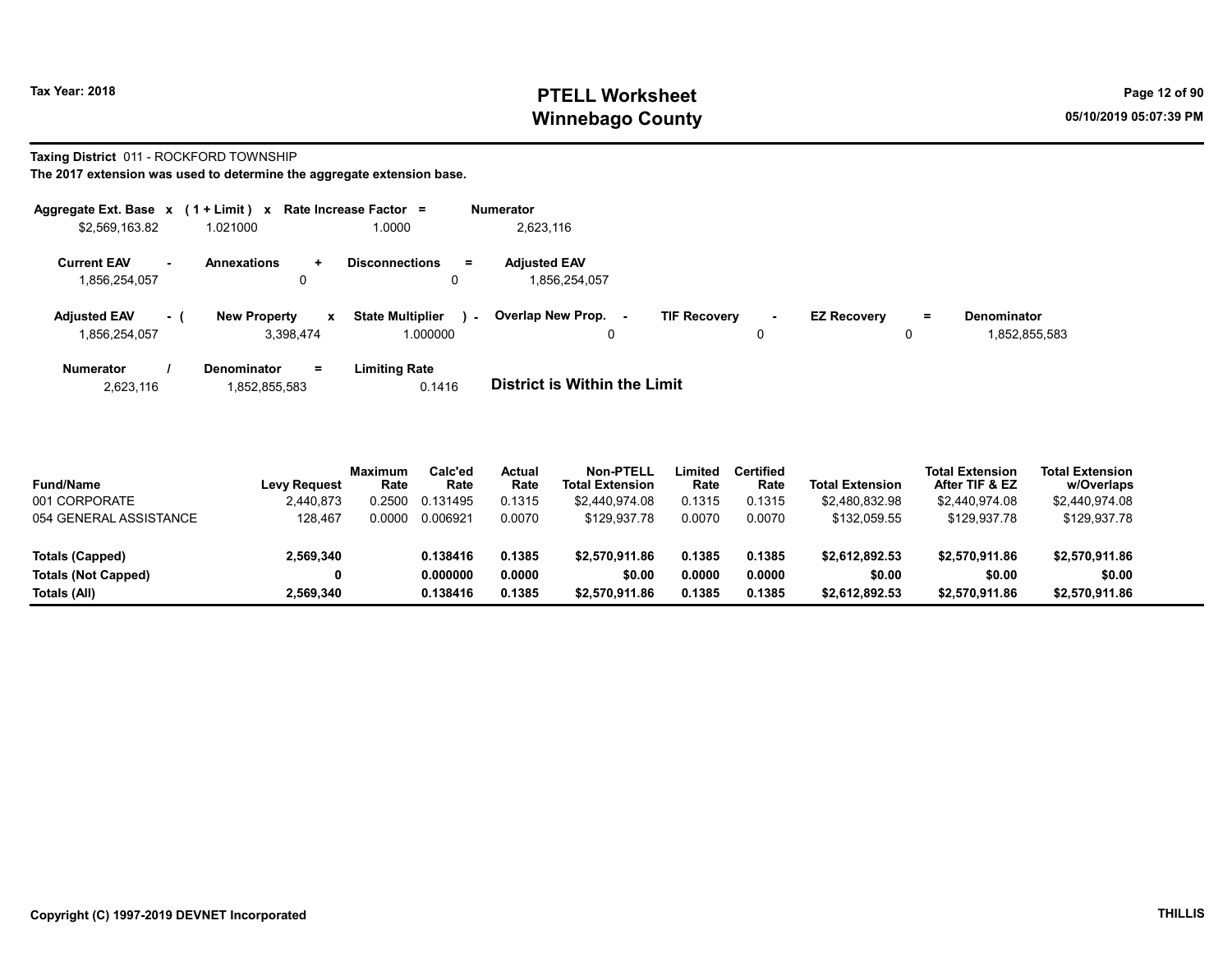## Tax Year: 2018 **PTELL Worksheet** Page 13 of 90 Winnebago County and the County of the County of the County of the County of the County of the County of the County of the County of the County of the County of the County of the County of the County of the County of the C

#### Taxing District 012 - ROCKTON TOWNSHIP

| Aggregate Ext. Base $x$ (1 + Limit) x Rate Increase Factor =      |                                                 |                                                     | <b>Numerator</b>    |                                            |                     |                          |                         |                                          |                                      |
|-------------------------------------------------------------------|-------------------------------------------------|-----------------------------------------------------|---------------------|--------------------------------------------|---------------------|--------------------------|-------------------------|------------------------------------------|--------------------------------------|
| \$493,846.82<br>1.021000                                          |                                                 | 1.0000                                              | 504,218             |                                            |                     |                          |                         |                                          |                                      |
| <b>Current EAV</b><br><b>Annexations</b><br>$\sim$<br>259,213,659 | $\ddot{}$<br>$\mathbf 0$                        | <b>Disconnections</b><br>$=$<br>0                   | <b>Adjusted EAV</b> | 259,213,659                                |                     |                          |                         |                                          |                                      |
| <b>Adjusted EAV</b><br>- (<br>259,213,659                         | <b>New Property</b><br>$\mathbf x$<br>1,171,199 | <b>State Multiplier</b><br>$\mathbf{r}$<br>1.000000 | Overlap New Prop. - | 0                                          | <b>TIF Recovery</b> | 0                        | <b>EZ Recovery</b><br>0 | <b>Denominator</b><br>$=$                | 258,042,460                          |
| <b>Denominator</b><br><b>Numerator</b><br>504,218                 | $=$<br>258,042,460                              | <b>Limiting Rate</b><br>0.1954                      |                     | <b>District is Over the Limit</b>          |                     |                          |                         |                                          |                                      |
| <b>Limiting Rate</b><br><b>Computed Rate</b><br>0.1954            | $=$<br>0.204300                                 | <b>Reduction Factor</b><br>0.9564                   |                     |                                            |                     |                          |                         |                                          |                                      |
| <b>Fund/Name</b>                                                  | <b>Levy Request</b>                             | Calc'ed<br><b>Maximum</b><br>Rate<br>Rate           | Actual<br>Rate      | <b>Non-PTELL</b><br><b>Total Extension</b> | Limited<br>Rate     | <b>Certified</b><br>Rate | <b>Total Extension</b>  | <b>Total Extension</b><br>After TIF & EZ | <b>Total Extension</b><br>w/Overlaps |
| 001 CORPORATE                                                     | 318,845                                         | 0.2500<br>0.123005                                  | 0.1231              | \$319,092.01                               | 0.1142              | 0.1142                   | \$302,345.83            | \$296,022.00                             | \$296,022.00                         |
| 005 I. M. R. F.                                                   | 50,000                                          | 0.0000<br>0.019289                                  | 0.0193              | \$50,028.24                                | 0.0193              | 0.0193                   | \$51,096.98             | \$50,028.24                              | \$50,028.24                          |
| 017 CEMETERY                                                      | 55,000                                          | 0.2000<br>0.021218                                  | 0.0213              | \$55,212.51                                | 0.0213              | 0.0213                   | \$56,392.00             | \$55,212.51                              | \$55,212.51                          |
| 035 TORT JUDGMENTS, LIABILIT                                      | 15,000                                          | 0.0000<br>0.005787                                  | 0.0058              | \$15.034.39                                | 0.0058              | 0.0058                   | \$15,355.57             | \$15,034.39                              | \$15,034.39                          |
| 042 PARK/PARK MAINTENANCE                                         | 10,000                                          | 0.0200<br>0.003858                                  | 0.0039              | \$10,109.33                                | 0.0039              | 0.0039                   | \$10,325.30             | \$10,109.33                              | \$10,109.33                          |
| 047 SOCIAL SECURITY                                               | 30,000                                          | 0.0000<br>0.011574                                  | 0.0116              | \$30,068.78                                | 0.0116              | 0.0116                   | \$30,711.14             | \$30,068.78                              | \$30,068.78                          |
| 054 GENERAL ASSISTANCE                                            | 50,000                                          | 0.0000<br>0.019289                                  | 0.0193              | \$50,028.24                                | 0.0193              | 0.0193                   | \$51,096.98             | \$50,028.24                              | \$50,028.24                          |
| Totals (Capped)                                                   | 528,845                                         | 0.204020                                            | 0.2043              | \$529,573.50                               | 0.1954              | 0.1954                   | \$517,323.78            | \$506,503.49                             | \$506,503.49                         |
| <b>Totals (Not Capped)</b><br>Totals (All)                        | 0<br>528,845                                    | 0.000000<br>0.204020                                | 0.0000<br>0.2043    | \$0.00<br>\$529,573.50                     | 0.0000<br>0.1954    | 0.0000<br>0.1954         | \$0.00<br>\$517,323.78  | \$0.00<br>\$506,503.49                   | \$0.00<br>\$506,503.49               |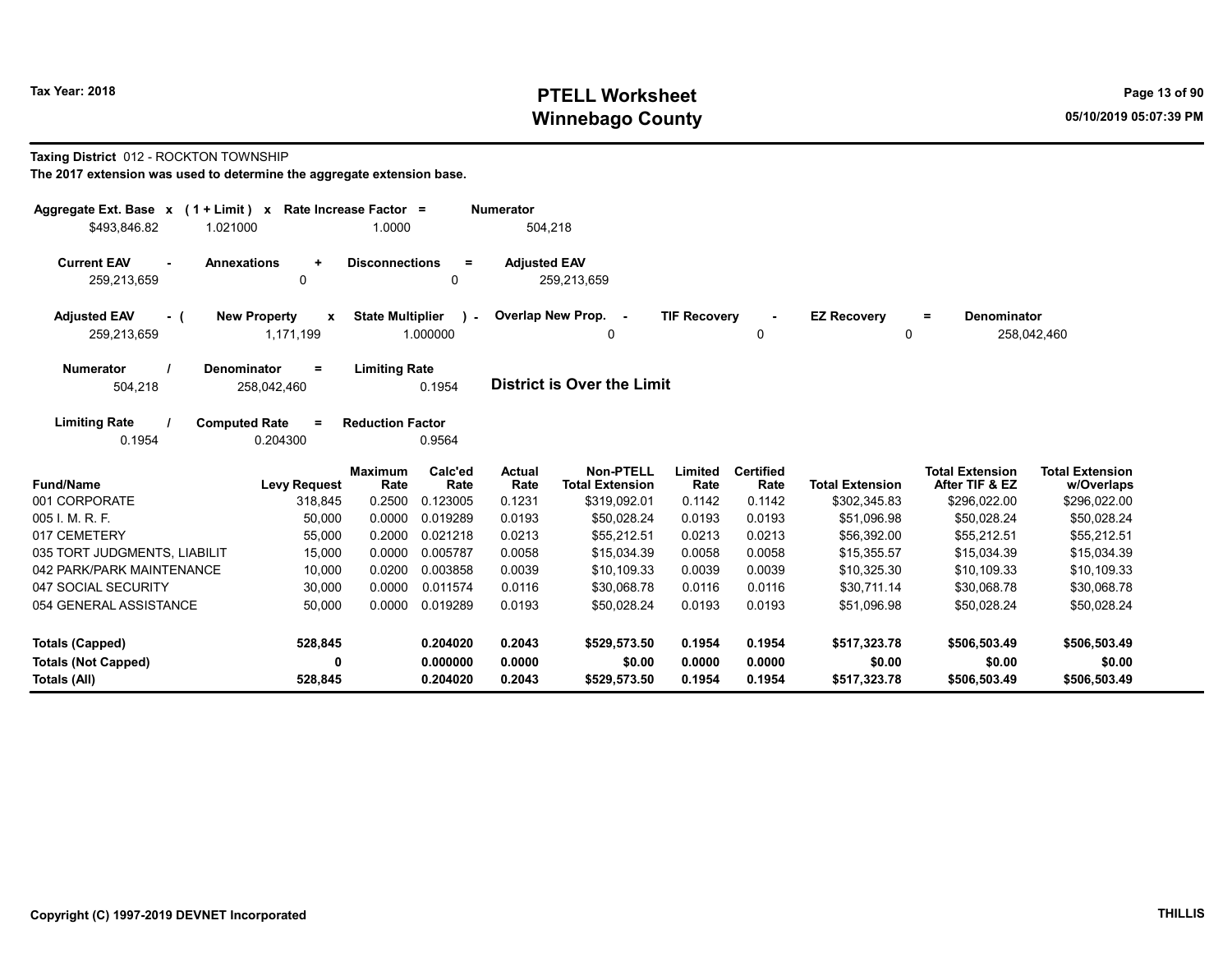## Tax Year: 2018 **PTELL Worksheet** Page 14 of 90 Winnebago County and the County of the County of the County of the County of the County of the County of the County of the County of the County of the County of the County of the County of the County of the County of the C

#### Taxing District 013 - ROSCOE TOWNSHIP

| Aggregate Ext. Base x (1 + Limit) x Rate Increase Factor = |        |                                  |              |                                     |        | <b>Numerator</b>                   |                     |             |                    |          |                                   |
|------------------------------------------------------------|--------|----------------------------------|--------------|-------------------------------------|--------|------------------------------------|---------------------|-------------|--------------------|----------|-----------------------------------|
| \$644,748.55                                               |        | 1.021000                         |              | .0000                               |        | 658,288                            |                     |             |                    |          |                                   |
| <b>Current EAV</b><br>453,412,977                          | $\sim$ | <b>Annexations</b><br>0          | $\ddot{}$    | <b>Disconnections</b><br>0          | $=$    | <b>Adjusted EAV</b><br>453.412.977 |                     |             |                    |          |                                   |
| <b>Adjusted EAV</b><br>453,412,977                         | $-1$   | <b>New Property</b><br>4.241.654 | $\mathbf{x}$ | <b>State Multiplier</b><br>1.000000 | $\sim$ | Overlap New Prop.<br>۰.            | <b>TIF Recovery</b> | $\sim$<br>0 | <b>EZ Recovery</b> | $=$<br>0 | <b>Denominator</b><br>449,171,323 |
| <b>Numerator</b>                                           |        | <b>Denominator</b>               | Ξ.           | <b>Limiting Rate</b>                |        | _                                  |                     |             |                    |          |                                   |

| 658.288 | 449, 171, 323 | 0.1466 | <b>District is Within the Limit</b> |
|---------|---------------|--------|-------------------------------------|

| <b>Fund/Name</b>           | <b>Levy Request</b> | Maximum<br>Rate | Calc'ed<br>Rate | <b>Actual</b><br>Rate | <b>Non-PTELL</b><br><b>Total Extension</b> | Limited<br>Rate | <b>Certified</b><br>Rate | <b>Total Extension</b> | <b>Total Extension</b><br>After TIF & EZ | <b>Total Extension</b><br>w/Overlaps |  |
|----------------------------|---------------------|-----------------|-----------------|-----------------------|--------------------------------------------|-----------------|--------------------------|------------------------|------------------------------------------|--------------------------------------|--|
| 001 CORPORATE              | 615.450             | .2500           | 0.135737        | 0.1358                | \$615.734.82                               | 0.1358          | 0.1358                   | \$616,240.80           | \$615,734.82                             | \$615,734.82                         |  |
| 017 CEMETERY               | 37.000              | .2000           | 0.008160        | 0.0082                | \$37.179.86                                | 0.0082          | 0.0082                   | \$37.210.42            | \$37.179.86                              | \$37.179.86                          |  |
| 054 GENERAL ASSISTANCE     | 11.000              | .0000           | 0.002426        | 0.0025                | \$11,335.32                                | 0.0025          | 0.0025                   | \$11.344.64            | \$11,335.32                              | \$11,335.32                          |  |
| Totals (Capped)            | 663.450             |                 | 0.146323        | 0.1465                | \$664,250.00                               | 0.1465          | 0.1465                   | \$664,795.86           | \$664,250.00                             | \$664,250.00                         |  |
| <b>Totals (Not Capped)</b> | 0                   |                 | 0.000000        | 0.0000                | \$0.00                                     | 0.0000          | 0.0000                   | \$0.00                 | \$0.00                                   | \$0.00                               |  |
| Totals (All)               | 663.450             |                 | 0.146323        | 0.1465                | \$664,250.00                               | 0.1465          | 0.1465                   | \$664,795.86           | \$664,250,00                             | \$664,250.00                         |  |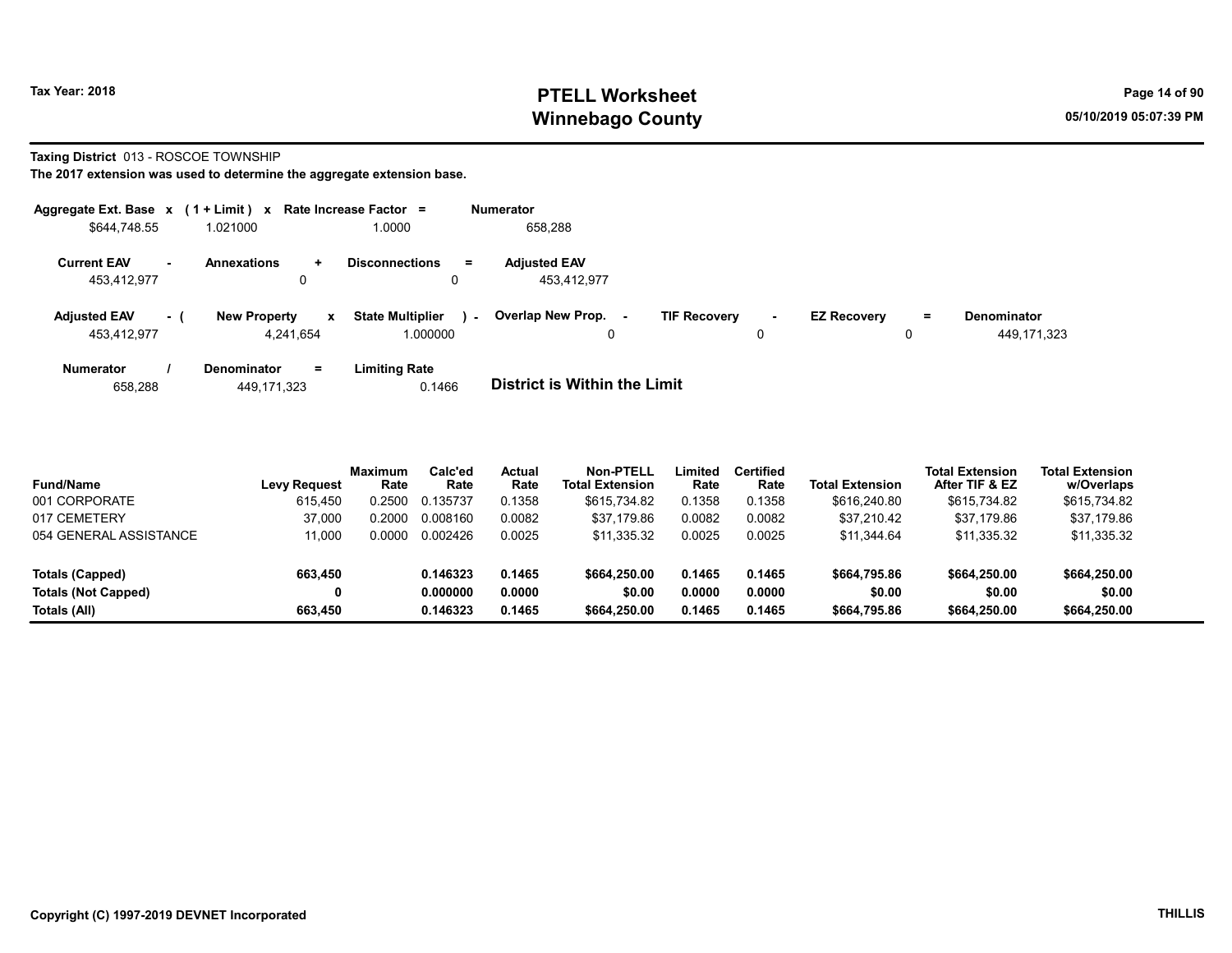### Tax Year: 2018 **PTELL Worksheet** Page 15 of 90 Winnebago County and the County of the County of the County of the County of the County of the County of the County of the County of the County of the County of the County of the County of the County of the County of the C

#### Taxing District 014 - SEWARD TOWNSHIP

|                                   |     | Aggregate Ext. Base $x$ (1 + Limit) $x$ Rate Increase Factor = |                                     | <b>Numerator</b>                                                                                                                                               |
|-----------------------------------|-----|----------------------------------------------------------------|-------------------------------------|----------------------------------------------------------------------------------------------------------------------------------------------------------------|
| \$109,751.39                      |     | 1.021000                                                       | 1.0000                              | 112,056                                                                                                                                                        |
| <b>Current EAV</b><br>25,411,900  | н.  | <b>Annexations</b><br>$\ddot{}$<br>0                           | <b>Disconnections</b><br>Ξ.         | <b>Adjusted EAV</b><br>25.411.900                                                                                                                              |
| <b>Adjusted EAV</b><br>25,411,900 | - ( | <b>New Property</b><br>$\mathbf{x}$<br>205.021                 | <b>State Multiplier</b><br>1.000000 | Overlap New Prop.<br><b>TIF Recovery</b><br><b>EZ Recovery</b><br><b>Denominator</b><br>$=$<br>$\sim$<br>$\sim$<br>$\blacksquare$<br>25.206.879<br>0<br>0<br>0 |
| <b>Numerator</b><br>112.056       |     | $=$<br><b>Denominator</b><br>25,206,879                        | <b>Limiting Rate</b><br>0.4446      | <b>District is Within the Limit</b>                                                                                                                            |

| <b>Fund/Name</b>             | <b>Levy Request</b> | Maximum<br>Rate | Calc'ed<br>Rate | Actual<br>Rate | <b>Non-PTELL</b><br><b>Total Extension</b> | Limited<br>Rate | <b>Certified</b><br>Rate | <b>Total Extension</b> | <b>Total Extension</b><br>After TIF & EZ | <b>Total Extension</b><br>w/Overlaps |
|------------------------------|---------------------|-----------------|-----------------|----------------|--------------------------------------------|-----------------|--------------------------|------------------------|------------------------------------------|--------------------------------------|
| 001 CORPORATE                | 87.600              | 0.3400          | 0.344720        | 0.3400         | \$86,400.46                                | 0.3400          | 0.3400                   | \$86,400.46            | \$86,400.46                              | \$86,400.46                          |
| 027 AUDIT                    | .575                | 0.0050          | 0.006198        | 0.0050         | \$1.270.60                                 | 0.0050          | 0.0050                   | \$1.270.60             | \$1.270.60                               | \$1,270.60                           |
| 035 TORT JUDGMENTS, LIABILIT | 11.555              | 0.0000          | 0.045471        | 0.0455         | \$11.562.41                                | 0.0455          | 0.0455                   | \$11.562.41            | \$11.562.41                              | \$11,562.41                          |
| 047 SOCIAL SECURITY          | 2.610               | 0.0000          | 0.010271        | 0.0103         | \$2.617.43                                 | 0.0103          | 0.0103                   | \$2.617.43             | \$2.617.43                               | \$2.617.43                           |
| 054 GENERAL ASSISTANCE       | 7,905               | 0.0000          | 0.031108        | 0.0312         | \$7,928.51                                 | 0.0312          | 0.0312                   | \$7.928.51             | \$7,928.51                               | \$7,928.51                           |
| Totals (Capped)              | 111,245             |                 | 0.437768        | 0.4320         | \$109.779.41                               | 0.4320          | 0.4320                   | \$109,779.41           | \$109,779.41                             | \$109,779.41                         |
| <b>Totals (Not Capped)</b>   | 0                   |                 | 0.000000        | 0.0000         | \$0.00                                     | 0.0000          | 0.0000                   | \$0.00                 | \$0.00                                   | \$0.00                               |
| Totals (All)                 | 111.245             |                 | 0.437768        | 0.4320         | \$109.779.41                               | 0.4320          | 0.4320                   | \$109.779.41           | \$109,779.41                             | \$109,779.41                         |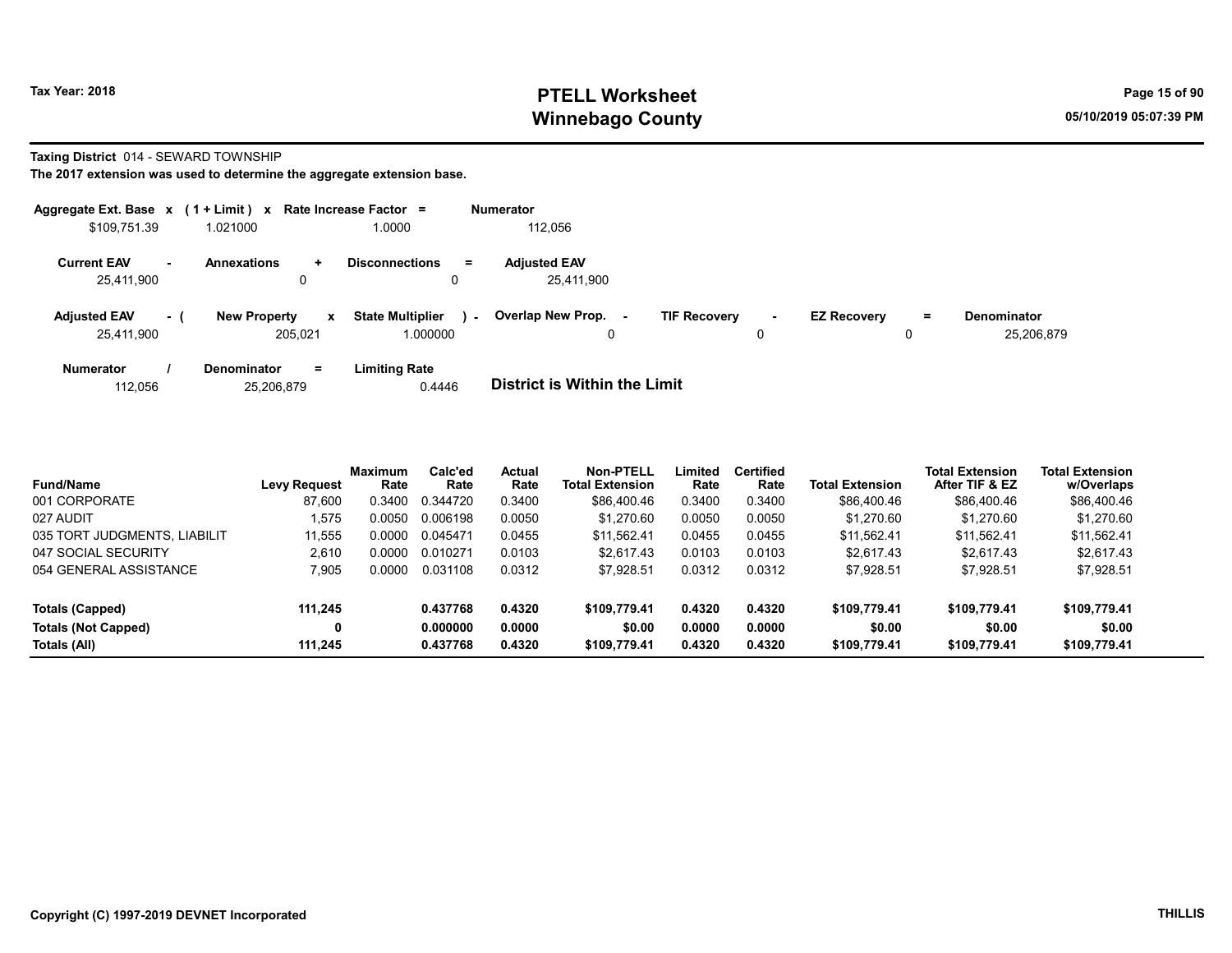## Tax Year: 2018 **PTELL Worksheet** Page 16 of 90 Winnebago County and the County of the County of the County of the County of the County of the County of the County of the County of the County of the County of the County of the County of the County of the County of the C

#### Taxing District 015 - SHIRLAND TOWNSHIP

| The 2017 extension was used to determine the aggregate extension base. |  |
|------------------------------------------------------------------------|--|
|------------------------------------------------------------------------|--|

| Aggregate Ext. Base $x$ (1 + Limit) x Rate Increase Factor = |                                                |                         |                 | <b>Numerator</b>    |                                            |                     |                          |                         |                                          |                                      |  |
|--------------------------------------------------------------|------------------------------------------------|-------------------------|-----------------|---------------------|--------------------------------------------|---------------------|--------------------------|-------------------------|------------------------------------------|--------------------------------------|--|
| \$41,255.40                                                  | 1.021000                                       | 1.0000                  |                 |                     | 42,122                                     |                     |                          |                         |                                          |                                      |  |
| <b>Current EAV</b><br>$\sim$<br>23,598,548                   | <b>Annexations</b><br>$\ddot{}$<br>0           | <b>Disconnections</b>   | $\equiv$<br>0   | <b>Adjusted EAV</b> | 23,598,548                                 |                     |                          |                         |                                          |                                      |  |
| <b>Adjusted EAV</b><br>- 0<br>23,598,548                     | <b>New Property</b><br>$\mathbf{x}$<br>198,742 | <b>State Multiplier</b> | 1.000000        |                     | - Overlap New Prop. -<br>0                 | <b>TIF Recovery</b> | $\sim$<br>0              | <b>EZ Recovery</b><br>0 | Denominator<br>Ξ.                        | 23,399,806                           |  |
| <b>Numerator</b><br>42,122                                   | <b>Denominator</b><br>Ξ<br>23,399,806          | <b>Limiting Rate</b>    | 0.1801          |                     | <b>District is Over the Limit</b>          |                     |                          |                         |                                          |                                      |  |
| <b>Limiting Rate</b>                                         | <b>Computed Rate</b><br>$\equiv$               | <b>Reduction Factor</b> |                 |                     |                                            |                     |                          |                         |                                          |                                      |  |
| 0.1801                                                       | 0.189000                                       |                         | 0.9529          |                     |                                            |                     |                          |                         |                                          |                                      |  |
| <b>Fund/Name</b>                                             | <b>Levy Request</b>                            | <b>Maximum</b><br>Rate  | Calc'ed<br>Rate | Actual<br>Rate      | <b>Non-PTELL</b><br><b>Total Extension</b> | Limited<br>Rate     | <b>Certified</b><br>Rate | <b>Total Extension</b>  | <b>Total Extension</b><br>After TIF & EZ | <b>Total Extension</b><br>w/Overlaps |  |
| 001 CORPORATE                                                | 44,593                                         | 0.3600                  | 0.188965        | 0.1890              | \$44,601.26                                | 0.1801              | 0.1801                   | \$42,500.98             | \$42,500.98                              | \$42,500.98                          |  |
| 034 GENERAL ASSISTANCE                                       | $\mathbf{0}$                                   | 0.0000                  | 0.000000        | 0.0000              | \$0.00                                     | 0.0000              | 0.0000                   | \$0.00                  | \$0.00                                   | \$0.00                               |  |
| Totals (Capped)                                              | 44,593                                         |                         | 0.188965        | 0.1890              | \$44,601.26                                | 0.1801              | 0.1801                   | \$42,500.98             | \$42,500.98                              | \$42,500.98                          |  |
| <b>Totals (Not Capped)</b>                                   | 0                                              |                         | 0.000000        | 0.0000              | \$0.00                                     | 0.0000              | 0.0000                   | \$0.00                  | \$0.00                                   | \$0.00                               |  |
| Totals (All)                                                 | 44,593                                         |                         | 0.188965        | 0.1890              | \$44,601.26                                | 0.1801              | 0.1801                   | \$42,500.98             | \$42,500.98                              | \$42,500.98                          |  |

-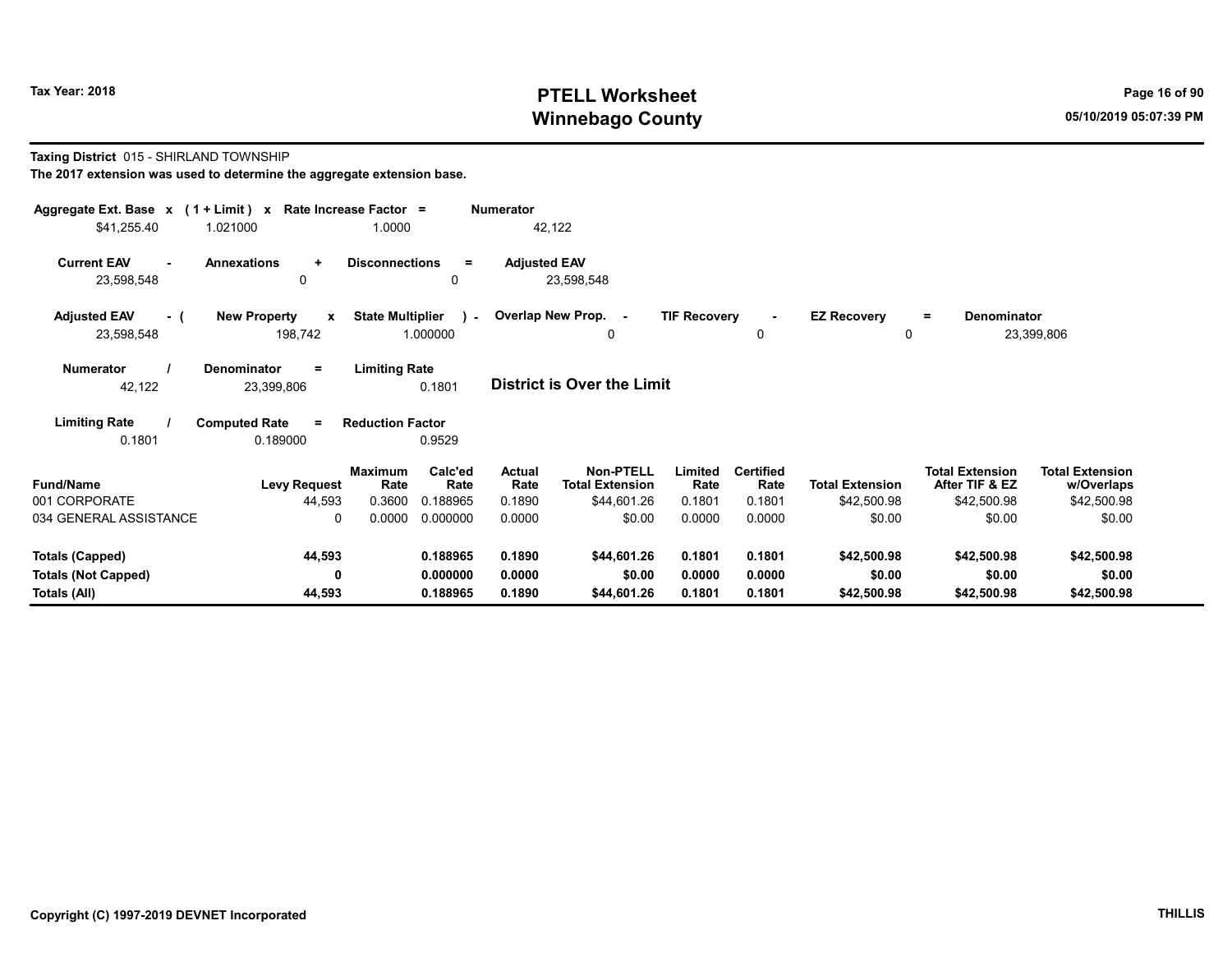## Tax Year: 2018 **PTELL Worksheet** Page 17 of 90 Winnebago County and the County of the County of the County of the County of the County of the County of the County of the County of the County of the County of the County of the County of the County of the County of the C

#### Taxing District 016 - WINNEBAGO TOWNSHIP The 2017 extension was used to determine the aggregate extension base.

| Aggregate Ext. Base x (1 + Limit) x Rate Increase Factor =<br>\$157,743.11 | 1.021000                                      | 1.0000                                                   | <b>Numerator</b><br>161,056       |                                                                                         |                                    |                                        |                                                          |                                                      |
|----------------------------------------------------------------------------|-----------------------------------------------|----------------------------------------------------------|-----------------------------------|-----------------------------------------------------------------------------------------|------------------------------------|----------------------------------------|----------------------------------------------------------|------------------------------------------------------|
| <b>Current EAV</b><br>96,478,624                                           | <b>Annexations</b><br>$\ddot{}$<br>0          | <b>Disconnections</b><br>$\equiv$<br>0                   | <b>Adjusted EAV</b><br>96,478,624 |                                                                                         |                                    |                                        |                                                          |                                                      |
| <b>Adjusted EAV</b><br>- (<br>96,478,624                                   | <b>New Property</b><br>$\mathbf{x}$<br>55,452 | <b>State Multiplier</b><br>$\sim$<br>1.000000            | Overlap New Prop. -               | <b>TIF Recovery</b><br>0                                                                | $\blacksquare$<br>0                | <b>EZ Recovery</b><br>0                | Denominator<br>$\equiv$                                  | 96,423,172                                           |
| <b>Numerator</b><br>161,056                                                | Denominator<br>$=$<br>96,423,172              | <b>Limiting Rate</b><br>0.1671                           | District is Over the Limit        |                                                                                         |                                    |                                        |                                                          |                                                      |
| <b>Limiting Rate</b><br>0.1671                                             | <b>Computed Rate</b><br>$=$<br>0.171500       | <b>Reduction Factor</b><br>0.9743                        |                                   |                                                                                         |                                    |                                        |                                                          |                                                      |
| <b>Fund/Name</b><br>001 CORPORATE                                          | <b>Levy Request</b><br>165,390                | Calc'ed<br>Maximum<br>Rate<br>Rate<br>0.2500<br>0.171427 | Actual<br>Rate<br>0.1715          | <b>Non-PTELL</b><br>Limited<br><b>Total Extension</b><br>Rate<br>\$165,460.84<br>0.1671 | <b>Certified</b><br>Rate<br>0.1671 | <b>Total Extension</b><br>\$161,215.78 | <b>Total Extension</b><br>After TIF & EZ<br>\$161,215.78 | <b>Total Extension</b><br>w/Overlaps<br>\$161,215.78 |
| Totals (Capped)<br><b>Totals (Not Capped)</b><br>Totals (All)              | 165,390<br>0<br>165,390                       | 0.171427<br>0.000000<br>0.171427                         | 0.1715<br>0.0000<br>0.1715        | \$165,460.84<br>0.1671<br>\$0.00<br>0.0000<br>\$165,460.84<br>0.1671                    | 0.1671<br>0.0000<br>0.1671         | \$161,215.78<br>\$0.00<br>\$161,215.78 | \$161,215.78<br>\$0.00<br>\$161,215.78                   | \$161,215.78<br>\$0.00<br>\$161,215.78               |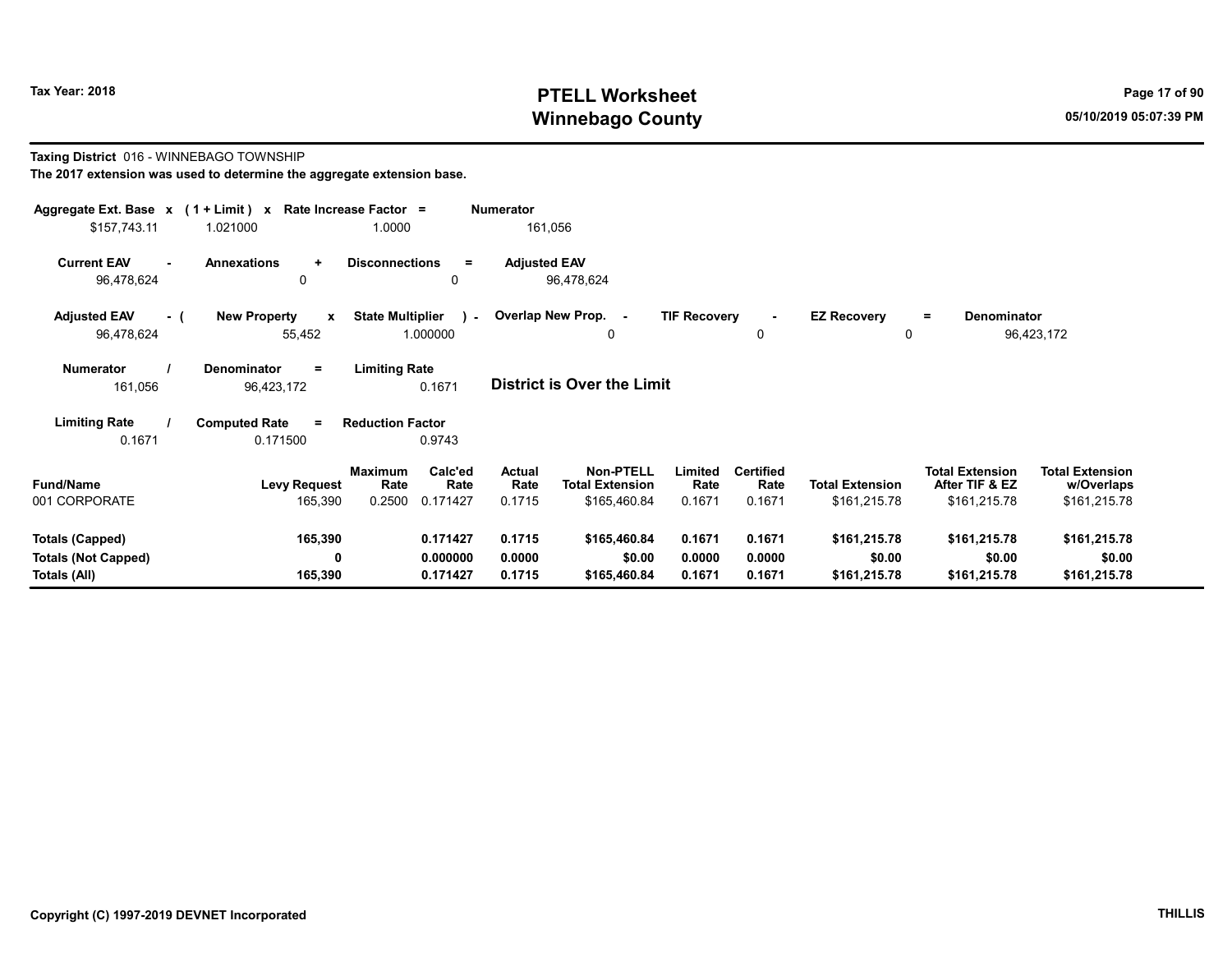### Tax Year: 2018 **PTELL Worksheet** Page 18 of 90 Winnebago County and the County of the County of the County of the County of the County of the County of the County of the County of the County of the County of the County of the County of the County of the County of the C

#### Taxing District 017 - CHERRY VALLEY VILLAGE

| Aggregate Ext. Base $x$ (1 + Limit) $x$ |                                     | Rate Increase Factor =            | <b>Numerator</b>                         |        |                    |     |                    |
|-----------------------------------------|-------------------------------------|-----------------------------------|------------------------------------------|--------|--------------------|-----|--------------------|
| \$0.00                                  | 1.021000                            | 1.0000                            |                                          |        |                    |     |                    |
| <b>Current EAV</b><br>$\sim$            | <b>Annexations</b><br>÷             | <b>Disconnections</b><br>$=$      | <b>Adiusted EAV</b>                      |        |                    |     |                    |
| 83,276,124                              | 0                                   | 0                                 | 83,276,124                               |        |                    |     |                    |
| <b>Adjusted EAV</b><br>- (              | <b>New Property</b><br>$\mathbf{x}$ | <b>State Multiplier</b><br>$\sim$ | Overlap New Prop.<br><b>TIF Recovery</b> | $\sim$ | <b>EZ Recovery</b> | $=$ | <b>Denominator</b> |
| 83,276,124                              | 310.323                             | 1.000000                          | 184.593                                  | 0      |                    | 0   | 82,781,208         |
| <b>Numerator</b>                        | $=$<br><b>Denominator</b>           | <b>Limiting Rate</b>              |                                          |        |                    |     |                    |
|                                         | 82,781,208                          | 0.0000                            | <b>District is Within the Limit</b>      |        |                    |     |                    |

| <b>Fund/Name</b>           | Levy Request | <b>Maximum</b><br>Rate | Calc'ed<br>Rate | Actual<br>Rate | Non-PTELL<br><b>Total Extension</b> | Limited<br>Rate | <b>Certified</b><br>Rate | <b>Total Extension</b> | <b>Total Extension</b><br>After TIF & EZ | Total Extension<br>w/Overlaps |
|----------------------------|--------------|------------------------|-----------------|----------------|-------------------------------------|-----------------|--------------------------|------------------------|------------------------------------------|-------------------------------|
| 001 CORPORATE              |              | 0.2500                 | 0.000000        | 0.0000         | \$0.00                              | 0.0000          | 0.0000                   | \$0.00                 | \$0.00                                   | \$0.00                        |
| 003 BONDS & INTEREST       |              | 0.0000                 | 0.000000        | 0.0000         | \$0.00                              | 0.0000          | 0.0000                   | \$0.00                 | \$0.00                                   | \$0.00                        |
| 207 ROAD & BRIDGE TRANSFER |              | 0.0000                 | 0.000000        | 0.0000         | \$0.00                              | 0.0000          | 0.0000                   | \$0.00                 | \$0.00                                   | \$0.00                        |
| Totals (Capped)            |              |                        | 0.000000        | 0.0000         | \$0.00                              | 0.0000          | 0.0000                   | \$0.00                 | \$0.00                                   | \$0.00                        |
| <b>Totals (Not Capped)</b> |              |                        | 0.000000        | 0.0000         | \$0.00                              | 0.0000          | 0.0000                   | \$0.00                 | \$0.00                                   | \$0.00                        |
| Totals (All)               |              |                        | 0.000000        | 0.0000         | \$0.00                              | 0.0000          | 0.0000                   | \$0.00                 | \$0.00                                   | \$0.00                        |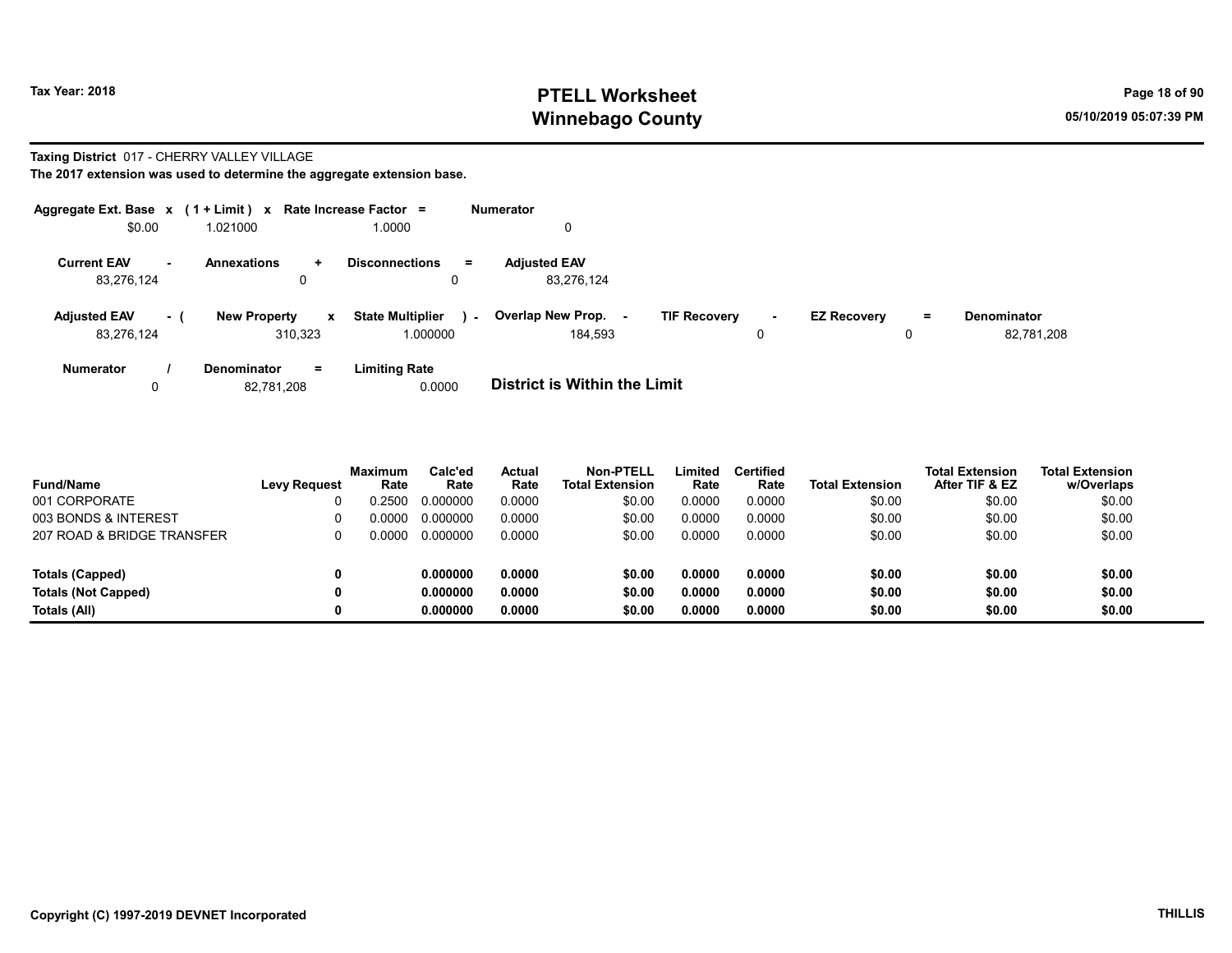## Tax Year: 2018 **PTELL Worksheet** Page 19 of 90 Winnebago County and the County of the County of the County of the County of the County of the County of the County of the County of the County of the County of the County of the County of the County of the County of the C

#### Taxing District 018 - DURAND VILLAGE

|                                   |        | Aggregate Ext. Base $x$ (1 + Limit) $x$ Rate Increase Factor = |                                                     | <b>Numerator</b> |                                     |                     |             |                    |               |                           |
|-----------------------------------|--------|----------------------------------------------------------------|-----------------------------------------------------|------------------|-------------------------------------|---------------------|-------------|--------------------|---------------|---------------------------|
| \$53,708.06                       |        | 1.021000                                                       | 1.0000                                              |                  | 54,836                              |                     |             |                    |               |                           |
| <b>Current EAV</b><br>16.305.024  | $\sim$ | <b>Annexations</b><br>$\ddot{}$<br>0                           | <b>Disconnections</b><br>Ξ.<br>0                    |                  | <b>Adjusted EAV</b><br>16.305.024   |                     |             |                    |               |                           |
| <b>Adjusted EAV</b><br>16.305.024 | - 1    | <b>New Property</b><br>11.629                                  | <b>State Multiplier</b><br>$\mathbf{x}$<br>1.000000 | $\sim$           | Overlap New Prop.<br>۰.<br>0        | <b>TIF Recovery</b> | $\sim$<br>0 | <b>EZ Recovery</b> | $\equiv$<br>0 | Denominator<br>16.293.395 |
| <b>Numerator</b><br>54,836        |        | $=$<br><b>Denominator</b><br>16,293,395                        | <b>Limiting Rate</b><br>0.3366                      |                  | <b>District is Within the Limit</b> |                     |             |                    |               |                           |

| <b>Fund/Name</b>           | <b>Levy Request</b> | <b>Maximum</b><br>Rate | Calc'ed<br>Rate | <b>Actual</b><br>Rate | <b>Non-PTELL</b><br><b>Total Extension</b> | ∟imited<br>Rate | <b>Certified</b><br>Rate | <b>Total Extension</b> | <b>Total Extension</b><br>After TIF & EZ | <b>Total Extension</b><br>w/Overlaps |
|----------------------------|---------------------|------------------------|-----------------|-----------------------|--------------------------------------------|-----------------|--------------------------|------------------------|------------------------------------------|--------------------------------------|
| 001 CORPORATE              | 44,000              | 0.4375                 | 0.269856        | 0.2699                | \$44.007.26                                | 0.2699          | 0.2699                   | \$44.718.95            | \$44.007.26                              | \$44,007.26                          |
| 003 BONDS & INT 2014       |                     | .0000                  | 0.000000        | 0.0000                | \$0.00                                     | 0.0000          | 0.0000                   | \$0.00                 | \$0.00                                   | \$0.00                               |
| 014 POLICE PROTECTION      | 9.300               | 0.6000                 | 0.057038        | 0.0571                | \$9.310.17                                 | 0.0571          | 0.0571                   | \$9.460.73             | \$9.310.17                               | \$9,310.17                           |
| 207 ROAD AND BRIDGE TRANSF |                     | 0000                   | 0.000000        | 0.0000                | \$0.00                                     | 0.0000          | 0.0000                   | \$0.00                 | \$0.00                                   | \$0.00                               |
| Totals (Capped)            | 53,300              |                        | 0.326894        | 0.3270                | \$53,317.43                                | 0.3270          | 0.3270                   | \$54.179.68            | \$53,317.43                              | \$53,317.43                          |
| <b>Totals (Not Capped)</b> | 0                   |                        | 0.000000        | 0.0000                | \$0.00                                     | 0.0000          | 0.0000                   | \$0.00                 | \$0.00                                   | \$0.00                               |
| Totals (All)               | 53.300              |                        | 0.326894        | 0.3270                | \$53.317.43                                | 0.3270          | 0.3270                   | \$54,179.68            | \$53,317.43                              | \$53,317.43                          |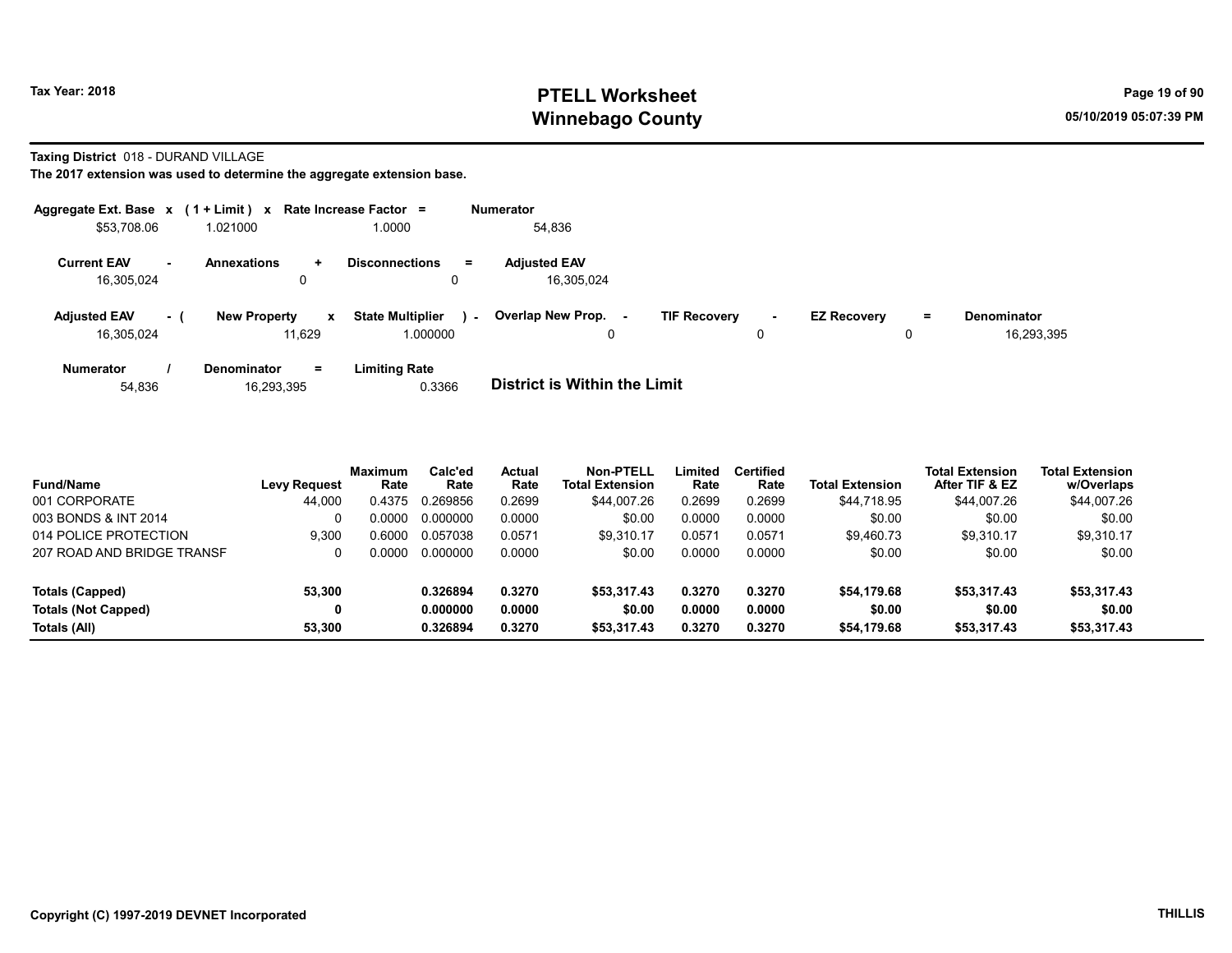### Tax Year: 2018 **PTELL Worksheet** Page 20 of 90 Winnebago County and the County of the County of the County of the County of the County of the County of the County of the County of the County of the County of the County of the County of the County of the County of the C

Taxing District 019 - LOVES PARK CITY

| Aggregate Ext. Base $x$ (1 + Limit) $x$ Rate Increase Factor = |                            |              |                                   | <b>Numerator</b>                    |                               |                    |    |                    |
|----------------------------------------------------------------|----------------------------|--------------|-----------------------------------|-------------------------------------|-------------------------------|--------------------|----|--------------------|
| \$0.00                                                         | 1.021000                   |              | 0000.1                            | 0                                   |                               |                    |    |                    |
| <b>Current EAV</b><br>$\sim$                                   | <b>Annexations</b>         | $\ddot{}$    | <b>Disconnections</b><br>$=$      | <b>Adjusted EAV</b>                 |                               |                    |    |                    |
| 374,265,114                                                    |                            | 0            | 0                                 | 374,265,114                         |                               |                    |    |                    |
| <b>Adjusted EAV</b>                                            | <b>New Property</b><br>- ( | $\mathbf{x}$ | <b>State Multiplier</b><br>$\sim$ | Overlap New Prop.                   | <b>TIF Recovery</b><br>$\sim$ | <b>EZ Recovery</b> | Ξ. | <b>Denominator</b> |
| 374,265,114                                                    |                            | 1.262.598    | 1.000000                          | 1.100.649                           | 0                             |                    | 0  | 371,901,867        |
| <b>Numerator</b>                                               | Denominator                | $=$          | <b>Limiting Rate</b>              |                                     |                               |                    |    |                    |
| 0                                                              | 371.901.867                |              | 0.0000                            | <b>District is Within the Limit</b> |                               |                    |    |                    |

| <b>Fund/Name</b>           | <b>Levy Request</b> | <b>Maximum</b><br>Rate | Calc'ed<br>Rate | Actual<br>Rate | <b>Non-PTELL</b><br><b>Total Extension</b> | Limited<br>Rate | <b>Certified</b><br>Rate | <b>Total Extension</b> | Total Extension<br>After TIF & EZ | <b>Total Extension</b><br>w/Overlaps |
|----------------------------|---------------------|------------------------|-----------------|----------------|--------------------------------------------|-----------------|--------------------------|------------------------|-----------------------------------|--------------------------------------|
| 001 CORPORATE              |                     | 0.2500                 | 0.000000        | 0.0000         | \$0.00                                     | 0.0000          | 0.0000                   | \$0.00                 | \$0.00                            | \$0.00                               |
| 003 BONDS & INT 2012       | 0                   | 0.0000                 | 0.000000        | 0.0000         | \$0.00                                     | 0.0000          | 0.0000                   | \$0.00                 | \$0.00                            | \$0.00                               |
| 003A BONDS & INT 2017      | 0                   | ი იიიი                 | 0.000000        | 0.0000         | \$0.00                                     | 0.0000          | 0.0000                   | \$0.00                 | \$0.00                            | \$0.00                               |
| 207 ROAD AND BRIDGE TRANSF |                     | 0.0000                 | 0.000000        | 0.0000         | \$0.00                                     | 0.0000          | 0.0000                   | \$0.00                 | \$0.00                            | \$0.00                               |
| Totals (Capped)            | 0                   |                        | 0.000000        | 0.0000         | \$0.00                                     | 0.0000          | 0.0000                   | \$0.00                 | \$0.00                            | \$0.00                               |
| <b>Totals (Not Capped)</b> | 0                   |                        | 0.000000        | 0.0000         | \$0.00                                     | 0.0000          | 0.0000                   | \$0.00                 | \$0.00                            | \$0.00                               |
| Totals (All)               | 0                   |                        | 0.000000        | 0.0000         | \$0.00                                     | 0.0000          | 0.0000                   | \$0.00                 | \$0.00                            | \$0.00                               |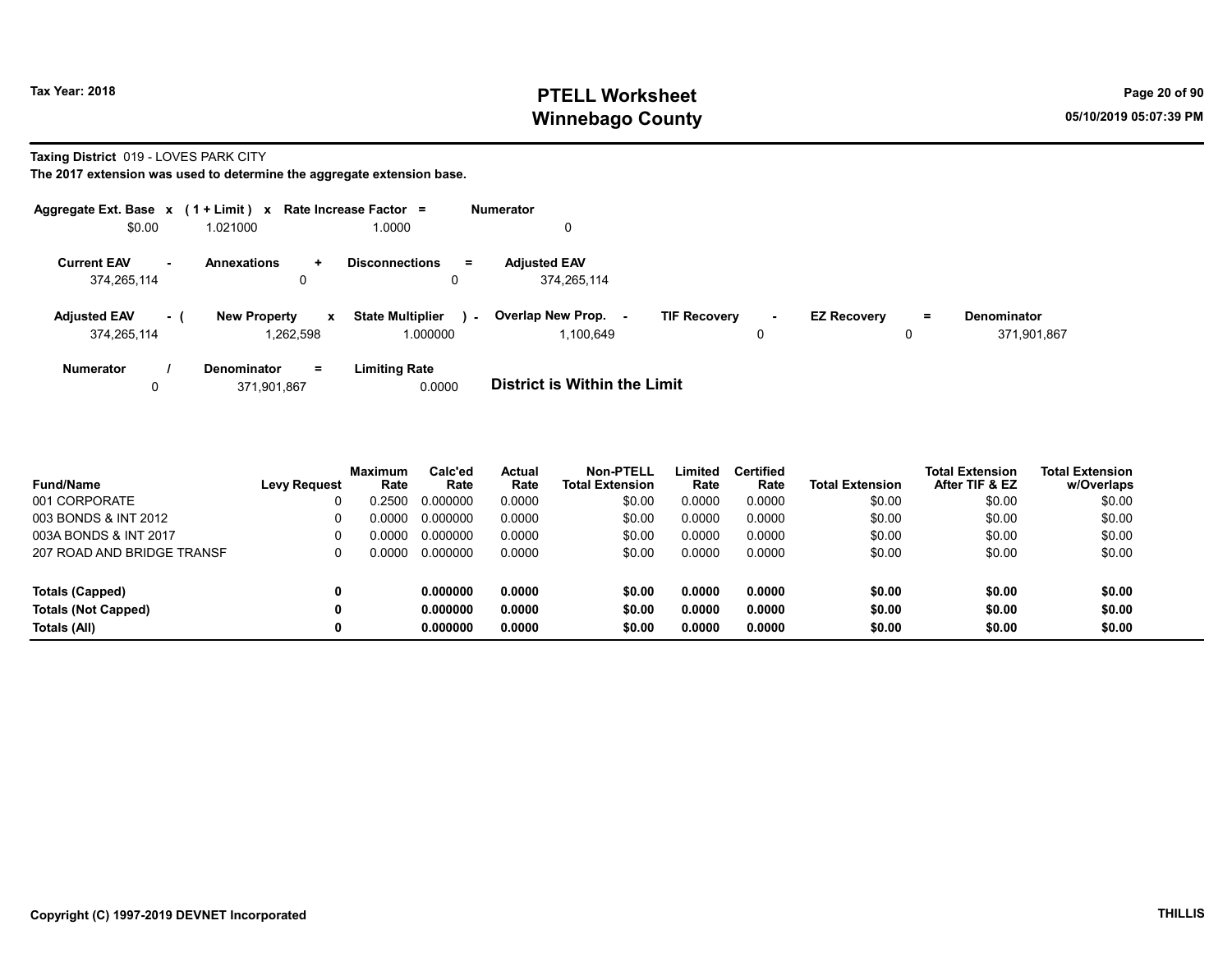### Tax Year: 2018 **PTELL Worksheet** Page 21 of 90 Winnebago County and the County of the County of the County of the County of the County of the County of the County of the County of the County of the County of the County of the County of the County of the County of the C

# Taxing District 020 - MACHESNEY PARK VILLAGE

|                                    |        | Aggregate Ext. Base $x$ (1 + Limit) $x$ Rate Increase Factor = |                                                               | <b>Numerator</b>                                                                                                                   |
|------------------------------------|--------|----------------------------------------------------------------|---------------------------------------------------------------|------------------------------------------------------------------------------------------------------------------------------------|
| \$0.00                             |        | 1.021000                                                       | 1.0000                                                        | 0                                                                                                                                  |
| <b>Current EAV</b><br>326,534,799  | $\sim$ | <b>Annexations</b><br>÷.<br>0                                  | <b>Disconnections</b><br>$\equiv$                             | <b>Adjusted EAV</b><br>326,534,799                                                                                                 |
| <b>Adjusted EAV</b><br>326,534,799 | - 1    | <b>New Property</b><br>1.761.477                               | <b>State Multiplier</b><br>$\mathbf{x}$<br>$\sim$<br>1.000000 | Overlap New Prop.<br><b>TIF Recovery</b><br><b>EZ Recovery</b><br><b>Denominator</b><br>Ξ.<br>$\sim$<br>324,773,322<br>0<br>0<br>0 |
| Numerator<br>0                     |        | Denominator<br>$=$<br>324.773.322                              | <b>Limiting Rate</b><br>0.0000                                | <b>District is Within the Limit</b>                                                                                                |

| <b>Fund/Name</b>           | <b>Levy Request</b> | Maximum<br>Rate | Calc'ed<br>Rate | Actual<br>Rate | Non-PTELL<br><b>Total Extension</b> | Limited<br>Rate | <b>Certified</b><br>Rate | <b>Total Extension</b> | <b>Total Extension</b><br>After TIF & EZ | <b>Total Extension</b><br>w/Overlaps |
|----------------------------|---------------------|-----------------|-----------------|----------------|-------------------------------------|-----------------|--------------------------|------------------------|------------------------------------------|--------------------------------------|
| 001 CORPORATE              |                     | 0.2500          | 0.000000        | 0.0000         | \$0.00                              | 0.0000          | 0.0000                   | \$0.00                 | \$0.00                                   | \$0.00                               |
| 207 ROAD AND BRIDGE TRANSF |                     | 0.0000          | 0.000000        | 0.0000         | \$0.00                              | 0.0000          | 0.0000                   | \$0.00                 | \$0.00                                   | \$0.00                               |
| Totals (Capped)            |                     |                 | 0.000000        | 0.0000         | \$0.00                              | 0.0000          | 0.0000                   | \$0.00                 | \$0.00                                   | \$0.00                               |
| <b>Totals (Not Capped)</b> |                     |                 | 0.000000        | 0.0000         | \$0.00                              | 0.0000          | 0.0000                   | \$0.00                 | \$0.00                                   | \$0.00                               |
| Totals (All)               |                     |                 | 0.000000        | 0.0000         | \$0.00                              | 0.0000          | 0.0000                   | \$0.00                 | \$0.00                                   | \$0.00                               |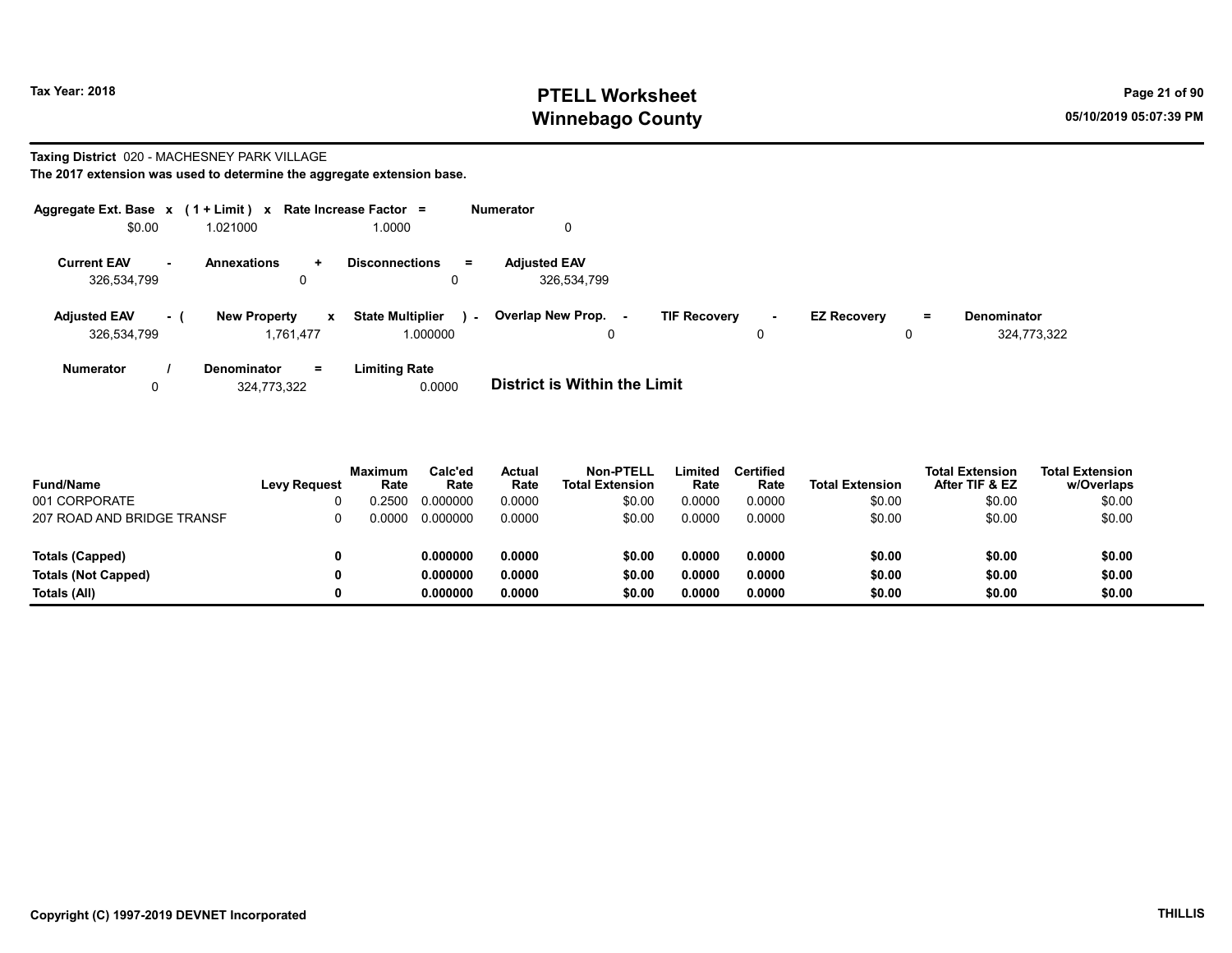### Tax Year: 2018 **PTELL Worksheet** Page 22 of 90 Winnebago County and the County of the County of the County of the County of the County of the County of the County of the County of the County of the County of the County of the County of the County of the County of the C

#### Taxing District 021 - NEW MILFORD VILLAGE

| Aggregate Ext. Base $x$ (1 + Limit) $x$ |           |                     |              | Rate Increase Factor =       |        | <b>Numerator</b>                    |                     |    |                    |     |                    |
|-----------------------------------------|-----------|---------------------|--------------|------------------------------|--------|-------------------------------------|---------------------|----|--------------------|-----|--------------------|
| \$0.00                                  |           | 1.021000            |              | 1.0000                       |        | 0                                   |                     |    |                    |     |                    |
| <b>Current EAV</b>                      | <b>м.</b> | <b>Annexations</b>  | ÷.           | <b>Disconnections</b><br>$=$ |        | <b>Adiusted EAV</b>                 |                     |    |                    |     |                    |
| 8,674,491                               |           | 64.433              |              |                              |        | 8.610.058                           |                     |    |                    |     |                    |
| <b>Adjusted EAV</b>                     | - 1       | <b>New Property</b> | $\mathbf{x}$ | <b>State Multiplier</b>      | $\sim$ | <b>Overlap New Prop. -</b>          | <b>TIF Recovery</b> | ۰. | <b>EZ Recovery</b> | $=$ | <b>Denominator</b> |
| 8.610.058                               |           |                     |              | 000000.                      |        | 0                                   |                     | 0  |                    | 0   | 8,610,058          |
| <b>Numerator</b>                        |           | <b>Denominator</b>  | $=$          | <b>Limiting Rate</b>         |        |                                     |                     |    |                    |     |                    |
|                                         |           | 8,610,058           |              | 0.0000                       |        | <b>District is Within the Limit</b> |                     |    |                    |     |                    |

| <b>Fund/Name</b>           | <b>Levy Request</b> | Maximum<br>Rate | Calc'ed<br>Rate | <b>Actual</b><br>Rate | Non-PTELL<br><b>Total Extension</b> | Limited<br>Rate | <b>Certified</b><br>Rate | <b>Total Extension</b> | <b>Total Extension</b><br>After TIF & EZ | <b>Total Extension</b><br>w/Overlaps |
|----------------------------|---------------------|-----------------|-----------------|-----------------------|-------------------------------------|-----------------|--------------------------|------------------------|------------------------------------------|--------------------------------------|
| 001 CORPORATE              |                     | 0.2500          | 0.000000        | 0.0000                | \$0.00                              | 0.0000          | 0.0000                   | \$0.00                 | \$0.00                                   | \$0.00                               |
| 207 ROAD AND BRIDGE TRANSF |                     | 0.0000          | 0.000000        | 0.0000                | \$0.00                              | 0.0000          | 0.0000                   | \$0.00                 | \$0.00                                   | \$0.00                               |
|                            |                     |                 |                 |                       |                                     |                 |                          |                        |                                          |                                      |
| <b>Totals (Capped)</b>     |                     |                 | 0.000000        | 0.0000                | \$0.00                              | 0.0000          | 0.0000                   | \$0.00                 | \$0.00                                   | \$0.00                               |
| <b>Totals (Not Capped)</b> |                     |                 | 0.000000        | 0.0000                | \$0.00                              | 0.0000          | 0.0000                   | \$0.00                 | \$0.00                                   | \$0.00                               |
| Totals (All)               |                     |                 | 0.000000        | 0.0000                | \$0.00                              | 0.0000          | 0.0000                   | \$0.00                 | \$0.00                                   | \$0.00                               |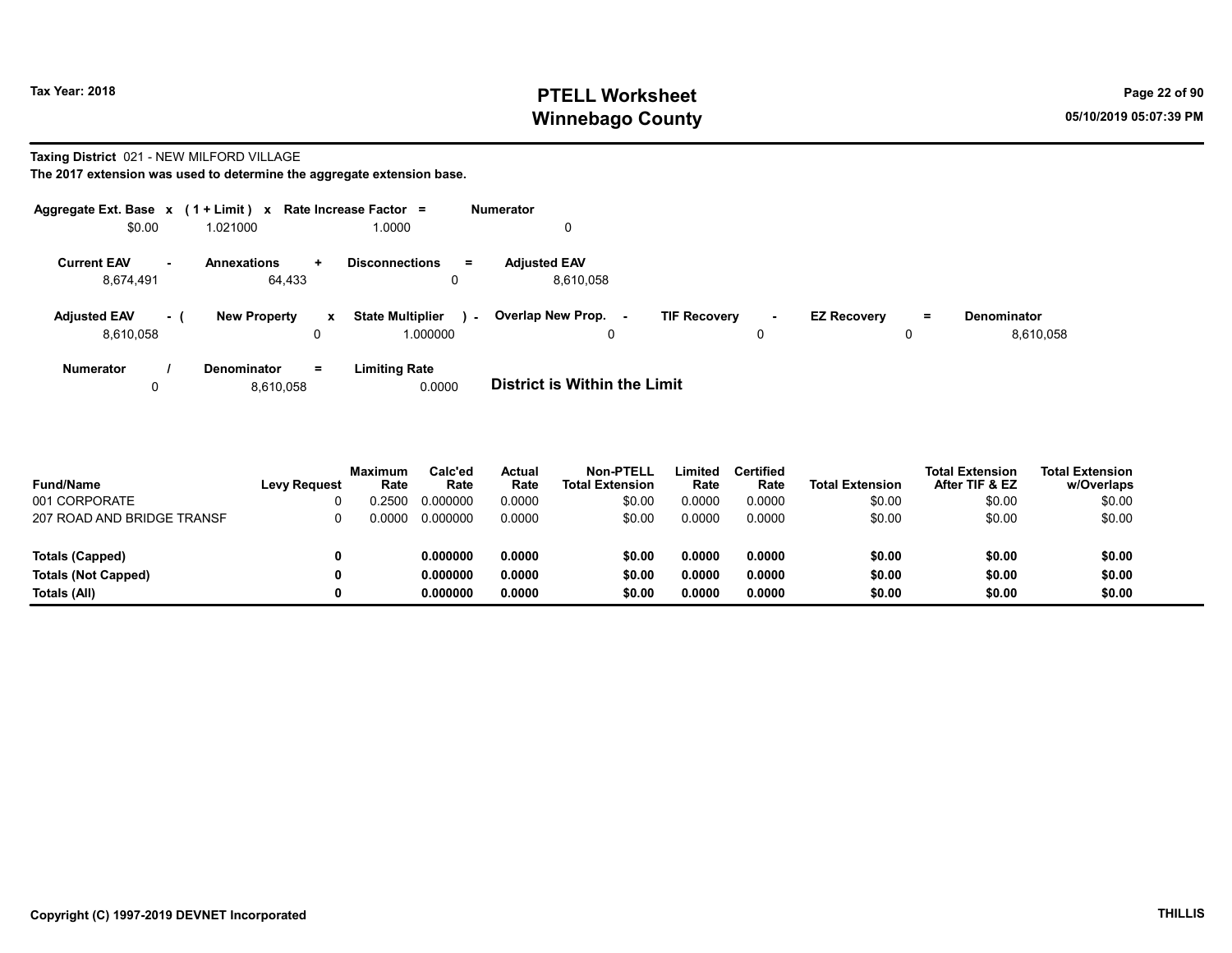### Tax Year: 2018 **PTELL Worksheet** Page 23 of 90 Winnebago County and the County of the County of the County of the County of the County of the County of the County of the County of the County of the County of the County of the County of the County of the County of the C

#### Taxing District 022 - PECATONICA VILLAGE

| Aggregate Ext. Base $x$ (1 + Limit) $x$ |           |                                              | Rate Increase Factor $=$            |        | <b>Numerator</b>                  |                     |             |                    |          |                                  |
|-----------------------------------------|-----------|----------------------------------------------|-------------------------------------|--------|-----------------------------------|---------------------|-------------|--------------------|----------|----------------------------------|
| \$193,889.73                            |           | 1.021000                                     | 0000.1                              |        | 197.961                           |                     |             |                    |          |                                  |
| <b>Current EAV</b><br>26,820,393        | <b>м.</b> | <b>Annexations</b><br>$\ddot{}$<br>0         | <b>Disconnections</b><br>0          | Ξ.     | <b>Adjusted EAV</b><br>26,820,393 |                     |             |                    |          |                                  |
| <b>Adjusted EAV</b><br>26,820,393       | - 1       | <b>New Property</b><br>$\mathbf x$<br>30.566 | <b>State Multiplier</b><br>1.000000 | $\sim$ | Overlap New Prop.<br>۰.<br>0      | <b>TIF Recovery</b> | $\sim$<br>0 | <b>EZ Recovery</b> | $=$<br>0 | <b>Denominator</b><br>26,789,827 |
| <b>Numerator</b>                        |           | <b>Denominator</b><br>$=$                    | <b>Limiting Rate</b>                |        |                                   |                     |             |                    |          |                                  |

| 26,789,827<br>197.961 | 0.7750 | <b>District is Within the Limit</b> |
|-----------------------|--------|-------------------------------------|

| <b>Fund/Name</b>           | <b>Levy Request</b> | <b>Maximum</b><br>Rate | Calc'ed<br>Rate | Actual<br>Rate | <b>Non-PTELL</b><br><b>Total Extension</b> | Limited<br>Rate | <b>Certified</b><br>Rate | <b>Total Extension</b> | <b>Total Extension</b><br>After TIF & EZ | <b>Total Extension</b><br>w/Overlaps |
|----------------------------|---------------------|------------------------|-----------------|----------------|--------------------------------------------|-----------------|--------------------------|------------------------|------------------------------------------|--------------------------------------|
| 001 CORPORATE              | 117,368             | 0.4375                 | 0.437607        | 0.4375         | \$117.339.22                               | 0.4375          | 0.4375                   | \$117.339.22           | \$117,339.22                             | \$117,339.22                         |
| 003A BONDS & INT 2016      | 0                   | 0.0000                 | 0.000000        | 0.0000         | \$0.00                                     | 0.0000          | 0.0000                   | \$0.00                 | \$0.00                                   | \$0.00                               |
| $005$ J. M. R. F.          | 13.413              | 0.0000                 | 0.050011        | 0.0501         | \$13.437.02                                | 0.0501          | 0.0501                   | \$13.437.02            | \$13.437.02                              | \$13,437.02                          |
| 014 POLICE PROTECTION      | 28,436              | 0.6000                 | 0.106024        | 0.1061         | \$28.456.44                                | 0.1061          | 0.1061                   | \$28,456.44            | \$28,456.44                              | \$28,456.44                          |
| 026 SEWAGE/TREATMENT & DIS | $\Omega$            | 0.0750                 | 0.000000        | 0.0000         | \$0.00                                     | 0.0000          | 0.0000                   | \$0.00                 | \$0.00                                   | \$0.00                               |
| 027 AUDIT                  | 5,634               | 0.0500                 | 0.021006        | 0.0211         | \$5,659.10                                 | 0.0211          | 0.0211                   | \$5,659.10             | \$5,659.10                               | \$5,659.10                           |
| 040 STREET & BRIDGE        | 16,096              | 0.1000                 | 0.060014        | 0.0121         | \$3,245.27                                 | 0.0121          | 0.0121                   | \$3.245.27             | \$3.245.27                               | \$3,245.27                           |
| 047 SOCIAL SECURITY        | 18.779              | 0.0000                 | 0.070018        | 0.0701         | \$18.801.10                                | 0.0701          | 0.0701                   | \$18,801.10            | \$18,801.10                              | \$18,801.10                          |
| 060 UNEMPLOYMENT INSURANC  | 1.073               | 0.0000                 | 0.004001        | 0.0041         | \$1,099.64                                 | 0.0041          | 0.0041                   | \$1,099.64             | \$1,099.64                               | \$1,099.64                           |
| 062 WORKERS COMPENSATION   | 2.683               | 0.0000                 | 0.010004        | 0.0101         | \$2.708.86                                 | 0.0101          | 0.0101                   | \$2.708.86             | \$2,708.86                               | \$2,708.86                           |
| 207 ROAD AND BRIDGE TRANSF | 0                   | 0.0000                 | 0.000000        | 0.0000         | \$0.00                                     | 0.0000          | 0.0000                   | \$0.00                 | \$0.00                                   | \$0.00                               |
| Totals (Capped)            | 203,482             |                        | 0.758685        | 0.7112         | \$190,746.65                               | 0.7112          | 0.7112                   | \$190,746.64           | \$190,746.65                             | \$190,746.65                         |
| <b>Totals (Not Capped)</b> | 0                   |                        | 0.000000        | 0.0000         | \$0.00                                     | 0.0000          | 0.0000                   | \$0.00                 | \$0.00                                   | \$0.00                               |
| Totals (All)               | 203,482             |                        | 0.758685        | 0.7112         | \$190,746.65                               | 0.7112          | 0.7112                   | \$190,746.64           | \$190,746.65                             | \$190,746.65                         |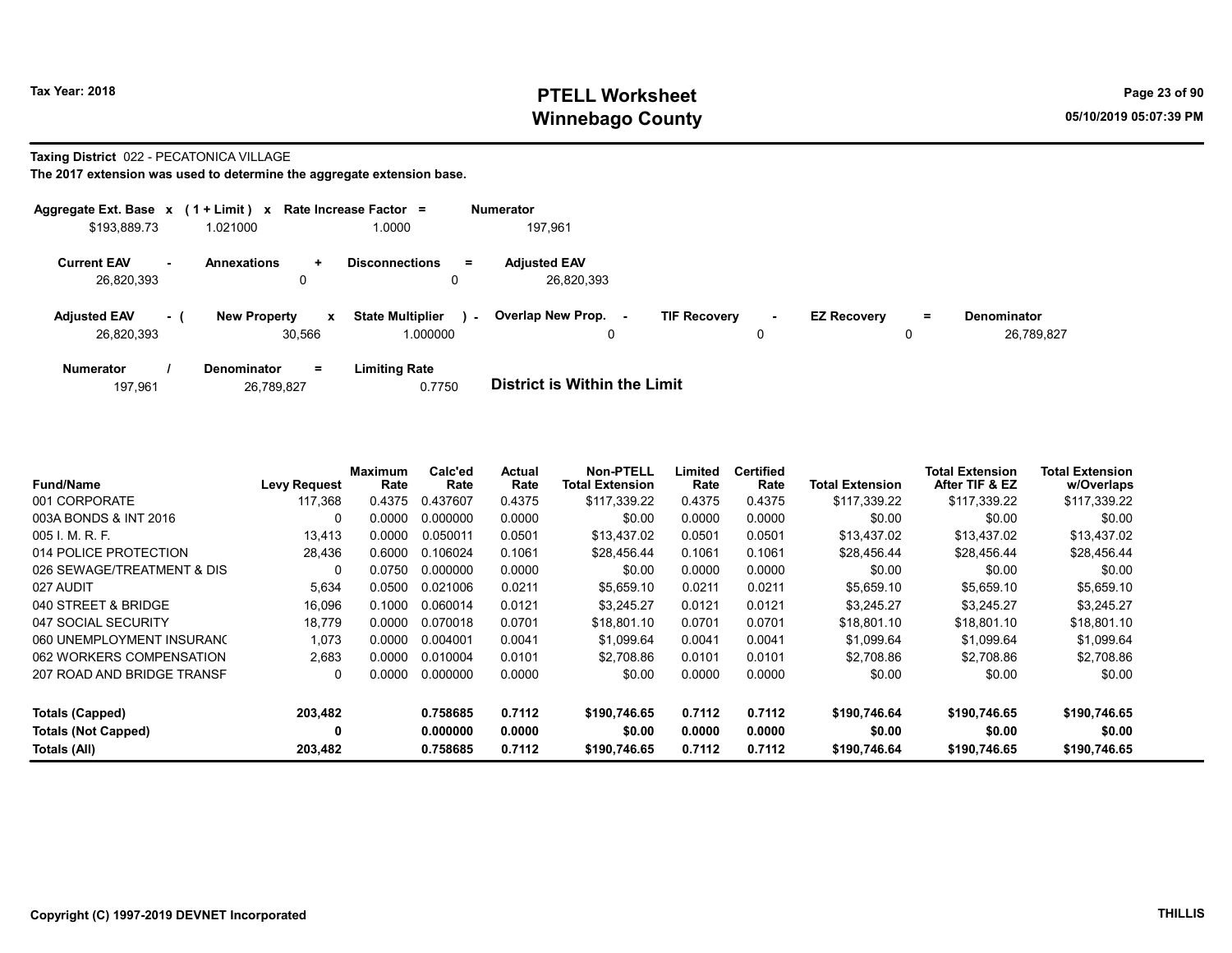## Tax Year: 2018 **PTELL Worksheet** Page 24 of 90 Winnebago County and the County of the County of the County of the County of the County of the County of the County of the County of the County of the County of the County of the County of the County of the County of the C

Taxing District 023 - ROCKFORD CITY

The 2017 extension was used to determine the aggregate extension base.

| Aggregate Ext. Base $x$ (1 + Limit) $x$       |     |                                     | Rate Increase Factor =     |        | <b>Numerator</b>                     |                     |        |                    |    |                    |
|-----------------------------------------------|-----|-------------------------------------|----------------------------|--------|--------------------------------------|---------------------|--------|--------------------|----|--------------------|
| \$45,470,900.77                               |     | 1.021000                            | 0000.1                     |        | 46,425,790                           |                     |        |                    |    |                    |
| <b>Current EAV</b><br>$\sim$<br>1,509,771,863 |     | <b>Annexations</b><br>÷.<br>189.139 | <b>Disconnections</b><br>0 | Ξ.     | <b>Adjusted EAV</b><br>1,509,582,724 |                     |        |                    |    |                    |
| <b>Adjusted EAV</b>                           | - 1 | <b>New Property</b><br>$\mathbf{x}$ | <b>State Multiplier</b>    | $\sim$ | <b>Overlap New Prop.</b><br>٠.       | <b>TIF Recovery</b> | $\sim$ | <b>EZ Recovery</b> | Ξ. | <b>Denominator</b> |
| 1,509,582,724                                 |     | 3.018.573                           | 1.000000                   |        | 0                                    |                     |        |                    | 0  | 1,506,564,151      |
| <b>Numerator</b>                              |     | <b>Denominator</b><br>Ξ.            | <b>Limiting Rate</b>       |        |                                      |                     |        |                    |    |                    |

46,425,790 1,506,564,151 3.0816 District is Within the Limit

| <b>Fund/Name</b>             | <b>Levy Request</b> | Maximum<br>Rate | Calc'ed<br>Rate | <b>Actual</b><br>Rate | <b>Non-PTELL</b><br><b>Total Extension</b> | Limited<br>Rate | <b>Certified</b><br>Rate | <b>Total Extension</b> | <b>Total Extension</b><br>After TIF & EZ | <b>Total Extension</b><br>w/Overlaps |
|------------------------------|---------------------|-----------------|-----------------|-----------------------|--------------------------------------------|-----------------|--------------------------|------------------------|------------------------------------------|--------------------------------------|
| 001 CORPORATE                | 5,593,264           | 0.4375          | 0.370471        | 0.3705                | \$5,593,253.01                             | 0.3705          | 0.3705                   | \$5,694,957.79         | \$5,593,253.01                           | \$5,593,704.75                       |
| 003 BONDS & INT 2015A        | 0                   | 0.0000          | 0.000000        | 0.0000                | \$0.00                                     | 0.0000          | 0.0000                   | \$0.00                 | \$0.00                                   | \$0.00                               |
| 003A BONDS & INT 2009 B-C-D  |                     | 0.0000          | 0.000000        | 0.0000                | \$0.00                                     | 0.0000          | 0.0000                   | \$0.00                 | \$0.00                                   | \$0.00                               |
| 003B BONDS & INT 2014 A&C    | 0                   | 0.0000          | 0.000000        | 0.0000                | \$0.00                                     | 0.0000          | 0.0000                   | \$0.00                 | \$0.00                                   | \$0.00                               |
| 003C BONDS & INT 2015        |                     | 0.0000          | 0.000000        | 0.0000                | \$0.00                                     | 0.0000          | 0.0000                   | \$0.00                 | \$0.00                                   | \$0.00                               |
| 003D BONDS & INT 2018 A-B-C  | 0                   | 0.0000          | 0.000000        | 0.0000                | \$0.00                                     | 0.0000          | 0.0000                   | \$0.00                 | \$0.00                                   | \$0.00                               |
| 003E BONDS & INT 2016 A&B    | 0                   | 0.0000          | 0.000000        | 0.0000                | \$0.00                                     | 0.0000          | 0.0000                   | \$0.00                 | \$0.00                                   | \$0.00                               |
| 003H BONDS & INT 2007 A&D    | 0                   | 0.0000          | 0.000000        | 0.0000                | \$0.00                                     | 0.0000          | 0.0000                   | \$0.00                 | \$0.00                                   | \$0.00                               |
| 003L BONDS & INT 2008 A&C    | 0                   | 0.0000          | 0.000000        | 0.0000                | \$0.00                                     | 0.0000          | 0.0000                   | \$0.00                 | \$0.00                                   | \$0.00                               |
| 003M BONDS & INT 2010        | 0                   | 0.0000          | 0.000000        | 0.0000                | \$0.00                                     | 0.0000          | 0.0000                   | \$0.00                 | \$0.00                                   | \$0.00                               |
| 003N BONDS & INT 2012C       | 0                   | 0.0000          | 0.000000        | 0.0000                | \$0.00                                     | 0.0000          | 0.0000                   | \$0.00                 | \$0.00                                   | \$0.00                               |
| 005 I. M. R. F.              | 2,927,035           | 0.0000          | 0.193873        | 0.1939                | \$2,927,211.22                             | 0.1939          | 0.1939                   | \$2,980,438.10         | \$2,927,211.22                           | \$2,927,447.64                       |
| 012 FIRE PROTECTION          | 9,097,169           | 0.6000          | 0.602553        | 0.6000                | \$9,057,899.60                             | 0.6000          | 0.6000                   | \$9,222,603.71         | \$9,057,899.60                           | \$9,058,631.18                       |
| 013 FIREFIGHTERS PENSION     | 7,298,719           | 0.0000          | 0.483432        | 0.4835                | \$7,299,157.43                             | 0.4835          | 0.4835                   | \$7,431,881.49         | \$7,299,157.43                           | \$7,299,746.96                       |
| 013A FIRE PENSION 93-689     | 1,178,645           | 0.0000          | 0.078068        | 0.0781                | \$1,179,036.60                             | 0.0781          | 0.0781                   | \$1,200,475.58         | \$1,179,036.60                           | \$1,179,131.83                       |
| 014 POLICE PROTECTION        | 9,097,169           | 0.6000          | 0.602553        | 0.6000                | \$9,057,899.60                             | 0.6000          | 0.6000                   | \$9,222,603.71         | \$9,057,899.60                           | \$9,058,631.18                       |
| 015 POLICE PENSION           | 7,384,887           | 0.0000          | 0.489139        | 0.4892                | \$7,385,207.48                             | 0.4892          | 0.4892                   | \$7,519,496.22         | \$7,385,207.48                           | \$7,385,803.95                       |
| 020 TB SANITARIUM            | 120,000             | 0.0750          | 0.007948        | 0.0080                | \$120,771.99                               | 0.0080          | 0.0080                   | \$122,968.05           | \$120,771.99                             | \$120,781.75                         |
| 025 GARBAGE DISPOSAL         | 0                   | 0.2000          | 0.000000        | 0.0000                | \$0.00                                     | 0.0000          | 0.0000                   | \$0.00                 | \$0.00                                   | \$0.00                               |
| 027 AUDIT                    | 131,490             | 0.0000          | 0.008709        | 0.0088                | \$132,849.19                               | 0.0088          | 0.0088                   | \$135,264.85           | \$132,849.19                             | \$132,859.92                         |
| 035 TORT JUDGMENTS, LIABILIT | 1,092,773           | 0.0000          | 0.072380        | 0.0724                | \$1,092,986.55                             | 0.0724          | 0.0724                   | \$1,112,860.85         | \$1,092,986.55                           | \$1,093,074.83                       |
| 040 STREET & BRIDGE          | 1,471,238           | 0.1000          | 0.097448        | 0.0297                | \$448,366.03                               | 0.0297          | 0.0297                   | \$456,518.88           | \$448,366.03                             | \$448,402.24                         |
| 048 SCHOOL CROSSING GUARD    | 63,000              | 0.0200          | 0.004173        | 0.0042                | \$63,405.30                                | 0.0042          | 0.0042                   | \$64,558.23            | \$63,405.30                              | \$63,410.42                          |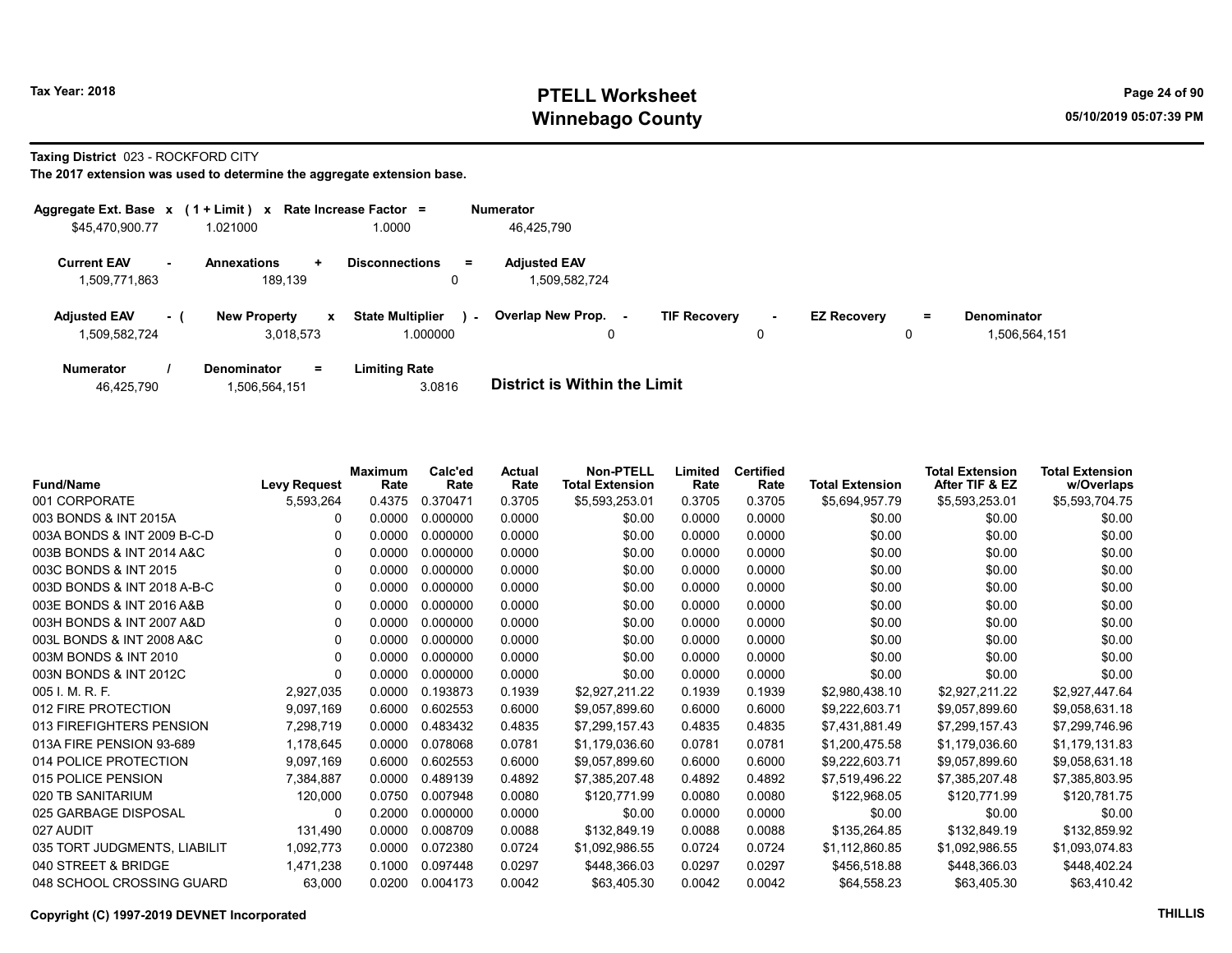### Tax Year: 2018 **PTELL Worksheet** Page 25 of 90 Winnebago County and the county of the county of the county of the county of the county of the county of the county

| <b>Fund/Name</b>           | <b>Levy Request</b> | <b>Maximum</b><br>Rate | Calc'ed<br>Rate | Actual<br>Rate | Non-PTELL<br><b>Total Extension</b> | Limited<br>Rate | <b>Certified</b><br>Rate | <b>Total Extension</b> | <b>Total Extension</b><br>After TIF & EZ | <b>Total Extension</b><br>w/Overlaps |
|----------------------------|---------------------|------------------------|-----------------|----------------|-------------------------------------|-----------------|--------------------------|------------------------|------------------------------------------|--------------------------------------|
| 060 UNEMPLOYMENT INSURANC  | 37.205              | 0.0000                 | 0.002464        | 0.0025         | \$37.741.25                         | 0.0025          | 0.0025                   | \$38,427.52            | \$37.741.25                              | \$37,744.30                          |
| 062 WORKERS COMPENSATION   | 2,695,012           | 0.0000                 | 0.178505        | 0.1786         | \$2,696,234.78                      | 0.1786          | 0.1786                   | \$2.745.261.70         | \$2,696,234.78                           | \$2,696,452.55                       |
| 207 ROAD AND BRIDGE TRANSF |                     | ი იიიი                 | 0.000000        | 0.0000         | \$0.00                              | 0.0000          | 0.0000                   | \$0.00                 | \$0.00                                   | \$0.00                               |
| Totals (Capped)            | 47,008,961          |                        | 3.113648        | 3.0413         | \$45,912,983.43                     | 3.0413          | 3.0413                   | \$46,747,841.10        | \$45,912,983.43                          | \$45,916,691.67                      |
| <b>Totals (Not Capped)</b> | 1.178.645           |                        | 0.078068        | 0.0781         | \$1,179,036.60                      | 0.0781          | 0.0781                   | \$1,200,475.58         | \$1,179,036.60                           | \$1,179,131.83                       |
| Totals (All)               | 48,187,606          |                        | 3.191716        | 3.1194         | \$47.092.020.03                     | 3.1194          | 3.1194                   | \$47,948,316.68        | \$47,092,020.03                          | \$47,095,823.50                      |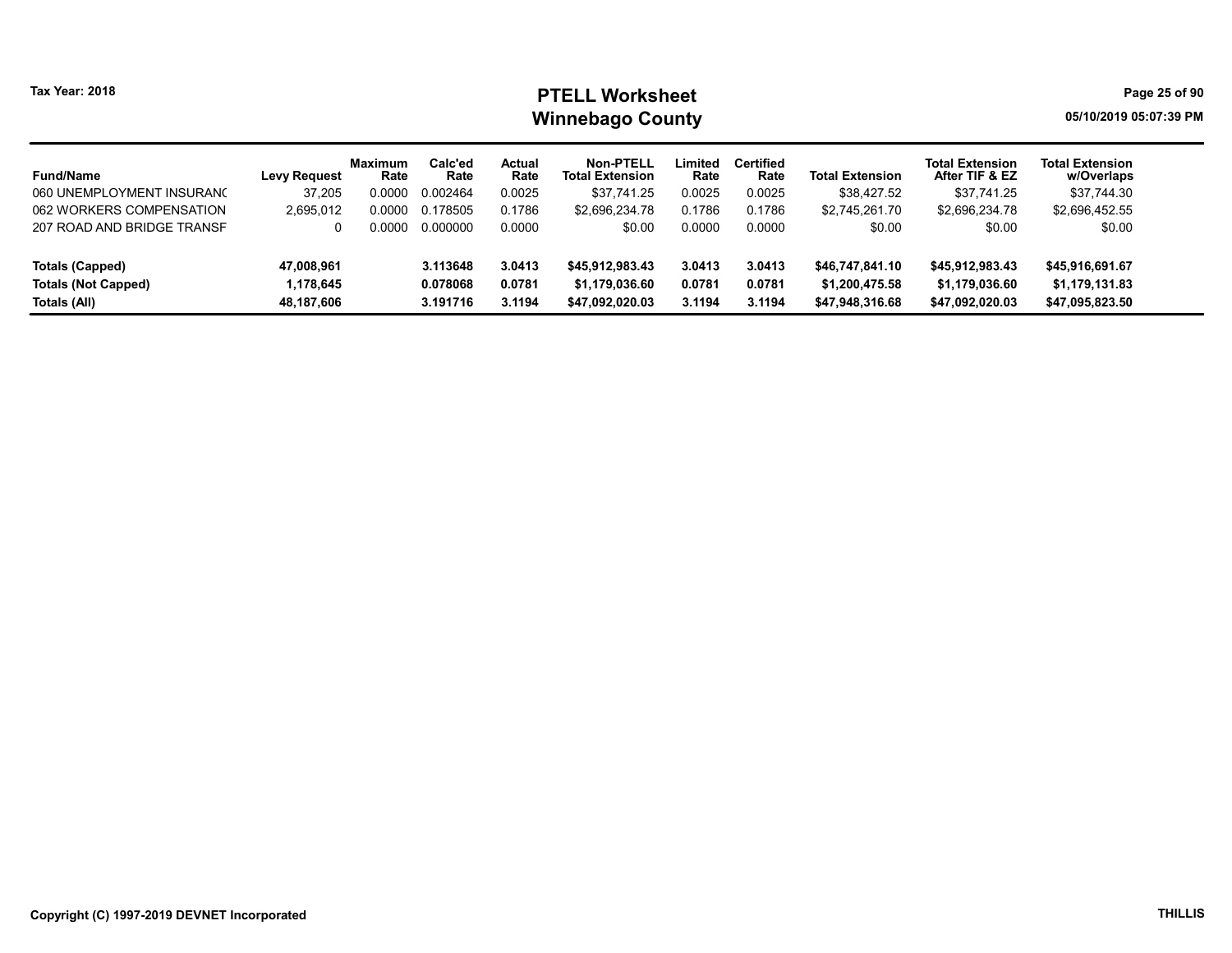### Tax Year: 2018 **PTELL Worksheet** Page 26 of 90 Winnebago County and the County of the County of the County of the County of the County of the County of the County of the County of the County of the County of the County of the County of the County of the County of the C

#### Taxing District 024 - ROCKTON VILLAGE

| Aggregate Ext. Base $x$ (1 + Limit) x Rate Increase Factor =<br>\$982,965.73<br>1.021000 |                                            | 1.0000                  |                 | <b>Numerator</b><br>1,003,608 |                                            |                     |                          |                        |                                          |                                      |
|------------------------------------------------------------------------------------------|--------------------------------------------|-------------------------|-----------------|-------------------------------|--------------------------------------------|---------------------|--------------------------|------------------------|------------------------------------------|--------------------------------------|
|                                                                                          |                                            |                         |                 |                               |                                            |                     |                          |                        |                                          |                                      |
| <b>Current EAV</b><br>$\sim$<br>154,819,709                                              | <b>Annexations</b><br>$\ddot{}$<br>120,675 | <b>Disconnections</b>   | $\equiv$<br>0   | <b>Adjusted EAV</b>           | 154,699,034                                |                     |                          |                        |                                          |                                      |
|                                                                                          |                                            |                         |                 |                               |                                            |                     |                          |                        |                                          |                                      |
| <b>Adjusted EAV</b><br>$-$ (                                                             | <b>New Property</b><br>$\mathbf{x}$        | <b>State Multiplier</b> | $\mathcal{L}$   |                               | Overlap New Prop. -                        | <b>TIF Recovery</b> |                          | <b>EZ Recovery</b>     | <b>Denominator</b><br>Ξ                  |                                      |
| 154,699,034                                                                              | 1,375,866                                  |                         | 1.000000        |                               | $\Omega$                                   |                     | 0                        | $\Omega$               |                                          | 153,323,168                          |
| <b>Numerator</b>                                                                         | <b>Denominator</b><br>$=$                  | <b>Limiting Rate</b>    |                 |                               |                                            |                     |                          |                        |                                          |                                      |
| 1,003,608                                                                                | 153,323,168                                |                         | 0.6546          |                               | <b>District is Over the Limit</b>          |                     |                          |                        |                                          |                                      |
| <b>Limiting Rate</b>                                                                     | <b>Computed Rate</b><br>$=$                | <b>Reduction Factor</b> |                 |                               |                                            |                     |                          |                        |                                          |                                      |
| 0.6546                                                                                   | 0.664400                                   |                         | 0.9852          |                               |                                            |                     |                          |                        |                                          |                                      |
| <b>Fund/Name</b>                                                                         | <b>Levy Request</b>                        | <b>Maximum</b><br>Rate  | Calc'ed<br>Rate | <b>Actual</b><br>Rate         | <b>Non-PTELL</b><br><b>Total Extension</b> | Limited<br>Rate     | <b>Certified</b><br>Rate | <b>Total Extension</b> | <b>Total Extension</b><br>After TIF & EZ | <b>Total Extension</b><br>w/Overlaps |
| 001 CORPORATE                                                                            | 242,435                                    | 0.4375                  | 0.156592        | 0.1566                        | \$242,447.66                               | 0.1540              | 0.1540                   | \$245,736.08           | \$238,422.35                             | \$238,422.35                         |
| 003 BONDS & INT 2012 ABC                                                                 | $\mathbf 0$                                | 0.0000                  | 0.000000        | 0.0000                        | \$0.00                                     | 0.0000              | 0.0000                   | \$0.00                 | \$0.00                                   | \$0.00                               |
| 005 I. M. R. F.                                                                          | 43,850                                     | 0.0000                  | 0.028323        | 0.0284                        | \$43,968.80                                | 0.0280              | 0.0280                   | \$44,679.29            | \$43,349.52                              | \$43,349.52                          |
| 014 POLICE PROTECTION                                                                    | 139,100                                    | 0.6000                  | 0.089846        | 0.0899                        | \$139,182.92                               | 0.0886              | 0.0886                   | \$141,378.03           | \$137,170.26                             | \$137,170.26                         |
| 015 POLICE PENSION                                                                       | 390,535                                    | 0.0000                  | 0.252252        | 0.2523                        | \$390,610.13                               | 0.2486              | 0.2486                   | \$396,688.24           | \$384,881.80                             | \$384,881.80                         |
| 025 GARBAGE DISPOSAL                                                                     | 11,000                                     |                         | 0.2000 0.007105 | 0.0072                        | \$11,147.02                                | 0.0071              | 0.0071                   | \$11,329.39            | \$10,992.20                              | \$10,992.20                          |
| 027 AUDIT                                                                                | 12,700                                     | 0.0000                  | 0.008203        | 0.0083                        | \$12,850.04                                | 0.0082              | 0.0082                   | \$13,084.65            | \$12,695.22                              | \$12,695.22                          |
| 035 TORT JUDGMENTS, LIABILIT                                                             | 46.600                                     | 0.0000                  | 0.030100        | 0.0301                        | \$46,600.73                                | 0.0297              | 0.0297                   | \$47,391.96            | \$45,981.45                              | \$45,981.45                          |
| 040 STREET & BRIDGE                                                                      | 0                                          | 0.1000                  | 0.000000        | 0.0000                        | \$0.00                                     | 0.0000              | 0.0000                   | \$0.00                 | \$0.00                                   | \$0.00                               |
| 047 SOCIAL SECURITY                                                                      | 136,500                                    | 0.0000                  | 0.088167        | 0.0882                        | \$136,550.98                               | 0.0870              | 0.0870                   | \$138,824.93           | \$134,693.15                             | \$134,693.15                         |
| 048 SCHOOL CROSSING GUARD                                                                | 3,550                                      | 0.0200                  | 0.002293        | 0.0023                        | \$3,560.85                                 | 0.0023              | 0.0023                   | \$3,670.08             | \$3,560.85                               | \$3,560.85                           |
| 057 LEASE/PURCHASE/RENTAL                                                                | 0                                          | 0.0000                  | 0.000000        | 0.0000                        | \$0.00                                     | 0.0000              | 0.0000                   | \$0.00                 | \$0.00                                   | \$0.00                               |
| 060 UNEMPLOYMENT INSURAN(                                                                | 1,700                                      | 0.0000                  | 0.001098        | 0.0011                        | \$1,703.02                                 | 0.0011              | 0.0011                   | \$1,755.26             | \$1,703.02                               | \$1,703.02                           |
| 207 ROAD AND BRIDGE TRANSF                                                               | $\mathbf{0}$                               | 0.0000                  | 0.000000        | 0.0000                        | \$0.00                                     | 0.0000              | 0.0000                   | \$0.00                 | \$0.00                                   | \$0.00                               |
| <b>Totals (Capped)</b>                                                                   | 1,027,970                                  |                         | 0.663979        | 0.6644                        | \$1,028,622.15                             | 0.6546              | 0.6546                   | \$1,044,537.90         | \$1,013,449.82                           | \$1,013,449.82                       |
| <b>Totals (Not Capped)</b>                                                               | 0                                          |                         | 0.000000        | 0.0000                        | \$0.00                                     | 0.0000              | 0.0000                   | \$0.00                 | \$0.00                                   | \$0.00                               |
| Totals (All)                                                                             | 1,027,970                                  |                         | 0.663979        | 0.6644                        | \$1,028,622.15                             | 0.6546              | 0.6546                   | \$1,044,537.90         | \$1,013,449.82                           | \$1,013,449.82                       |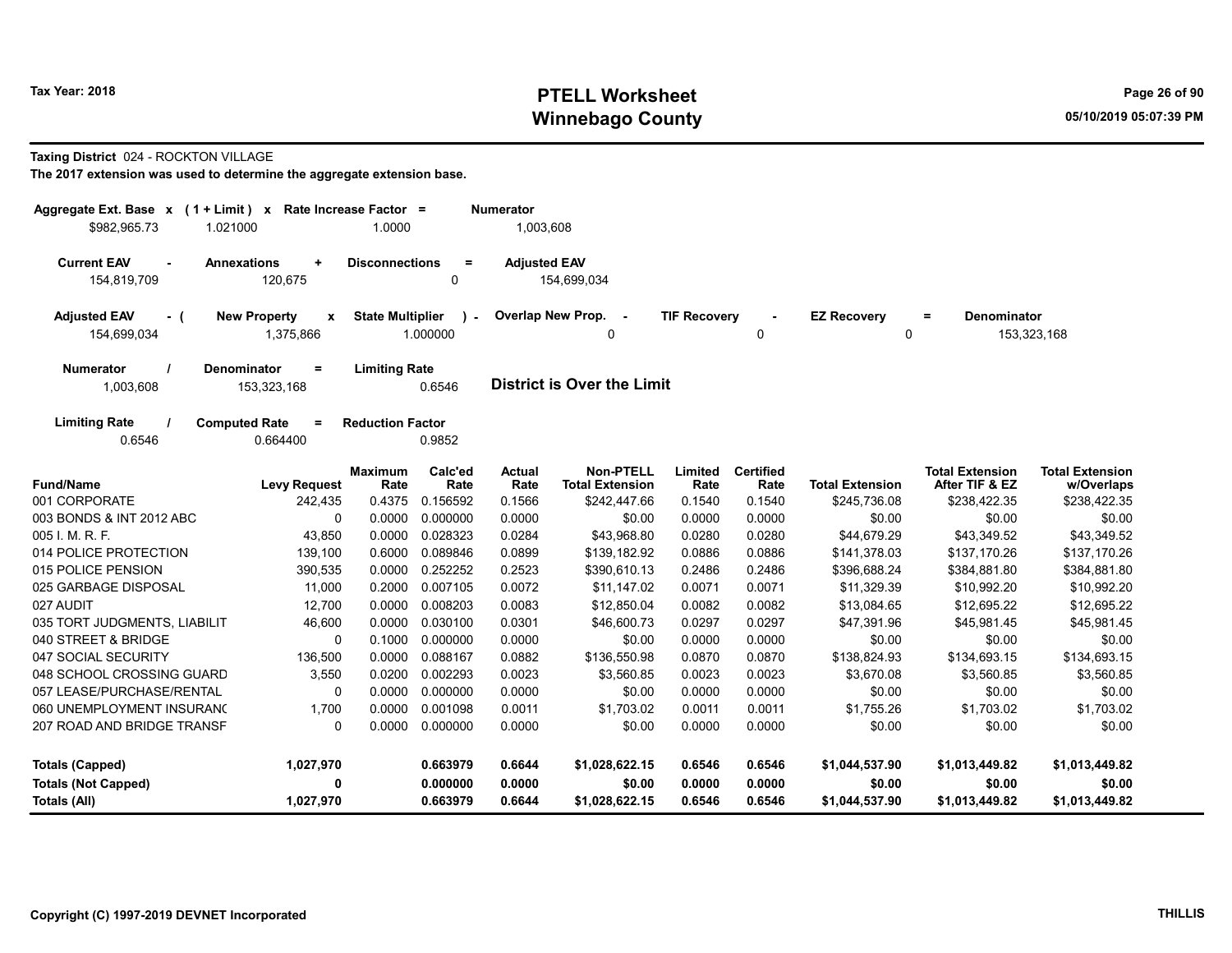### Tax Year: 2018 **PTELL Worksheet** Page 27 of 90 Winnebago County and the County of the County of the County of the County of the County of the County of the County of the County of the County of the County of the County of the County of the County of the County of the C

Taxing District 025 - ROSCOE VILLAGE

|                                    |           | Aggregate Ext. Base $x$ (1 + Limit) $x$ Rate Increase Factor = |                                     |        | <b>Numerator</b>                   |                     |                     |                    |    |                                   |
|------------------------------------|-----------|----------------------------------------------------------------|-------------------------------------|--------|------------------------------------|---------------------|---------------------|--------------------|----|-----------------------------------|
| \$1,358,594.52                     |           | 1.021000                                                       | 1.0000                              |        | 1,387,125                          |                     |                     |                    |    |                                   |
| <b>Current EAV</b><br>212.885.013  | <b>м.</b> | <b>Annexations</b><br>÷<br>0                                   | <b>Disconnections</b>               | $=$    | <b>Adjusted EAV</b><br>212,885,013 |                     |                     |                    |    |                                   |
| <b>Adjusted EAV</b><br>212,885,013 | - 1       | <b>New Property</b><br>$\mathbf{x}$<br>3,473,907               | <b>State Multiplier</b><br>1.000000 | $\sim$ | <b>Overlap New Prop.</b><br>0      | <b>TIF Recovery</b> | $\blacksquare$<br>0 | <b>EZ Recovery</b> | Ξ. | <b>Denominator</b><br>209,411,106 |
| <b>Numerator</b>                   |           | <b>Denominator</b><br>$=$                                      | <b>Limiting Rate</b>                |        |                                    |                     |                     |                    |    |                                   |

| 1,387,125 | 209,411,106 | 0.6624 | District is Within the Limit |
|-----------|-------------|--------|------------------------------|

| <b>Fund/Name</b>             | <b>Levy Request</b> | <b>Maximum</b><br>Rate | Calc'ed<br>Rate | <b>Actual</b><br>Rate | Non-PTELL<br><b>Total Extension</b> | Limited<br>Rate | <b>Certified</b><br>Rate | <b>Total Extension</b> | <b>Total Extension</b><br>After TIF & EZ | <b>Total Extension</b><br>w/Overlaps |
|------------------------------|---------------------|------------------------|-----------------|-----------------------|-------------------------------------|-----------------|--------------------------|------------------------|------------------------------------------|--------------------------------------|
| 001 CORPORATE                | 568.350             | 0.4375                 | 0.266975        | 0.2670                | \$568,402.98                        | 0.2670          | 0.2670                   | \$568,656.32           | \$568,402.98                             | \$568,402.98                         |
| 003A BONDS & INT 2017        | 0                   | 0.0000                 | 0.000000        | 0.0000                | \$0.00                              | 0.0000          | 0.0000                   | \$0.00                 | \$0.00                                   | \$0.00                               |
| 003B BONDS & INT 2018        | $\Omega$            | 0.0000                 | 0.000000        | 0.0000                | \$0.00                              | 0.0000          | 0.0000                   | \$0.00                 | \$0.00                                   | \$0.00                               |
| 014 POLICE PROTECTION        | 400.000             | 0.6000                 | 0.187895        | 0.1879                | \$400.010.94                        | 0.1879          | 0.1879                   | \$400.189.22           | \$400,010.94                             | \$400.010.94                         |
| 015 POLICE PENSION           | 377,230             | 0.0000                 | 0.177199        | 0.1772                | \$377.232.24                        | 0.1772          | 0.1772                   | \$377,400.37           | \$377.232.24                             | \$377.232.24                         |
| 035 TORT JUDGMENTS, LIABILIT | 50,000              | 0.0000                 | 0.023487        | 0.0235                | \$50.027.98                         | 0.0235          | 0.0235                   | \$50.050.28            | \$50.027.98                              | \$50,027.98                          |
| 047 SOCIAL SECURITY          | 10.000              | 0.0000                 | 0.004697        | 0.0047                | \$10,005.60                         | 0.0047          | 0.0047                   | \$10,010.06            | \$10,005.60                              | \$10,005.60                          |
| 207 ROAD AND BRIDGE TRANSF   | $\Omega$            | 0.0000                 | 0.000000        | 0.0000                | \$0.00                              | 0.0000          | 0.0000                   | \$0.00                 | \$0.00                                   | \$0.00                               |
| Totals (Capped)              | 1,405,580           |                        | 0.660253        | 0.6603                | \$1,405,679.74                      | 0.6603          | 0.6603                   | \$1,406,306,24         | \$1,405,679.74                           | \$1,405,679.74                       |
| <b>Totals (Not Capped)</b>   | 0                   |                        | 0.000000        | 0.0000                | \$0.00                              | 0.0000          | 0.0000                   | \$0.00                 | \$0.00                                   | \$0.00                               |
| Totals (All)                 | 1,405,580           |                        | 0.660253        | 0.6603                | \$1,405,679.74                      | 0.6603          | 0.6603                   | \$1,406,306,24         | \$1,405,679.74                           | \$1,405,679.74                       |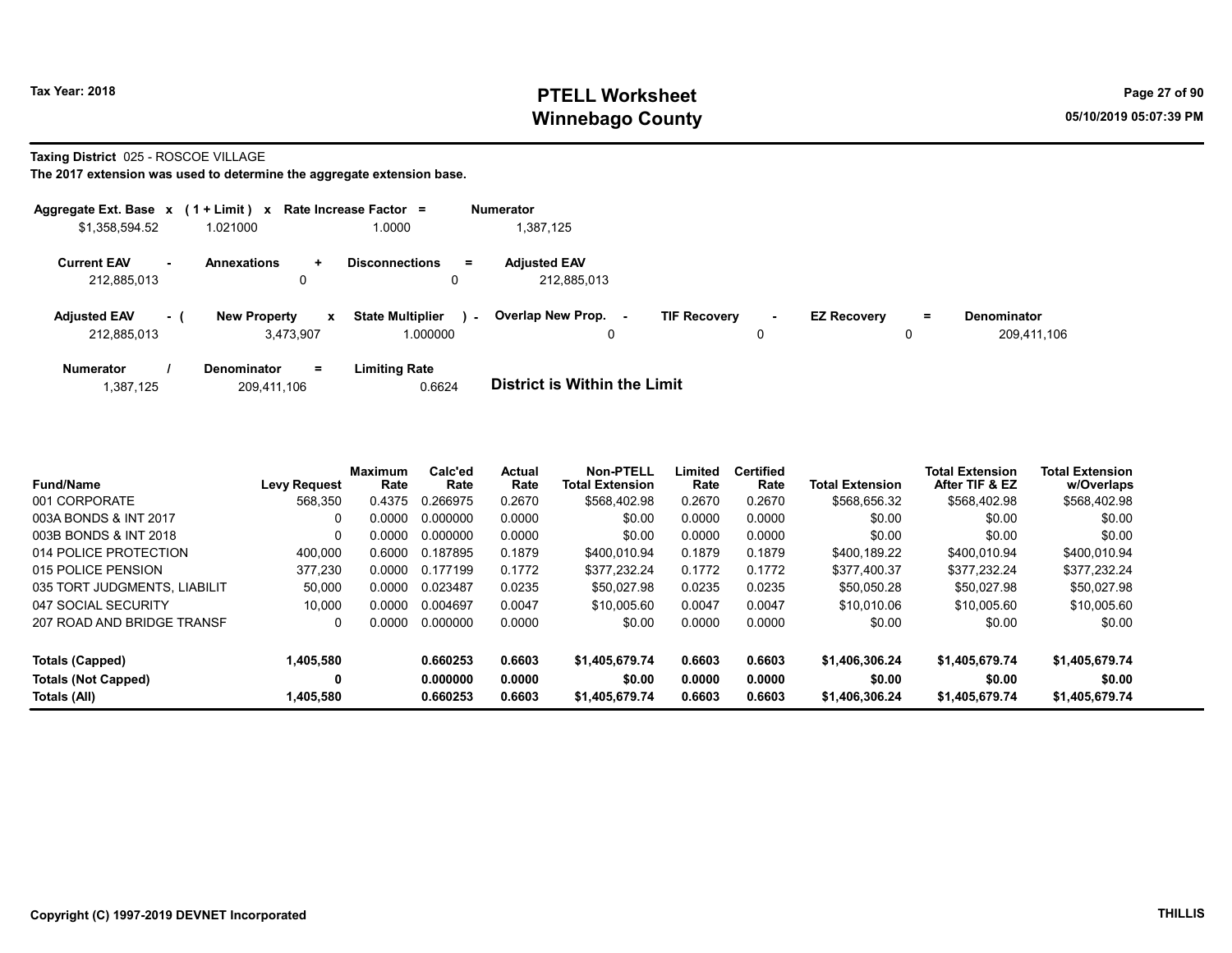### Tax Year: 2018 **PTELL Worksheet** Page 28 of 90 Winnebago County and the County of the County of the County of the County of the County of the County of the County of the County of the County of the County of the County of the County of the County of the County of the C

#### Taxing District 026 - SOUTH BELOIT CITY

|                                    |                | Aggregate Ext. Base x (1 + Limit) x Rate Increase Factor = |                                               | <b>Numerator</b>                         |                                    |                    |          |                            |
|------------------------------------|----------------|------------------------------------------------------------|-----------------------------------------------|------------------------------------------|------------------------------------|--------------------|----------|----------------------------|
| \$1,256,904.84                     |                | 1.021000                                                   | 1.0000                                        | 1,283,300                                |                                    |                    |          |                            |
| <b>Current EAV</b><br>114.521.059  | $\blacksquare$ | <b>Annexations</b><br>$\ddot{}$<br>1.108.745               | <b>Disconnections</b><br>$\equiv$<br>25.133   | <b>Adjusted EAV</b><br>113,437,447       |                                    |                    |          |                            |
| <b>Adjusted EAV</b><br>113,437,447 | - (            | <b>New Property</b><br>$\mathbf{x}$<br>524.477             | <b>State Multiplier</b><br>$\sim$<br>1.000000 | Overlap New Prop.<br>$\blacksquare$<br>0 | <b>TIF Recovery</b><br>$\sim$<br>0 | <b>EZ Recovery</b> | $=$<br>0 | Denominator<br>112.912.970 |
| <b>Numerator</b>                   |                | $=$<br><b>Denominator</b>                                  | <b>Limiting Rate</b>                          |                                          |                                    |                    |          |                            |

| 1,283,300 | 112.912.970 | 1.1366 | <b>District is Within the Limit</b> |
|-----------|-------------|--------|-------------------------------------|
|           |             |        |                                     |

| <b>Fund/Name</b>             | <b>Levy Request</b> | <b>Maximum</b><br>Rate | Calc'ed<br>Rate | Actual<br>Rate | <b>Non-PTELL</b><br><b>Total Extension</b> | Limited<br>Rate | <b>Certified</b><br>Rate | <b>Total Extension</b> | <b>Total Extension</b><br>After TIF & EZ | <b>Total Extension</b><br>w/Overlaps |
|------------------------------|---------------------|------------------------|-----------------|----------------|--------------------------------------------|-----------------|--------------------------|------------------------|------------------------------------------|--------------------------------------|
| 001 CORPORATE                | 471,000             | 0.4375                 | 0.411278        | 0.4113         | \$471,025.12                               | 0.4113          | 0.4113                   | \$475,409.76           | \$471,025.12                             | \$471,025.12                         |
| 005 I. M. R. F.              | 0                   | 0.0000                 | 0.000000        | 0.0000         | \$0.00                                     | 0.0000          | 0.0000                   | \$0.00                 | \$0.00                                   | \$0.00                               |
| 012 FIRE PROTECTION          | 78,000              | 0.6000                 | 0.068110        | 0.0682         | \$78,103.36                                | 0.0682          | 0.0682                   | \$78,830.41            | \$78,103.36                              | \$78,103.36                          |
| 013 FIREFIGHTERS PENSION     | 156,000             | 0.0000                 | 0.136220        | 0.1363         | \$156,092.20                               | 0.1363          | 0.1363                   | \$157,545.22           | \$156,092.20                             | \$156,092.20                         |
| 014 POLICE PROTECTION        | 119,000             | 0.6000                 | 0.103911        | 0.1040         | \$119,101.90                               | 0.1040          | 0.1040                   | \$120,210.59           | \$119,101.90                             | \$119,101.90                         |
| 015 POLICE PENSION           | 245,000             | 0.0000                 | 0.213935        | 0.2140         | \$245,075.07                               | 0.2140          | 0.2140                   | \$247,356.40           | \$245,075.07                             | \$245,075.07                         |
| 025 GARBAGE DISPOSAL         | $\Omega$            | 0.2000                 | 0.000000        | 0.0000         | \$0.00                                     | 0.0000          | 0.0000                   | \$0.00                 | \$0.00                                   | \$0.00                               |
| 027 AUDIT                    | 0                   | 0.0000                 | 0.000000        | 0.0000         | \$0.00                                     | 0.0000          | 0.0000                   | \$0.00                 | \$0.00                                   | \$0.00                               |
| 035 TORT JUDGMENTS, LIABILIT | 170,000             | 0.0000                 | 0.148444        | 0.1485         | \$170,063.77                               | 0.1485          | 0.1485                   | \$171,646.85           | \$170,063.77                             | \$170,063.77                         |
| 040 STREET & BRIDGE          | 0                   | 0.1000                 | 0.000000        | 0.0000         | \$0.00                                     | 0.0000          | 0.0000                   | \$0.00                 | \$0.00                                   | \$0.00                               |
| 041 STREET LIGHTING          | 0                   | 0.0500                 | 0.000000        | 0.0000         | \$0.00                                     | 0.0000          | 0.0000                   | \$0.00                 | \$0.00                                   | \$0.00                               |
| 042 PARK/PARK MAINTENANCE    | 0                   | 0.1000                 | 0.000000        | 0.0000         | \$0.00                                     | 0.0000          | 0.0000                   | \$0.00                 | \$0.00                                   | \$0.00                               |
| 047 SOCIAL SECURITY          | 50,000              | 0.0000                 | 0.043660        | 0.0437         | \$50,045.70                                | 0.0437          | 0.0437                   | \$50,511.56            | \$50,045.70                              | \$50,045.70                          |
| 060 UNEMPLOYMENT INSURANC    | 0                   | 0.0000                 | 0.000000        | 0.0000         | \$0.00                                     | 0.0000          | 0.0000                   | \$0.00                 | \$0.00                                   | \$0.00                               |
| 207 ROAD AND BRIDGE TRANSF   | 0                   | 0.0000                 | 0.000000        | 0.0000         | \$0.00                                     | 0.0000          | 0.0000                   | \$0.00                 | \$0.00                                   | \$0.00                               |
| Totals (Capped)              | 1,289,000           |                        | 1.125558        | 1.1260         | \$1,289,507.12                             | 1.1260          | 1.1260                   | \$1,301,510.80         | \$1,289,507.12                           | \$1,289,507.12                       |
| <b>Totals (Not Capped)</b>   | 0                   |                        | 0.000000        | 0.0000         | \$0.00                                     | 0.0000          | 0.0000                   | \$0.00                 | \$0.00                                   | \$0.00                               |
| Totals (All)                 | 1,289,000           |                        | 1.125558        | 1.1260         | \$1,289,507.12                             | 1.1260          | 1.1260                   | \$1,301,510.80         | \$1,289,507.12                           | \$1,289,507.12                       |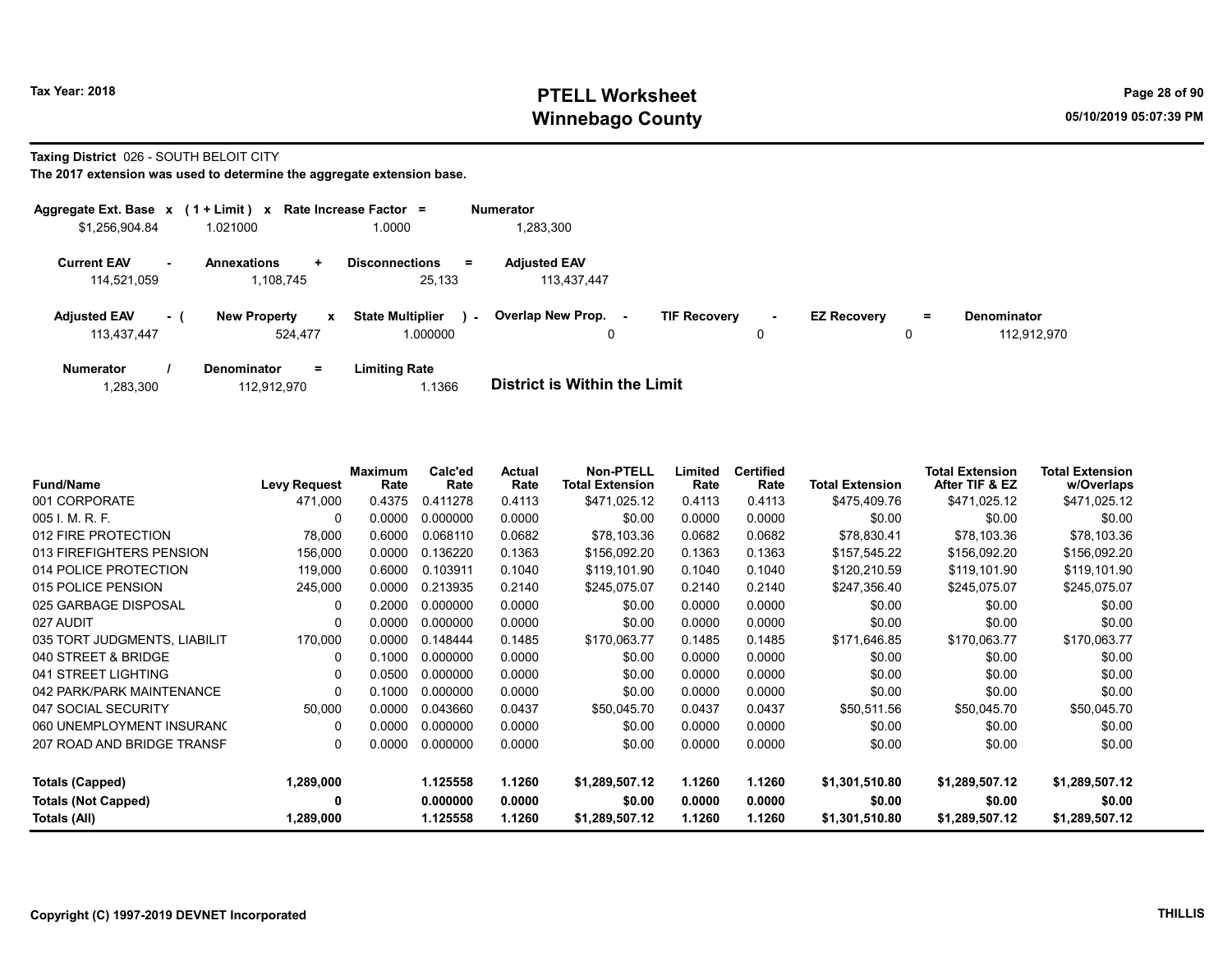## Tax Year: 2018 **PTELL Worksheet** Page 29 of 90 Winnebago County and the county of the county of the county of the control of the county of the control of the county of the control of the control of the control of the control of the control of the control of the control

#### Taxing District 027 - WINNEBAGO VILLAGE

| Aggregate Ext. Base $x$ (1 + Limit) x Rate Increase Factor = |                                              |                         |                          | <b>Numerator</b>      |                                            |                     |                          |                        |                                          |                                      |
|--------------------------------------------------------------|----------------------------------------------|-------------------------|--------------------------|-----------------------|--------------------------------------------|---------------------|--------------------------|------------------------|------------------------------------------|--------------------------------------|
| \$423,152.74<br>1.021000                                     |                                              | 1.0000                  |                          | 432,039               |                                            |                     |                          |                        |                                          |                                      |
| <b>Current EAV</b><br>47,548,879                             | <b>Annexations</b><br>$\ddot{}$<br>0         | <b>Disconnections</b>   | $\equiv$<br>$\mathbf{0}$ | <b>Adjusted EAV</b>   | 47,548,879                                 |                     |                          |                        |                                          |                                      |
| <b>Adjusted EAV</b><br>- (                                   | <b>New Property</b><br>$\mathbf{x}$          | <b>State Multiplier</b> | $\lambda$ -              |                       | Overlap New Prop. -                        | <b>TIF Recovery</b> |                          | <b>EZ Recovery</b>     | <b>Denominator</b><br>$\equiv$           |                                      |
| 47,548,879                                                   | 14,069                                       |                         | 1.000000                 |                       | 0                                          |                     | 0                        | 0                      |                                          | 47,534,810                           |
| <b>Numerator</b><br>432,039                                  | <b>Denominator</b><br>$\equiv$<br>47,534,810 | <b>Limiting Rate</b>    | 0.9089                   |                       | <b>District is Over the Limit</b>          |                     |                          |                        |                                          |                                      |
| <b>Limiting Rate</b><br>0.9089                               | <b>Computed Rate</b><br>$=$<br>0.909000      | <b>Reduction Factor</b> | 0.9999                   |                       |                                            |                     |                          |                        |                                          |                                      |
| <b>Fund/Name</b>                                             | <b>Levy Request</b>                          | <b>Maximum</b><br>Rate  | Calc'ed<br>Rate          | <b>Actual</b><br>Rate | <b>Non-PTELL</b><br><b>Total Extension</b> | Limited<br>Rate     | <b>Certified</b><br>Rate | <b>Total Extension</b> | <b>Total Extension</b><br>After TIF & EZ | <b>Total Extension</b><br>w/Overlaps |
| 001 CORPORATE                                                | 196,644                                      | 0.4375                  | 0.413562                 | 0.4136                | \$196,662.16                               | 0.4135              | 0.4135                   | \$196,614.61           | \$196,614.61                             | \$196,614.61                         |
| 003 BONDS & INTEREST                                         | 0                                            | 0.0000                  | 0.000000                 | 0.0000                | \$0.00                                     | 0.0000              | 0.0000                   | \$0.00                 | \$0.00                                   | \$0.00                               |
| 005 I. M. R. F.                                              | 230                                          | 0.0000                  | 0.000484                 | 0.0005                | \$237.74                                   | 0.0005              | 0.0005                   | \$237.74               | \$237.74                                 | \$237.74                             |
| 014 POLICE PROTECTION                                        | 234,840                                      | 0.6000                  | 0.493892                 | 0.4939                | \$234,843.91                               | 0.4939              | 0.4939                   | \$234,843.91           | \$234,843.91                             | \$234,843.91                         |
| 027 AUDIT                                                    | 230                                          | 0.0000                  | 0.000484                 | 0.0005                | \$237.74                                   | 0.0005              | 0.0005                   | \$237.74               | \$237.74                                 | \$237.74                             |
| 035 TORT JUDGMENTS, LIABILIT                                 | 230                                          | 0.0000                  | 0.000484                 | 0.0005                | \$237.74                                   | 0.0005              | 0.0005                   | \$237.74               | \$237.74                                 | \$237.74                             |
| 073 CHLORINATION OF SEWAGE                                   | 0                                            | 0.0200                  | 0.000000                 | 0.0000                | \$0.00                                     | 0.0000              | 0.0000                   | \$0.00                 | \$0.00                                   | \$0.00                               |
| 207 ROAD AND BRIDGE TRANSF                                   | $\Omega$                                     | 0.0000                  | 0.000000                 | 0.0000                | \$0.00                                     | 0.0000              | 0.0000                   | \$0.00                 | \$0.00                                   | \$0.00                               |
| <b>Totals (Capped)</b>                                       | 432,174                                      |                         | 0.908906                 | 0.9090                | \$432,219.29                               | 0.9089              | 0.9089                   | \$432,171.76           | \$432,171.74                             | \$432,171.74                         |
| <b>Totals (Not Capped)</b>                                   | 0                                            |                         | 0.000000                 | 0.0000                | \$0.00                                     | 0.0000              | 0.0000                   | \$0.00                 | \$0.00                                   | \$0.00                               |
| Totals (All)                                                 | 432,174                                      |                         | 0.908906                 | 0.9090                | \$432,219.29                               | 0.9089              | 0.9089                   | \$432,171.76           | \$432,171.74                             | \$432,171.74                         |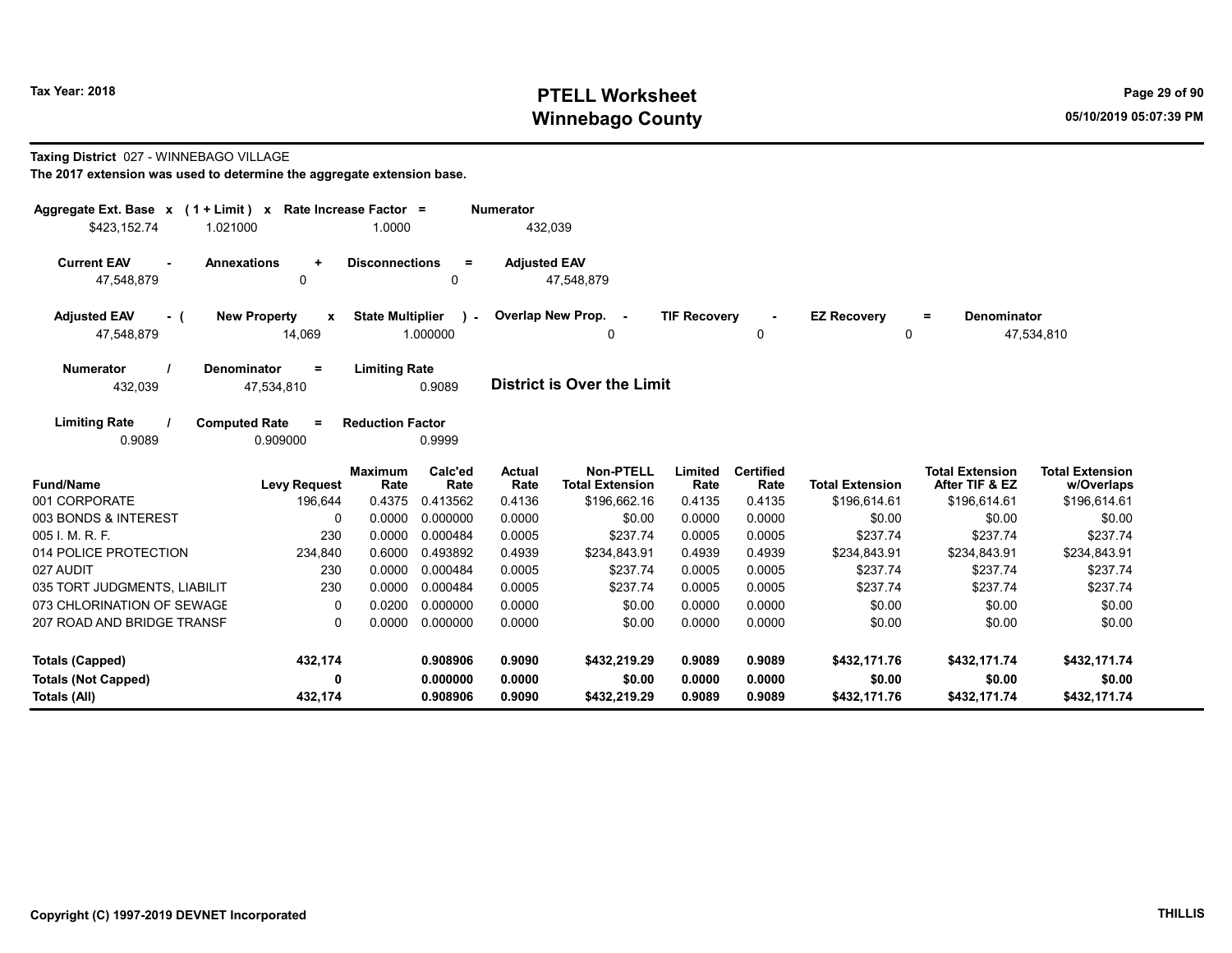## Tax Year: 2018 **PTELL Worksheet** Page 30 of 90 Winnebago County and the county of the county of the county of the control of the county of the control of the county of the control of the control of the control of the control of the control of the control of the control

#### Taxing District 030 - BLACKHAWK FIRE

| Aggregate Ext. Base $x$ (1 + Limit) $x$<br>\$201.064.86<br>1.021000 |                                               | Rate Increase Factor =<br>1.0000 |                          | <b>Numerator</b><br>205,287 |                                            |                     |                          |                            |                                          |                                      |
|---------------------------------------------------------------------|-----------------------------------------------|----------------------------------|--------------------------|-----------------------------|--------------------------------------------|---------------------|--------------------------|----------------------------|------------------------------------------|--------------------------------------|
| <b>Current EAV</b><br>$\sim$<br>41,514,348                          | <b>Annexations</b><br>$\ddot{}$<br>0          | <b>Disconnections</b>            | $=$<br>0                 | <b>Adjusted EAV</b>         | 41,514,348                                 |                     |                          |                            |                                          |                                      |
| <b>Adjusted EAV</b><br>- (<br>41,514,348                            | <b>New Property</b><br>$\mathbf{x}$<br>38,609 | <b>State Multiplier</b>          | $\mathbf{I}$<br>1.000000 |                             | Overlap New Prop. -<br>0                   | <b>TIF Recovery</b> | $\Omega$                 | <b>EZ Recovery</b><br>0    | <b>Denominator</b><br>$\equiv$           | 41,475,739                           |
| <b>Numerator</b><br>205,287                                         | <b>Denominator</b><br>Ξ<br>41,475,739         | <b>Limiting Rate</b>             | 0.4950                   |                             | <b>District is Over the Limit</b>          |                     |                          |                            |                                          |                                      |
| <b>Limiting Rate</b><br>0.4950                                      | <b>Computed Rate</b><br>$\equiv$<br>0.518300  | <b>Reduction Factor</b>          | 0.9550                   |                             |                                            |                     |                          |                            |                                          |                                      |
| <b>Fund/Name</b>                                                    | <b>Levy Request</b>                           | <b>Maximum</b><br>Rate           | Calc'ed<br>Rate          | <b>Actual</b><br>Rate       | <b>Non-PTELL</b><br><b>Total Extension</b> | Limited<br>Rate     | <b>Certified</b><br>Rate | <b>Total Extension</b>     | <b>Total Extension</b><br>After TIF & EZ | <b>Total Extension</b><br>w/Overlaps |
| 001 CORPORATE<br>027 AUDIT                                          | 245,000<br>5,000                              | 0.4000<br>0.0050                 | 0.590157<br>0.012044     | 0.4000<br>0.0050            | \$166,057.39<br>\$2,075.72                 | 0.4000<br>0.0048    | 0.4000<br>0.0048         | \$166,057.39<br>\$1,992.69 | \$166,057.39<br>\$1,992.69               | \$166,057.39<br>\$1,992.69           |
| 035 TORT JUDGMENTS, LIABILIT                                        | 18.000                                        | 0.0000                           | 0.043359                 | 0.0434                      | \$18.017.23                                | 0.0233              | 0.0233                   | \$9.672.84                 | \$9.672.84                               | \$9,672.84                           |
| 049 EMERGENCY & RESCUE EQ                                           | 20,000                                        | 0.0500                           | 0.048176                 | 0.0482                      | \$20,009.92                                | 0.0461              | 0.0461                   | \$19,138.11                | \$19,138.11                              | \$19,138.11                          |
| 062 WORKERS COMPENSATION                                            | 9,000                                         | 0.0000                           | 0.021679                 | 0.0217                      | \$9,008.61                                 | 0.0208              | 0.0208                   | \$8,634.98                 | \$8,634.98                               | \$8,634.98                           |
| <b>Totals (Capped)</b>                                              | 297,000                                       |                                  | 0.715415                 | 0.5183                      | \$215,168.87                               | 0.4950              | 0.4950                   | \$205,496.02               | \$205,496.01                             | \$205,496.01                         |
| <b>Totals (Not Capped)</b>                                          | 0                                             |                                  | 0.000000                 | 0.0000                      | \$0.00                                     | 0.0000              | 0.0000                   | \$0.00                     | \$0.00                                   | \$0.00                               |
| Totals (All)                                                        | 297,000                                       |                                  | 0.715415                 | 0.5183                      | \$215,168.87                               | 0.4950              | 0.4950                   | \$205,496.02               | \$205,496.01                             | \$205,496.01                         |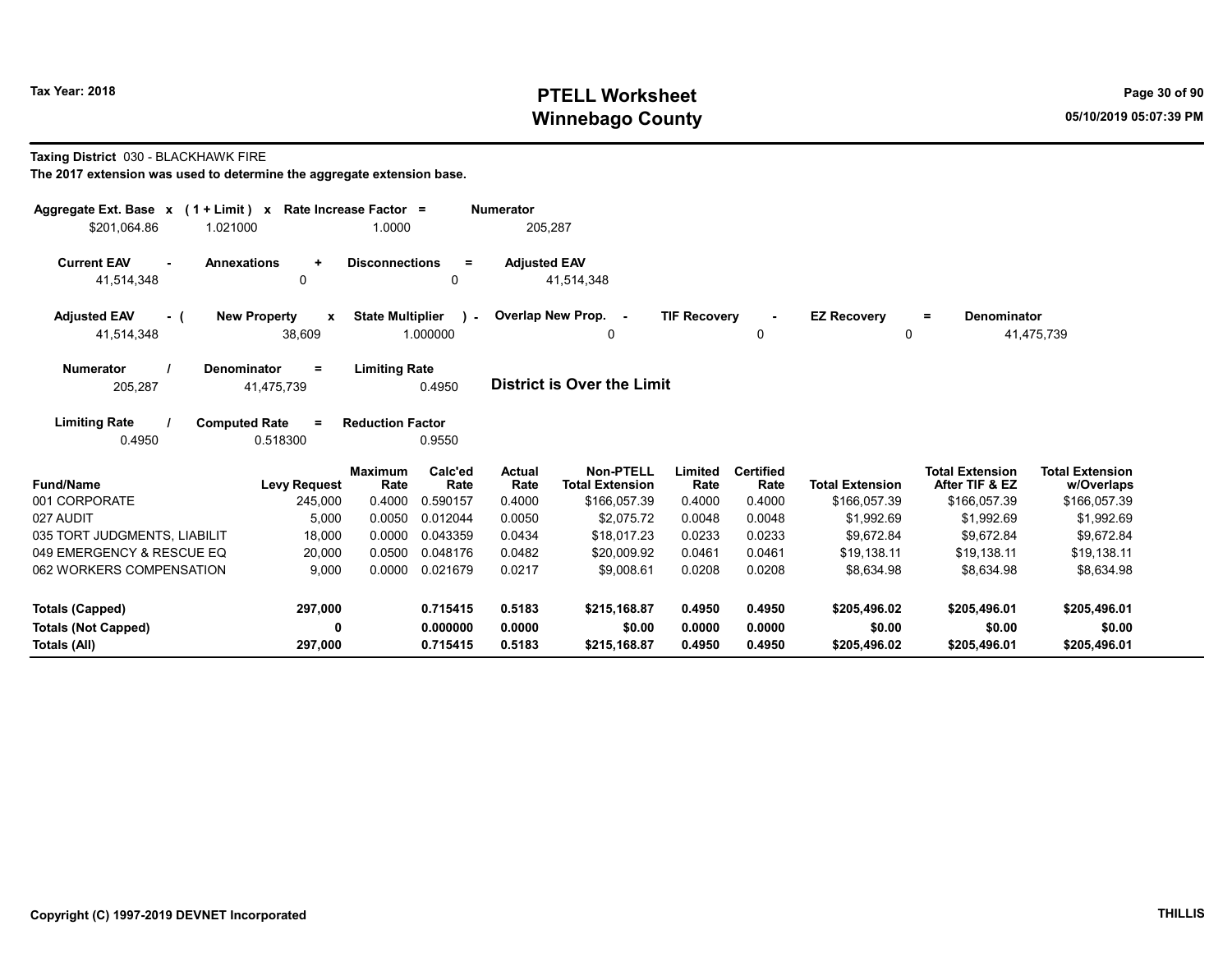## Tax Year: 2018 **PTELL Worksheet** Page 31 of 90 Winnebago County and the county of the county of the county of the control of the county of the control of the county of the control of the control of the control of the control of the control of the control of the control

#### Taxing District 031 - CHERRY VALLEY FIRE

| Aggregate Ext. Base $x$ (1 + Limit) $x$<br>\$2,965,371.42<br>1.021000 | Rate Increase Factor =                         | 1.0000                                     | <b>Numerator</b><br>3,027,644 |                                            |                     |                          |                         |                                          |                                      |
|-----------------------------------------------------------------------|------------------------------------------------|--------------------------------------------|-------------------------------|--------------------------------------------|---------------------|--------------------------|-------------------------|------------------------------------------|--------------------------------------|
| <b>Current EAV</b><br><b>Annexations</b><br>325,095,347               | ÷<br>$\mathbf 0$                               | <b>Disconnections</b><br>$=$<br>53,012     | <b>Adjusted EAV</b>           | 325, 148, 359                              |                     |                          |                         |                                          |                                      |
| <b>Adjusted EAV</b><br>- (<br>325, 148, 359                           | <b>New Property</b><br>$\mathbf{x}$<br>571,987 | <b>State Multiplier</b><br>) –<br>1.000000 |                               | Overlap New Prop. -<br>184,593             | <b>TIF Recovery</b> | 0                        | <b>EZ Recovery</b><br>0 | <b>Denominator</b><br>$\equiv$           | 324,391,779                          |
| <b>Numerator</b><br><b>Denominator</b><br>3,027,644                   | $=$<br>324,391,779                             | <b>Limiting Rate</b><br>0.9334             |                               | <b>District is Over the Limit</b>          |                     |                          |                         |                                          |                                      |
| <b>Limiting Rate</b><br><b>Computed Rate</b><br>0.9334                | $=$<br>0.948100                                | <b>Reduction Factor</b><br>0.9845          |                               |                                            |                     |                          |                         |                                          |                                      |
| <b>Fund/Name</b>                                                      | <b>Levy Request</b>                            | <b>Maximum</b><br>Calc'ed<br>Rate<br>Rate  | <b>Actual</b><br>Rate         | <b>Non-PTELL</b><br><b>Total Extension</b> | Limited<br>Rate     | <b>Certified</b><br>Rate | <b>Total Extension</b>  | <b>Total Extension</b><br>After TIF & EZ | <b>Total Extension</b><br>w/Overlaps |
| 001 CORPORATE                                                         | 1,225,567                                      | 0.4000<br>0.376987                         | 0.3770                        | \$1,181,324.05                             | 0.3709              | 0.3709                   | \$1,172,134.32          | \$1,162,209.79                           | \$1,205,778.64                       |
| 013 FIREFIGHTER'S PENSION                                             | 279,858                                        | 0.0000<br>0.086085                         | 0.0861                        | \$269.793.10                               | 0.0848              | 0.0848                   | \$267.988.65            | \$265.719.57                             | \$275,680.85                         |
| 013A FIRE PENSION 93-689                                              | 276,880                                        | 0.085169<br>0.0000                         | 0.0852                        | \$266,972.97                               | 0.0852              | 0.0852                   | \$269,252.75            | \$266,972.97                             | \$276,981.24                         |
| 027 AUDIT                                                             | 14,335                                         | 0.0050<br>0.004410                         | 0.0045                        | \$14,100.68                                | 0.0045              | 0.0045                   | \$14,221.10             | \$14,100.68                              | \$14,629.29                          |
| 035 TORT JUDGMENTS, LIABILIT                                          | 375,908                                        | 0.0000<br>0.115630                         | 0.1157                        | \$362,544.28                               | 0.1140              | 0.1140                   | \$360,267.76            | \$357,217.35                             | \$370,608.70                         |
| 064 AMBULANCE                                                         | 1,185,900                                      | 0.4000<br>0.364785                         | 0.3648                        | \$1,143,095.52                             | 0.3592              | 0.3592                   | \$1,135,159.47          | \$1,125,548.01                           | \$1,167,742.49                       |
| Totals (Capped)                                                       | 3,081,568                                      | 0.947897                                   | 0.9481                        | \$2,970,857.63                             | 0.9334              | 0.9334                   | \$2,949,771.30          | \$2,924,795.40                           | \$3,034,439.97                       |
| <b>Totals (Not Capped)</b>                                            | 276,880                                        | 0.085169                                   | 0.0852                        | \$266,972.97                               | 0.0852              | 0.0852                   | \$269,252.75            | \$266,972.97                             | \$276,981.24                         |
| Totals (All)                                                          | 3,358,448                                      | 1.033066                                   | 1.0333                        | \$3,237,830.60                             | 1.0186              | 1.0186                   | \$3,219,024.05          | \$3,191,768.37                           | \$3,311,421.21                       |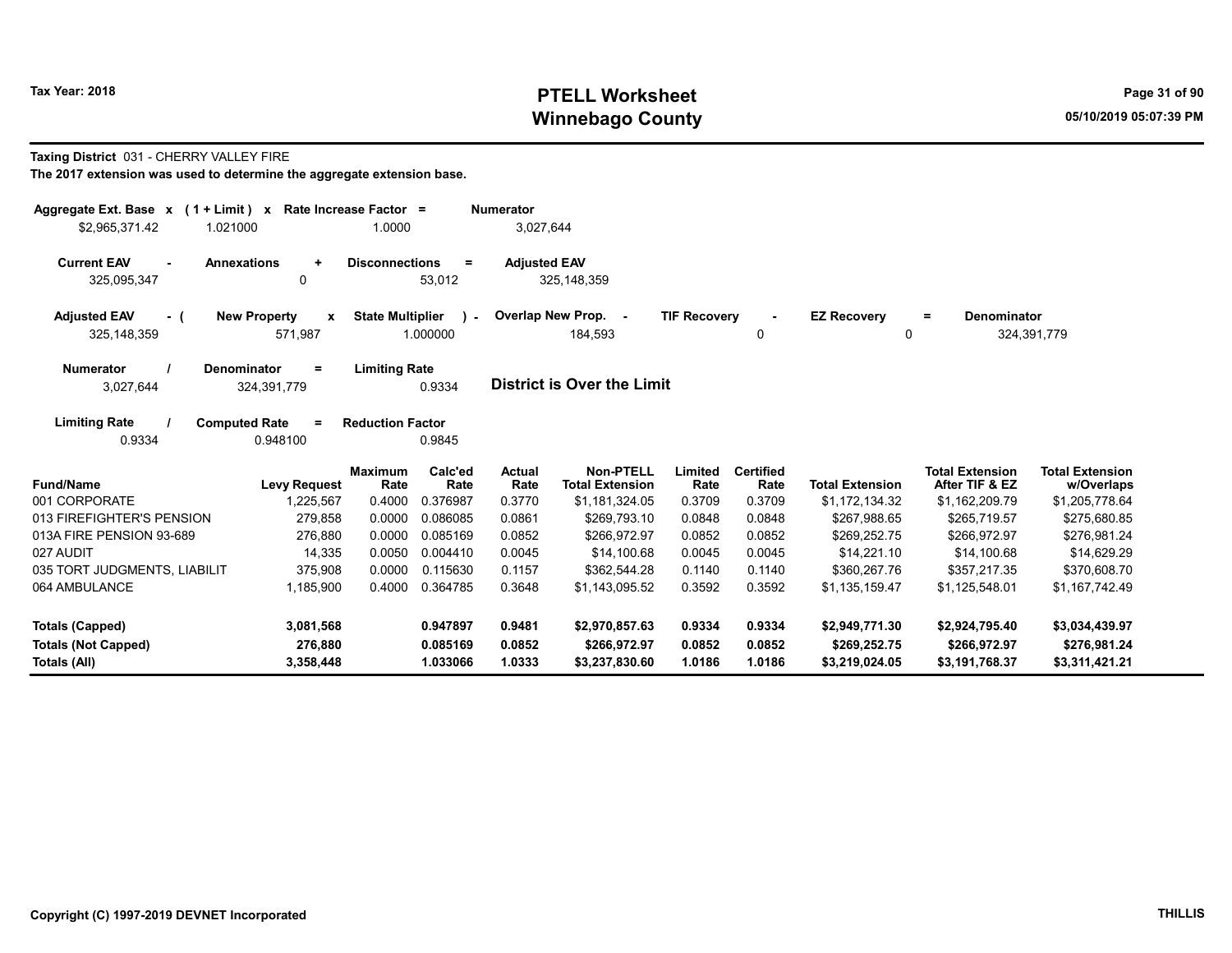## Tax Year: 2018 **PTELL Worksheet** Page 32 of 90 Winnebago County and the county of the county of the county of the control of the county of the control of the county of the control of the control of the control of the control of the control of the control of the control

Taxing District 033 - FIRE 1

| Aggregate Ext. Base $x$ (1 + Limit) x Rate Increase Factor = |     |                                |           |                                               | <b>Numerator</b>                   |                     |                        |                    |         |                                   |
|--------------------------------------------------------------|-----|--------------------------------|-----------|-----------------------------------------------|------------------------------------|---------------------|------------------------|--------------------|---------|-----------------------------------|
| \$781,692.83                                                 |     | 1.021000                       |           | 1.0000                                        | 798.108                            |                     |                        |                    |         |                                   |
| <b>Current EAV</b><br>103,043,257                            | н.  | <b>Annexations</b><br>0        | $\ddot{}$ | <b>Disconnections</b><br>$=$<br>0             | <b>Adjusted EAV</b><br>103.043.257 |                     |                        |                    |         |                                   |
| <b>Adjusted EAV</b><br>103,043,257                           | - 1 | <b>New Property</b><br>293.427 | x         | <b>State Multiplier</b><br>$\sim$<br>1.000000 | Overlap New Prop. -<br>0           | <b>TIF Recovery</b> | $\sim$<br>$\mathbf{0}$ | <b>EZ Recovery</b> | Ξ.<br>0 | <b>Denominator</b><br>102,749,830 |
| Numerator                                                    |     | <b>Denominator</b>             | $=$       | <b>Limiting Rate</b>                          |                                    |                     |                        |                    |         |                                   |

| 798.108 | 102,749,830 | 0.7768 | <b>District is Within the Limit</b> |
|---------|-------------|--------|-------------------------------------|
|         |             |        |                                     |

| <b>Fund/Name</b>           | <b>Levy Request</b> | Maximum<br>Rate | Calc'ed<br>Rate | Actual<br>Rate | <b>Non-PTELL</b><br><b>Total Extension</b> | Limited<br>Rate | <b>Certified</b><br>Rate | <b>Total Extension</b> | <b>Total Extension</b><br>After TIF & EZ | <b>Total Extension</b><br>w/Overlaps |
|----------------------------|---------------------|-----------------|-----------------|----------------|--------------------------------------------|-----------------|--------------------------|------------------------|------------------------------------------|--------------------------------------|
| 001 CORPORATE              | 381,286             | 0.4000          | 0.370025        | 0.3701         | \$381,363.09                               | 0.3701          | 0.3701                   | \$382,339.00           | \$381,363.09                             | \$381,363.09                         |
| 064 AMBULANCE              | 400.406             | 0.4000          | 0.388581        | 0.3886         | \$400.426.10                               | 0.3886          | 0.3886                   | \$401.450.78           | \$400.426.10                             | \$400.426.10                         |
| Totals (Capped)            | 781.692             |                 | 0.758606        | 0.7587         | \$781.789.19                               | 0.7587          | 0.7587                   | \$783.789.78           | \$781.789.19                             | \$781,789.19                         |
| <b>Totals (Not Capped)</b> |                     |                 | 0.000000        | 0.0000         | \$0.00                                     | 0.0000          | 0.0000                   | \$0.00                 | \$0.00                                   | \$0.00                               |
| Totals (All)               | 781.692             |                 | 0.758606        | 0.7587         | \$781.789.19                               | 0.7587          | 0.7587                   | \$783.789.78           | \$781.789.19                             | \$781.789.19                         |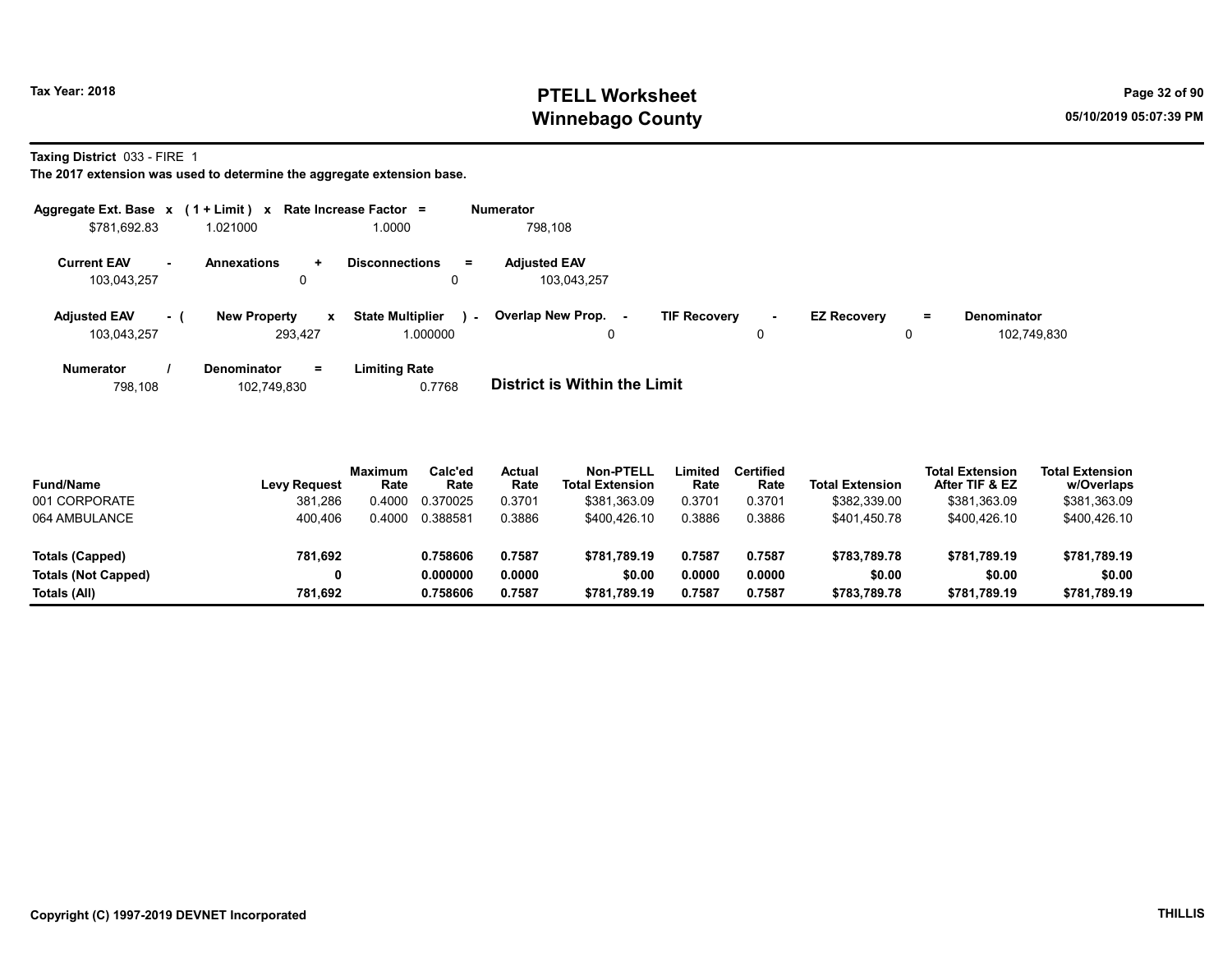## Tax Year: 2018 **PTELL Worksheet** Page 33 of 90 Winnebago County and the county of the county of the county of the control of the county of the control of the county of the control of the control of the control of the control of the control of the control of the control

## Taxing District 035 - HARLEM-ROSCOE FIRE

| Aggregate Ext. Base $x$ (1 + Limit) $x$<br>\$5,023,812.47<br>1.021000 |                                                 | Rate Increase Factor =<br>1.0000 |                 | <b>Numerator</b><br>5,129,313 |                                            |                     |                          |                        |                                          |                                      |
|-----------------------------------------------------------------------|-------------------------------------------------|----------------------------------|-----------------|-------------------------------|--------------------------------------------|---------------------|--------------------------|------------------------|------------------------------------------|--------------------------------------|
|                                                                       |                                                 |                                  |                 |                               |                                            |                     |                          |                        |                                          |                                      |
| <b>Current EAV</b><br>$\sim$<br>681,453,529                           | <b>Annexations</b><br>$\ddot{}$<br>$\mathbf{0}$ | <b>Disconnections</b>            | Ξ<br>1,108,745  | <b>Adiusted EAV</b>           | 682,562,274                                |                     |                          |                        |                                          |                                      |
|                                                                       | $\mathbf{x}$                                    | <b>State Multiplier</b>          |                 |                               | - Overlap New Prop. -                      | <b>TIF Recovery</b> | $\sim$                   | <b>EZ Recovery</b>     | Denominator<br>Ξ.                        |                                      |
| <b>Adjusted EAV</b><br>- (<br>682,562,274                             | <b>New Property</b><br>6,203,064                |                                  | 1.000000        |                               | 0                                          |                     | 0                        | $\Omega$               |                                          | 676,359,210                          |
| <b>Numerator</b>                                                      | <b>Denominator</b><br>$=$                       | <b>Limiting Rate</b>             |                 |                               |                                            |                     |                          |                        |                                          |                                      |
| 5,129,313                                                             | 676,359,210                                     |                                  | 0.7584          |                               | <b>District is Over the Limit</b>          |                     |                          |                        |                                          |                                      |
| <b>Limiting Rate</b>                                                  | <b>Computed Rate</b><br>$\equiv$                | <b>Reduction Factor</b>          |                 |                               |                                            |                     |                          |                        |                                          |                                      |
| 0.7584                                                                | 0.792100                                        |                                  | 0.9575          |                               |                                            |                     |                          |                        |                                          |                                      |
| <b>Fund/Name</b>                                                      | <b>Levy Request</b>                             | <b>Maximum</b><br>Rate           | Calc'ed<br>Rate | Actual<br>Rate                | <b>Non-PTELL</b><br><b>Total Extension</b> | Limited<br>Rate     | <b>Certified</b><br>Rate | <b>Total Extension</b> | <b>Total Extension</b><br>After TIF & EZ | <b>Total Extension</b><br>w/Overlaps |
| 001 CORPORATE                                                         | 2,739,787                                       | 0.4000                           | 0.402051        | 0.4000                        | \$2,725,814.12                             | 0.3828              | 0.3828                   | \$2,672,547.91         | \$2,608,604.11                           | \$2,608,604.11                       |
| 035 TORT JUDGMENTS, LIABILIT                                          | 75,700                                          | 0.0000                           | 0.011109        | 0.0112                        | \$76,322.80                                | 0.0108              | 0.0108                   | \$75,401.04            | \$73.596.98                              | \$73,596.98                          |
| 064 AMBULANCE                                                         | 2,595,476                                       | 0.4000                           | 0.380874        | 0.3809                        | \$2,595,656.49                             | 0.3648              | 0.3648                   | \$2,546,879.52         | \$2,485,942.47                           | \$2,485,942.47                       |
| <b>Totals (Capped)</b>                                                | 5,410,963                                       |                                  | 0.794034        | 0.7921                        | \$5,397,793.41                             | 0.7584              | 0.7584                   | \$5,294,828.47         | \$5,168,143.56                           | \$5,168,143.56                       |
| <b>Totals (Not Capped)</b>                                            | 0                                               |                                  | 0.000000        | 0.0000                        | \$0.00                                     | 0.0000              | 0.0000                   | \$0.00                 | \$0.00                                   | \$0.00                               |
| Totals (All)                                                          | 5,410,963                                       |                                  | 0.794034        | 0.7921                        | \$5,397,793.41                             | 0.7584              | 0.7584                   | \$5,294,828.47         | \$5,168,143.56                           | \$5,168,143.56                       |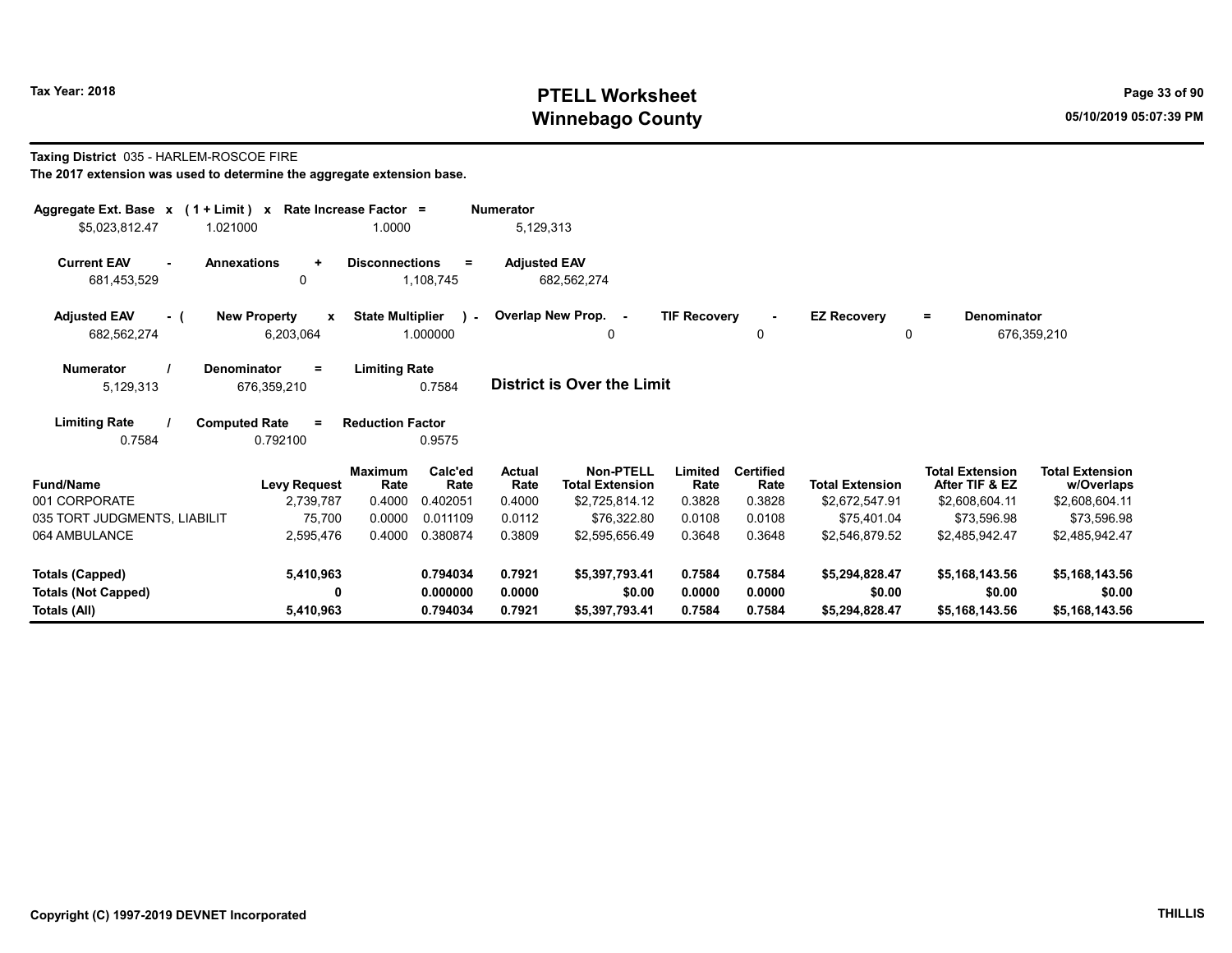## Tax Year: 2018 **PTELL Worksheet** Page 34 of 90 Winnebago County and the county of the county of the county of the control of the county of the control of the county of the control of the control of the control of the control of the control of the control of the control

#### Taxing District 037 - NORTH PARK FIRE

| Aggregate Ext. Base $x$ (1 + Limit) $x$<br>\$744,341.84<br>1.021000 | Rate Increase Factor =                         | 1.0000                                           | Numerator<br>759,973  |                                     |                     |                          |                         |                                          |                                      |
|---------------------------------------------------------------------|------------------------------------------------|--------------------------------------------------|-----------------------|-------------------------------------|---------------------|--------------------------|-------------------------|------------------------------------------|--------------------------------------|
| <b>Current EAV</b><br>$\sim$<br>167,217,148                         | <b>Annexations</b><br>$\ddot{}$<br>0           | <b>Disconnections</b><br>$\equiv$<br>24,188      | <b>Adjusted EAV</b>   | 167,241,336                         |                     |                          |                         |                                          |                                      |
| <b>Adjusted EAV</b><br>- (<br>167,241,336                           | <b>New Property</b><br>$\mathbf{x}$<br>321,834 | <b>State Multiplier</b><br>$\lambda$<br>1.000000 | Overlap New Prop. -   | 0                                   | <b>TIF Recovery</b> | 0                        | <b>EZ Recovery</b><br>0 | Denominator<br>Ξ.                        | 166,919,502                          |
| <b>Numerator</b><br>759,973                                         | Denominator<br>Ξ<br>166,919,502                | <b>Limiting Rate</b><br>0.4553                   |                       | <b>District is Over the Limit</b>   |                     |                          |                         |                                          |                                      |
| <b>Limiting Rate</b><br>0.4553                                      | <b>Computed Rate</b><br>$\equiv$<br>0.467000   | <b>Reduction Factor</b><br>0.9749                |                       |                                     |                     |                          |                         |                                          |                                      |
| <b>Fund/Name</b>                                                    | <b>Levy Request</b>                            | Calc'ed<br><b>Maximum</b><br>Rate<br>Rate        | <b>Actual</b><br>Rate | Non-PTELL<br><b>Total Extension</b> | Limited<br>Rate     | <b>Certified</b><br>Rate | <b>Total Extension</b>  | <b>Total Extension</b><br>After TIF & EZ | <b>Total Extension</b><br>w/Overlaps |
| 001 CORPORATE                                                       | 682,168                                        | 0.4000<br>0.407953                               | 0.4000                | \$668,868.59                        | 0.3899              | 0.3899                   | \$664,801.32            | \$651,979.66                             | \$651,979.66                         |
| 027 AUDIT                                                           | 8,682                                          | 0.0050<br>0.005192                               | 0.0050                | \$8,360.86                          | 0.0049              | 0.0049                   | \$8.354.77              | \$8.193.64                               | \$8,193.64                           |
| 035 TORT JUDGMENTS, LIABILIT                                        | 103,532                                        | 0.0000<br>0.061915                               | 0.0620                | \$103,674.63                        | 0.0605              | 0.0605                   | \$103,155.89            | \$101.166.37                             | \$101,166.37                         |
| <b>Totals (Capped)</b>                                              | 794,382                                        | 0.475060                                         | 0.4670                | \$780,904.08                        | 0.4553              | 0.4553                   | \$776,311.98            | \$761,339.67                             | \$761,339.67                         |
| <b>Totals (Not Capped)</b>                                          | 0                                              | 0.000000                                         | 0.0000                | \$0.00                              | 0.0000              | 0.0000                   | \$0.00                  | \$0.00                                   | \$0.00                               |
| Totals (All)                                                        |                                                |                                                  |                       |                                     |                     |                          |                         |                                          |                                      |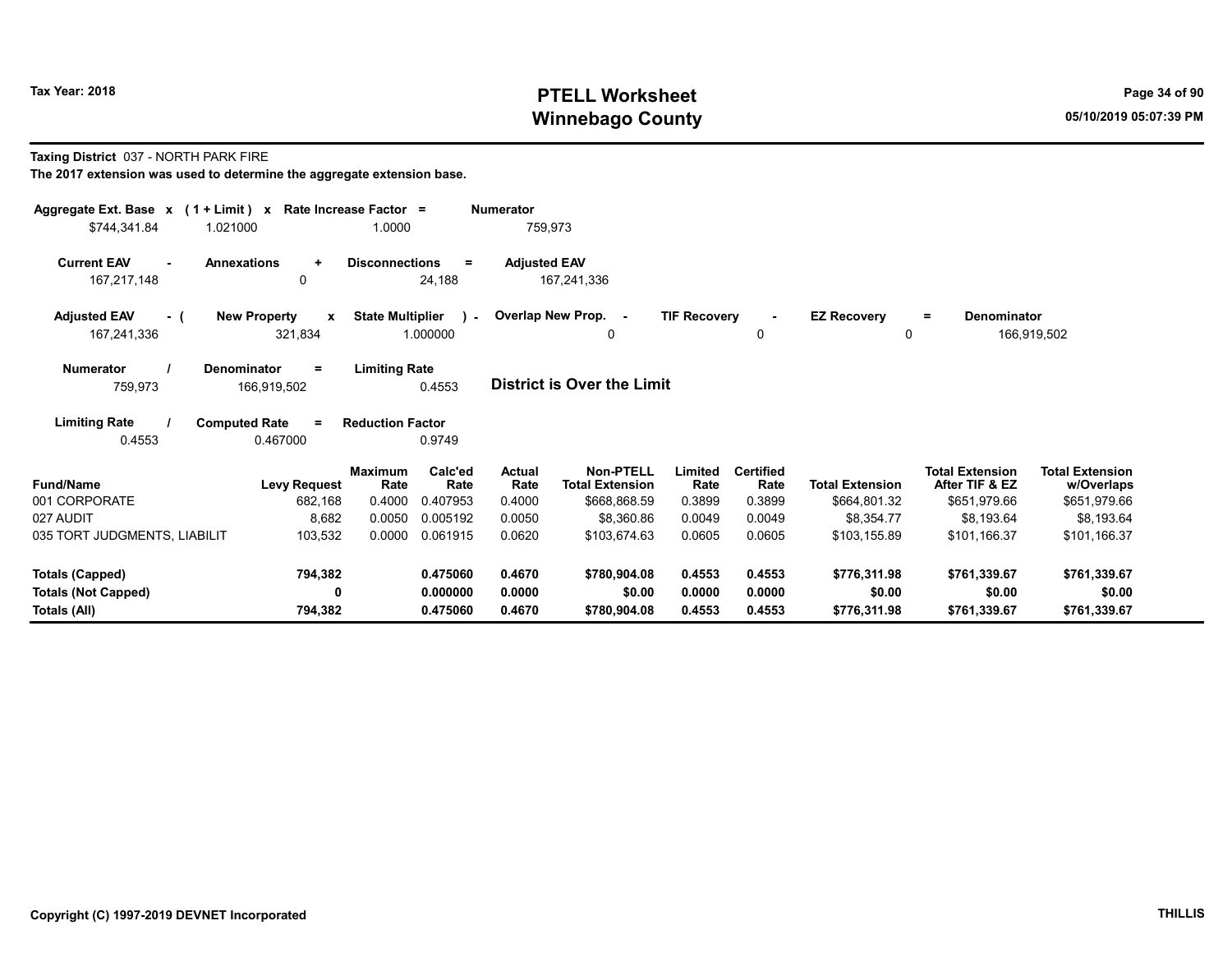## Tax Year: 2018 **PTELL Worksheet** Page 35 of 90 Winnebago County and the county of the county of the county of the control of the county of the control of the county of the control of the control of the control of the control of the control of the control of the control

#### Taxing District 038 - NORTHWEST FIRE

| Aggregate Ext. Base $x$ (1 + Limit) $x$<br>\$255.787.26<br>1.021000 | Rate Increase Factor =<br>1.0000             |                                                      | <b>Numerator</b><br>261,159 |                                            |                     |                          |                             |                                          |                                      |
|---------------------------------------------------------------------|----------------------------------------------|------------------------------------------------------|-----------------------------|--------------------------------------------|---------------------|--------------------------|-----------------------------|------------------------------------------|--------------------------------------|
| <b>Current EAV</b><br>58,340,142                                    | <b>Annexations</b><br>$\ddot{}$<br>0         | <b>Disconnections</b><br>$\equiv$<br>0               | <b>Adjusted EAV</b>         | 58,340,142                                 |                     |                          |                             |                                          |                                      |
| <b>Adjusted EAV</b><br>- (<br>58,340,142                            | <b>New Property</b><br>x<br>113,696          | <b>State Multiplier</b><br>$\rightarrow$<br>1.000000 |                             | Overlap New Prop. -<br>0                   | <b>TIF Recovery</b> | 0                        | <b>EZ Recovery</b><br>0     | <b>Denominator</b><br>$=$                | 58,226,446                           |
| <b>Numerator</b><br>261,159                                         | Denominator<br>$\equiv$<br>58,226,446        | <b>Limiting Rate</b><br>0.4486                       |                             | <b>District is Over the Limit</b>          |                     |                          |                             |                                          |                                      |
| <b>Limiting Rate</b><br>0.4486                                      | <b>Computed Rate</b><br>$\equiv$<br>0.466800 | <b>Reduction Factor</b><br>0.9610                    |                             |                                            |                     |                          |                             |                                          |                                      |
| <b>Fund/Name</b>                                                    | <b>Maximum</b><br><b>Levy Request</b>        | Calc'ed<br>Rate<br>Rate                              | <b>Actual</b><br>Rate       | <b>Non-PTELL</b><br><b>Total Extension</b> | Limited<br>Rate     | <b>Certified</b><br>Rate | <b>Total Extension</b>      | <b>Total Extension</b><br>After TIF & EZ | <b>Total Extension</b><br>w/Overlaps |
| 001 CORPORATE                                                       | 0.4000<br>350,000                            | 0.599930                                             | 0.4000                      | \$233,360.57                               | 0.4000              | 0.4000                   | \$233,360.57                | \$233,360.57                             | \$233,360.57                         |
| 003 BONDS & INT 2015                                                | 0.0000<br>67,348                             | 0.115440                                             | 0.1155                      | \$67.382.86                                | 0.1155              | 0.1155                   | \$67,382.86                 | \$67,382.86                              | \$67,382.86                          |
| 027 AUDIT                                                           | 5,000<br>0.0050                              | 0.008570                                             | 0.0050                      | \$2,917.01                                 | 0.0049              | 0.0049                   | \$2,858.67                  | \$2,858.67                               | \$2,858.67                           |
| 035 TORT JUDGMENTS, LIABILIT                                        | 36,000<br>0.0000                             | 0.061707                                             | 0.0618                      | \$36,054.21                                | 0.0437              | 0.0437                   | \$25,494.64                 | \$25,494.64                              | \$25,494.64                          |
| Totals (Capped)                                                     | 391,000                                      | 0.670207                                             | 0.4668                      | \$272,331.79                               | 0.4486              | 0.4486                   | \$261,713.88                | \$261,713.88                             | \$261,713.88                         |
| <b>Totals (Not Capped)</b><br>Totals (All)                          | 67,348<br>458.348                            | 0.115440<br>0.785647                                 | 0.1155<br>0.5823            | \$67,382.86<br>\$339,714.65                | 0.1155<br>0.5641    | 0.1155<br>0.5641         | \$67,382.86<br>\$329.096.74 | \$67,382.86<br>\$329,096.74              | \$67,382.86<br>\$329,096.74          |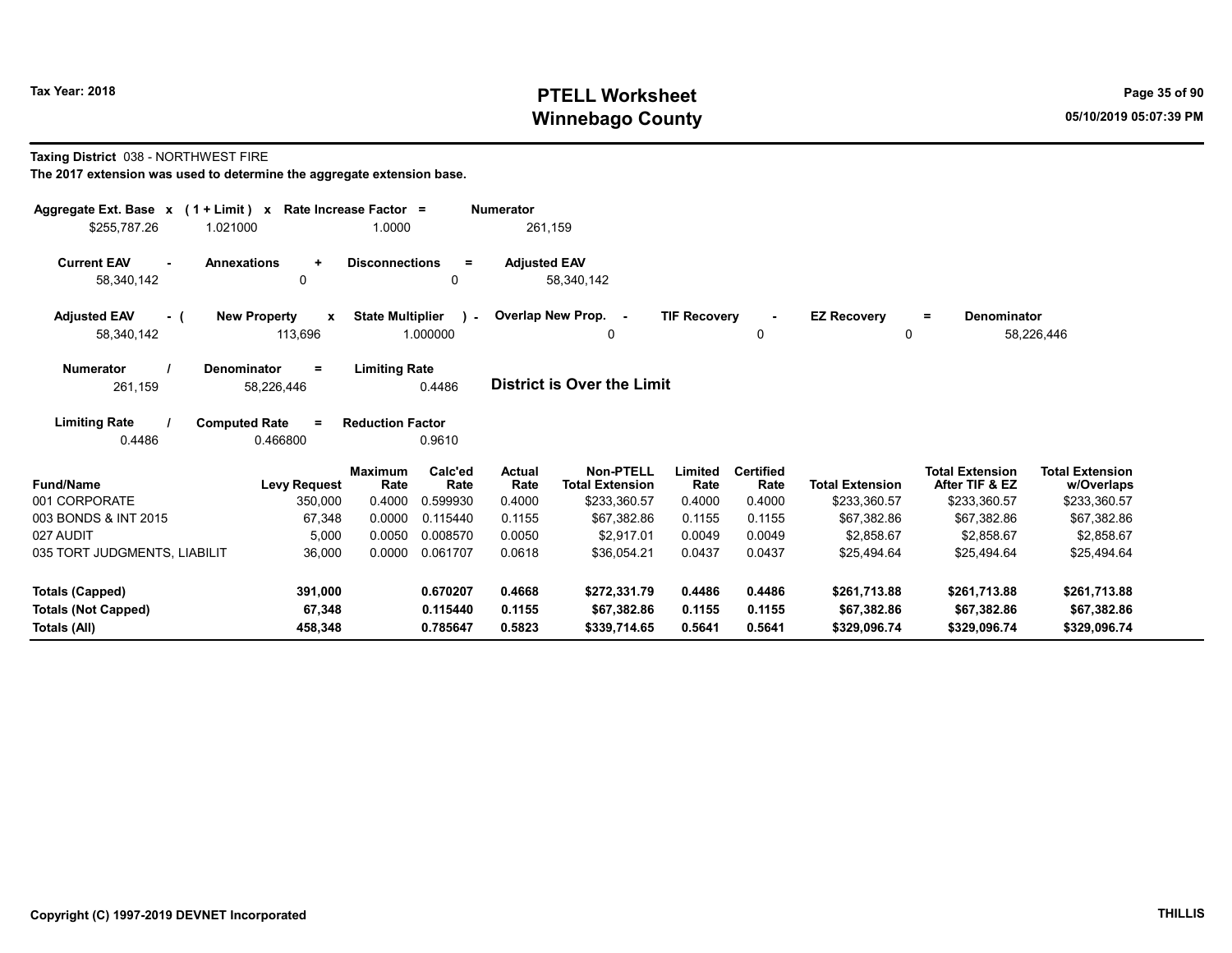## Tax Year: 2018 **PTELL Worksheet** Page 36 of 90 Winnebago County and the county of the county of the county of the control of the county of the control of the county of the control of the control of the control of the control of the control of the control of the control

#### Taxing District 039 - PECATONICA FIRE

|                                    |     | Aggregate Ext. Base $x$ (1 + Limit) x Rate Increase Factor = |                                     |        | <b>Numerator</b>                   |                     |             |                    |    |                                   |
|------------------------------------|-----|--------------------------------------------------------------|-------------------------------------|--------|------------------------------------|---------------------|-------------|--------------------|----|-----------------------------------|
| \$440,779.31                       |     | 1.021000                                                     | 1.0000                              |        | 450,036                            |                     |             |                    |    |                                   |
| <b>Current EAV</b><br>106,258,888  | ۰.  | <b>Annexations</b><br>÷<br>0                                 | <b>Disconnections</b>               | Ξ.     | <b>Adjusted EAV</b><br>106,258,888 |                     |             |                    |    |                                   |
| <b>Adjusted EAV</b><br>106.258.888 | - 1 | <b>New Property</b><br>$\mathbf{x}$<br>1.464.049             | <b>State Multiplier</b><br>1.000000 | $\sim$ | <b>Overlap New Prop.</b><br>37.902 | <b>TIF Recovery</b> | $\sim$<br>0 | <b>EZ Recovery</b> | Ξ. | <b>Denominator</b><br>104.756.937 |
| <b>Numerator</b>                   |     | <b>Denominator</b><br>$=$                                    | <b>Limiting Rate</b>                |        |                                    |                     |             |                    |    |                                   |

| 450.036 | 104,756,937 | 0.4296 | <b>District is Within the Limit</b> |
|---------|-------------|--------|-------------------------------------|
|         |             |        |                                     |

| <b>Fund/Name</b>             | <b>Levy Request</b> | <b>Maximum</b><br>Rate | Calc'ed<br>Rate | <b>Actual</b><br>Rate | <b>Non-PTELL</b><br><b>Total Extension</b> | Limited<br>Rate | <b>Certified</b><br>Rate | <b>Total Extension</b> | <b>Total Extension</b><br>After TIF & EZ | <b>Total Extension</b><br>w/Overlaps |
|------------------------------|---------------------|------------------------|-----------------|-----------------------|--------------------------------------------|-----------------|--------------------------|------------------------|------------------------------------------|--------------------------------------|
| 001 CORPORATE                | 245.900             | 0.4000                 | 0.231416        | 0.2315                | \$218,202.96                               | 0.2315          | 0.2315                   | \$218,202.96           | \$218,202.96                             | \$245,989.33                         |
| 027 AUDIT                    | 5,100               | 0.0050                 | 0.004800        | 0.0048                | \$4,524.29                                 | 0.0048          | 0.0048                   | \$4.524.29             | \$4.524.29                               | \$5,100.43                           |
| 035 TORT JUDGMENTS, LIABILIT | 14.300              | 0.0000                 | 0.013458        | 0.0135                | \$12.724.58                                | 0.0135          | 0.0135                   | \$12.724.58            | \$12,724.58                              | \$14,344.95                          |
| 064 AMBULANCE                | 175.400             | 0.4000                 | 0.165069        | 0.1651                | \$155,616.88                               | 0.1651          | 0.1651                   | \$155.616.88           | \$155,616.88                             | \$175,433.42                         |
| 109 PRIOR YEAR ADJUSTMENT    |                     | 0.0000                 | 0.000200        | 0.0002                | \$188.51                                   | 0.0002          | 0.0002                   | \$188.51               | \$188.51                                 | \$188.51                             |
| Totals (Capped)              | 440.700             |                        | 0.414743        | 0.4149                | \$391.068.71                               | 0.4149          | 0.4149                   | \$391,068.71           | \$391.068.71                             | \$440,868.13                         |
| Totals (Not Capped)          |                     |                        | 0.000200        | 0.0002                | \$188.51                                   | 0.0002          | 0.0002                   | \$188.51               | \$188.51                                 | \$188.51                             |
| Totals (All)                 | 440.700             |                        | 0.414943        | 0.4151                | \$391.257.22                               | 0.4151          | 0.4151                   | \$391,257.22           | \$391.257.22                             | \$441,056.64                         |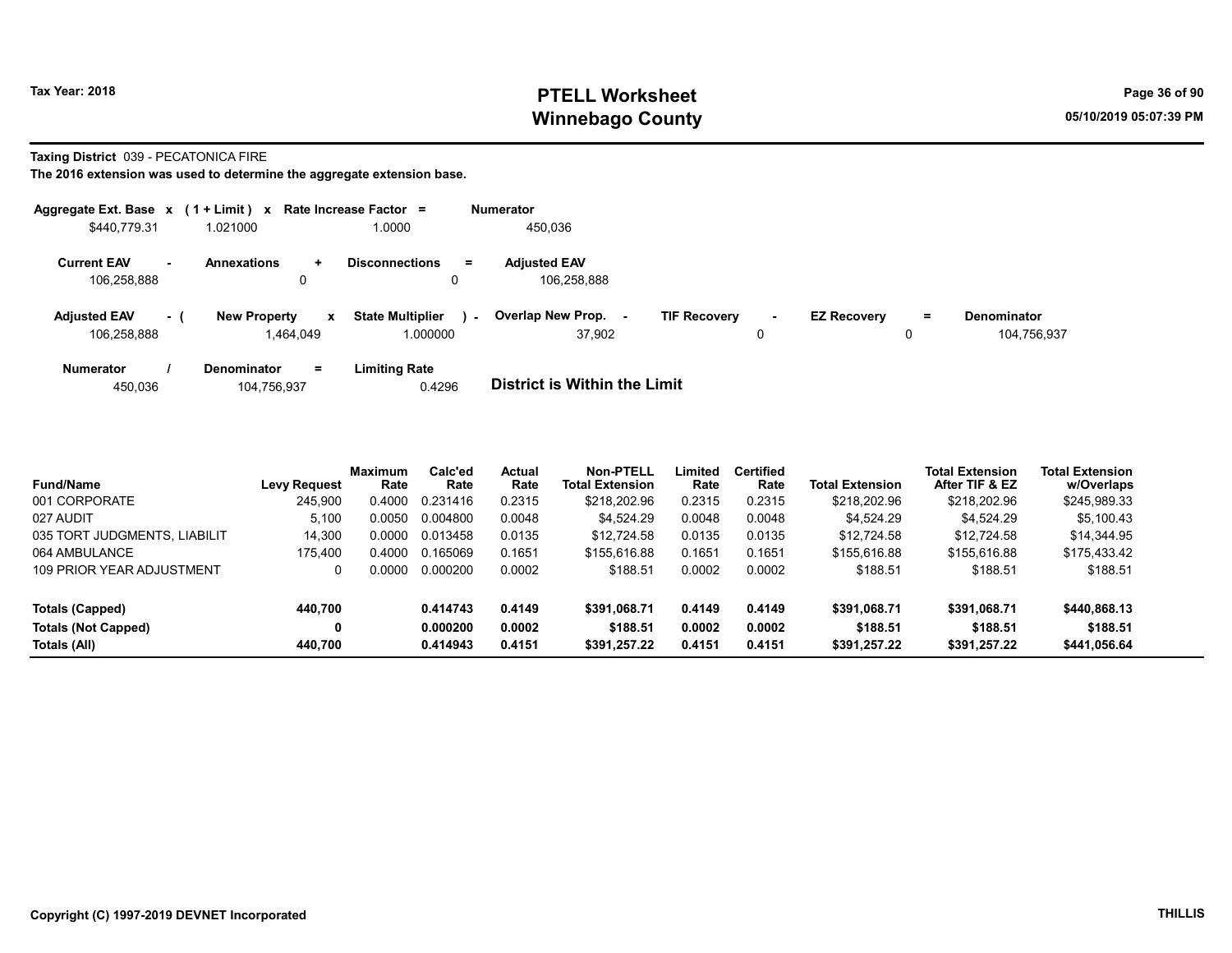# Tax Year: 2018 **PTELL Worksheet** Page 37 of 90 Winnebago County and the County of the County of the County of the County of the County of the County of the County of the County of the County of the County of the County of the County of the County of the County of the C

Taxing District 040 - ROCK RIVER FIRE

| Aggregate Ext. Base $x$ (1 + Limit) $x$ Rate Increase Factor =<br>\$2,422.42 | 1.021000                                     | 1.0000                                               | <b>Numerator</b><br>2,473 |                                            |                     |                          |                         |                                          |                                      |
|------------------------------------------------------------------------------|----------------------------------------------|------------------------------------------------------|---------------------------|--------------------------------------------|---------------------|--------------------------|-------------------------|------------------------------------------|--------------------------------------|
| <b>Current EAV</b><br>$\sim$                                                 | <b>Annexations</b><br>$\ddot{}$              | <b>Disconnections</b><br>$=$                         |                           |                                            |                     |                          |                         |                                          |                                      |
| 3,103,142                                                                    | 0                                            | 86,806                                               | <b>Adjusted EAV</b>       | 3,189,948                                  |                     |                          |                         |                                          |                                      |
| <b>Adjusted EAV</b><br>- (<br>3,189,948                                      | <b>New Property</b><br>$\mathbf{x}$<br>1,279 | <b>State Multiplier</b><br>$\mathcal{L}$<br>1.000000 | Overlap New Prop. -       | 0                                          | <b>TIF Recovery</b> | 0                        | <b>EZ Recovery</b><br>0 | Denominator<br>$\equiv$                  | 3,188,669                            |
| <b>Numerator</b><br>2,473                                                    | <b>Denominator</b><br>$=$<br>3,188,669       | <b>Limiting Rate</b><br>0.0776                       |                           | <b>District is Over the Limit</b>          |                     |                          |                         |                                          |                                      |
| <b>Limiting Rate</b><br>0.0776                                               | <b>Computed Rate</b><br>$\equiv$<br>0.080600 | <b>Reduction Factor</b><br>0.9628                    |                           |                                            |                     |                          |                         |                                          |                                      |
| <b>Fund/Name</b>                                                             | <b>Levy Request</b>                          | Calc'ed<br>Maximum<br>Rate<br>Rate                   | <b>Actual</b><br>Rate     | <b>Non-PTELL</b><br><b>Total Extension</b> | Limited<br>Rate     | <b>Certified</b><br>Rate | <b>Total Extension</b>  | <b>Total Extension</b><br>After TIF & EZ | <b>Total Extension</b><br>w/Overlaps |
| 001 CORPORATE                                                                | 2,500                                        | 0.4000<br>0.080564                                   | 0.0806                    | \$2,501.13                                 | 0.0776              | 0.0776                   | \$2,408.04              | \$2,408.04                               | \$2,408.04                           |
| <b>Totals (Capped)</b>                                                       | 2,500                                        | 0.080564                                             | 0.0806                    | \$2,501.13                                 | 0.0776              | 0.0776                   | \$2,408.04              | \$2,408.04                               | \$2,408.04                           |
| <b>Totals (Not Capped)</b><br>Totals (All)                                   | 0<br>2,500                                   | 0.000000<br>0.080564                                 | 0.0000<br>0.0806          | \$0.00<br>\$2,501.13                       | 0.0000<br>0.0776    | 0.0000<br>0.0776         | \$0.00<br>\$2,408.04    | \$0.00<br>\$2,408.04                     | \$0.00<br>\$2,408.04                 |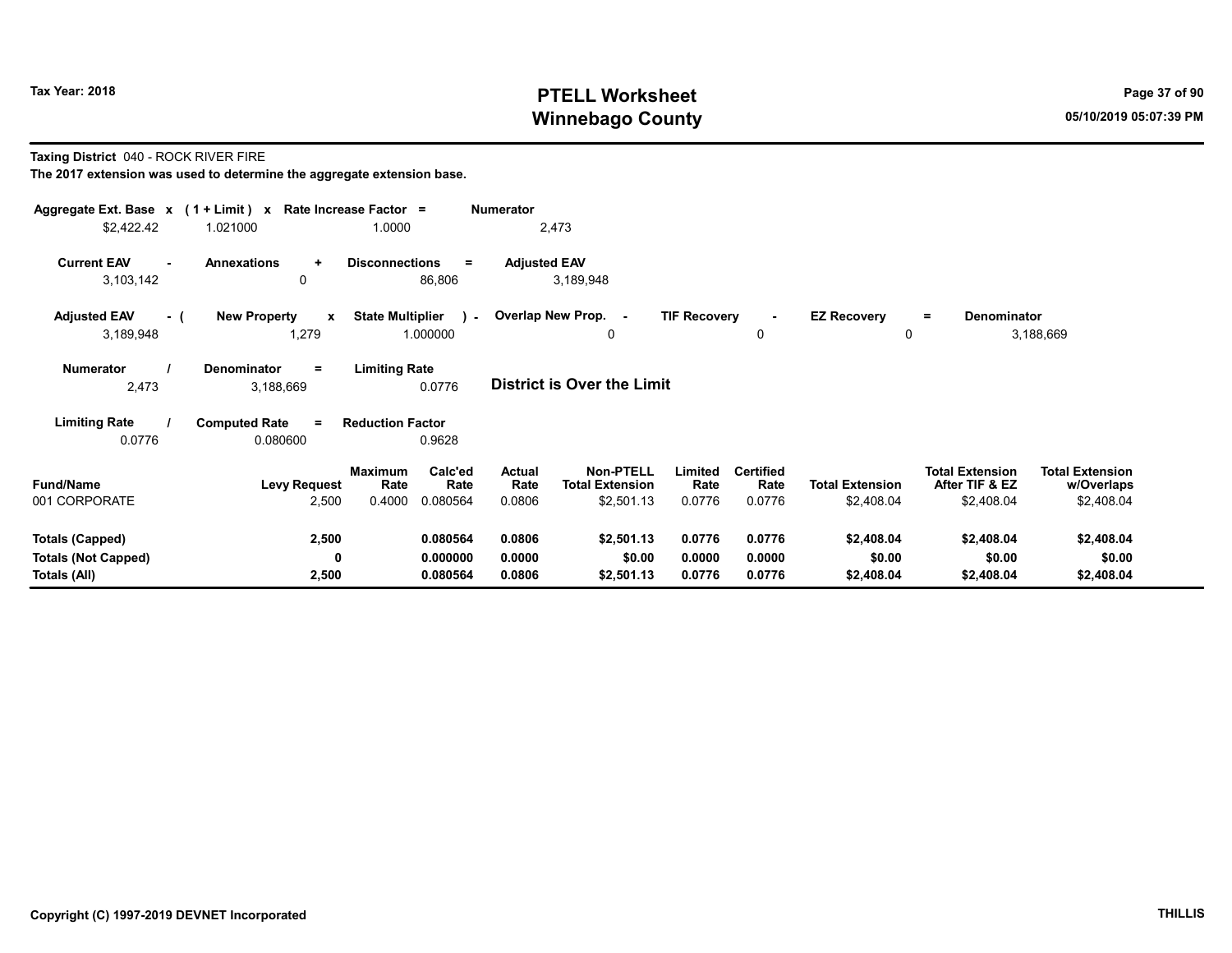# Tax Year: 2018 **PTELL Worksheet** Page 38 of 90 Winnebago County and the County of the County of the County of the County of the County of the County of the County of the County of the County of the County of the County of the County of the County of the County of the C

#### Taxing District 041 - ROCKTON FIRE

| Aggregate Ext. Base x (1 + Limit) x<br>1.021000 | Rate Increase Factor =                           | 1.0000                                              | <b>Numerator</b>      |                                            |                     |                          |                                |                                          |                                      |
|-------------------------------------------------|--------------------------------------------------|-----------------------------------------------------|-----------------------|--------------------------------------------|---------------------|--------------------------|--------------------------------|------------------------------------------|--------------------------------------|
| \$1,600,499.27                                  |                                                  |                                                     | 1,634,110             |                                            |                     |                          |                                |                                          |                                      |
| <b>Current EAV</b><br>229,829,901               | <b>Annexations</b><br>$\ddot{}$<br>$\Omega$      | <b>Disconnections</b><br>$\equiv$<br>0              | <b>Adjusted EAV</b>   | 229,829,901                                |                     |                          |                                |                                          |                                      |
| <b>Adjusted EAV</b><br>- (<br>229,829,901       | <b>New Property</b><br>$\mathbf{x}$<br>1,143,066 | <b>State Multiplier</b><br>$\mathbf{r}$<br>1.000000 |                       | Overlap New Prop. -<br>0                   | <b>TIF Recovery</b> | $\blacksquare$<br>0      | <b>EZ Recovery</b><br>$\Omega$ | Denominator<br>=                         | 228,686,835                          |
| <b>Numerator</b><br>1,634,110                   | Denominator<br>Ξ<br>228,686,835                  | <b>Limiting Rate</b><br>0.7146                      |                       | District is Over the Limit                 |                     |                          |                                |                                          |                                      |
| <b>Limiting Rate</b><br>0.7146                  | <b>Computed Rate</b><br>$\equiv$<br>0.726800     | <b>Reduction Factor</b><br>0.9832                   |                       |                                            |                     |                          |                                |                                          |                                      |
| <b>Fund/Name</b>                                | <b>Maximum</b><br>Levy Request                   | Calc'ed<br>Rate<br>Rate                             | <b>Actual</b><br>Rate | <b>Non-PTELL</b><br><b>Total Extension</b> | Limited<br>Rate     | <b>Certified</b><br>Rate | <b>Total Extension</b>         | <b>Total Extension</b><br>After TIF & EZ | <b>Total Extension</b><br>w/Overlaps |
| 001 CORPORATE                                   | 824,855                                          | 0.4000<br>0.358898                                  | 0.3589                | \$824,859.51                               | 0.3589              | 0.3589                   | \$841,904.30                   | \$824,859.51                             | \$824,859.51                         |
| 027 AUDIT                                       | 5,128                                            | 0.0050<br>0.002231                                  | 0.0023                | \$5,286.09                                 | 0.0023              | 0.0023                   | \$5.395.32                     | \$5,286.09                               | \$5,286.09                           |
| 035 TORT JUDGMENTS, LIABILIT                    | 45,486                                           | 0.0000<br>0.019791                                  | 0.0198                | \$45,506.32                                | 0.0195              | 0.0195                   | \$45,742.92                    | \$44,816.83                              | \$44,816.83                          |
| 064 AMBULANCE                                   | 794,531                                          | 0.4000<br>0.345704                                  | 0.3458                | \$794,751.80                               | 0.3339              | 0.3339                   | \$783,259.53                   | \$767,402.04                             | \$767,402.04                         |
| <b>Totals (Capped)</b>                          | 1,670,000                                        | 0.726624                                            | 0.7268                | \$1,670,403.72                             | 0.7146              | 0.7146                   | \$1,676,302.06                 | \$1,642,364.47                           | \$1,642,364.47                       |
| <b>Totals (Not Capped)</b>                      | 0                                                | 0.000000                                            | 0.0000                | \$0.00                                     | 0.0000              | 0.0000                   | \$0.00                         | \$0.00                                   | \$0.00                               |
| Totals (All)                                    | 1,670,000                                        | 0.726624                                            | 0.7268                | \$1,670,403.72                             | 0.7146              | 0.7146                   | \$1,676,302.06                 | \$1,642,364.47                           | \$1,642,364.47                       |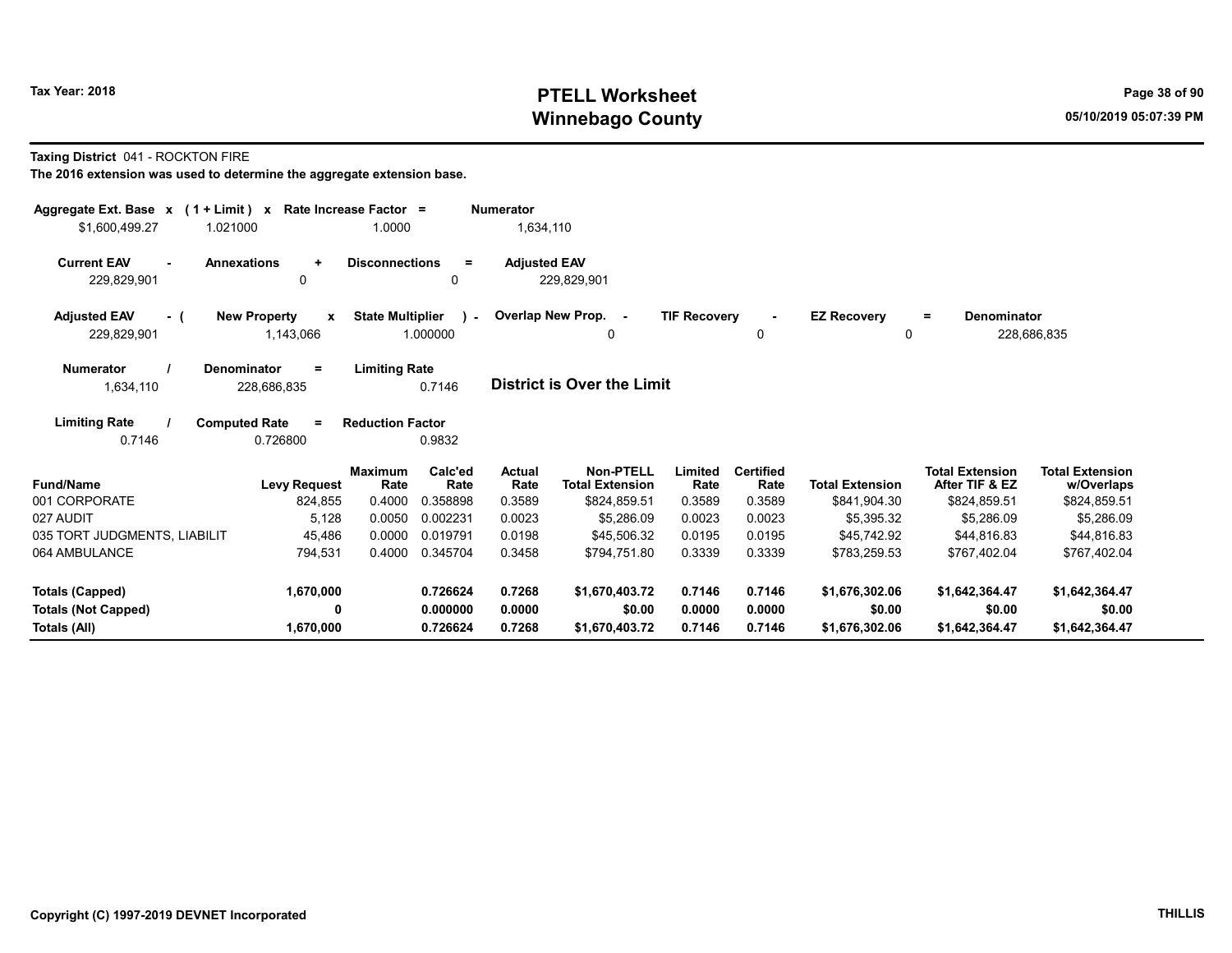# Tax Year: 2018 **PTELL Worksheet** Page 39 of 90 Winnebago County and the County of the County of the County of the County of the County of the County of the County of the County of the County of the County of the County of the County of the County of the County of the C

#### Taxing District 043 - WEST SUBURBAN FIRE

| The 2017 extension was used to determine the aggregate extension base. |  |
|------------------------------------------------------------------------|--|
|------------------------------------------------------------------------|--|

| Aggregate Ext. Base $x$ (1 + Limit) $x$      | Rate Increase Factor =                        |                                      | <b>Numerator</b>      |                                            |                     |                          |                        |                                          |                                      |
|----------------------------------------------|-----------------------------------------------|--------------------------------------|-----------------------|--------------------------------------------|---------------------|--------------------------|------------------------|------------------------------------------|--------------------------------------|
| \$124,392.11<br>1.021000                     | 1.0000                                        |                                      | 127,004               |                                            |                     |                          |                        |                                          |                                      |
| <b>Current EAV</b><br><b>Annexations</b>     | <b>Disconnections</b><br>$\ddot{}$            | $\equiv$                             | <b>Adjusted EAV</b>   |                                            |                     |                          |                        |                                          |                                      |
| 22,819,501                                   | 0                                             | 0                                    |                       | 22,819,501                                 |                     |                          |                        |                                          |                                      |
| <b>Adjusted EAV</b><br>- (                   | <b>New Property</b><br>$\mathbf{x}$           | <b>State Multiplier</b><br>$\lambda$ |                       | Overlap New Prop. -                        | <b>TIF Recovery</b> |                          | <b>EZ Recovery</b>     | Denominator<br>$=$                       |                                      |
| 22,819,501                                   | 46,689                                        | 1.000000                             |                       | 0                                          |                     | 0                        | 0                      |                                          | 22,772,812                           |
| <b>Numerator</b><br><b>Denominator</b>       | <b>Limiting Rate</b><br>$\equiv$              |                                      |                       |                                            |                     |                          |                        |                                          |                                      |
| 127,004                                      | 22,772,812                                    | 0.5577                               |                       | <b>District is Over the Limit</b>          |                     |                          |                        |                                          |                                      |
| <b>Limiting Rate</b><br><b>Computed Rate</b> | <b>Reduction Factor</b><br>$\equiv$           |                                      |                       |                                            |                     |                          |                        |                                          |                                      |
| 0.5577                                       | 0.566200                                      | 0.9850                               |                       |                                            |                     |                          |                        |                                          |                                      |
| <b>Fund/Name</b>                             | <b>Maximum</b><br><b>Levy Request</b><br>Rate | Calc'ed<br>Rate                      | <b>Actual</b><br>Rate | <b>Non-PTELL</b><br><b>Total Extension</b> | Limited<br>Rate     | <b>Certified</b><br>Rate | <b>Total Extension</b> | <b>Total Extension</b><br>After TIF & EZ | <b>Total Extension</b><br>w/Overlaps |
| 001 CORPORATE                                | 96,250<br>0.4000                              | 0.421788                             | 0.4000                | \$91,278.00                                | 0.3939              | 0.3939                   | \$89,886.01            | \$89,886.01                              | \$89,886.01                          |
| 027 AUDIT                                    | 1,110<br>0.0050                               | 0.004864                             | 0.0049                | \$1,118.16                                 | 0.0049              | 0.0049                   | \$1,118.16             | \$1,118.16                               | \$1,118.16                           |
| 035 TORT JUDGMENTS, LIABILIT                 | 36,800<br>0.0000                              | 0.161266                             | 0.1613                | \$36,807.86                                | 0.1589              | 0.1589                   | \$36,260.19            | \$36,260.19                              | \$36,260.19                          |
| Totals (Capped)                              | 134,160                                       | 0.587918                             | 0.5662                | \$129,204.02                               | 0.5577              | 0.5577                   | \$127,264.36           | \$127,264.36                             | \$127,264.36                         |
| <b>Totals (Not Capped)</b>                   | 0                                             | 0.000000                             | 0.0000                | \$0.00                                     | 0.0000              | 0.0000                   | \$0.00                 | \$0.00                                   | \$0.00                               |
| Totals (All)                                 | 134,160                                       | 0.587918                             | 0.5662                | \$129,204.02                               | 0.5577              | 0.5577                   | \$127,264.36           | \$127,264.36                             | \$127,264.36                         |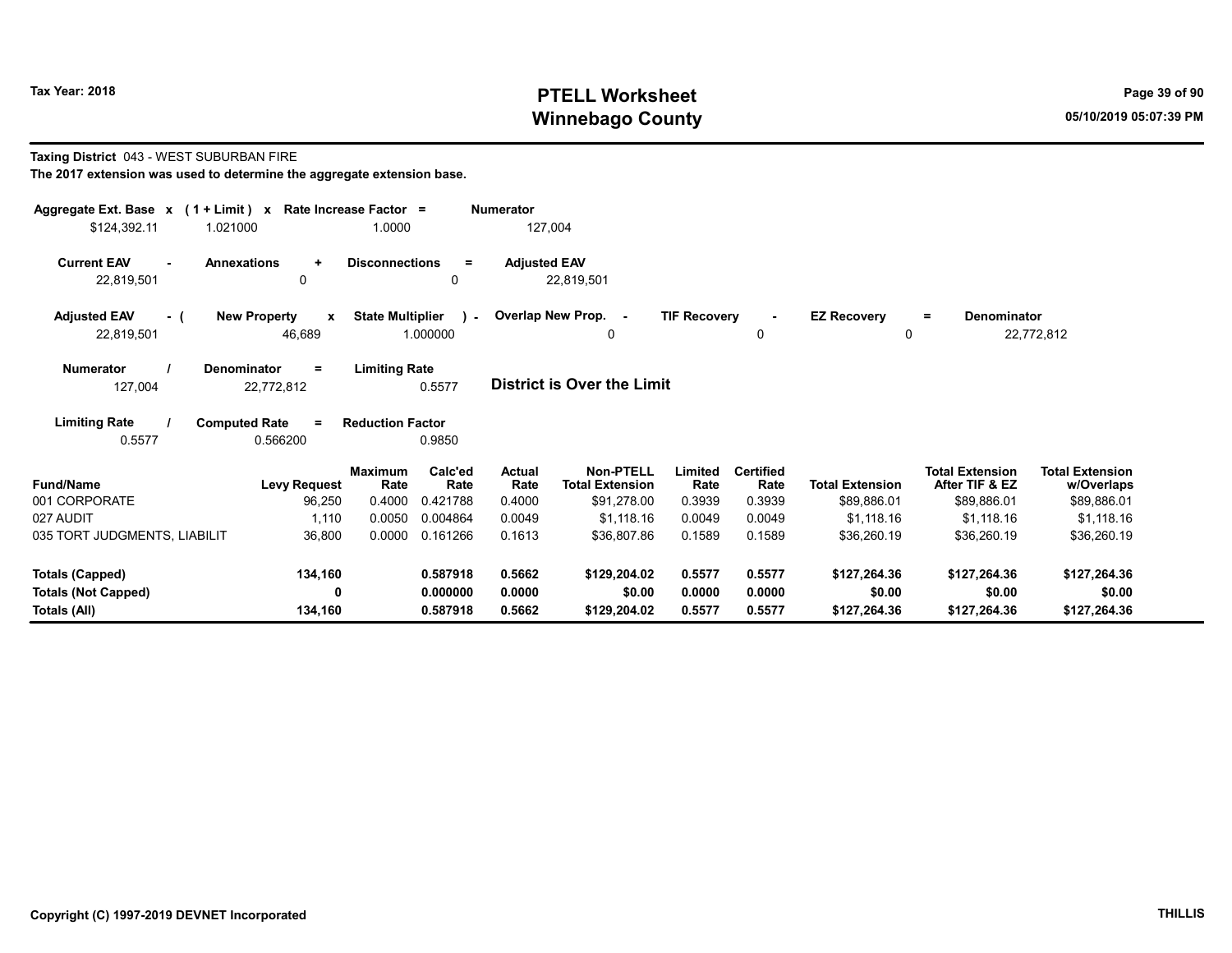# Tax Year: 2018 **PTELL Worksheet** Page 40 of 90 Winnebago County and the County of the County of the County of the County of the County of the County of the County of the County of the County of the County of the County of the County of the County of the County of the C

Taxing District 044 - W B S FIRE

| Aggregate Ext. Base $x$ (1 + Limit) x Rate Increase Factor =<br>\$798.702.51 | 1.021000                                       | 1.0000                           |                             | <b>Numerator</b><br>815.475     |                                                     |                           |                                    |                                        |                                                          |                                                      |
|------------------------------------------------------------------------------|------------------------------------------------|----------------------------------|-----------------------------|---------------------------------|-----------------------------------------------------|---------------------------|------------------------------------|----------------------------------------|----------------------------------------------------------|------------------------------------------------------|
| <b>Current EAV</b><br>122,196,682                                            | <b>Annexations</b><br>$\ddot{}$<br>0           | <b>Disconnections</b>            | $\equiv$<br>0               | <b>Adjusted EAV</b>             | 122,196,682                                         |                           |                                    |                                        |                                                          |                                                      |
| <b>Adjusted EAV</b><br>- (<br>122,196,682                                    | <b>New Property</b><br>$\mathbf{x}$<br>158,355 | <b>State Multiplier</b>          | $\sim$<br>1.000000          |                                 | Overlap New Prop. -<br>0                            | <b>TIF Recoverv</b>       | 0                                  | <b>EZ Recovery</b><br>0                | <b>Denominator</b><br>$=$                                | 122,038,327                                          |
| <b>Numerator</b><br>815,475                                                  | Denominator<br>$=$<br>122,038,327              | <b>Limiting Rate</b>             | 0.6683                      |                                 | <b>District is Over the Limit</b>                   |                           |                                    |                                        |                                                          |                                                      |
| <b>Limiting Rate</b><br>0.6683                                               | <b>Computed Rate</b><br>$\equiv$<br>0.686500   | <b>Reduction Factor</b>          | 0.9735                      |                                 |                                                     |                           |                                    |                                        |                                                          |                                                      |
| <b>Fund/Name</b><br>001 CORPORATE                                            | <b>Levy Request</b><br>389,260                 | <b>Maximum</b><br>Rate<br>0.4000 | Calc'ed<br>Rate<br>0.318552 | <b>Actual</b><br>Rate<br>0.3186 | Non-PTELL<br><b>Total Extension</b><br>\$389,318.63 | Limited<br>Rate<br>0.3099 | <b>Certified</b><br>Rate<br>0.3099 | <b>Total Extension</b><br>\$378,687.52 | <b>Total Extension</b><br>After TIF & EZ<br>\$378,687.52 | <b>Total Extension</b><br>w/Overlaps<br>\$378,687.52 |
| 013 FIREFIGHTERS PENSION                                                     | 25,745                                         | 0.0000                           | 0.021069                    | 0.0211                          | \$25.783.50                                         | 0.0206                    | 0.0206                             | \$25.172.52                            | \$25,172.52                                              | \$25,172.52                                          |
| 027 AUDIT                                                                    | 6,035                                          | 0.0500                           | 0.004939                    | 0.0050                          | \$6.109.83                                          | 0.0049                    | 0.0049                             | \$5.987.64                             | \$5,987.64                                               | \$5,987.64                                           |
| 047 SOCIAL SECURITY                                                          | 13,673                                         | 0.0000                           | 0.011189                    | 0.0112                          | \$13,686.03                                         | 0.0110                    | 0.0110                             | \$13,441.64                            | \$13,441.64                                              | \$13,441.64                                          |
| 064 AMBULANCE                                                                | 403,920                                        | 0.4000                           | 0.330549                    | 0.3306                          | \$403,982.23                                        | 0.3219                    | 0.3219                             | \$393,351.12                           | \$393,351.12                                             | \$393,351.12                                         |
| <b>Totals (Capped)</b>                                                       | 838,633                                        |                                  | 0.686298                    | 0.6865                          | \$838,880.22                                        | 0.6683                    | 0.6683                             | \$816,640.43                           | \$816,640.44                                             | \$816,640.44                                         |
| <b>Totals (Not Capped)</b><br>Totals (All)                                   | 0<br>838,633                                   |                                  | 0.000000<br>0.686298        | 0.0000<br>0.6865                | \$0.00<br>\$838,880.22                              | 0.0000<br>0.6683          | 0.0000<br>0.6683                   | \$0.00<br>\$816,640.43                 | \$0.00<br>\$816,640.44                                   | \$0.00<br>\$816,640.44                               |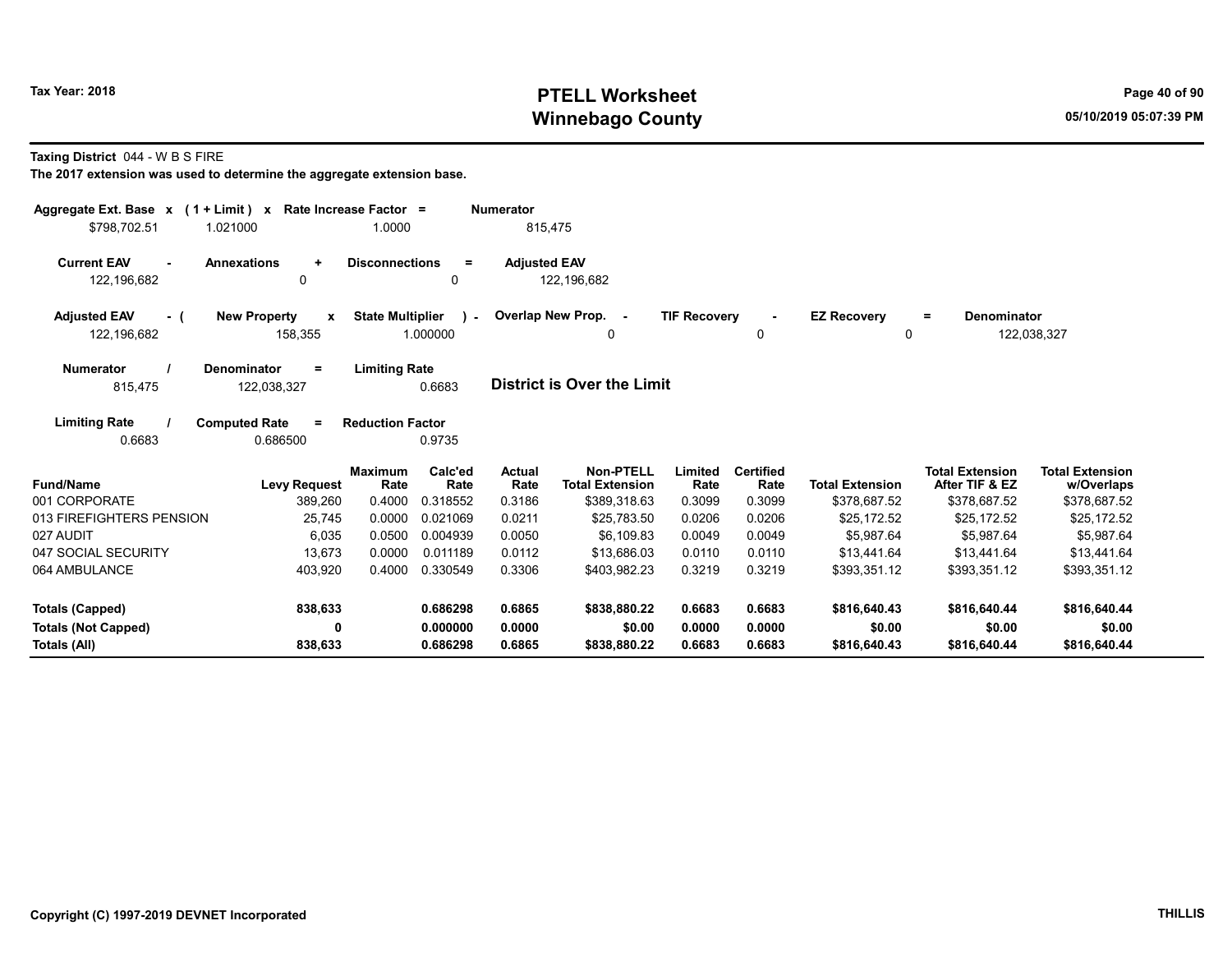# Tax Year: 2018 **PTELL Worksheet** Page 41 of 90 Winnebago County and the County of the County of the County of the County of the County of the County of the County of the County of the County of the County of the County of the County of the County of the County of the C

# Taxing District 046 - ROCKFORD PARK DISTRICT

The 2016 extension was used to determine the aggregate extension base.

| Aggregate Ext. Base $x$ (1 + Limit) $x$ |     |                             | Rate Increase Factor =            | <b>Numerator</b>         |                     |        |                    |    |               |
|-----------------------------------------|-----|-----------------------------|-----------------------------------|--------------------------|---------------------|--------|--------------------|----|---------------|
| \$17,549,564.89                         |     | 1.021000                    | 1.0000                            | 17,918,106               |                     |        |                    |    |               |
| <b>Current EAV</b>                      |     | <b>Annexations</b><br>$\pm$ | <b>Disconnections</b><br>$=$      | <b>Adiusted EAV</b>      |                     |        |                    |    |               |
| 2,202,108,817                           |     | 25.133                      |                                   | 2,202,083,684            |                     |        |                    |    |               |
| <b>Adjusted EAV</b>                     | - 1 | <b>New Property</b><br>x    | <b>State Multiplier</b><br>$\sim$ | <b>Overlap New Prop.</b> | <b>TIF Recovery</b> | $\sim$ | <b>EZ Recovery</b> | Ξ. | Denominator   |
| 2,202,083,684                           |     | 4.854.763                   | 1.000000                          | 908.643                  |                     | 0      |                    | 0  | 2,196,320,278 |
| <b>Numerator</b>                        |     | <b>Denominator</b><br>$=$   | Limiting Rate                     |                          |                     |        |                    |    |               |

| 17,918,106 | 2,196,320,278 | 0.8159 | <b>District is Within the Limit</b> |
|------------|---------------|--------|-------------------------------------|

| <b>Fund/Name</b>             | <b>Levy Request</b> | <b>Maximum</b><br>Rate | Calc'ed<br>Rate | Actual<br>Rate | <b>Non-PTELL</b><br><b>Total Extension</b> | Limited<br>Rate | <b>Certified</b><br>Rate | <b>Total Extension</b> | <b>Total Extension</b><br>After TIF & EZ | <b>Total Extension</b><br>w/Overlaps |
|------------------------------|---------------------|------------------------|-----------------|----------------|--------------------------------------------|-----------------|--------------------------|------------------------|------------------------------------------|--------------------------------------|
| 001 CORPORATE                | 6,453,300           | 0.3500                 | 0.293051        | 0.2931         | \$6,349,607.56                             | 0.2931          | 0.2931                   | \$6,481,016.45         | \$6,349,607.56                           | \$6,454,380.94                       |
| 003 BONDS & INT 2015         | 0                   | 0.0000                 | 0.000000        | 0.0000         | \$0.00                                     | 0.0000          | 0.0000                   | \$0.00                 | \$0.00                                   | \$0.00                               |
| 003A BONDS & INT 2008 - 2014 | O                   | 0.0000                 | 0.000000        | 0.0000         | \$0.00                                     | 0.0000          | 0.0000                   | \$0.00                 | \$0.00                                   | \$0.00                               |
| 003B BONDS & INT 2017A       | 0                   | 0.0000                 | 0.000000        | 0.0000         | \$0.00                                     | 0.0000          | 0.0000                   | \$0.00                 | \$0.00                                   | \$0.00                               |
| 003C BONDS & INT 2016        | 0                   | 0.0000                 | 0.000000        | 0.0000         | \$0.00                                     | 0.0000          | 0.0000                   | \$0.00                 | \$0.00                                   | \$0.00                               |
| 003D BONDS & INT 2016A       | 0                   | 0.0000                 | 0.000000        | 0.0000         | \$0.00                                     | 0.0000          | 0.0000                   | \$0.00                 | \$0.00                                   | \$0.00                               |
| 003E BONDS & INT 2016B       | 0                   | 0.0000                 | 0.000000        | 0.0000         | \$0.00                                     | 0.0000          | 0.0000                   | \$0.00                 | \$0.00                                   | \$0.00                               |
| 003F BONDS & INT 2018A       | 0                   | 0.0000                 | 0.000000        | 0.0000         | \$0.00                                     | 0.0000          | 0.0000                   | \$0.00                 | \$0.00                                   | \$0.00                               |
| 003G BONDS & INT 2018B       | 4,720,637           | 0.0000                 | 0.214369        | 0.2144         | \$4,644,680.52                             | 0.2144          | 0.2144                   | \$4,740,804.94         | \$4,644,680.52                           | \$4,721,321.30                       |
| 003H BONDS & INT 2018C       | 1,033,934           | 0.0000                 | 0.046952        | 0.0470         | \$1,018,190.23                             | 0.0470          | 0.0470                   | \$1,039,262.28         | \$1,018,190.23                           | \$1,034,991.14                       |
| 003I BONDS & INT 2019A       | 0                   | 0.0000                 | 0.000000        | 0.0000         | \$0.00                                     | 0.0000          | 0.0000                   | \$0.00                 | \$0.00                                   | \$0.00                               |
| 005 I. M. R. F.              | 680,000             | 0.0000                 | 0.030880        | 0.0309         | \$669,405.91                               | 0.0309          | 0.0309                   | \$683,259.67           | \$669,405.91                             | \$680,451.62                         |
| 014 POLICE PROTECTION        | 548,875             | 0.0250                 | 0.024925        | 0.0250         | \$541,590.55                               | 0.0250          | 0.0250                   | \$552,799.08           | \$541,590.55                             | \$550,527.20                         |
| 027 AUDIT                    | 60,700              | 0.0050                 | 0.002756        | 0.0028         | \$60,658.14                                | 0.0028          | 0.0028                   | \$61,913.50            | \$60,658.14                              | \$61,659.05                          |
| 035 TORT JUDGMENTS, LIABILIT | 902.000             | 0.0000                 | 0.040961        | 0.0410         | \$888,208.49                               | 0.0410          | 0.0410                   | \$906,590.50           | \$888,208.49                             | \$902,864.61                         |
| 047 SOCIAL SECURITY          | 936,900             | 0.0000                 | 0.042546        | 0.0426         | \$922,870.29                               | 0.0426          | 0.0426                   | \$941,969.64           | \$922,870.29                             | \$938,098.36                         |
| 107 HISTORICAL MUSEUM        | 1,536,840           | 0.0700                 | 0.069790        | 0.0698         | \$1,512,120.80                             | 0.0698          | 0.0698                   | \$1.543.415.04         | \$1,512,120.80                           | \$1,537,071.95                       |
| <b>122 RECREATION</b>        | 6,380,276           | 0.3700                 | 0.289735        | 0.2898         | \$6,278,117.60                             | 0.2898          | 0.2898                   | \$6,408,046.97         | \$6,278,117.60                           | \$6,381,711.35                       |
| 126 REC PROGRAMS/HANDICAP    | 878,200             | 0.0400                 | 0.039880        | 0.0399         | \$864,378.51                               | 0.0399          | 0.0399                   | \$882,267.34           | \$864,378.51                             | \$878,641.42                         |
| <b>Totals (Capped)</b>       | 17,498,891          |                        | 0.794644        | 0.7950         | \$17,222,579.34                            | 0.7950          | 0.7950                   | \$17,579,010.85        | \$17,222,579.34                          | \$17,506,765.08                      |
| <b>Totals (Not Capped)</b>   | 6,632,771           |                        | 0.301201        | 0.3013         | \$6,527,249.26                             | 0.3013          | 0.3013                   | \$6,662,334.55         | \$6,527,249.26                           | \$6,634,953.86                       |
| Totals (All)                 | 24,131,662          |                        | 1.095845        | 1.0963         | \$23,749,828.60                            | 1.0963          | 1.0963                   | \$24,241,345.40        | \$23,749,828.60                          | \$24,141,718.94                      |

Copyright (C) 1997-2019 DEVNET Incorporated THILLIS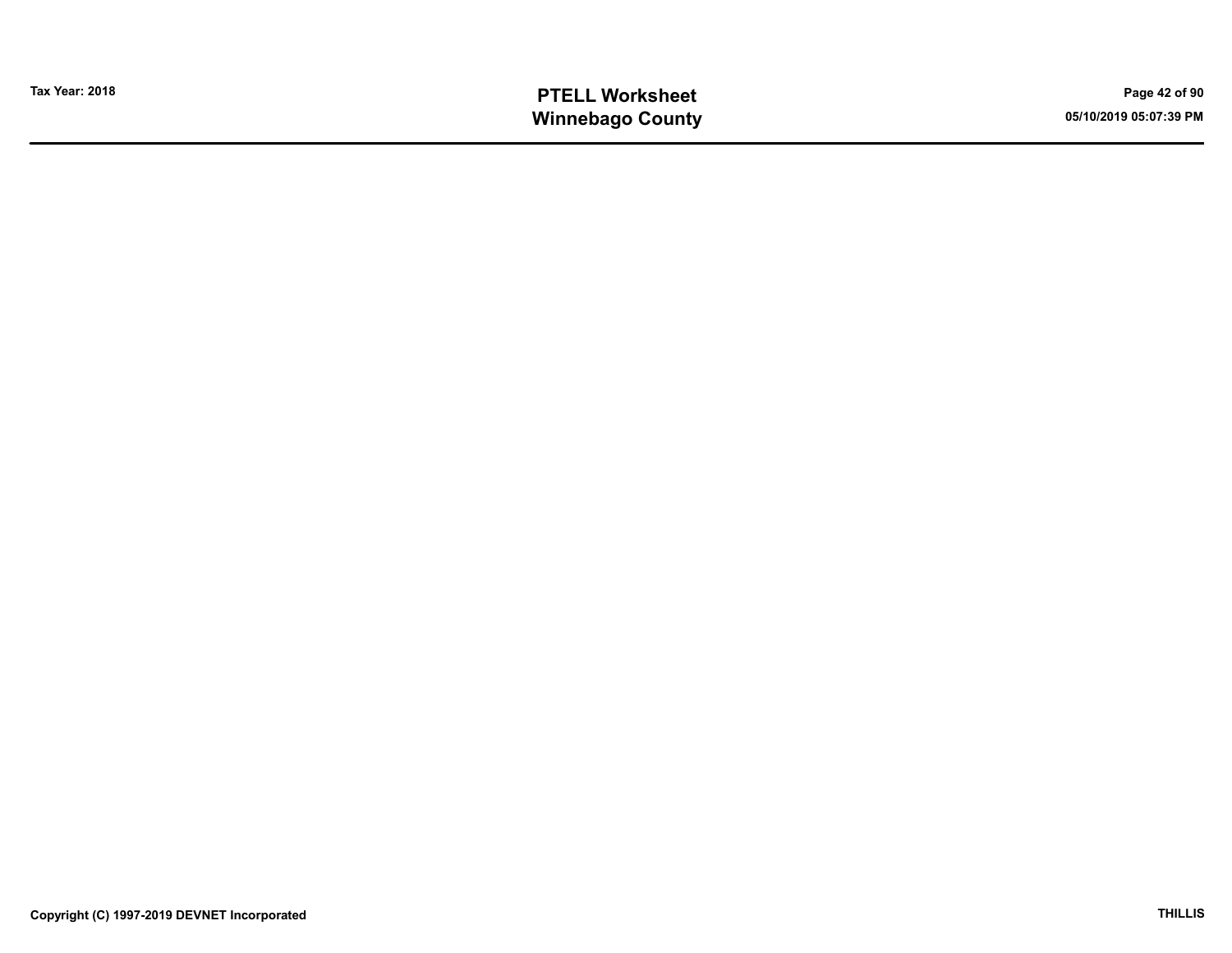# Tax Year: 2018 **PTELL Worksheet** Page 43 of 90 Winnebago County and the County of the County of the County of the County of the County of the County of the County of the County of the County of the County of the County of the County of the County of the County of the C

Taxing District 047 - SUMNER PARK

The 2017 extension was used to determine the aggregate extension base.

|                                   |      | Aggregate Ext. Base $x$ (1 + Limit) $x$ Rate Increase Factor = |                                              | <b>Numerator</b>                  |                                |                                |                                  |
|-----------------------------------|------|----------------------------------------------------------------|----------------------------------------------|-----------------------------------|--------------------------------|--------------------------------|----------------------------------|
| \$110,278.21                      |      | 1.021000                                                       | 1.0000                                       | 112.594                           |                                |                                |                                  |
| <b>Current EAV</b><br>77.634.823  | . .  | <b>Annexations</b><br>÷.<br>0                                  | <b>Disconnections</b><br>$=$<br>0            | <b>Adjusted EAV</b><br>77.634.823 |                                |                                |                                  |
| <b>Adjusted EAV</b><br>77,634,823 | $-1$ | <b>New Property</b><br>$\mathbf{x}$<br>1,387,683               | <b>State Multiplier</b><br>$\sim$<br>000000. | Overlap New Prop. -<br>0          | <b>TIF Recovery</b><br>۰.<br>0 | <b>EZ Recovery</b><br>$=$<br>0 | <b>Denominator</b><br>76,247,140 |
| <b>Numerator</b>                  |      | <b>Denominator</b><br>Ξ.                                       | <b>Limiting Rate</b>                         |                                   |                                |                                |                                  |

112,594 76,247,140 0.1477 District is Within the Limit

| <b>Fund/Name</b><br>001 CORPORATE | <b>Levy Request</b><br>76.793 | Maximum<br>Rate<br>0.3500 | Calc'ed<br>Rate<br>0.098916 | Actual<br>Rate<br>0.0990 | <b>Non-PTELL</b><br><b>Total Extension</b><br>\$76.858.47 | Limited<br>Rate<br>0.0990 | Certified<br>Rate<br>0.0990 | <b>Total Extension</b><br>\$76.858.47 | <b>Total Extension</b><br>After TIF & EZ<br>\$76.858.47 | <b>Total Extension</b><br>w/Overlaps<br>\$76.858.47 |
|-----------------------------------|-------------------------------|---------------------------|-----------------------------|--------------------------|-----------------------------------------------------------|---------------------------|-----------------------------|---------------------------------------|---------------------------------------------------------|-----------------------------------------------------|
| <b>122 RECREATION</b>             | 35,638                        | 0.3700                    | 0.045905                    | 0.0460                   | \$35.712.02                                               | 0.0460                    | 0.0460                      | \$35.712.02                           | \$35.712.02                                             | \$35,712.02                                         |
| Totals (Capped)                   | 112,431                       |                           | 0.144821                    | 0.1450                   | \$112,570.49                                              | 0.1450                    | 0.1450                      | \$112,570.49                          | \$112,570.49                                            | \$112,570.49                                        |
| <b>Totals (Not Capped)</b>        |                               |                           | 0.000000                    | 0.0000                   | \$0.00                                                    | 0.0000                    | 0.0000                      | \$0.00                                | \$0.00                                                  | \$0.00                                              |
| Totals (All)                      | 112.431                       |                           | 0.144821                    | 0.1450                   | \$112,570.49                                              | 0.1450                    | 0.1450                      | \$112.570.49                          | \$112,570.49                                            | \$112,570.49                                        |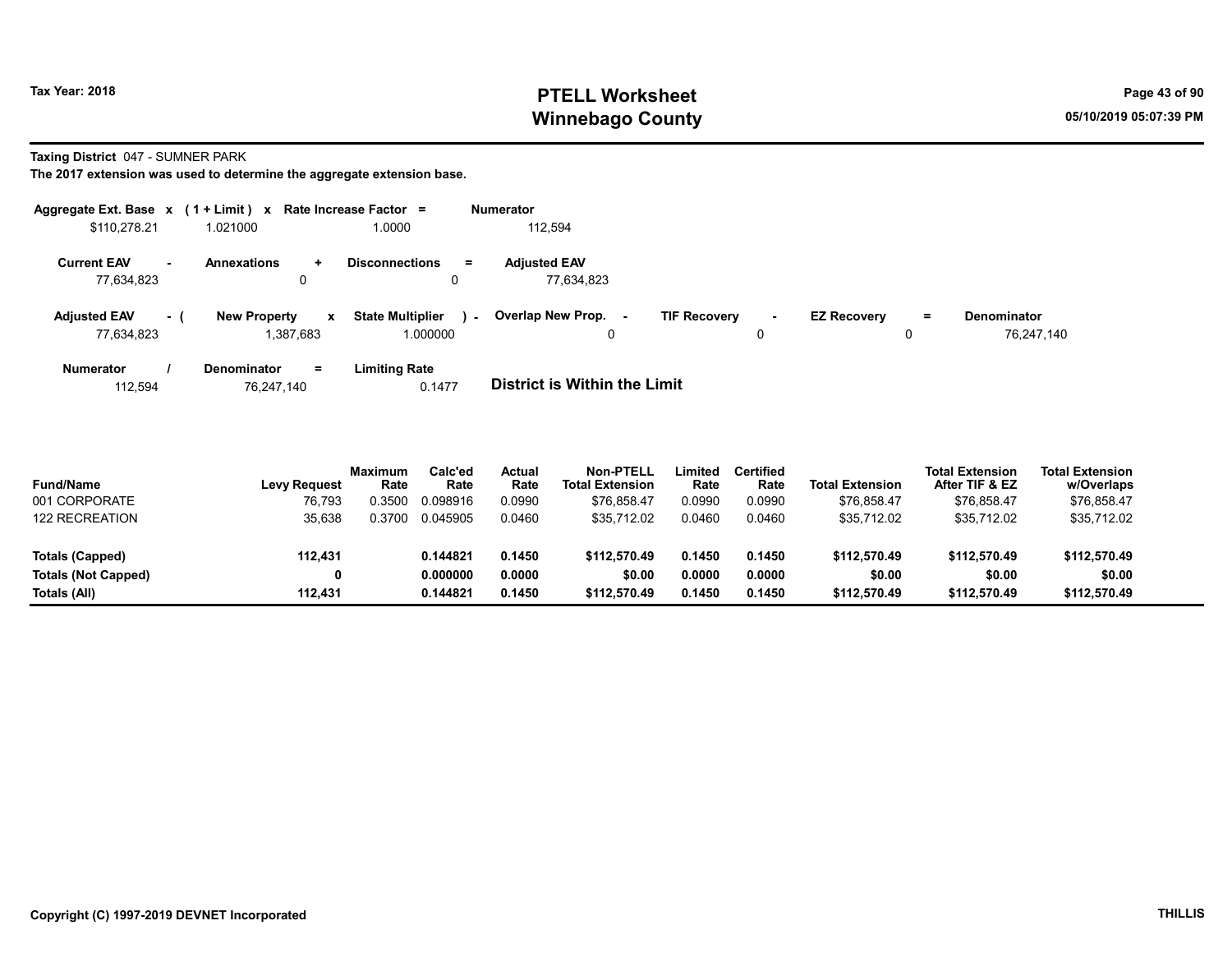# Tax Year: 2018 **PTELL Worksheet** Page 44 of 90 Winnebago County and the County of the County of the County of the County of the County of the County of the County of the County of the County of the County of the County of the County of the County of the County of the C

#### Taxing District 048 - WINNEBAGO PARK DISTRICT The 2017 extension was used to determine the aggregate extension base.

| Aggregate Ext. Base x (1 + Limit) x<br>\$122,586.29<br>1.021000 | Rate Increase Factor =                       | 1.0000                  |                          | <b>Numerator</b><br>125,161 |                                            |                     |                          |                                    |                                          |                                      |
|-----------------------------------------------------------------|----------------------------------------------|-------------------------|--------------------------|-----------------------------|--------------------------------------------|---------------------|--------------------------|------------------------------------|------------------------------------------|--------------------------------------|
| <b>Current EAV</b><br>96,478,624                                | <b>Annexations</b><br>$\ddot{}$<br>0         | <b>Disconnections</b>   | $\equiv$<br>0            | <b>Adjusted EAV</b>         | 96,478,624                                 |                     |                          |                                    |                                          |                                      |
| <b>Adjusted EAV</b><br>- 1<br>96,478,624                        | <b>New Property</b><br>$\mathbf x$<br>55,452 | <b>State Multiplier</b> | $\mathbf{r}$<br>1.000000 |                             | Overlap New Prop. -<br>0                   | <b>TIF Recovery</b> | 0                        | <b>EZ Recovery</b><br>$\mathbf{0}$ | <b>Denominator</b><br>$=$                | 96,423,172                           |
| <b>Numerator</b><br>125,161                                     | <b>Denominator</b><br>$=$<br>96,423,172      | <b>Limiting Rate</b>    | 0.1298                   |                             | District is Over the Limit                 |                     |                          |                                    |                                          |                                      |
| <b>Limiting Rate</b><br>0.1298                                  | <b>Computed Rate</b><br>$\equiv$<br>0.130400 | <b>Reduction Factor</b> | 0.9954                   |                             |                                            |                     |                          |                                    |                                          |                                      |
| <b>Fund/Name</b>                                                | <b>Levy Request</b>                          | <b>Maximum</b><br>Rate  | Calc'ed<br>Rate          | Actual<br>Rate              | <b>Non-PTELL</b><br><b>Total Extension</b> | Limited<br>Rate     | <b>Certified</b><br>Rate | <b>Total Extension</b>             | <b>Total Extension</b><br>After TIF & EZ | <b>Total Extension</b><br>w/Overlaps |
| 001 CORPORATE                                                   | 107,900                                      | 0.3500                  | 0.111838                 | 0.1119                      | \$107,959.58                               | 0.1113              | 0.1113                   | \$107,380.71                       | \$107,380.71                             | \$107,380.71                         |
| 027 AUDIT                                                       | 2,500                                        | 0.0050                  | 0.002591                 | 0.0026                      | \$2,508.44                                 | 0.0026              | 0.0026                   | \$2,508.44                         | \$2,508.44                               | \$2,508.44                           |
| 035 TORT JUDGMENTS, LIABILIT                                    | 4,000                                        | 0.0000                  | 0.004146                 | 0.0042                      | \$4,052.10                                 | 0.0042              | 0.0042                   | \$4,052.10                         | \$4,052.10                               | \$4,052.10                           |
| 047 SOCIAL SECURITY                                             | 11,230                                       | 0.0000                  | 0.011640                 | 0.0117                      | \$11,288.00                                | 0.0117              | 0.0117                   | \$11,288.00                        | \$11,288.00                              | \$11,288.00                          |
| <b>Totals (Capped)</b>                                          | 125,630                                      |                         | 0.130215                 | 0.1304                      | \$125,808.12                               | 0.1298              | 0.1298                   | \$125,229.25                       | \$125,229.25                             | \$125,229.25                         |
| <b>Totals (Not Capped)</b>                                      | 0                                            |                         | 0.000000                 | 0.0000                      | \$0.00                                     | 0.0000              | 0.0000                   | \$0.00                             | \$0.00                                   | \$0.00                               |
| Totals (All)                                                    | 125,630                                      |                         | 0.130215                 | 0.1304                      | \$125,808.12                               | 0.1298              | 0.1298                   | \$125,229.25                       | \$125,229.25                             | \$125,229.25                         |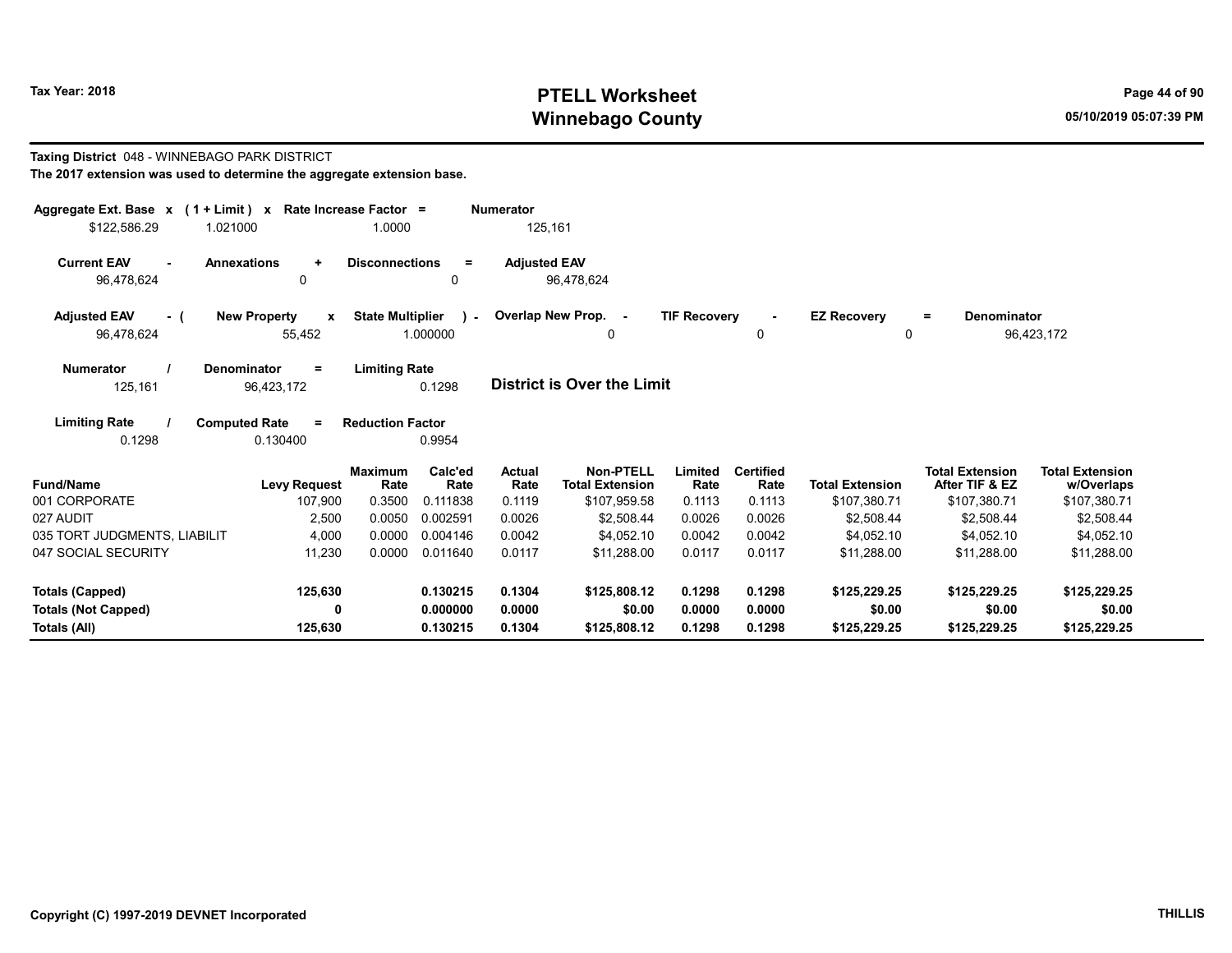# Tax Year: 2018 **PTELL Worksheet** Page 45 of 90 Winnebago County and the County of the County of the County of the County of the County of the County of the County of the County of the County of the County of the County of the County of the County of the County of the C

#### Taxing District 049 - SEWARD PARK DISTRICT The 2017 extension was used to determine the aggregate extension base.

| Aggregate Ext. Base $x$ (1 + Limit) x Rate Increase Factor =<br>\$26,210.22 | 1.021000                                       | 1.0000                                                   | Numerator<br>26,761               |                                                                                        |                                    |                                       |                                                         |                                                     |
|-----------------------------------------------------------------------------|------------------------------------------------|----------------------------------------------------------|-----------------------------------|----------------------------------------------------------------------------------------|------------------------------------|---------------------------------------|---------------------------------------------------------|-----------------------------------------------------|
| <b>Current EAV</b><br>17,601,690                                            | <b>Annexations</b><br>÷<br>0                   | <b>Disconnections</b><br>$=$<br>0                        | <b>Adjusted EAV</b><br>17,601,690 |                                                                                        |                                    |                                       |                                                         |                                                     |
| <b>Adjusted EAV</b><br>- (<br>17,601,690                                    | <b>New Property</b><br>$\mathbf{x}$<br>106,517 | <b>State Multiplier</b><br>$\rightarrow$<br>1.000000     | Overlap New Prop. -               | <b>TIF Recovery</b><br>0                                                               | $\blacksquare$<br>$\mathbf 0$      | <b>EZ Recovery</b><br>0               | Denominator<br>$=$                                      | 17,495,173                                          |
| <b>Numerator</b><br>26,761                                                  | <b>Denominator</b><br>Ξ.<br>17,495,173         | <b>Limiting Rate</b><br>0.1530                           | <b>District is Over the Limit</b> |                                                                                        |                                    |                                       |                                                         |                                                     |
| <b>Limiting Rate</b><br>0.1530                                              | <b>Computed Rate</b><br>$\equiv$<br>0.156400   | <b>Reduction Factor</b><br>0.9783                        |                                   |                                                                                        |                                    |                                       |                                                         |                                                     |
| <b>Fund/Name</b><br>001 CORPORATE                                           | <b>Levy Request</b><br>27,520                  | Calc'ed<br>Maximum<br>Rate<br>Rate<br>0.3500<br>0.156349 | Actual<br>Rate<br>0.1564          | <b>Non-PTELL</b><br>Limited<br><b>Total Extension</b><br>Rate<br>\$27,529.04<br>0.1530 | <b>Certified</b><br>Rate<br>0.1530 | <b>Total Extension</b><br>\$26,930.59 | <b>Total Extension</b><br>After TIF & EZ<br>\$26,930.59 | <b>Total Extension</b><br>w/Overlaps<br>\$26,930.59 |
| <b>Totals (Capped)</b><br><b>Totals (Not Capped)</b><br>Totals (All)        | 27,520<br>0<br>27,520                          | 0.156349<br>0.000000<br>0.156349                         | 0.1564<br>0.0000<br>0.1564        | \$27,529.04<br>0.1530<br>\$0.00<br>0.0000<br>\$27,529.04<br>0.1530                     | 0.1530<br>0.0000<br>0.1530         | \$26,930.59<br>\$0.00<br>\$26,930.59  | \$26,930.59<br>\$0.00<br>\$26,930.59                    | \$26,930.59<br>\$0.00<br>\$26,930.59                |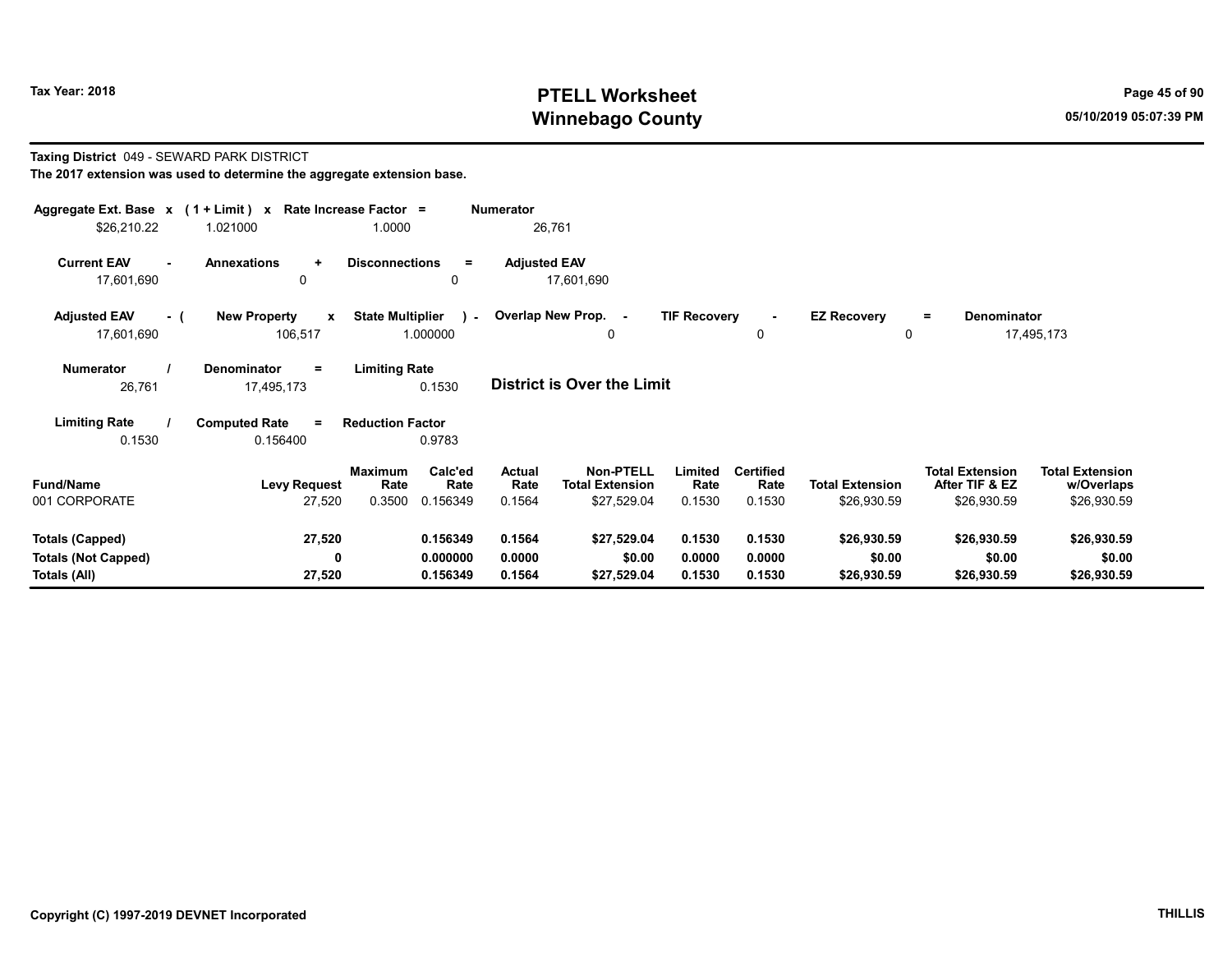# Tax Year: 2018 **PTELL Worksheet** Page 46 of 90 Winnebago County and the County of the County of the County of the County of the County of the County of the County of the County of the County of the County of the County of the County of the County of the County of the C

#### Taxing District 050 - DURAND SANITARY

The 2016 extension was used to determine the aggregate extension base.

|                                   |     | Aggregate Ext. Base $x$ (1 + Limit) x Rate Increase Factor = |                                              | Numerator                         |                           |                                |                                  |
|-----------------------------------|-----|--------------------------------------------------------------|----------------------------------------------|-----------------------------------|---------------------------|--------------------------------|----------------------------------|
| \$6.461.30                        |     | 1.021000                                                     | 1.0000                                       | 6,597                             |                           |                                |                                  |
| <b>Current EAV</b><br>14,923,767  |     | <b>Annexations</b><br>÷.<br>0                                | <b>Disconnections</b><br>$=$<br>0            | <b>Adiusted EAV</b><br>14,923,767 |                           |                                |                                  |
| <b>Adjusted EAV</b><br>14,923,767 | - 1 | <b>New Property</b><br>x<br>11.629                           | <b>State Multiplier</b><br>$\sim$<br>000000. | Overlap New Prop. -               | <b>TIF Recovery</b><br>۰. | <b>EZ Recovery</b><br>$\equiv$ | <b>Denominator</b><br>14,912,138 |
| Numerator                         |     | <b>Denominator</b><br>$\equiv$                               | <b>Limiting Rate</b>                         |                                   |                           |                                |                                  |

6,597 14,912,138 0.0443 District is Within the Limit

| <b>Fund/Name</b><br>001 CORPORATE | <b>Levy Request</b><br>6,453 | <b>Maximum</b><br>Rate<br>1.2500 | Calc'ed<br>Rate<br>0.043240 | Actual<br>Rate<br>0.0433 | Non-PTELL<br><b>Total Extension</b><br>\$6.461.99 | .imited<br>Rate<br>0.0433 | Certified<br>Rate<br>0.0433 | <b>Total Extension</b><br>\$6,576.17 | <b>Total Extension</b><br>After TIF & EZ<br>\$6,461.99 | <b>Total Extension</b><br>w/Overlaps<br>\$6,461.99 |  |
|-----------------------------------|------------------------------|----------------------------------|-----------------------------|--------------------------|---------------------------------------------------|---------------------------|-----------------------------|--------------------------------------|--------------------------------------------------------|----------------------------------------------------|--|
| Totals (Capped)                   | 6,453                        |                                  | 0.043240                    | 0.0433                   | \$6,461.99                                        | 0.0433                    | 0.0433                      | \$6,576.17                           | \$6,461.99                                             | \$6,461.99                                         |  |
| <b>Totals (Not Capped)</b>        | 0                            |                                  | 0.000000                    | 0.0000                   | \$0.00                                            | 0.0000                    | 0.0000                      | \$0.00                               | \$0.00                                                 | \$0.00                                             |  |
| Totals (All)                      | 6,453                        |                                  | 0.043240                    | 0.0433                   | \$6.461.99                                        | 0.0433                    | 0.0433                      | \$6,576.17                           | \$6,461.99                                             | \$6,461.99                                         |  |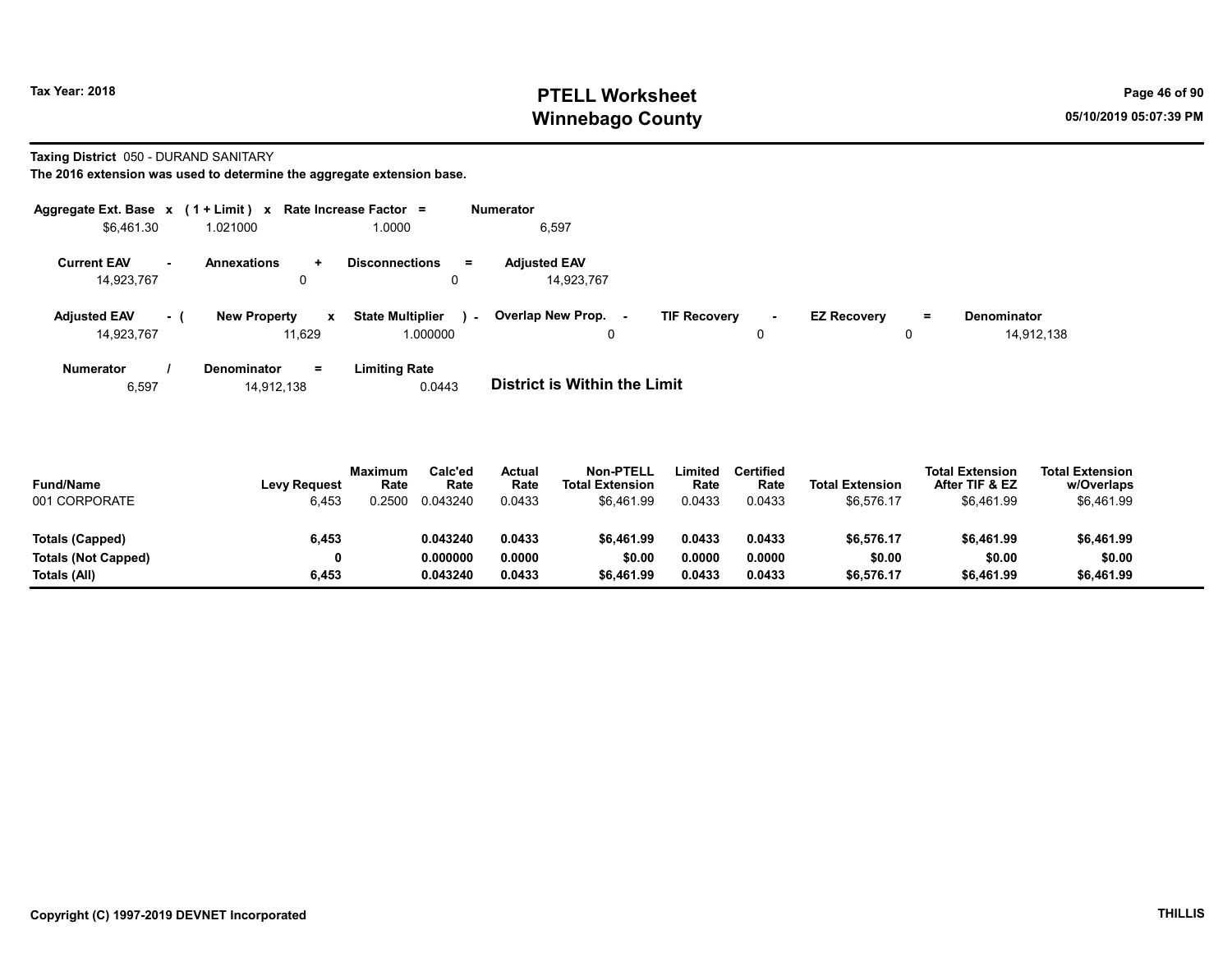# Tax Year: 2018 **PTELL Worksheet** Page 47 of 90 Winnebago County and the County of the County of the County of the County of the County of the County of the County of the County of the County of the County of the County of the County of the County of the County of the C

#### Taxing District 051 - ROCK RIVER WATER REC

|                                      |        | Aggregate Ext. Base $x$ (1 + Limit) $x$ Rate Increase Factor = |                                               | <b>Numerator</b>                     |                     |             |                    |    |                                     |
|--------------------------------------|--------|----------------------------------------------------------------|-----------------------------------------------|--------------------------------------|---------------------|-------------|--------------------|----|-------------------------------------|
| \$5,007,811.80                       |        | 1.021000                                                       | 1.0000                                        | 5.112.976                            |                     |             |                    |    |                                     |
| <b>Current EAV</b><br>2,604,253,042  | $\sim$ | <b>Annexations</b><br>÷.<br>49.032.182                         | <b>Disconnections</b><br>$=$<br>0             | <b>Adjusted EAV</b><br>2,555,220,860 |                     |             |                    |    |                                     |
| <b>Adjusted EAV</b><br>2.555.220.860 | $-1$   | <b>New Property</b><br>$\mathbf{x}$<br>9.780.731               | <b>State Multiplier</b><br>$\sim$<br>1.000000 | Overlap New Prop.<br>0               | <b>TIF Recovery</b> | $\sim$<br>0 | <b>EZ Recovery</b> | Ξ. | <b>Denominator</b><br>2,545,440,129 |
| <b>Numerator</b>                     |        | <b>Denominator</b><br>$=$                                      | <b>Limiting Rate</b>                          | _ _ _ _ _ _ _ _ _ _ _ _ _ _ _ _      |                     |             |                    |    |                                     |

| 5,112,976 | 2,545,440,129 | 0.2009 | <b>District is Within the Limit</b> |
|-----------|---------------|--------|-------------------------------------|

| <b>Fund/Name</b>           | Levy Request | Maximum<br>Rate | Calc'ed<br>Rate | Actual<br>Rate | Non-PTELL<br><b>Total Extension</b> | Limited<br>Rate | <b>Certified</b><br>Rate | <b>Total Extension</b> | <b>Total Extension</b><br>After TIF & EZ | <b>Total Extension</b><br>w/Overlaps |
|----------------------------|--------------|-----------------|-----------------|----------------|-------------------------------------|-----------------|--------------------------|------------------------|------------------------------------------|--------------------------------------|
| 001 CORPORATE              | 3,899,397    | 0.1660          | 0.149732        | 0.1498         | \$3,901,171.06                      | 0.1498          | 0.1498                   | \$3,993,312.76         | \$3,901,171.06                           | \$3,901,171.06                       |
| 003 BONDS & INT 2007       | 0            | 0.0000          | 0.000000        | 0.0000         | \$0.00                              | 0.0000          | 0.0000                   | \$0.00                 | \$0.00                                   | \$0.00                               |
| 003A BONDS & INT 2008      | 0            | 0.0000          | 0.000000        | 0.0000         | \$0.00                              | 0.0000          | 0.0000                   | \$0.00                 | \$0.00                                   | \$0.00                               |
| 003B BONDS & INT 2009      | $\Omega$     | 0.0000          | 0.000000        | 0.0000         | \$0.00                              | 0.0000          | 0.0000                   | \$0.00                 | \$0.00                                   | \$0.00                               |
| 003C BONDS & INT 2010      | $\Omega$     | 0.0000          | 0.000000        | 0.0000         | \$0.00                              | 0.0000          | 0.0000                   | \$0.00                 | \$0.00                                   | \$0.00                               |
| 003D BONDS & INT 2013      | 0            | 0.0000          | 0.000000        | 0.0000         | \$0.00                              | 0.0000          | 0.0000                   | \$0.00                 | \$0.00                                   | \$0.00                               |
| 003E BONDS & INT 2014      | 0            | 0.0000          | 0.000000        | 0.0000         | \$0.00                              | 0.0000          | 0.0000                   | \$0.00                 | \$0.00                                   | \$0.00                               |
| 003F BONDS & INT 2017      | 0            | 0.0000          | 0.000000        | 0.0000         | \$0.00                              | 0.0000          | 0.0000                   | \$0.00                 | \$0.00                                   | \$0.00                               |
| 003G BONDS & INT 2018      | $\Omega$     | 0.0000          | 0.000000        | 0.0000         | \$0.00                              | 0.0000          | 0.0000                   | \$0.00                 | \$0.00                                   | \$0.00                               |
| 045 PUBLIC BENEFIT         | 360,785      | 0.0500          | 0.013854        | 0.0139         | \$361.991.17                        | 0.0139          | 0.0139                   | \$370,541.04           | \$361,991.17                             | \$361,991.17                         |
| 073 CHLORINATION OF SEWAGE | 849,031      | 0.0500          | 0.032602        | 0.0327         | \$851,590.74                        | 0.0327          | 0.0327                   | \$871,704.45           | \$851,590.74                             | \$851,590.74                         |
| Totals (Capped)            | 5,109,213    |                 | 0.196188        | 0.1964         | \$5,114,752.97                      | 0.1964          | 0.1964                   | \$5,235,558.26         | \$5,114,752.97                           | \$5,114,752.97                       |
| <b>Totals (Not Capped)</b> | 0            |                 | 0.000000        | 0.0000         | \$0.00                              | 0.0000          | 0.0000                   | \$0.00                 | \$0.00                                   | \$0.00                               |
| Totals (All)               | 5,109,213    |                 | 0.196188        | 0.1964         | \$5,114,752.97                      | 0.1964          | 0.1964                   | \$5,235,558.26         | \$5,114,752.97                           | \$5,114,752.97                       |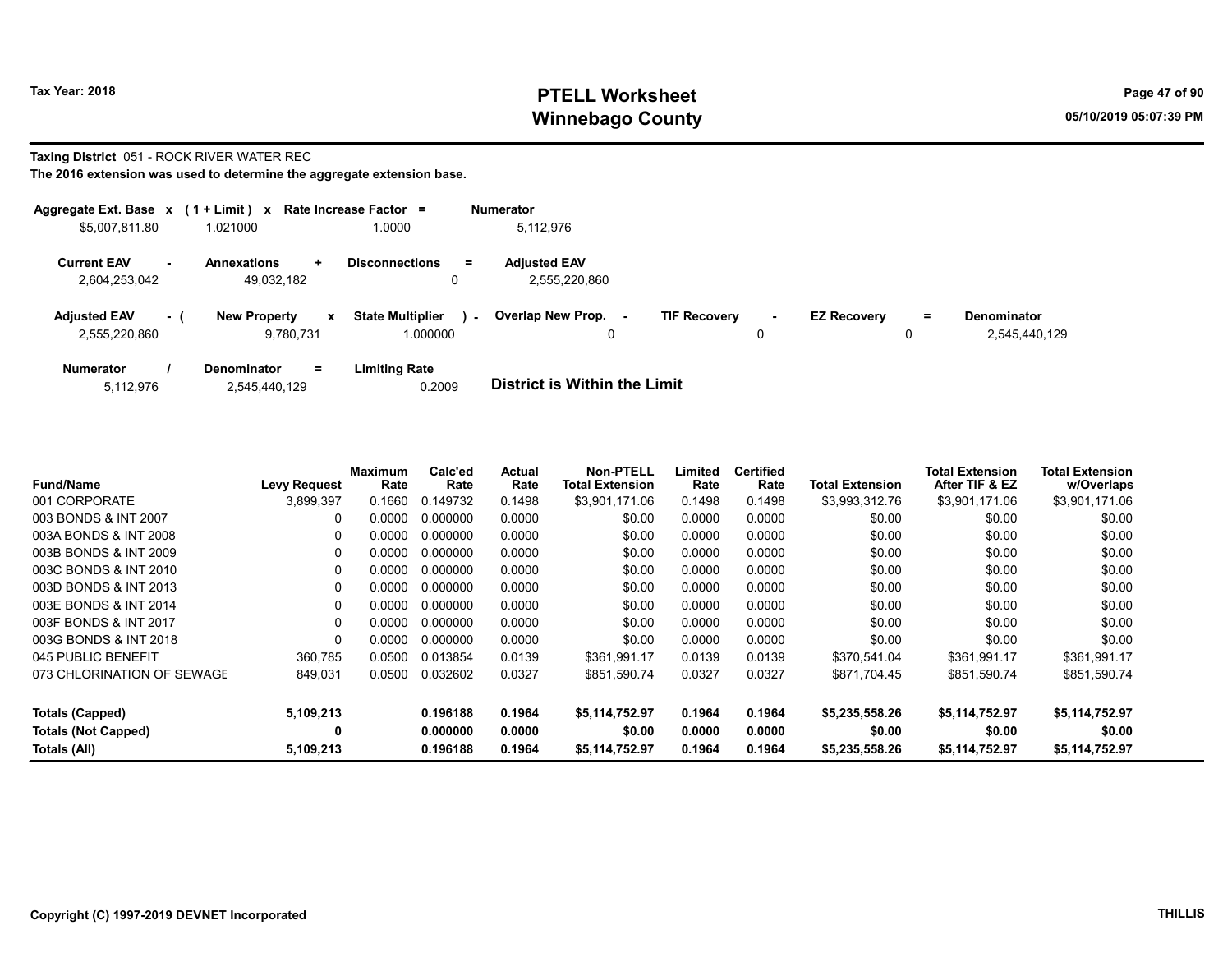# Tax Year: 2018 **PTELL Worksheet** Page 48 of 90 Winnebago County and the County of the County of the County of the County of the County of the County of the County of the County of the County of the County of the County of the County of the County of the County of the C

Taxing District 053 - SEWARD SANITARY

The 2017 extension was used to determine the aggregate extension base.

| Aggregate Ext. Base $x$ (1 + Limit) x Rate Increase Factor = |          |                         |                   |                                              | <b>Numerator</b>                 |                     |         |                    |               |                                 |
|--------------------------------------------------------------|----------|-------------------------|-------------------|----------------------------------------------|----------------------------------|---------------------|---------|--------------------|---------------|---------------------------------|
| \$3,902.72                                                   |          | 1.021000                |                   | 1.0000                                       | 3,985                            |                     |         |                    |               |                                 |
| <b>Current EAV</b><br>4,321,776                              | $\sim$   | <b>Annexations</b><br>0 | ÷.                | <b>Disconnections</b><br>Ξ<br>0              | <b>Adjusted EAV</b><br>4,321,776 |                     |         |                    |               |                                 |
| <b>Adjusted EAV</b><br>4,321,776                             | $\sim$ 1 | <b>New Property</b>     | $\mathbf{x}$<br>0 | <b>State Multiplier</b><br>in an<br>1.000000 | Overlap New Prop. -<br>0         | <b>TIF Recovery</b> | н.<br>0 | <b>EZ Recovery</b> | $\equiv$<br>0 | <b>Denominator</b><br>4,321,776 |
| <b>Numerator</b>                                             |          | <b>Denominator</b>      | Ξ.                | <b>Limiting Rate</b>                         |                                  |                     |         |                    |               |                                 |

3,985 4,321,776 0.0922 District is Within the Limit

| <b>Fund/Name</b><br>001 CORPORATE | <b>Levy Request</b><br>3,900 | <b>Maximum</b><br>Rate<br>0.2500 | Calc'ed<br>Rate<br>0.090241 | Actual<br>Rate<br>0.0903 | <b>Non-PTELL</b><br><b>Total Extension</b><br>\$3,902.56 | Limited<br>Rate<br>0.0903 | <b>Certified</b><br>Rate<br>0.0903 | <b>Total Extension</b><br>\$3,902.56 | <b>Total Extension</b><br>After TIF & EZ<br>\$3,902.56 | <b>Total Extension</b><br>w/Overlaps<br>\$3,902.56 |  |
|-----------------------------------|------------------------------|----------------------------------|-----------------------------|--------------------------|----------------------------------------------------------|---------------------------|------------------------------------|--------------------------------------|--------------------------------------------------------|----------------------------------------------------|--|
| Totals (Capped)                   | 3,900                        |                                  | 0.09024                     | 0.0903                   | \$3.902.56                                               | 0.0903                    | 0.0903                             | \$3.902.56                           | \$3.902.56                                             | \$3,902.56                                         |  |
| Totals (Not Capped)               | 0                            |                                  | 0.000000                    | 0.0000                   | \$0.00                                                   | 0.0000                    | 0.0000                             | \$0.00                               | \$0.00                                                 | \$0.00                                             |  |
| Totals (All)                      | 3,900                        |                                  | 0.09024                     | 0.0903                   | \$3,902.56                                               | 0.0903                    | 0.0903                             | \$3,902.56                           | \$3,902.56                                             | \$3,902.56                                         |  |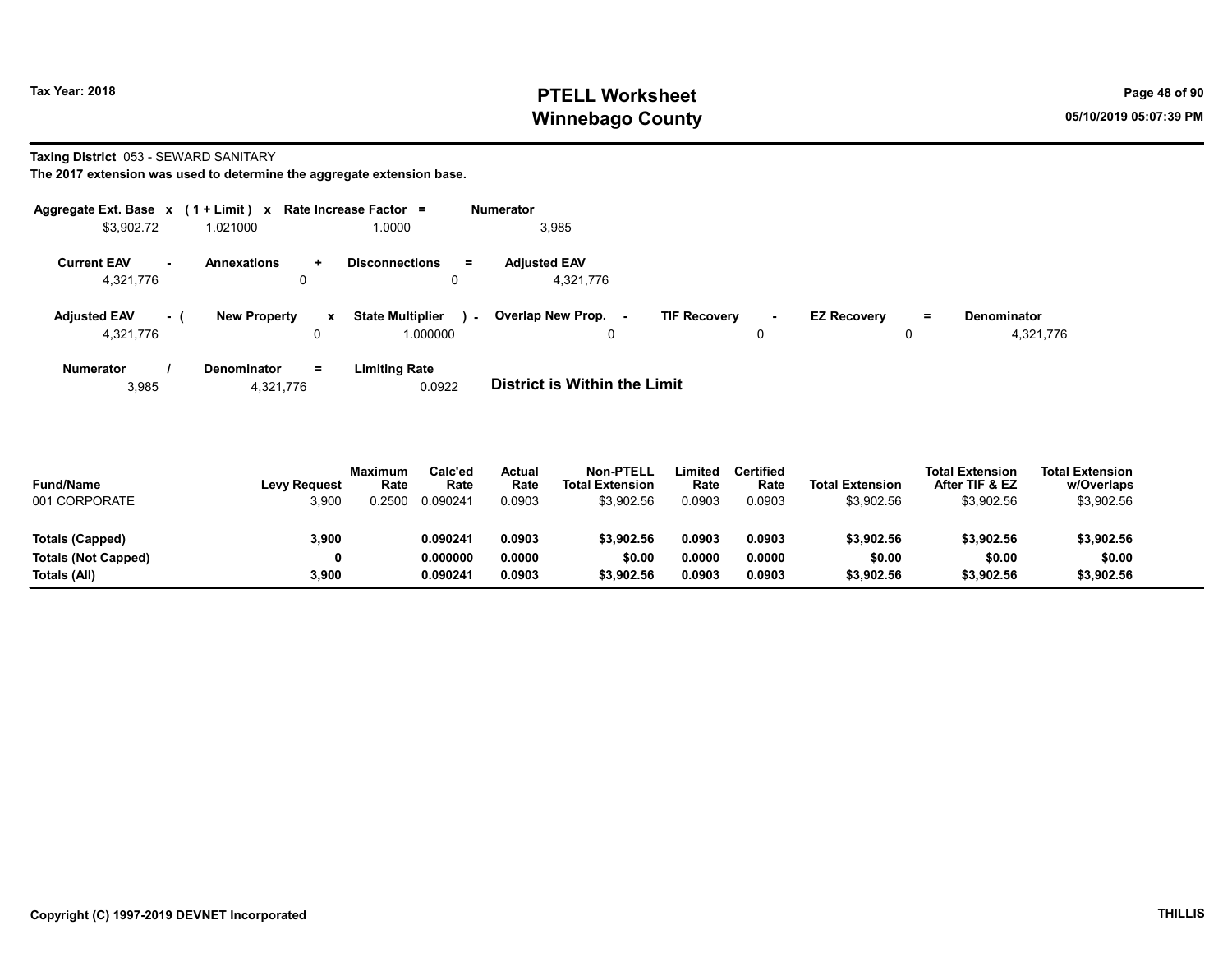# Tax Year: 2018 **PTELL Worksheet** Page 49 of 90 Winnebago County and the County of the County of the County of the County of the County of the County of the County of the County of the County of the County of the County of the County of the County of the County of the C

# Taxing District 054 - CHERRY VALLEY LIBRARY

| Aggregate Ext. Base x (1 + Limit) x Rate Increase Factor =<br>\$1,021,308.51<br>1.021000 |                                                | 1.0000                  |                         | <b>Numerator</b><br>1,042,756 |                                            |                     |                          |                         |                                          |                                      |
|------------------------------------------------------------------------------------------|------------------------------------------------|-------------------------|-------------------------|-------------------------------|--------------------------------------------|---------------------|--------------------------|-------------------------|------------------------------------------|--------------------------------------|
| <b>Current EAV</b><br><b>Annexations</b><br>267,640,279                                  | $\ddot{}$<br>0                                 | <b>Disconnections</b>   | $\equiv$<br>0           | <b>Adjusted EAV</b>           | 267,640,279                                |                     |                          |                         |                                          |                                      |
| <b>Adjusted EAV</b><br>- (<br>267,640,279                                                | <b>New Property</b><br>$\mathbf{x}$<br>569,493 | <b>State Multiplier</b> | $\lambda$ -<br>1.000000 |                               | Overlap New Prop. -<br>184,593             | <b>TIF Recovery</b> | 0                        | <b>EZ Recovery</b><br>0 | <b>Denominator</b><br>Ξ.                 | 266,886,193                          |
| Denominator<br><b>Numerator</b><br>1,042,756                                             | $\equiv$<br>266,886,193                        | <b>Limiting Rate</b>    | 0.3908                  |                               | <b>District is Over the Limit</b>          |                     |                          |                         |                                          |                                      |
| <b>Limiting Rate</b><br><b>Computed Rate</b><br>0.3908                                   | $=$<br>0.397000                                | <b>Reduction Factor</b> | 0.9844                  |                               |                                            |                     |                          |                         |                                          |                                      |
| <b>Fund/Name</b>                                                                         | <b>Levy Request</b>                            | <b>Maximum</b><br>Rate  | Calc'ed<br>Rate         | <b>Actual</b><br>Rate         | <b>Non-PTELL</b><br><b>Total Extension</b> | Limited<br>Rate     | <b>Certified</b><br>Rate | <b>Total Extension</b>  | <b>Total Extension</b><br>After TIF & EZ | <b>Total Extension</b><br>w/Overlaps |
| 001 CORPORATE                                                                            | 884,041                                        | 0.6000                  | 0.330309                | 0.3304                        | \$844,332.88                               | 0.3289              | 0.3289                   | \$849,596.33            | \$840,499.64                             | \$880,268.88                         |
| 004 BUILDINGS, EQUIPMENT & N                                                             | 52,896                                         | 0.0200                  | 0.019764                | 0.0198                        | \$50,598.64                                | 0.0200              | 0.0200                   | \$51,662.90             | \$51,109.74                              | \$53,528.06                          |
| 005 I. M. R. F.                                                                          | 77,076                                         | 0.0000                  | 0.028798                | 0.0288                        | \$73,598.02                                | 0.0240              | 0.0240                   | \$61,995.48             | \$61,331.69                              | \$64,233.67                          |
| 027 AUDIT                                                                                | 8,061                                          | 0.0050                  | 0.003012                | 0.0031                        | \$7,922.01                                 | 0.0031              | 0.0031                   | \$8,007.75              | \$7,922.01                               | \$8,296.85                           |
| 031 WORKING CASH                                                                         | 0                                              | 0.0500                  | 0.000000                | 0.0000                        | \$0.00                                     | 0.0000              | 0.0000                   | \$0.00                  | \$0.00                                   | \$0.00                               |
| 035 TORT JUDGMENTS, LIABILIT                                                             | 252                                            | 0.0000                  | 0.000094                | 0.0001                        | \$255.55                                   | 0.0001              | 0.0001                   | \$258.31                | \$255.55                                 | \$267.64                             |
| 047 SOCIAL SECURITY                                                                      | 36,020                                         | 0.0000                  | 0.013458                | 0.0135                        | \$34.499.07                                | 0.0135              | 0.0135                   | \$34,872.46             | \$34,499.07                              | \$36,131.44                          |
| 062 WORKERS COMPENSATION                                                                 | 3,275                                          | 0.0000                  | 0.001224                | 0.0013                        | \$3,322.13                                 | 0.0012              | 0.0012                   | \$3,099.77              | \$3,066.58                               | \$3,211.68                           |
| <b>Totals (Capped)</b>                                                                   | 1,061,621                                      |                         | 0.396659                | 0.3970                        | \$1,014,528.30                             | 0.3908              | 0.3908                   | \$1,009,493.00          | \$998,684.28                             | \$1,045,938.22                       |
| <b>Totals (Not Capped)</b>                                                               | 0                                              |                         | 0.000000                | 0.0000                        | \$0.00                                     | 0.0000              | 0.0000                   | \$0.00                  | \$0.00                                   | \$0.00                               |
| Totals (All)                                                                             | 1,061,621                                      |                         | 0.396659                | 0.3970                        | \$1,014,528.30                             | 0.3908              | 0.3908                   | \$1,009,493.00          | \$998,684.28                             | \$1,045,938.22                       |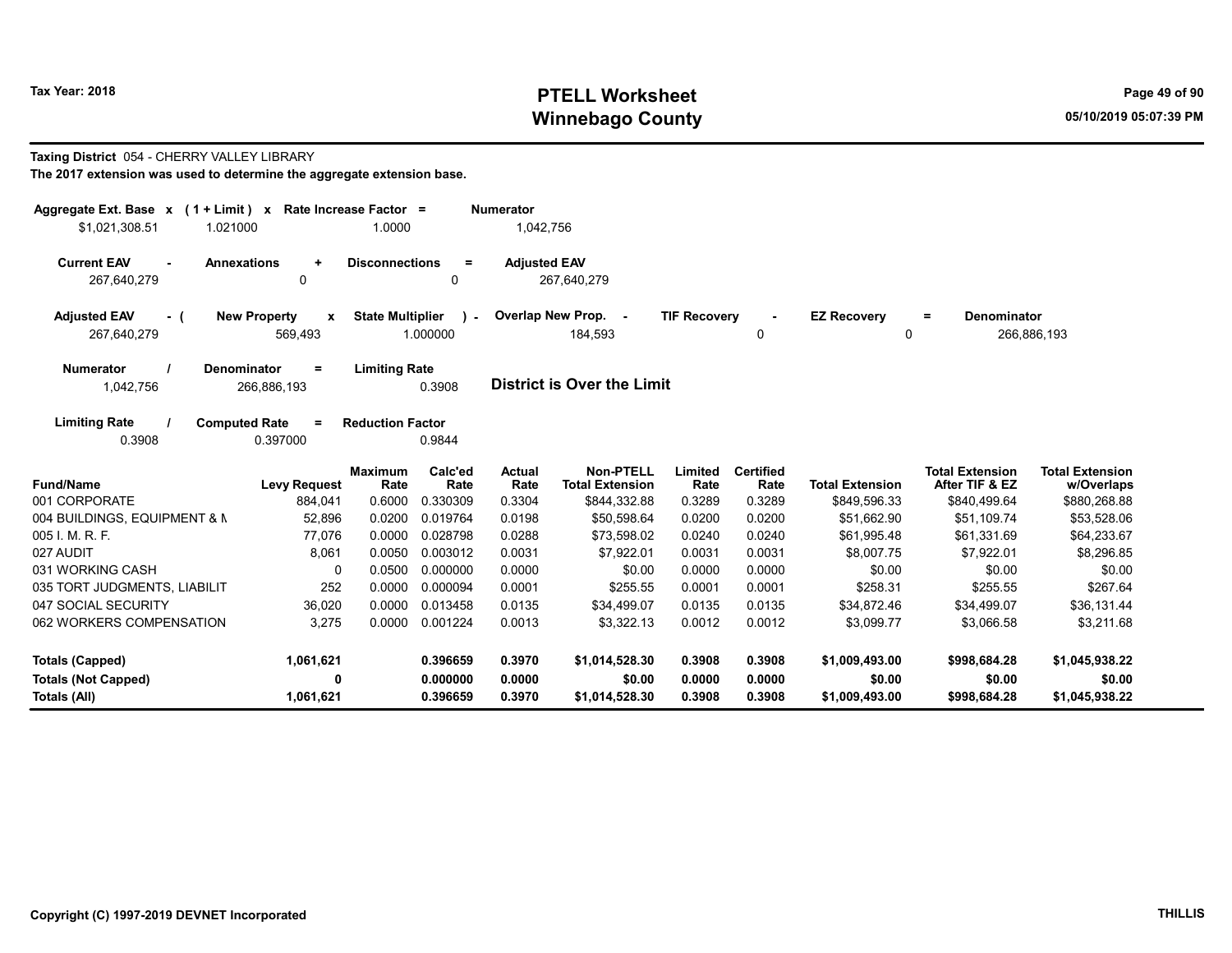# Tax Year: 2018 **PTELL Worksheet** Page 50 of 90 Winnebago County and the County of the County of the County of the County of the County of the County of the County of the County of the County of the County of the County of the County of the County of the County of the C

#### Taxing District 055 - NORTH SUBURBAN LIBRARY

| The 2017 extension was used to determine the aggregate extension base. |  |
|------------------------------------------------------------------------|--|
|------------------------------------------------------------------------|--|

| Aggregate Ext. Base $x$ (1 + Limit) $x$                   |                                       | Rate Increase Factor =  |                          | <b>Numerator</b>      |                                            |                     |                          |                         |                                          |                                      |
|-----------------------------------------------------------|---------------------------------------|-------------------------|--------------------------|-----------------------|--------------------------------------------|---------------------|--------------------------|-------------------------|------------------------------------------|--------------------------------------|
| \$3,554,329.76<br>1.021000                                |                                       | 1.0000                  |                          | 3,628,971             |                                            |                     |                          |                         |                                          |                                      |
| <b>Current EAV</b><br><b>Annexations</b><br>1,219,304,439 | $\ddot{}$<br>0                        | <b>Disconnections</b>   | $=$<br>1,108,745         | <b>Adjusted EAV</b>   | 1,220,413,184                              |                     |                          |                         |                                          |                                      |
| <b>Adjusted EAV</b><br>- (<br>1,220,413,184               | <b>New Property</b><br>x<br>7,796,894 | <b>State Multiplier</b> | $\mathbf{r}$<br>1.000000 |                       | Overlap New Prop. -<br>1,100,649           | <b>TIF Recovery</b> | 0                        | <b>EZ Recovery</b><br>0 | Denominator<br>$=$<br>1,211,515,641      |                                      |
| <b>Numerator</b><br><b>Denominator</b><br>3,628,971       | $=$<br>1,211,515,641                  | <b>Limiting Rate</b>    | 0.2996                   |                       | <b>District is Over the Limit</b>          |                     |                          |                         |                                          |                                      |
| <b>Limiting Rate</b><br><b>Computed Rate</b><br>0.2996    | $\equiv$<br>0.306300                  | <b>Reduction Factor</b> | 0.9781                   |                       |                                            |                     |                          |                         |                                          |                                      |
| <b>Fund/Name</b>                                          | <b>Levy Request</b>                   | <b>Maximum</b><br>Rate  | Calc'ed<br>Rate          | <b>Actual</b><br>Rate | <b>Non-PTELL</b><br><b>Total Extension</b> | Limited<br>Rate     | <b>Certified</b><br>Rate | <b>Total Extension</b>  | <b>Total Extension</b><br>After TIF & EZ | <b>Total Extension</b><br>w/Overlaps |
| 001 CORPORATE                                             | 3,225,000                             | 0.6000                  | 0.264495                 | 0.2645                | \$3,104,006.45                             | 0.2578              | 0.2578                   | \$3,121,855.67          | \$3,025,379.45                           | \$3,143,366.84                       |
| 004 BUILDINGS, EQUIPMENT & N                              | 240,200                               | 0.0200                  | 0.019700                 | 0.0197                | \$231.186.87                               | 0.0200              | 0.0200                   | \$242,192.06            | \$234,707.48                             | \$243,860.89                         |
| 005 I. M. R. F.                                           | 129,700                               | 0.0000                  | 0.010637                 | 0.0107                | \$125,568.50                               | 0.0105              | 0.0105                   | \$127,150.83            | \$123,221.43                             | \$128,026.97                         |
| 027 AUDIT                                                 | 8,500                                 | 0.0050                  | 0.000697                 | 0.0007                | \$8,214.76                                 | 0.0007              | 0.0007                   | \$8,476.72              | \$8,214.76                               | \$8,535.13                           |
| 035 TORT JUDGMENTS, LIABILIT                              | 15,700                                | 0.0000                  | 0.001288                 | 0.0013                | \$15,255.99                                | 0.0013              | 0.0013                   | \$15,742.48             | \$15,255.99                              | \$15,850.96                          |
| 047 SOCIAL SECURITY                                       | 88,900                                | 0.0000                  | 0.007291                 | 0.0073                | \$85.668.23                                | 0.0072              | 0.0072                   | \$87.189.14             | \$84,494.69                              | \$87,789.92                          |
| <b>209 RISK MANAGEMENT</b>                                | 25,200                                | 0.0000                  | 0.002067                 | 0.0021                | \$24,644.29                                | 0.0021              | 0.0021                   | \$25,430.17             | \$24,644.29                              | \$25,605.39                          |
| <b>Totals (Capped)</b>                                    | 3,733,200                             |                         | 0.306175                 | 0.3063                | \$3,594,545.09                             | 0.2996              | 0.2996                   | \$3,628,037.08          | \$3,515,918.09                           | \$3,653,036.10                       |
| <b>Totals (Not Capped)</b>                                | 0                                     |                         | 0.000000                 | 0.0000                | \$0.00                                     | 0.0000              | 0.0000                   | \$0.00                  | \$0.00                                   | \$0.00                               |
| Totals (All)                                              | 3,733,200                             |                         | 0.306175                 | 0.3063                | \$3,594,545.09                             | 0.2996              | 0.2996                   | \$3,628,037.08          | \$3,515,918.09                           | \$3,653,036.10                       |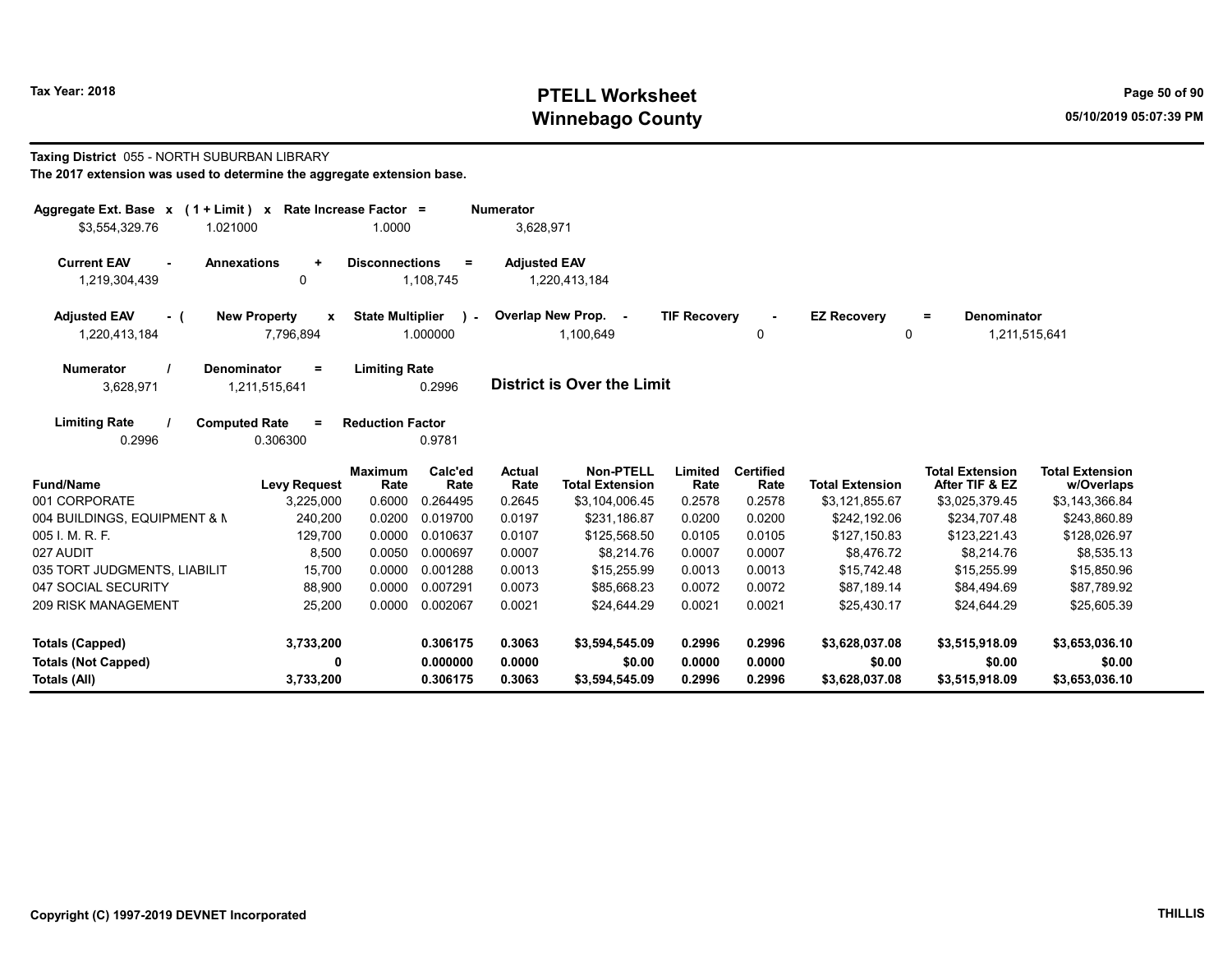# Tax Year: 2018 **PTELL Worksheet** Page 51 of 90 Winnebago County and the County of the County of the County of the County of the County of the County of the County of the County of the County of the County of the County of the County of the County of the County of the C

#### Taxing District 056 - PECATONICA LIBRARY

| Aggregate Ext. Base x (1 + Limit) x<br>\$192,045.82<br>1.021000 | Rate Increase Factor =                | 1.0000                                              | <b>Numerator</b><br>196,079 |                                     |                     |                          |                         |                                          |                                      |
|-----------------------------------------------------------------|---------------------------------------|-----------------------------------------------------|-----------------------------|-------------------------------------|---------------------|--------------------------|-------------------------|------------------------------------------|--------------------------------------|
| <b>Current EAV</b><br><b>Annexations</b><br>102,654,042         | $\ddotmark$<br>0                      | <b>Disconnections</b><br>$\equiv$<br>0              | <b>Adjusted EAV</b>         | 102,654,042                         |                     |                          |                         |                                          |                                      |
| <b>Adjusted EAV</b><br>- (<br>102,654,042                       | <b>New Property</b><br>X<br>1,430,869 | <b>State Multiplier</b><br>$\mathbf{r}$<br>1.000000 |                             | Overlap New Prop. -<br>59,060       | <b>TIF Recovery</b> | 0                        | <b>EZ Recovery</b><br>0 | <b>Denominator</b><br>Ξ.                 | 101,164,113                          |
| <b>Numerator</b><br><b>Denominator</b><br>196,079               | $=$<br>101, 164, 113                  | <b>Limiting Rate</b><br>0.1939                      |                             | <b>District is Over the Limit</b>   |                     |                          |                         |                                          |                                      |
| <b>Limiting Rate</b><br><b>Computed Rate</b><br>0.1939          | $=$<br>0.196100                       | <b>Reduction Factor</b><br>0.9888                   |                             |                                     |                     |                          |                         |                                          |                                      |
| <b>Fund/Name</b>                                                | <b>Maximum</b><br><b>Levy Request</b> | Calc'ed<br>Rate<br>Rate                             | Actual<br>Rate              | Non-PTELL<br><b>Total Extension</b> | Limited<br>Rate     | <b>Certified</b><br>Rate | <b>Total Extension</b>  | <b>Total Extension</b><br>After TIF & EZ | <b>Total Extension</b><br>w/Overlaps |
| 001 CORPORATE                                                   | 165,000                               | 0.6000<br>0.160734                                  | 0.1608                      | \$144,128.49                        | 0.1589              | 0.1589                   | \$142,425.48            | \$142,425.48                             | \$163,117.27                         |
| 004 BUILDINGS, EQUIPMENT & N                                    | 12,000                                | 0.0200<br>0.011690                                  | 0.0117                      | \$10,486.96                         | 0.0116              | 0.0116                   | \$10,397.33             | \$10,397.33                              | \$11,907.87                          |
| 027 AUDIT                                                       | 4,240                                 | 0.0050<br>0.004130                                  | 0.0042                      | \$3,764.55                          | 0.0042              | 0.0042                   | \$3,764.55              | \$3,764.55                               | \$4,311.47                           |
| 035 TORT JUDGMENTS, LIABILIT                                    | 10,405                                | 0.0000<br>0.010136                                  | 0.0102                      | \$9,142.48                          | 0.0101              | 0.0101                   | \$9,052.85              | \$9,052.85                               | \$10,368.06                          |
| 047 SOCIAL SECURITY                                             | 9,355                                 | 0.0000<br>0.009113                                  | 0.0092                      | \$8,246.16                          | 0.0091              | 0.0091                   | \$8.156.53              | \$8,156.53                               | \$9,341.52                           |
| <b>109 PRIOR YEAR ADJUSTMENT</b>                                | $\Omega$                              | 0.0000<br>0.000100                                  | 0.0001                      | \$89.63                             | 0.0001              | 0.0001                   | \$89.63                 | \$89.63                                  | \$89.63                              |
| Totals (Capped)                                                 | 201,000                               | 0.195803                                            | 0.1961                      | \$175,768.64                        | 0.1939              | 0.1939                   | \$173,796.73            | \$173,796.74                             | \$199,046.19                         |
| <b>Totals (Not Capped)</b>                                      | 0                                     | 0.000100                                            | 0.0001                      | \$89.63                             | 0.0001              | 0.0001                   | \$89.63                 | \$89.63                                  | \$89.63                              |
| Totals (All)                                                    | 201,000                               | 0.195903                                            | 0.1962                      | \$175,858.27                        | 0.1940              | 0.1940                   | \$173,886.36            | \$173,886.37                             | \$199,135.82                         |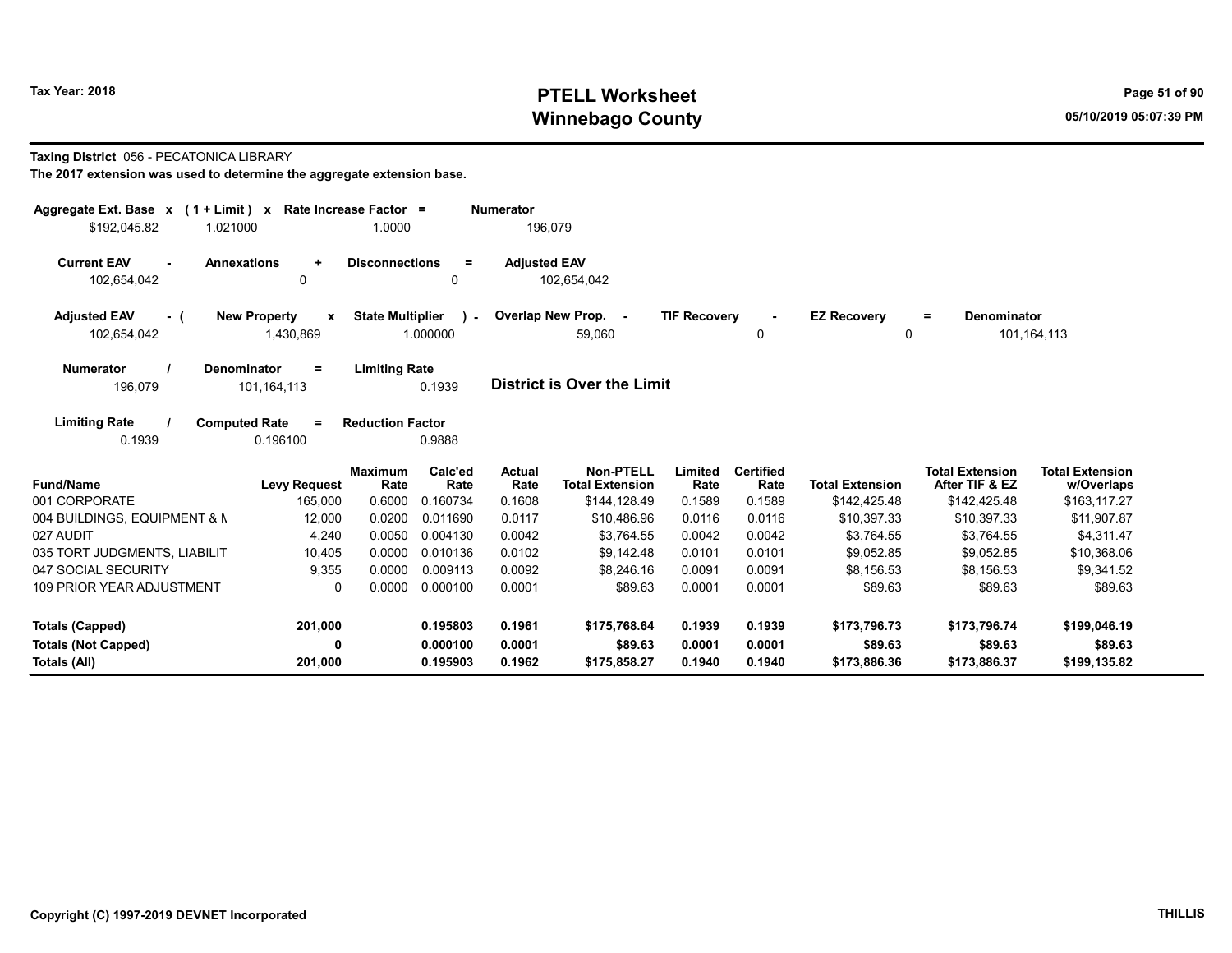# Tax Year: 2018 **PTELL Worksheet** Page 52 of 90 Winnebago County and the County of the County of the County of the County of the County of the County of the County of the County of the County of the County of the County of the County of the County of the County of the C

# Taxing District 057 - TALCOTT FREE LIBRARY

| Aggregate Ext. Base $x$ (1 + Limit) $x$                          | Rate Increase Factor =                               |                    | <b>Numerator</b>      |                                     |                     |                          |                         |                                               |                                      |
|------------------------------------------------------------------|------------------------------------------------------|--------------------|-----------------------|-------------------------------------|---------------------|--------------------------|-------------------------|-----------------------------------------------|--------------------------------------|
| \$409,831.08<br>1.021000                                         | 1.0000                                               |                    | 418,438               |                                     |                     |                          |                         |                                               |                                      |
| <b>Current EAV</b><br><b>Annexations</b><br>199,177,510          | <b>Disconnections</b><br>$\ddot{}$<br>$\mathbf 0$    | $\equiv$<br>0      | <b>Adjusted EAV</b>   | 199.177.510                         |                     |                          |                         |                                               |                                      |
| <b>Adjusted EAV</b><br><b>New Property</b><br>- (<br>199,177,510 | <b>State Multiplier</b><br>$\mathbf{x}$<br>1,095,076 | $\sim$<br>1.000000 |                       | Overlap New Prop. -<br>0            | <b>TIF Recovery</b> | 0                        | <b>EZ Recovery</b><br>0 | <b>Denominator</b><br>$\equiv$<br>198,082,434 |                                      |
| <b>Numerator</b><br><b>Denominator</b><br>418,438                | <b>Limiting Rate</b><br>$\equiv$<br>198,082,434      | 0.2113             |                       | <b>District is Over the Limit</b>   |                     |                          |                         |                                               |                                      |
| <b>Limiting Rate</b><br><b>Computed Rate</b><br>0.2113           | <b>Reduction Factor</b><br>$=$<br>0.215900           | 0.9787             |                       |                                     |                     |                          |                         |                                               |                                      |
| <b>Fund/Name</b>                                                 | <b>Maximum</b><br><b>Levy Request</b><br>Rate        | Calc'ed<br>Rate    | <b>Actual</b><br>Rate | Non-PTELL<br><b>Total Extension</b> | Limited<br>Rate     | <b>Certified</b><br>Rate | <b>Total Extension</b>  | <b>Total Extension</b><br>After TIF & EZ      | <b>Total Extension</b><br>w/Overlaps |
| 001 CORPORATE                                                    | 357,250<br>0.6000                                    | 0.179363           | 0.1794                | \$357,324.45                        | 0.1628              | 0.1628                   | \$331,992.64            | \$324,260.99                                  | \$324,260.99                         |
| 004 BUILDINGS, EQUIPMENT & N                                     | 0.0200<br>15,850                                     | 0.007958           | 0.0080                | \$15,934.20                         | 0.0200              | 0.0200                   | \$40,785.34             | \$39,835.50                                   | \$39,835.50                          |
| 005 I. M. R. F.                                                  | 19,575<br>0.0000                                     | 0.009828           | 0.0099                | \$19,718.57                         | 0.0099              | 0.0099                   | \$20,188.74             | \$19,718.57                                   | \$19,718.57                          |
| 027 AUDIT                                                        | 7.400<br>0.0050                                      | 0.003715           | 0.0038                | \$7.568.75                          | 0.0038              | 0.0038                   | \$7.749.21              | \$7,568.75                                    | \$7,568.75                           |
| 035 TORT JUDGMENTS, LIABILIT                                     | 10,800<br>0.0000                                     | 0.005422           | 0.0055                | \$10,954.76                         | 0.0055              | 0.0055                   | \$11,215.97             | \$10,954.76                                   | \$10,954.76                          |
| 047 SOCIAL SECURITY                                              | 0.0000<br>18,375                                     | 0.009225           | 0.0093                | \$18,523.51                         | 0.0093              | 0.0093                   | \$18,965.18             | \$18,523.51                                   | \$18,523.51                          |
| <b>Totals (Capped)</b>                                           | 429,250                                              | 0.215511           | 0.2159                | \$430,024.24                        | 0.2113              | 0.2113                   | \$430,897.08            | \$420,862.08                                  | \$420,862.08                         |
| <b>Totals (Not Capped)</b>                                       | 0                                                    | 0.000000           | 0.0000                | \$0.00                              | 0.0000              | 0.0000                   | \$0.00                  | \$0.00                                        | \$0.00                               |
| Totals (All)                                                     | 429,250                                              | 0.215511           | 0.2159                | \$430,024.24                        | 0.2113              | 0.2113                   | \$430,897.08            | \$420,862.08                                  | \$420,862.08                         |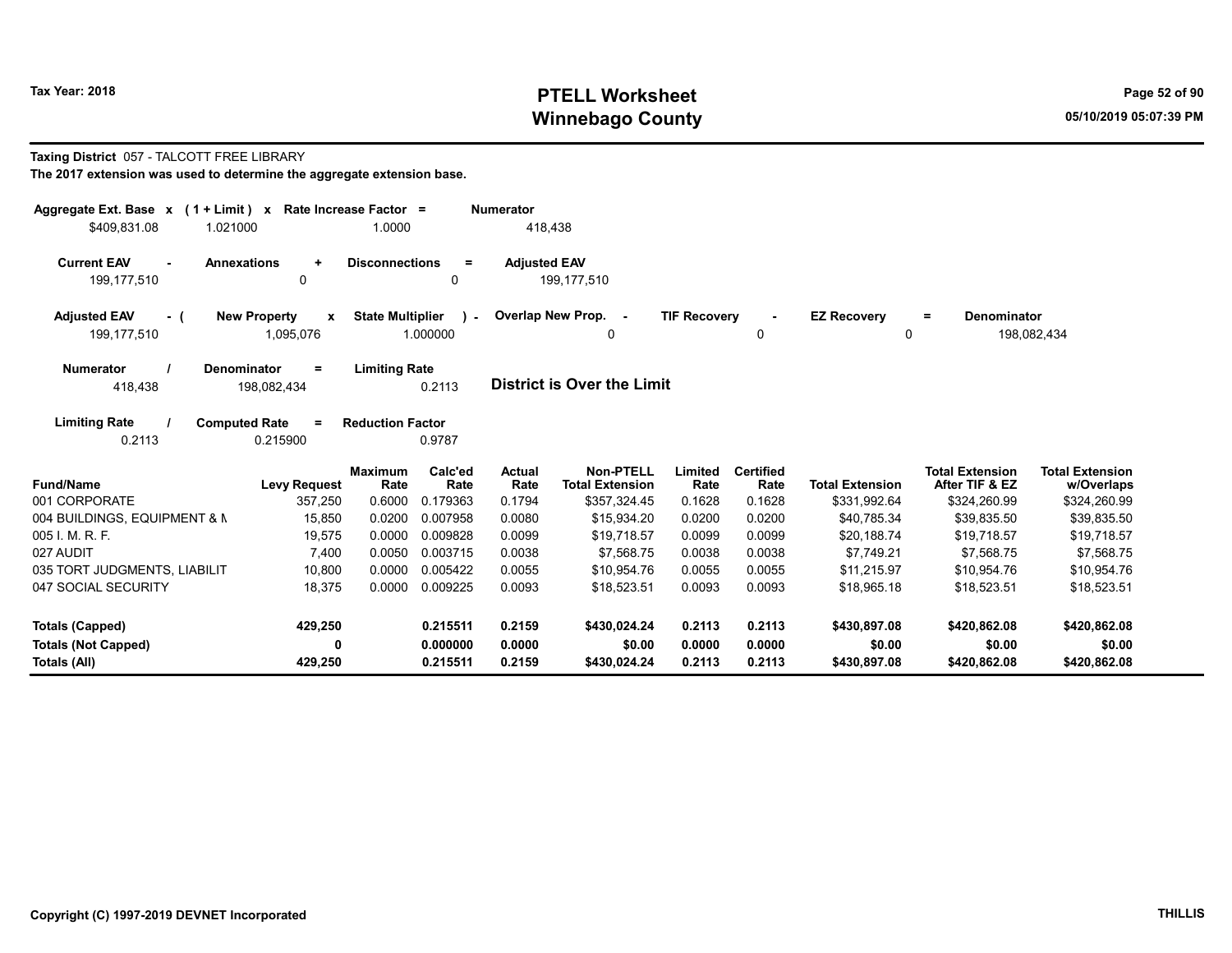# Tax Year: 2018 **PTELL Worksheet** Page 53 of 90 Winnebago County and the County of the County of the County of the County of the County of the County of the County of the County of the County of the County of the County of the County of the County of the County of the C

#### Taxing District 058 - WINNEBAGO LIBRARY

| Aggregate Ext. Base $x$ (1 + Limit) $x$                           | Rate Increase Factor =                                      |                                                  | <b>Numerator</b>      |                                            |                     |                          |                          |                                          |                                      |
|-------------------------------------------------------------------|-------------------------------------------------------------|--------------------------------------------------|-----------------------|--------------------------------------------|---------------------|--------------------------|--------------------------|------------------------------------------|--------------------------------------|
| \$305,630.19<br>1.021000                                          | 1.0000                                                      |                                                  | 312,048               |                                            |                     |                          |                          |                                          |                                      |
| <b>Current EAV</b><br><b>Annexations</b><br>$\sim$<br>147,797,753 | <b>Disconnections</b><br>$\ddot{}$<br>0                     | $\equiv$<br>0                                    | <b>Adjusted EAV</b>   | 147,797,753                                |                     |                          |                          |                                          |                                      |
| <b>Adjusted EAV</b><br>- (<br>147,797,753                         | <b>New Property</b><br>$\boldsymbol{\mathsf{x}}$<br>256,697 | <b>State Multiplier</b><br>$\lambda$<br>1.000000 |                       | Overlap New Prop. -<br>0                   | <b>TIF Recovery</b> | 0                        | <b>EZ Recovery</b><br>0  | Denominator<br>$\equiv$                  | 147,541,056                          |
| <b>Numerator</b><br><b>Denominator</b><br>312,048                 | <b>Limiting Rate</b><br>$\equiv$<br>147,541,056             | 0.2115                                           |                       | <b>District is Over the Limit</b>          |                     |                          |                          |                                          |                                      |
| <b>Limiting Rate</b><br><b>Computed Rate</b><br>0.2115            | <b>Reduction Factor</b><br>$=$<br>0.217200                  | 0.9738                                           |                       |                                            |                     |                          |                          |                                          |                                      |
| <b>Fund/Name</b>                                                  | <b>Maximum</b><br><b>Levy Request</b><br>Rate               | Calc'ed<br>Rate                                  | <b>Actual</b><br>Rate | <b>Non-PTELL</b><br><b>Total Extension</b> | Limited<br>Rate     | <b>Certified</b><br>Rate | <b>Total Extension</b>   | <b>Total Extension</b><br>After TIF & EZ | <b>Total Extension</b><br>w/Overlaps |
| 001 CORPORATE                                                     | 0.6000<br>257,079                                           | 0.173940                                         | 0.1740                | \$257,168.09                               | 0.1688              | 0.1688                   | \$249,482.61             | \$249,482.61                             | \$249,482.61                         |
| 004 BUILDINGS, EQUIPMENT & N                                      | 29,686<br>0.0200                                            | 0.020086                                         | 0.0200                | \$29.559.55                                | 0.0200              | 0.0200                   | \$29.559.55              | \$29,559.55                              | \$29,559.55                          |
| 005 I. M. R. F.<br>027 AUDIT                                      | 9,499<br>0.0000<br>0.0050                                   | 0.006427                                         | 0.0065<br>0.0015      | \$9,606.85<br>\$2.216.97                   | 0.0064<br>0.0015    | 0.0064<br>0.0015         | \$9.459.06<br>\$2.216.97 | \$9,459.06<br>\$2.216.97                 | \$9,459.06                           |
| 035 TORT JUDGMENTS, LIABILIT                                      | 2,078<br>11,132<br>0.0000                                   | 0.001406<br>0.007532                             | 0.0076                | \$11,232.63                                | 0.0074              | 0.0074                   | \$10,937.03              | \$10,937.03                              | \$2,216.97<br>\$10,937.03            |
| 047 SOCIAL SECURITY                                               | 11,132<br>0.0000                                            | 0.007532                                         | 0.0076                | \$11,232.63                                | 0.0074              | 0.0074                   | \$10,937.03              | \$10,937.03                              | \$10,937.03                          |
| Totals (Capped)                                                   | 320,606                                                     | 0.216923                                         | 0.2172                | \$321,016.72                               | 0.2115              | 0.2115                   | \$312,592.25             | \$312,592.25                             | \$312,592.25                         |
| <b>Totals (Not Capped)</b>                                        | 0                                                           | 0.000000                                         | 0.0000                | \$0.00                                     | 0.0000              | 0.0000                   | \$0.00                   | \$0.00                                   | \$0.00                               |
| Totals (All)                                                      | 320,606                                                     | 0.216923                                         | 0.2172                | \$321,016.72                               | 0.2115              | 0.2115                   | \$312,592.25             | \$312,592.25                             | \$312,592.25                         |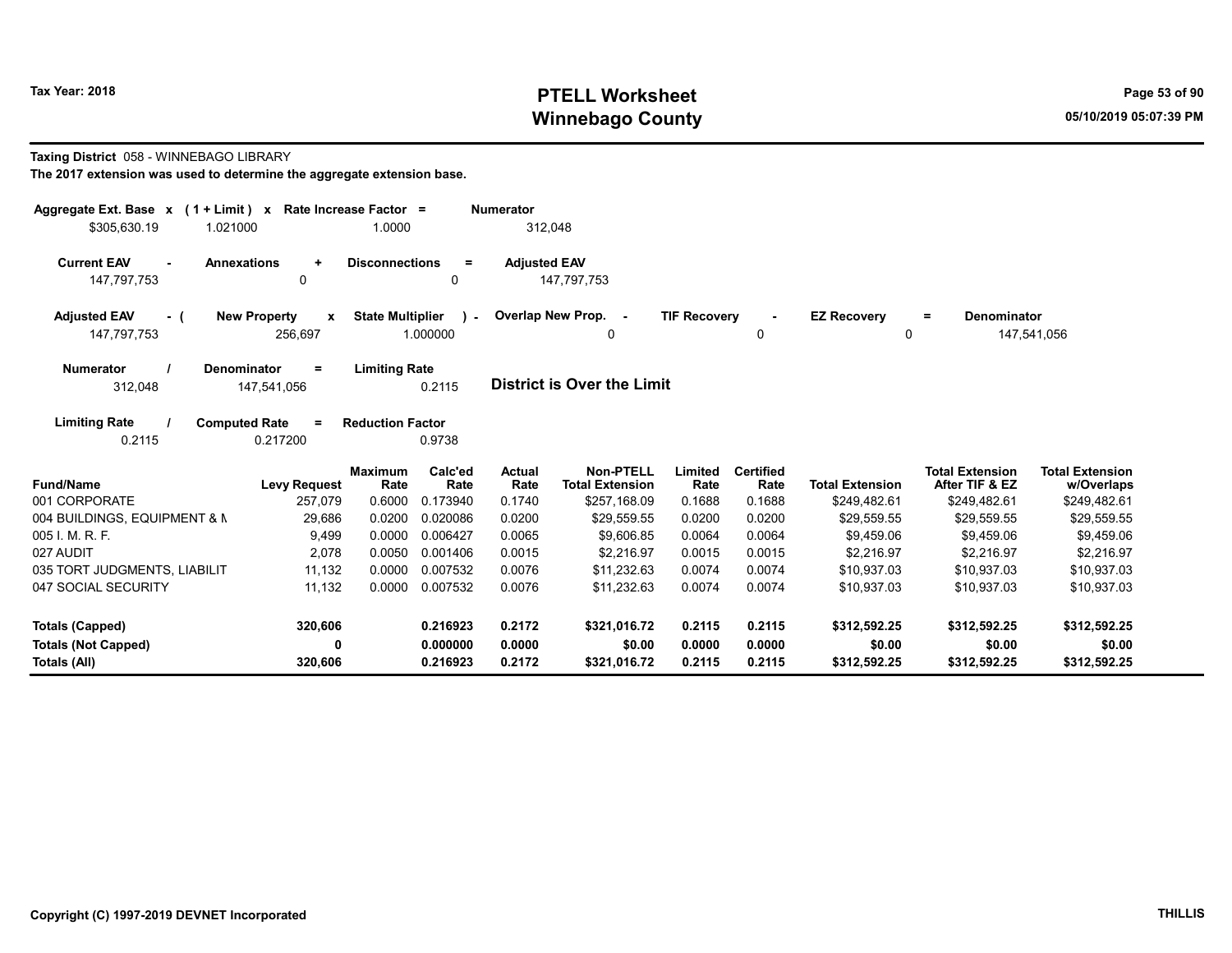# Tax Year: 2018 **PTELL Worksheet** Page 54 of 90 Winnebago County and the County of the County of the County of the County of the County of the County of the County of the County of the County of the County of the County of the County of the County of the County of the C

# Taxing District 059 - ROCKFORD CITY LIBRARY

| Aggregate Ext. Base $x$ (1 + Limit) $x$ |                            | Rate Increase Factor =                              | <b>Numerator</b>                                               |                                                 |
|-----------------------------------------|----------------------------|-----------------------------------------------------|----------------------------------------------------------------|-------------------------------------------------|
| \$7,381,755.60                          | 1.021000                   | 1.0000                                              | 7,536,772                                                      |                                                 |
| <b>Current EAV</b><br>$\sim$            | <b>Annexations</b>         | <b>Disconnections</b><br>Ξ.<br>$\ddot{\phantom{1}}$ | <b>Adjusted EAV</b>                                            |                                                 |
| 1,509,771,863                           | 189.139                    | 0                                                   | 1.509.582.724                                                  |                                                 |
| <b>Adjusted EAV</b>                     | <b>New Property</b><br>- 1 | <b>State Multiplier</b><br>$\mathbf{x}$             | Overlap New Prop. -<br><b>TIF Recovery</b><br>$\sim$<br>$\sim$ | <b>EZ Recovery</b><br><b>Denominator</b><br>$=$ |
| 1,509,582,724                           | 3.018.573                  | 1.000000                                            | 0<br>0                                                         | 1,506,564,151<br>0                              |
| <b>Numerator</b>                        | <b>Denominator</b>         | <b>Limiting Rate</b><br>Ξ.                          |                                                                |                                                 |
| 7,536,772                               | 1,506,564,151              | 0.5003                                              | <b>District is Within the Limit</b>                            |                                                 |

| <b>Fund/Name</b>             | <b>Levy Request</b> | <b>Maximum</b><br>Rate | Calc'ed<br>Rate | Actual<br>Rate | <b>Non-PTELL</b><br><b>Total Extension</b> | .imited<br>Rate | Certified<br>Rate | <b>Total Extension</b> | <b>Total Extension</b><br>After TIF & EZ | <b>Total Extension</b><br>w/Overlaps |  |
|------------------------------|---------------------|------------------------|-----------------|----------------|--------------------------------------------|-----------------|-------------------|------------------------|------------------------------------------|--------------------------------------|--|
| 001 CORPORATE                | 7.096.000           | 0.6000                 | 0.470005        | 0.4701         | \$7.096.864.34                             | 0.4701          | 0.4701            | \$7.225.910.01         | \$7,096,864.34                           | \$7,097,437.53                       |  |
| 004 BUILDINGS, EQUIPMENT & N | 284,000             | 0.0200                 | 0.018811        | 0.0189         | \$285.323.84                               | 0.0189          | 0.0189            | \$290.512.02           | \$285,323.84                             | \$285,346.88                         |  |
| Totals (Capped)              | 7,380,000           |                        | 0.488816        | 0.4890         | \$7.382.188.18                             | 0.4890          | 0.4890            | \$7.516.422.02         | \$7.382.188.18                           | \$7.382.784.41                       |  |
| <b>Totals (Not Capped)</b>   | 0                   |                        | 0.000000        | 0.0000         | \$0.00                                     | 0.0000          | 0.0000            | \$0.00                 | \$0.00                                   | \$0.00                               |  |
| Totals (All)                 | 7,380,000           |                        | 0.488816        | 0.4890         | \$7.382.188.18                             | 0.4890          | 0.4890            | \$7.516.422.02         | \$7,382,188.18                           | \$7,382,784.41                       |  |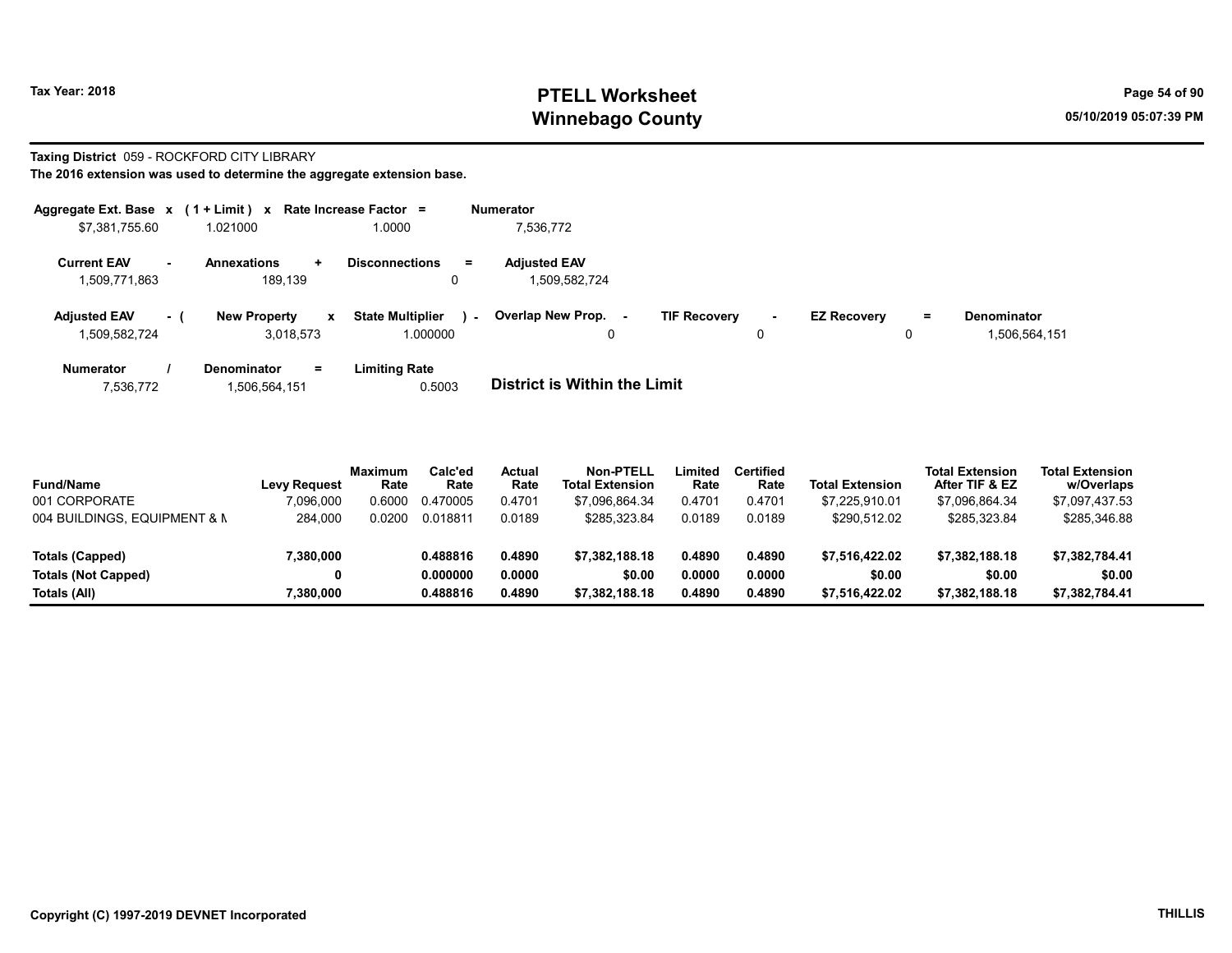# Tax Year: 2018 **PTELL Worksheet** Page 55 of 90 Winnebago County and the County of the County of the County of the County of the County of the County of the County of the County of the County of the County of the County of the County of the County of the County of the C

#### Taxing District 060 - GREATER RKFD AIRPORT

|                                      |      | Aggregate Ext. Base $x$ (1 + Limit) $x$ Rate Increase Factor = |                                     | <b>Numerator</b> |                                      |                     |             |                    |    |                                     |
|--------------------------------------|------|----------------------------------------------------------------|-------------------------------------|------------------|--------------------------------------|---------------------|-------------|--------------------|----|-------------------------------------|
| \$2,953,917.65                       |      | 1.021000                                                       | 1.0000                              |                  | 3,015,950                            |                     |             |                    |    |                                     |
| <b>Current EAV</b><br>2,788,003,966  | . —  | <b>Annexations</b><br>$\ddot{}$<br>25.133                      | <b>Disconnections</b><br>$=$<br>0   |                  | <b>Adjusted EAV</b><br>2,787,978,833 |                     |             |                    |    |                                     |
| <b>Adjusted EAV</b><br>2,787,978,833 | $-1$ | <b>New Property</b><br>$\mathbf{x}$<br>7.871.630               | <b>State Multiplier</b><br>1.000000 | $\sim$           | <b>Overlap New Prop.</b>             | <b>TIF Recovery</b> | $\sim$<br>0 | <b>EZ Recovery</b> | Ξ. | <b>Denominator</b><br>2,780,107,203 |
| <b>Numerator</b>                     |      | <b>Denominator</b><br>$=$                                      | <b>Limiting Rate</b>                |                  | _                                    |                     |             |                    |    |                                     |

| 3,015,950     | <b>District is Within the Limit</b> |
|---------------|-------------------------------------|
| 2,780,107,203 | 0.1085                              |

| <b>Fund/Name</b>             | <b>Levy Request</b> | Maximum<br>Rate | Calc'ed<br>Rate | Actual<br>Rate | <b>Non-PTELL</b><br><b>Total Extension</b> | Limited<br>Rate | <b>Certified</b><br>Rate | Total Extension | <b>Total Extension</b><br>After TIF & EZ | <b>Total Extension</b><br>w/Overlaps |
|------------------------------|---------------------|-----------------|-----------------|----------------|--------------------------------------------|-----------------|--------------------------|-----------------|------------------------------------------|--------------------------------------|
| 001 CORPORATE                | 2.281.460           | 0.0750          | 0.081831        | 0.0750         | \$2.091.002.97                             | 0.0750          | 0.0750                   | \$2,141,516.90  | \$2,091,002.97                           | \$2,091,002.97                       |
| 003 BONDS & INT 2008         | 0                   | 0.0000          | 0.000000        | 0.0000         | \$0.00                                     | 0.0000          | 0.0000                   | \$0.00          | \$0.00                                   | \$0.00                               |
| 003A BONDS & INT 2015 A-B-C  | 0                   | 0.0000          | 0.000000        | 0.0000         | \$0.00                                     | 0.0000          | 0.0000                   | \$0.00          | \$0.00                                   | \$0.00                               |
| 003B BONDS & INT 2017A       | 0                   | 0.0000          | 0.000000        | 0.0000         | \$0.00                                     | 0.0000          | 0.0000                   | \$0.00          | \$0.00                                   | \$0.00                               |
| 003C BONDS & INT 2018        | $\Omega$            | 0.0000          | 0.000000        | 0.0000         | \$0.00                                     | 0.0000          | 0.0000                   | \$0.00          | \$0.00                                   | \$0.00                               |
| 005 I. M. R. F.              | 275,000             | 0.0000          | 0.009864        | 0.0099         | \$276.012.39                               | 0.0099          | 0.0099                   | \$282,680.23    | \$276,012.39                             | \$276,012.39                         |
| 027 AUDIT                    | 51.199              | 0.0050          | 0.001836        | 0.0019         | \$52.972.08                                | 0.0019          | 0.0019                   | \$54.251.76     | \$52.972.08                              | \$52,972.08                          |
| 035 TORT JUDGMENTS, LIABILIT | 212,000             | 0.0000          | 0.007604        | 0.0077         | \$214.676.31                               | 0.0077          | 0.0077                   | \$219.862.40    | \$214.676.31                             | \$214,676.31                         |
| 047 SOCIAL SECURITY          | 210,000             | 0.0000          | 0.007532        | 0.0076         | \$211.888.30                               | 0.0076          | 0.0076                   | \$217,007.05    | \$211,888.30                             | \$211,888.30                         |
| 060 UNEMPLOYMENT INSURANC    | 28,500              | 0.0000          | 0.001022        | 0.0011         | \$30.668.04                                | 0.0011          | 0.0011                   | \$31.408.91     | \$30,668.04                              | \$30,668.04                          |
| 062 WORKERS COMPENSATION     | 112,700             | 0.0000          | 0.004042        | 0.0041         | \$114,308.16                               | 0.0041          | 0.0041                   | \$117,069.59    | \$114,308.16                             | \$114,308.16                         |
| Totals (Capped)              | 3,170,859           |                 | 0.113731        | 0.1073         | \$2,991,528.25                             | 0.1073          | 0.1073                   | \$3,063,796.84  | \$2,991,528.25                           | \$2,991,528.25                       |
| <b>Totals (Not Capped)</b>   | 0                   |                 | 0.000000        | 0.0000         | \$0.00                                     | 0.0000          | 0.0000                   | \$0.00          | \$0.00                                   | \$0.00                               |
| Totals (All)                 | 3,170,859           |                 | 0.113731        | 0.1073         | \$2,991,528.25                             | 0.1073          | 0.1073                   | \$3,063,796.84  | \$2,991,528.25                           | \$2,991,528.25                       |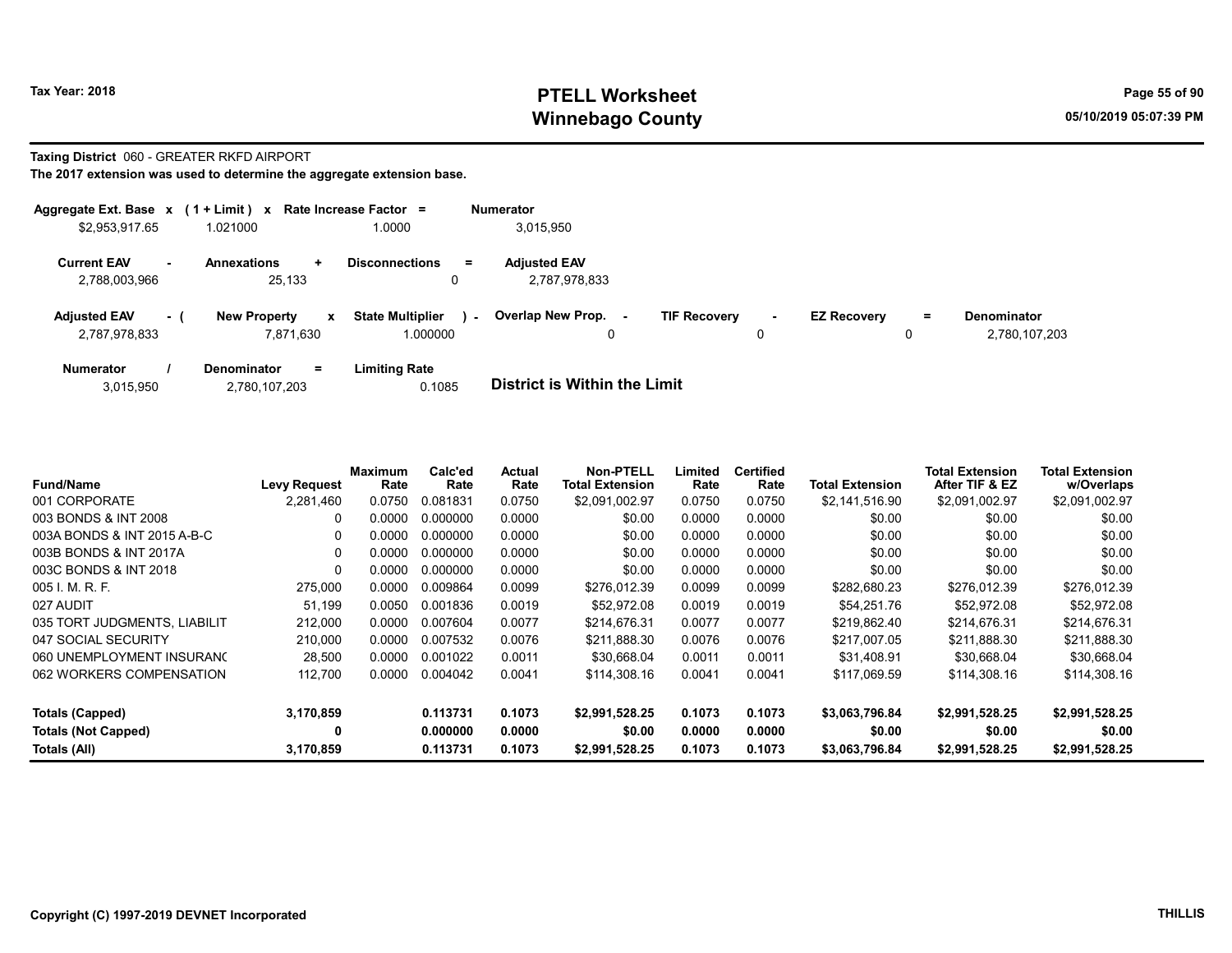# Tax Year: 2018 **PTELL Worksheet** Page 56 of 90 Winnebago County and the County of the County of the County of the County of the County of the County of the County of the County of the County of the County of the County of the County of the County of the County of the C

# Taxing District 061 - SOUTH BELOIT CITY LIBRARY

| The 2017 extension was used to determine the aggregate extension base. |  |
|------------------------------------------------------------------------|--|
|------------------------------------------------------------------------|--|

| Aggregate Ext. Base x (1 + Limit) x |       |                             | Rate Increase Factor =            | <b>Numerator</b>            |                               |                    |                          |
|-------------------------------------|-------|-----------------------------|-----------------------------------|-----------------------------|-------------------------------|--------------------|--------------------------|
| \$231,157.26                        |       | 1.021000                    | 1.0000                            | 236,012                     |                               |                    |                          |
| <b>Current EAV</b>                  | ۰.    | <b>Annexations</b><br>$\pm$ | <b>Disconnections</b><br>Ξ        | <b>Adjusted EAV</b>         |                               |                    |                          |
| 114,521,059                         |       | 1,108,745                   | 25,133                            | 113.437.447                 |                               |                    |                          |
| <b>Adjusted EAV</b>                 | $-$ ( | <b>New Property</b><br>x    | <b>State Multiplier</b><br>$\sim$ | Overlap New Prop.<br>$\sim$ | <b>TIF Recovery</b><br>$\sim$ | <b>EZ Recovery</b> | <b>Denominator</b><br>Ξ. |
| 113,437,447                         |       | 524.477                     | 1.000000                          | 0                           |                               | 0                  | 112.912.970              |
| <b>Numerator</b>                    |       | Denominator<br>Ξ.           | <b>Limiting Rate</b>              |                             |                               |                    |                          |

236,012 112,912,970 0.2091 District is Within the Limit

| <b>Fund/Name</b><br>001 CORPORATE | <b>Levy Request</b><br>237.100 | <b>Maximum</b><br>Rate<br>.6000 | Calc'ed<br>Rate<br>0.207036 | Actual<br>Rate<br>0.2071 | <b>Non-PTELL</b><br><b>Total Extension</b><br>\$237.173.11 | ∟imited<br>Rate<br>0.2071 | <b>Certified</b><br>Rate<br>0.2071 | <b>Total Extension</b><br>\$239,380.89 | <b>Total Extension</b><br>After TIF & EZ<br>\$237,173.11 | <b>Total Extension</b><br>w/Overlaps<br>\$237,173.11 |  |
|-----------------------------------|--------------------------------|---------------------------------|-----------------------------|--------------------------|------------------------------------------------------------|---------------------------|------------------------------------|----------------------------------------|----------------------------------------------------------|------------------------------------------------------|--|
| Totals (Capped)                   | 237,100                        |                                 | 0.207036                    | 0.2071                   | \$237.173.11                                               | 0.2071                    | 0.2071                             | \$239,380.89                           | \$237.173.11                                             | \$237,173.11                                         |  |
| <b>Totals (Not Capped)</b>        | 0                              |                                 | 0.000000                    | 0.0000                   | \$0.00                                                     | 0.0000                    | 0.0000                             | \$0.00                                 | \$0.00                                                   | \$0.00                                               |  |
| Totals (All)                      | 237,100                        |                                 | 0.207036                    | 0.2071                   | \$237.173.11                                               | 0.2071                    | 0.2071                             | \$239,380.89                           | \$237.173.11                                             | \$237,173.11                                         |  |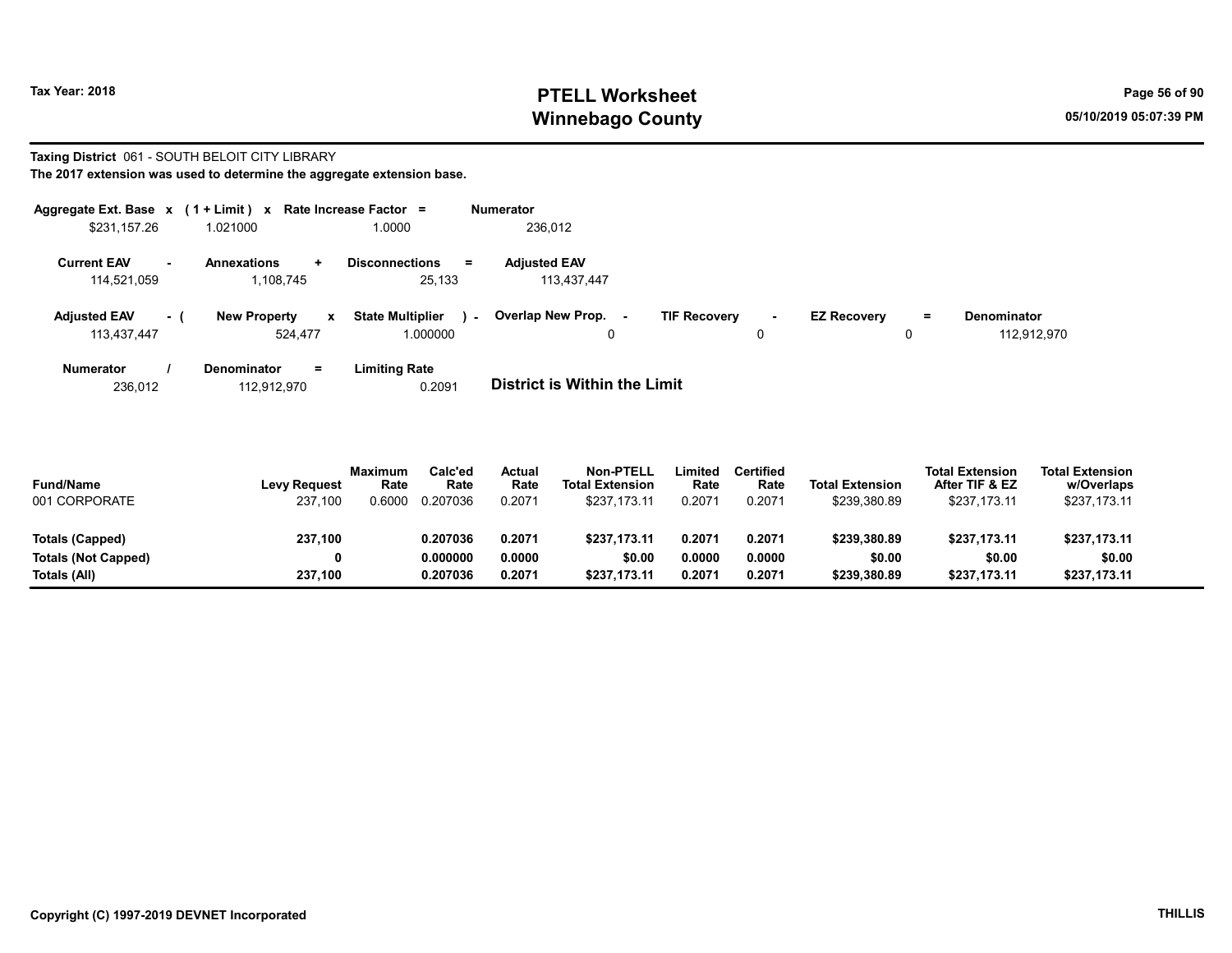# Tax Year: 2018 **PTELL Worksheet** Page 57 of 90 Winnebago County and the County of the County of the County of the County of the County of the County of the County of the County of the County of the County of the County of the County of the County of the County of the C

#### Taxing District 062 - RKFD - WINN DRAINAGE The 2017 extension was used to determine the aggregate extension base.

| Aggregate Ext. Base $x$ (1 + Limit) x Rate Increase Factor =<br>\$4,113.34 | 1.021000                                      | 1.0000                                                          | <b>Numerator</b><br>4,200  |                                                          |                            |                                    |                                      |                                                        |                                                    |
|----------------------------------------------------------------------------|-----------------------------------------------|-----------------------------------------------------------------|----------------------------|----------------------------------------------------------|----------------------------|------------------------------------|--------------------------------------|--------------------------------------------------------|----------------------------------------------------|
| <b>Current EAV</b><br>$\blacksquare$<br>10,003,173                         | <b>Annexations</b><br>÷<br>0                  | <b>Disconnections</b><br>Ξ.<br>$\Omega$                         | <b>Adjusted EAV</b>        | 10,003,173                                               |                            |                                    |                                      |                                                        |                                                    |
| <b>Adjusted EAV</b><br>- (<br>10,003,173                                   | <b>New Property</b><br>$\mathbf{x}$<br>10,424 | <b>State Multiplier</b><br>$\lambda$ -<br>1.000000              | Overlap New Prop. -        | 0                                                        | <b>TIF Recovery</b>        | 0                                  | <b>EZ Recovery</b><br>0              | Denominator<br>$=$                                     | 9,992,749                                          |
| <b>Numerator</b><br>4,200                                                  | Denominator<br>Ξ.<br>9,992,749                | <b>Limiting Rate</b><br>0.0421                                  |                            | <b>District is Over the Limit</b>                        |                            |                                    |                                      |                                                        |                                                    |
| <b>Limiting Rate</b><br>0.0421                                             | <b>Computed Rate</b><br>$=$<br>0.050000       | <b>Reduction Factor</b><br>0.8420                               |                            |                                                          |                            |                                    |                                      |                                                        |                                                    |
| <b>Fund/Name</b><br>001 CORPORATE                                          | <b>Levy Request</b><br>5,000                  | Calc'ed<br><b>Maximum</b><br>Rate<br>Rate<br>0.1250<br>0.049984 | Actual<br>Rate<br>0.0500   | <b>Non-PTELL</b><br><b>Total Extension</b><br>\$5,001.59 | Limited<br>Rate<br>0.0421  | <b>Certified</b><br>Rate<br>0.0421 | <b>Total Extension</b><br>\$4,211.34 | <b>Total Extension</b><br>After TIF & EZ<br>\$4,211.34 | <b>Total Extension</b><br>w/Overlaps<br>\$4,211.34 |
| <b>Totals (Capped)</b><br><b>Totals (Not Capped)</b><br>Totals (All)       | 5,000<br>0<br>5,000                           | 0.049984<br>0.000000<br>0.049984                                | 0.0500<br>0.0000<br>0.0500 | \$5,001.59<br>\$0.00<br>\$5,001.59                       | 0.0421<br>0.0000<br>0.0421 | 0.0421<br>0.0000<br>0.0421         | \$4,211.34<br>\$0.00<br>\$4,211.34   | \$4,211.34<br>\$0.00<br>\$4,211.34                     | \$4,211.34<br>\$0.00<br>\$4,211.34                 |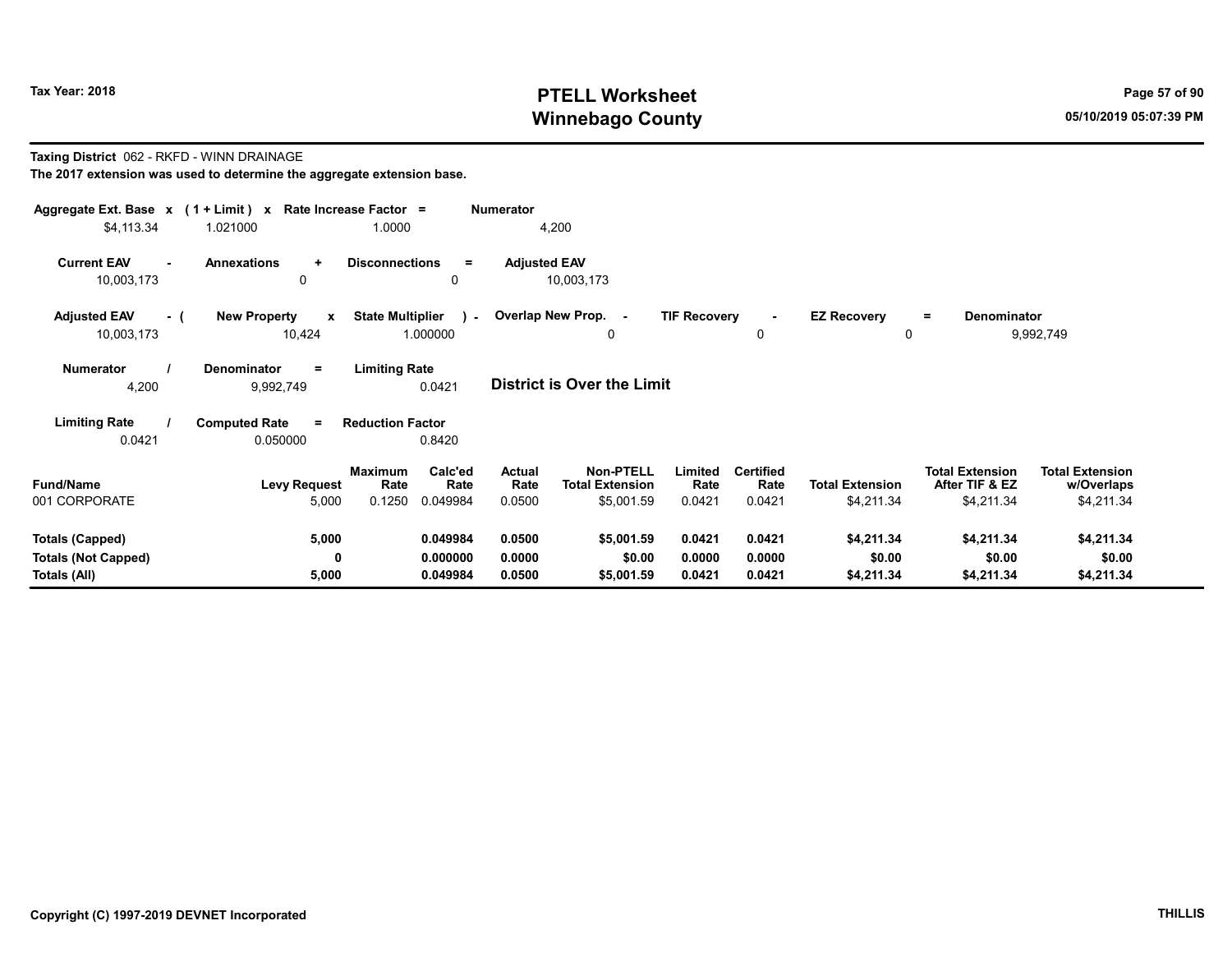# Tax Year: 2018 **PTELL Worksheet** Page 58 of 90 Winnebago County and the County of the County of the County of the County of the County of the County of the County of the County of the County of the County of the County of the County of the County of the County of the C

#### Taxing District 064 - LINCOLN-ACRES STREET LIGHT The 2017 extension was used to determine the aggregate extension base.

|                                |           | Aggregate Ext. Base $x$ (1 + Limit) x Rate Increase Factor = |                                               | <b>Numerator</b>               |                               |                                     |                               |
|--------------------------------|-----------|--------------------------------------------------------------|-----------------------------------------------|--------------------------------|-------------------------------|-------------------------------------|-------------------------------|
| \$0.00                         |           | 1.021000                                                     | 1.0000                                        | 0                              |                               |                                     |                               |
| <b>Current EAV</b><br>557.260  | <b>м.</b> | Annexations<br>$\ddot{}$<br>0                                | <b>Disconnections</b><br>$\equiv$             | <b>Adiusted EAV</b><br>557.260 |                               |                                     |                               |
| <b>Adjusted EAV</b><br>557,260 | $\sim$ 1  | <b>New Property</b><br>x<br>1,427                            | <b>State Multiplier</b><br>$\sim$<br>1.000000 | Overlap New Prop. -<br>0       | <b>TIF Recovery</b><br>$\sim$ | <b>EZ Recovery</b><br>$\equiv$<br>0 | <b>Denominator</b><br>555,833 |
| <b>Numerator</b>               |           | <b>Denominator</b><br>$=$                                    | <b>Limiting Rate</b>                          |                                |                               |                                     |                               |

0 555,833 0.0000 **District is Within the Limit** 

| <b>Fund/Name</b><br>001 CORPORATE | <b>Levy Request</b> | <b>Maximum</b><br>Rate<br>.0000 | Calc'ed<br>Rate<br>0.000000 | Actual<br>Rate<br>0.0000 | <b>Non-PTELL</b><br><b>Total Extension</b><br>\$0.00 | Limited<br>Rate<br>0.0000 | Certified<br>Rate<br>0.0000 | <b>Total Extension</b><br>\$0.00 | <b>Total Extension</b><br>After TIF & EZ<br>\$0.00 | <b>Total Extension</b><br>w/Overlaps<br>\$0.00 |
|-----------------------------------|---------------------|---------------------------------|-----------------------------|--------------------------|------------------------------------------------------|---------------------------|-----------------------------|----------------------------------|----------------------------------------------------|------------------------------------------------|
| Totals (Capped)                   |                     |                                 | 0.000000                    | 0.0000                   | \$0.00                                               | 0.0000                    | 0.0000                      | \$0.00                           | \$0.00                                             | \$0.00                                         |
| Totals (Not Capped)               |                     |                                 | 0.000000                    | 0.0000                   | \$0.00                                               | 0.0000                    | 0.0000                      | \$0.00                           | \$0.00                                             | \$0.00                                         |
| Totals (All)                      |                     |                                 | 0.000000                    | 0.0000                   | \$0.00                                               | 0.0000                    | 0.0000                      | \$0.00                           | \$0.00                                             | \$0.00                                         |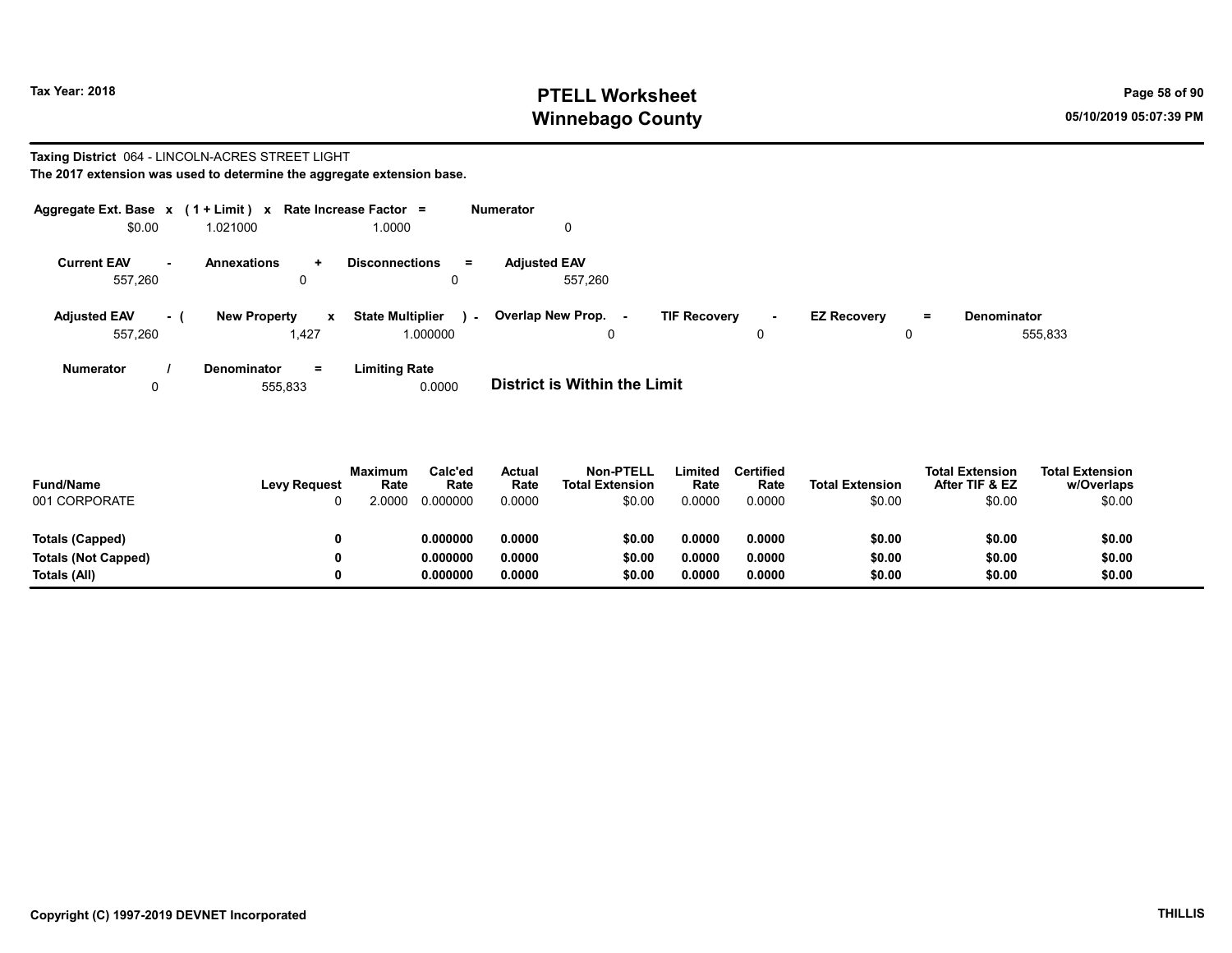# Tax Year: 2018 **PTELL Worksheet** Page 59 of 90 Winnebago County and the County of the County of the County of the County of the County of the County of the County of the County of the County of the County of the County of the County of the County of the County of the C

#### Taxing District 065 - WASHINGTON PARK STREET LIGHT The 2017 extension was used to determine the aggregate extension base.

| Aggregate Ext. Base $x$ (1 + Limit) $x$ |     |                                 | Rate Increase Factor =                   |               | <b>Numerator</b>                 |                     |         |                    |     |                                 |
|-----------------------------------------|-----|---------------------------------|------------------------------------------|---------------|----------------------------------|---------------------|---------|--------------------|-----|---------------------------------|
| \$12,342.25                             |     | 1.021000                        | 1.0000                                   |               | 12,601                           |                     |         |                    |     |                                 |
| <b>Current EAV</b><br>1,452,486         |     | <b>Annexations</b><br>$\ddot{}$ | <b>Disconnections</b>                    | $\equiv$<br>0 | <b>Adjusted EAV</b><br>1,452,486 |                     |         |                    |     |                                 |
| <b>Adjusted EAV</b><br>1,452,486        | - 1 | <b>New Property</b><br>7,238    | <b>State Multiplier</b><br>x<br>1.000000 | $\sim$        | <b>Overlap New Prop. -</b>       | <b>TIF Recovery</b> | н.<br>0 | <b>EZ Recovery</b> | $=$ | <b>Denominator</b><br>1,445,248 |
| <b>Numerator</b>                        |     | <b>Denominator</b><br>$=$       | Limiting Rate                            |               |                                  |                     |         |                    |     |                                 |

| 12.601 | 1,445,248 | 0.8720 | <b>District is Within the Limit</b> |
|--------|-----------|--------|-------------------------------------|

| <b>Fund/Name</b><br>001 CORPORATE | <b>Levy Request</b><br>12,341 | <b>Maximum</b><br>Rate<br>2.0000 | Calc'ed<br>Rate<br>0.849647 | <b>Actual</b><br>Rate<br>0.8497 | <b>Non-PTELL</b><br><b>Total Extension</b><br>\$12.341.77 | Limited<br>Rate<br>0.8497 | <b>Certified</b><br>Rate<br>0.8497 | <b>Total Extension</b><br>\$12,341.77 | <b>Total Extension</b><br>After TIF & EZ<br>\$12,341.77 | <b>Total Extension</b><br>w/Overlaps<br>\$12,341.77 |  |
|-----------------------------------|-------------------------------|----------------------------------|-----------------------------|---------------------------------|-----------------------------------------------------------|---------------------------|------------------------------------|---------------------------------------|---------------------------------------------------------|-----------------------------------------------------|--|
| Totals (Capped)                   | 12,341                        |                                  | 0.849647                    | 0.8497                          | \$12.341.77                                               | 0.8497                    | 0.8497                             | \$12,341.77                           | \$12,341.77                                             | \$12,341.77                                         |  |
| <b>Totals (Not Capped)</b>        | 0                             |                                  | 0.000000                    | 0.0000                          | \$0.00                                                    | 0.0000                    | 0.0000                             | \$0.00                                | \$0.00                                                  | \$0.00                                              |  |
| Totals (All)                      | 12.341                        |                                  | 0.849647                    | 0.8497                          | \$12.341.77                                               | 0.8497                    | 0.8497                             | \$12,341.77                           | \$12,341.77                                             | \$12,341.77                                         |  |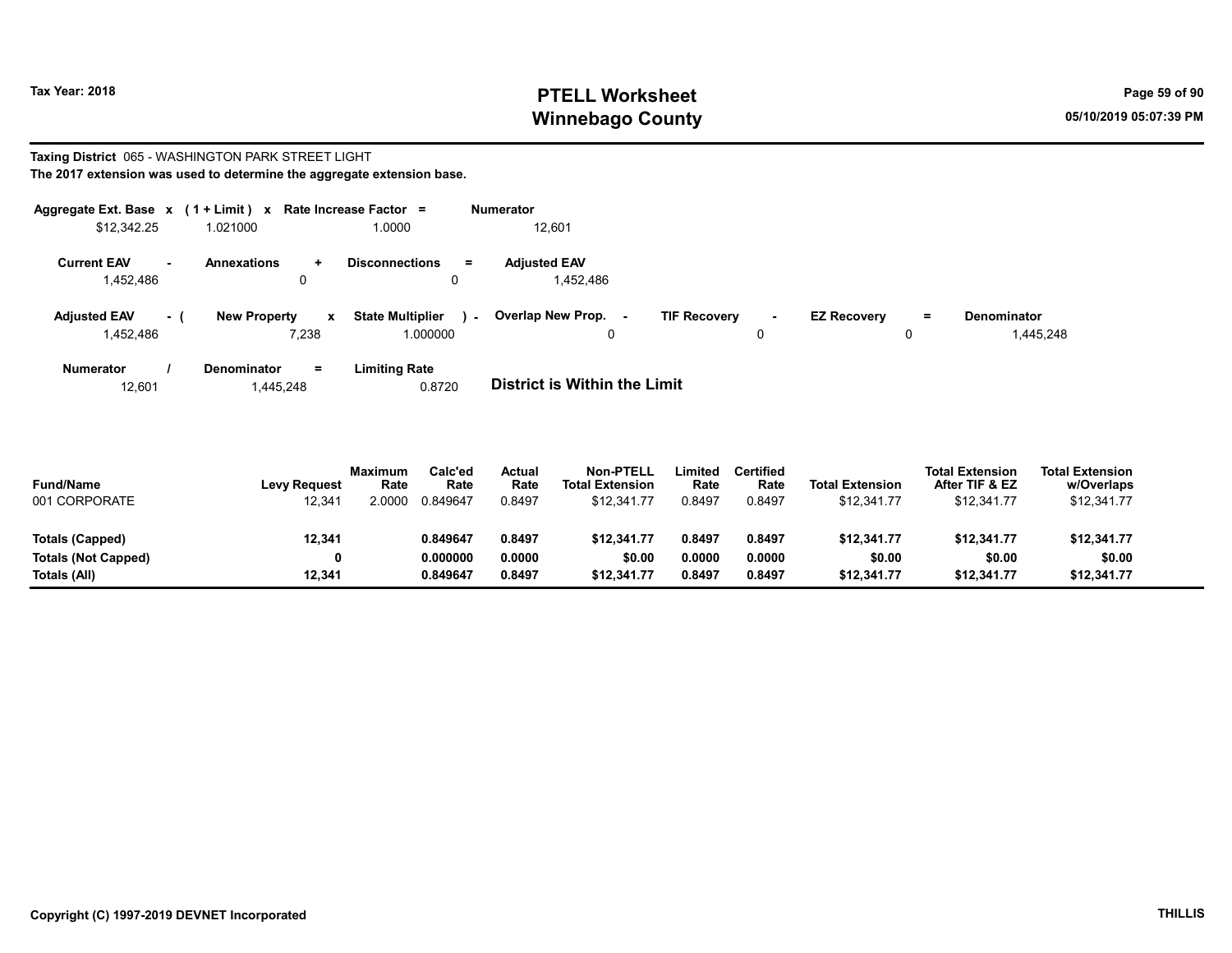# Tax Year: 2018 **PTELL Worksheet** Page 60 of 90 Winnebago County and the County of the County of the County of the County of the County of the County of the County of the County of the County of the County of the County of the County of the County of the County of the C

#### Taxing District 070 - HARLEM SCHOOL DIST 122

| The 2017 extension was used to determine the aggregate extension base. |  |
|------------------------------------------------------------------------|--|
|------------------------------------------------------------------------|--|

| Aggregate Ext. Base x<br>$(1 + Limit) x$<br>\$42,396,951.83<br>1.021000 | Rate Increase Factor =                           | 1.0000                  |                          | <b>Numerator</b><br>43,287,288 |                                            |                     |                          |                        |                                          |                                      |
|-------------------------------------------------------------------------|--------------------------------------------------|-------------------------|--------------------------|--------------------------------|--------------------------------------------|---------------------|--------------------------|------------------------|------------------------------------------|--------------------------------------|
| <b>Current EAV</b><br>٠<br>611,703,544                                  | <b>Annexations</b><br>$\ddot{}$<br>0             | <b>Disconnections</b>   | $\equiv$<br>$\mathbf 0$  | <b>Adjusted EAV</b>            | 611,703,544                                |                     |                          |                        |                                          |                                      |
| <b>Adjusted EAV</b><br>- (<br>611,703,544                               | <b>New Property</b><br>$\mathbf{x}$<br>3,277,996 | <b>State Multiplier</b> | $\mathbf{r}$<br>1.000000 | Overlap New Prop.              | $\sim$<br>$\Omega$                         | <b>TIF Recovery</b> | 0                        | <b>EZ Recovery</b>     | <b>Denominator</b><br>$=$<br>0           | 608,425,548                          |
| <b>Numerator</b><br>43,287,288                                          | <b>Denominator</b><br>$=$<br>608,425,548         | <b>Limiting Rate</b>    | 7.1147                   |                                | <b>District is Over the Limit</b>          |                     |                          |                        |                                          |                                      |
| <b>Limiting Rate</b><br>7.1147                                          | <b>Computed Rate</b><br>$\equiv$<br>7.238100     | <b>Reduction Factor</b> | 0.9830                   |                                |                                            |                     |                          |                        |                                          |                                      |
| <b>Fund/Name</b>                                                        | <b>Levy Request</b>                              | <b>Maximum</b><br>Rate  | Calc'ed<br>Rate          | <b>Actual</b><br>Rate          | <b>Non-PTELL</b><br><b>Total Extension</b> | Limited<br>Rate     | <b>Certified</b><br>Rate | <b>Total Extension</b> | <b>Total Extension</b><br>After TIF & EZ | <b>Total Extension</b><br>w/Overlaps |
| 002 EDUCATION                                                           | 31,250,000                                       | 0.0000                  | 5.108684                 | 5.1087                         | \$31,250,098.95                            | 4.9956              | 4.9956                   | \$31,957,439.33        | \$30,558,262.24                          | \$30,558,262.24                      |
| 003A BONDS & INT 2017                                                   | 111,350                                          | 0.0000                  | 0.018203                 | 0.0183                         | \$111,941.75                               | 0.0183              | 0.0183                   | \$117,067.25           | \$111,941.75                             | \$111,941.75                         |
| 003B BONDS & INT 2018                                                   | 74,250                                           | 0.0000                  | 0.012138                 | 0.0122                         | \$74,627.83                                | 0.0122              | 0.0122                   | \$78,044.83            | \$74,627.83                              | \$74,627.83                          |
| 003C BONDS & INT 2010C                                                  | 5,804,500                                        | 0.0000                  | 0.948907                 | 0.9490                         | \$5,805,066.63                             | 0.9490              | 0.9490                   | \$6,070,864.35         | \$5,805,066.63                           | \$5,805,066.63                       |
| 003D BONDS & INT 2016                                                   | 88,200                                           | 0.0000                  | 0.014419                 | 0.0145                         | \$88,697.01                                | 0.0145              | 0.0145                   | \$92,758.20            | \$88,697.01                              | \$88,697.01                          |
| 004 OPERATIONS & MAINTENAN                                              | 4,650,000                                        | 0.7500                  | 0.760172                 | 0.7500                         | \$4,587,776.58                             | 0.7500              | 0.7500                   | \$4,797,838.00         | \$4,587,776.58                           | \$4,587,776.58                       |
| 005 I. M. R. F.                                                         | 1,175,000                                        | 0.0000                  | 0.192087                 | 0.1921                         | \$1,175,082.51                             | 0.1921              | 0.1921                   | \$1,228,886.24         | \$1,175,082.51                           | \$1,175,082.51                       |
| 030 TRANSPORTATION SYSTEM                                               | 2,100,000                                        | 0.0000                  | 0.343304                 | 0.3434                         | \$2,100,589.97                             | 0.3392              | 0.3392                   | \$2,169,902.20         | \$2,074,898.42                           | \$2,074,898.42                       |
| 031 WORKING CASH                                                        | 5,000                                            | 0.0500                  | 0.000817                 | 0.0009                         | \$5,505.33                                 | 0.0008              | 0.0008                   | \$5,117.69             | \$4,893.63                               | \$4,893.63                           |
| 032 FIRE PREV/SFTY/ENERGY                                               | 125,000                                          | 0.1000                  | 0.020435                 | 0.0205                         | \$125,399.23                               | 0.0204              | 0.0204                   | \$130,501.19           | \$124,787.52                             | \$124,787.52                         |
| 033 SPECIAL EDUCATION                                                   | 2,000,000                                        | 0.8000                  | 0.326956                 | 0.3270                         | \$2,000,270.59                             | 0.3270              | 0.3270                   | \$2,091,857.37         | \$2,000,270.59                           | \$2,000,270.59                       |
| 035 TORT JUDGMENTS, LIABILIT                                            | 1,850,000                                        | 0.0000                  | 0.302434                 | 0.3025                         | \$1,850,403.22                             | 0.2967              | 0.2967                   | \$1,898,024.71         | \$1,814,924.42                           | \$1,814,924.42                       |
| 047 SOCIAL SECURITY                                                     | 1,175,000                                        | 0.0000                  | 0.192087                 | 0.1921                         | \$1,175,082.51                             | 0.1921              | 0.1921                   | \$1,228,886.24         | \$1,175,082.51                           | \$1,175,082.51                       |
| 057 LEASE/PURCHASE/RENTAL                                               | 5,000                                            | 0.1000                  | 0.000817                 | 0.0009                         | \$5,505.33                                 | 0.0008              | 0.0008                   | \$5,117.69             | \$4,893.63                               | \$4,893.63                           |
| <b>Totals (Capped)</b>                                                  | 44,335,000                                       |                         | 7.247793                 | 7.2381                         | \$44,275,714.22                            | 7.1147              | 7.1147                   | \$45,513,570.67        | \$43,520,872.05                          | \$43,520,872.05                      |
| <b>Totals (Not Capped)</b>                                              | 6,078,300                                        |                         | 0.993667                 | 0.9940                         | \$6,080,333.22                             | 0.9940              | 0.9940                   | \$6,358,734.63         | \$6,080,333.22                           | \$6,080,333.22                       |
| Totals (All)                                                            | 50,413,300                                       |                         | 8.241460                 | 8.2321                         | \$50,356,047.44                            | 8.1087              | 8.1087                   | \$51,872,305.29        | \$49,601,205.27                          | \$49,601,205.27                      |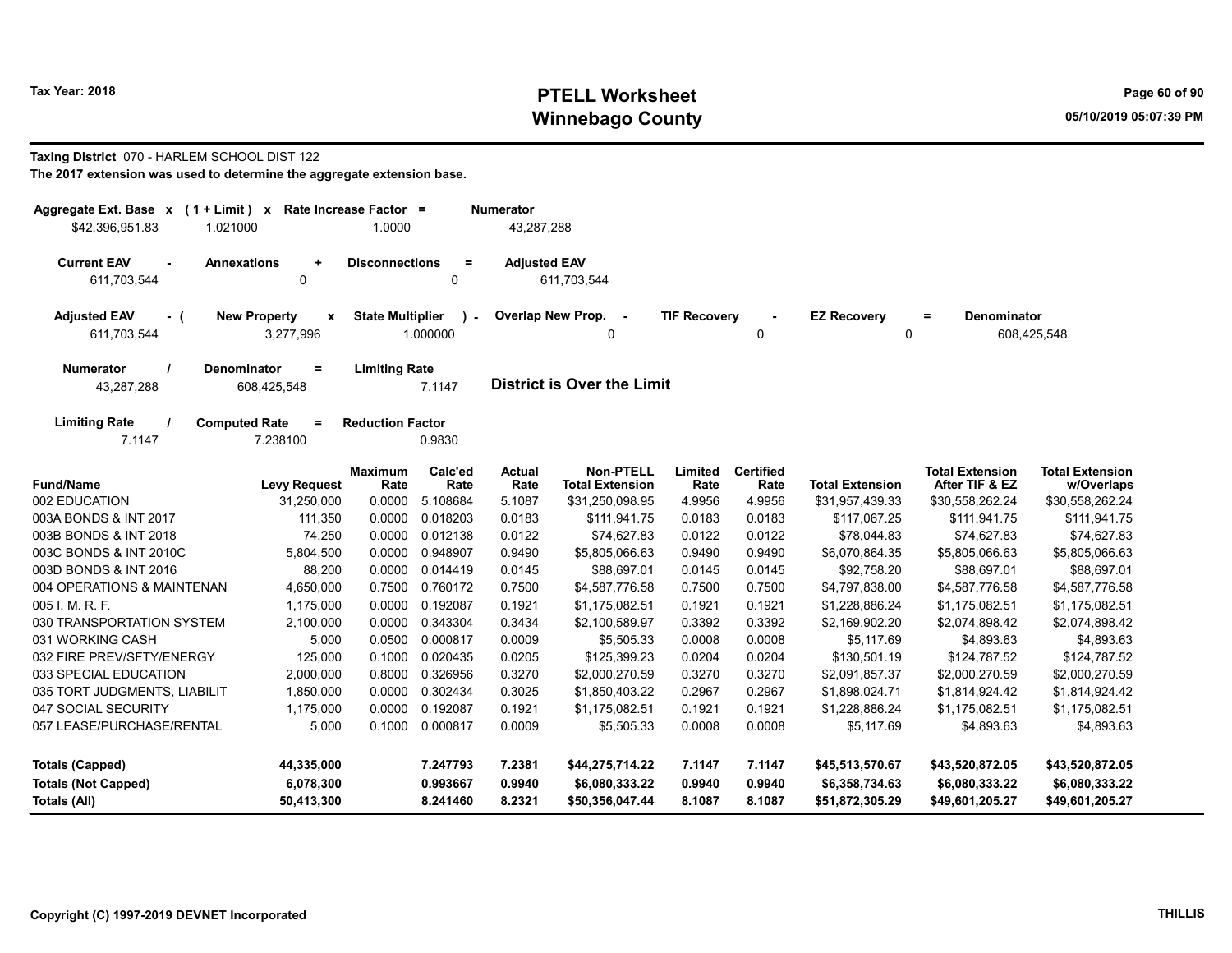# Tax Year: 2018 **PTELL Worksheet** Page 61 of 90 Winnebago County and the County of the County of the County of the County of the County of the County of the County of the County of the County of the County of the County of the County of the County of the County of the C

#### Taxing District 071 - KINNIKINNICK SD #131

| Aggregate Ext. Base $x$ (1 + Limit) x Rate Increase Factor =<br>\$12,263,740.97<br>1.021000 |                                                  | 1.0000                  |                         | <b>Numerator</b><br>12,521,280 |                                     |                     |                          |                         |                                          |                                      |
|---------------------------------------------------------------------------------------------|--------------------------------------------------|-------------------------|-------------------------|--------------------------------|-------------------------------------|---------------------|--------------------------|-------------------------|------------------------------------------|--------------------------------------|
| <b>Current EAV</b><br>315,204,742                                                           | <b>Annexations</b><br>$\ddot{}$<br>0             | <b>Disconnections</b>   | $\equiv$<br>0           | <b>Adjusted EAV</b>            | 315,204,742                         |                     |                          |                         |                                          |                                      |
| <b>Adjusted EAV</b><br>- (<br>315,204,742                                                   | <b>New Property</b><br>$\pmb{\chi}$<br>1,383,476 | <b>State Multiplier</b> | $\lambda$ -<br>1.000000 |                                | Overlap New Prop. -<br>0            | <b>TIF Recovery</b> | 0                        | <b>EZ Recovery</b><br>0 | <b>Denominator</b><br>$\equiv$           | 313,821,266                          |
| <b>Numerator</b><br>12,521,280                                                              | <b>Denominator</b><br>$=$<br>313,821,266         | <b>Limiting Rate</b>    | 3.9900                  |                                | <b>District is Over the Limit</b>   |                     |                          |                         |                                          |                                      |
| <b>Limiting Rate</b><br>3.9900                                                              | <b>Computed Rate</b><br>$=$<br>4.084700          | <b>Reduction Factor</b> | 0.9768                  |                                |                                     |                     |                          |                         |                                          |                                      |
| <b>Fund/Name</b>                                                                            | <b>Levy Request</b>                              | <b>Maximum</b><br>Rate  | Calc'ed<br>Rate         | Actual<br>Rate                 | Non-PTELL<br><b>Total Extension</b> | Limited<br>Rate     | <b>Certified</b><br>Rate | <b>Total Extension</b>  | <b>Total Extension</b><br>After TIF & EZ | <b>Total Extension</b><br>w/Overlaps |
| 002 EDUCATION                                                                               | 10,208,940                                       | 0.0000                  | 3.238828                | 3.2389                         | \$10,200,274.57                     | 3.2270              | 3.2270                   | \$10,165,859.69         | \$10,162,797.88                          | \$10,171,657.02                      |
| 003F BONDS & INT 2010B                                                                      | 823,394                                          | 0.0000                  | 0.261225                | 0.2613                         | \$822,912.64                        | 0.2613              | 0.2613                   | \$823,160.56            | \$822,912.64                             | \$823,629.99                         |
| 004 OPERATIONS & MAINTENAN                                                                  | 1,342,460                                        | 0.5500                  | 0.425901                | 0.4260                         | \$1,341,602.69                      | 0.4257              | 0.4257                   | \$1,341,061.81          | \$1,340,657.90                           | \$1,341,826.59                       |
| 005 I. M. R. F.                                                                             | 220,101                                          | 0.0000                  | 0.069828                | 0.0699                         | \$220,136.22                        | 0.0500              | 0.0500                   | \$157,512.55            | \$157,465.11                             | \$157,602.37                         |
| 030 TRANSPORTATION SYSTEM                                                                   | 624,400                                          | 0.0000                  | 0.198094                | 0.1981                         | \$623,876.75                        | 0.1560              | 0.1560                   | \$491,439.14            | \$491,291.13                             | \$491,719.40                         |
| 031 WORKING CASH                                                                            | 0                                                | 0.0500                  | 0.000000                | 0.0000                         | \$0.00                              | 0.0000              | 0.0000                   | \$0.00                  | \$0.00                                   | \$0.00                               |
| 033 SPECIAL EDUCATION                                                                       | 62,440                                           | 0.4000                  | 0.019809                | 0.0199                         | \$62,671.11                         | 0.0198              | 0.0198                   | \$62,374.97             | \$62,356.18                              | \$62,410.54                          |
| 035 TORT JUDGMENTS, LIABILIT                                                                | 0                                                | 0.0000                  | 0.000000                | 0.0000                         | \$0.00                              | 0.0000              | 0.0000                   | \$0.00                  | \$0.00                                   | \$0.00                               |
| 047 SOCIAL SECURITY                                                                         | 259,126                                          | 0.0000                  | 0.082209                | 0.0823                         | \$259,187.56                        | 0.0620              | 0.0620                   | \$195,315.56            | \$195,256.73                             | \$195,426.94                         |
| 057 LEASE/PURCHASE/RENTAL                                                                   | 156.100                                          | 0.1000                  | 0.049523                | 0.0496                         | \$156,205.38                        | 0.0495              | 0.0495                   | \$155,937.42            | \$155,890.45                             | \$156,026.35                         |
| <b>Totals (Capped)</b>                                                                      | 12,873,567                                       |                         | 4.084192                | 4.0847                         | \$12,863,954.28                     | 3.9900              | 3.9900                   | \$12,569,501.13         | \$12,565,715.38                          | \$12,576,669.21                      |
| <b>Totals (Not Capped)</b>                                                                  | 823,394                                          |                         | 0.261225                | 0.2613                         | \$822,912.64                        | 0.2613              | 0.2613                   | \$823,160.56            | \$822,912.64                             | \$823,629.99                         |
| Totals (All)                                                                                | 13,696,961                                       |                         | 4.345417                | 4.3460                         | \$13,686,866.92                     | 4.2513              | 4.2513                   | \$13,392,661.69         | \$13,388,628.02                          | \$13,400,299.20                      |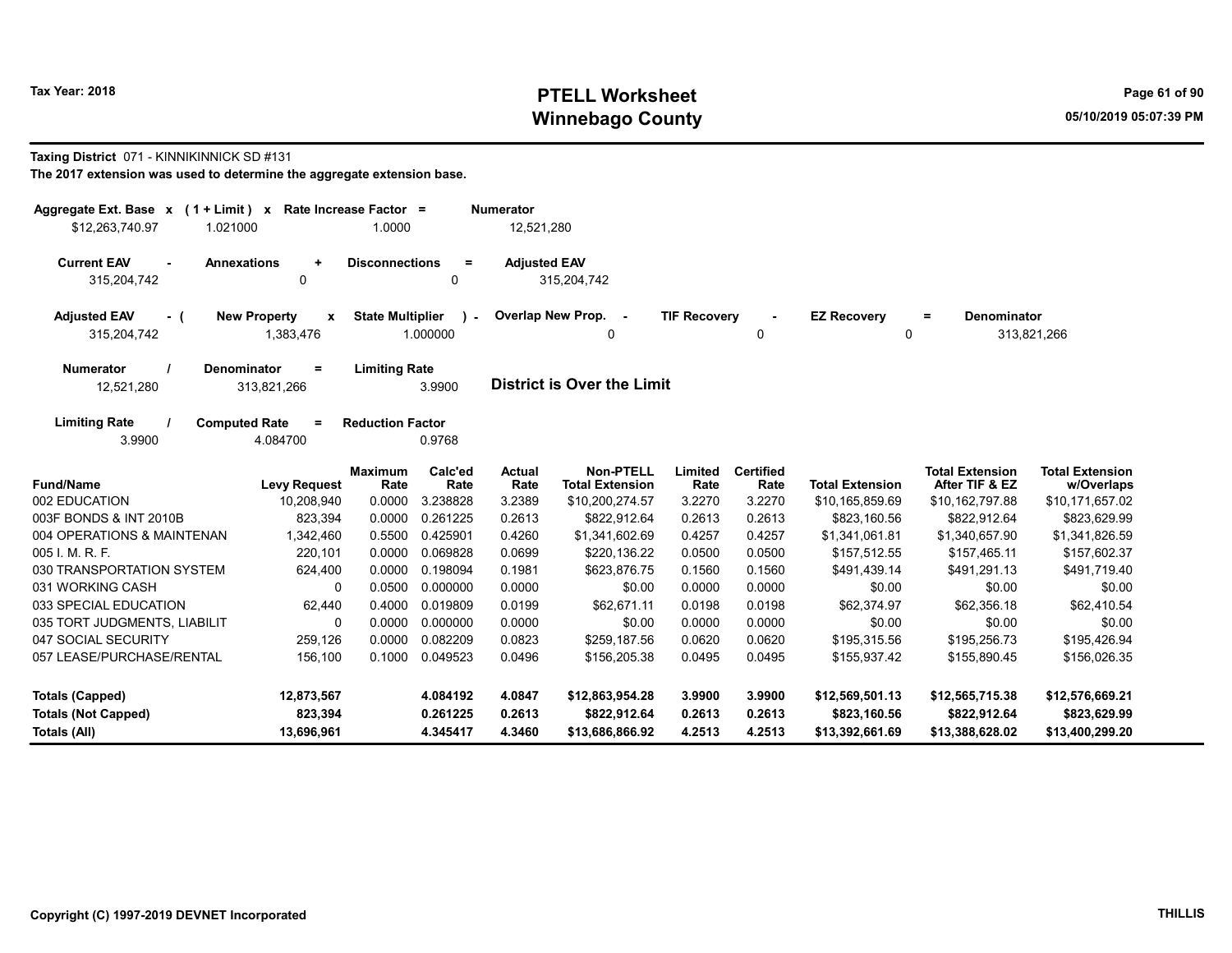# Tax Year: 2018 **PTELL Worksheet** Page 62 of 90 Winnebago County and the County of the County of the County of the County of the County of the County of the County of the County of the County of the County of the County of the County of the County of the County of the C

#### Taxing District 072 - PRAIRIE HILL SCHOOL DIST 133 The 2017 extension was used to determine the aggregate extension base.

| Aggregate Ext. Base x (1 + Limit) x Rate Increase Factor = |                                          |                         |                           | <b>Numerator</b>      |                                            |                     |                          |                         |                                          |                                      |
|------------------------------------------------------------|------------------------------------------|-------------------------|---------------------------|-----------------------|--------------------------------------------|---------------------|--------------------------|-------------------------|------------------------------------------|--------------------------------------|
| \$3,971,395.66<br>1.021000                                 |                                          | 1.0000                  |                           | 4,054,795             |                                            |                     |                          |                         |                                          |                                      |
| <b>Current EAV</b><br>$\blacksquare$<br>125,447,449        | <b>Annexations</b><br>$\ddot{}$<br>0     | <b>Disconnections</b>   | $=$<br>0                  | <b>Adjusted EAV</b>   | 125,447,449                                |                     |                          |                         |                                          |                                      |
| <b>Adjusted EAV</b><br>- (<br>125,447,449                  | <b>New Property</b><br>x<br>1,216,518    | <b>State Multiplier</b> | $\mathcal{L}$<br>1.000000 |                       | Overlap New Prop. -<br>0                   | <b>TIF Recovery</b> | 0                        | <b>EZ Recovery</b><br>0 | Denominator<br>Ξ                         | 124,230,931                          |
| <b>Numerator</b><br>4,054,795                              | <b>Denominator</b><br>$=$<br>124,230,931 | <b>Limiting Rate</b>    | 3.2640                    |                       | District is Over the Limit                 |                     |                          |                         |                                          |                                      |
| <b>Limiting Rate</b><br>3.2640                             | <b>Computed Rate</b><br>$=$<br>3.359600  | <b>Reduction Factor</b> | 0.9715                    |                       |                                            |                     |                          |                         |                                          |                                      |
| <b>Fund/Name</b>                                           | <b>Levy Request</b>                      | <b>Maximum</b><br>Rate  | Calc'ed<br>Rate           | <b>Actual</b><br>Rate | <b>Non-PTELL</b><br><b>Total Extension</b> | Limited<br>Rate     | <b>Certified</b><br>Rate | <b>Total Extension</b>  | <b>Total Extension</b><br>After TIF & EZ | <b>Total Extension</b><br>w/Overlaps |
| 002 EDUCATION                                              | 3,203,620                                | 0.0000                  | 2.553755                  | 2.5538                | \$3,203,676.95                             | 2.4808              | 2.4808                   | \$3,112,100.31          | \$3,112,100.31                           | \$3,112,100.31                       |
| 003 BONDS & INT 2017                                       | 1,129,250                                | 0.0000                  | 0.900178                  | 0.9002                | \$1,129,277.94                             | 0.9002              | 0.9002                   | \$1,129,277.94          | \$1,129,277.94                           | \$1,129,277.94                       |
| 003B BONDS & INT 2008                                      | 133,750                                  | 0.0000                  | 0.106618                  | 0.1067                | \$133,852.43                               | 0.1067              | 0.1067                   | \$133,852.43            | \$133,852.43                             | \$133,852.43                         |
| 003C BONDS & INT 2007                                      | 0                                        | 0.0000                  | 0.000000                  | 0.0000                | \$0.00                                     | 0.0000              | 0.0000                   | \$0.00                  | \$0.00                                   | \$0.00                               |
| 004 OPERATIONS & MAINTENAN                                 | 509,004                                  | 0.5500                  | 0.405751                  | 0.4058                | \$509,065.75                               | 0.3943              | 0.3943                   | \$494,639.29            | \$494,639.29                             | \$494,639.29                         |
| 005 I. M. R. F.                                            | 95,000                                   | 0.0000                  | 0.075729                  | 0.0758                | \$95,089.17                                | 0.0737              | 0.0737                   | \$92,454.77             | \$92,454.77                              | \$92,454.77                          |
| 030 TRANSPORTATION SYSTEM                                  | 201,997                                  | 0.0000                  | 0.161021                  | 0.1611                | \$202,095.84                               | 0.1566              | 0.1566                   | \$196,450.71            | \$196,450.71                             | \$196,450.71                         |
| 031 WORKING CASH                                           | 30,000                                   | 0.0500                  | 0.023914                  | 0.0240                | \$30,107.39                                | 0.0234              | 0.0234                   | \$29,354.70             | \$29,354.70                              | \$29,354.70                          |
| 032 FIRE PREV/SFTY/ENERGY                                  | 5,000                                    | 0.1000                  | 0.003986                  | 0.0040                | \$5,017.90                                 | 0.0039              | 0.0039                   | \$4,892.45              | \$4,892.45                               | \$4,892.45                           |
| 033 SPECIAL EDUCATION                                      | 44,326                                   | 0.4000                  | 0.035334                  | 0.0354                | \$44,408.40                                | 0.0344              | 0.0344                   | \$43,153.92             | \$43,153.92                              | \$43,153.92                          |
| 035 TORT JUDGMENTS, LIABILIT                               | $\mathbf 0$                              | 0.0000                  | 0.000000                  | 0.0000                | \$0.00                                     | 0.0000              | 0.0000                   | \$0.00                  | \$0.00                                   | \$0.00                               |
| 047 SOCIAL SECURITY                                        | 125,000                                  | 0.0000                  | 0.099643                  | 0.0997                | \$125,071.11                               | 0.0969              | 0.0969                   | \$121,558.58            | \$121,558.58                             | \$121,558.58                         |
| 057 LEASE/PURCHASE/RENTAL                                  | $\mathbf 0$                              | 0.1000                  | 0.000000                  | 0.0000                | \$0.00                                     | 0.0000              | 0.0000                   | \$0.00                  | \$0.00                                   | \$0.00                               |
| <b>Totals (Capped)</b>                                     | 4,213,947                                |                         | 3.359133                  | 3.3596                | \$4,214,532.51                             | 3.2640              | 3.2640                   | \$4,094,604.74          | \$4,094,604.73                           | \$4,094,604.73                       |
| <b>Totals (Not Capped)</b>                                 | 1,263,000                                |                         | 1.006796                  | 1.0069                | \$1,263,130.37                             | 1.0069              | 1.0069                   | \$1,263,130.36          | \$1,263,130.37                           | \$1,263,130.37                       |
| Totals (All)                                               | 5,476,947                                |                         | 4.365929                  | 4.3665                | \$5,477,662.88                             | 4.2709              | 4.2709                   | \$5,357,735.10          | \$5,357,735.10                           | \$5,357,735.10                       |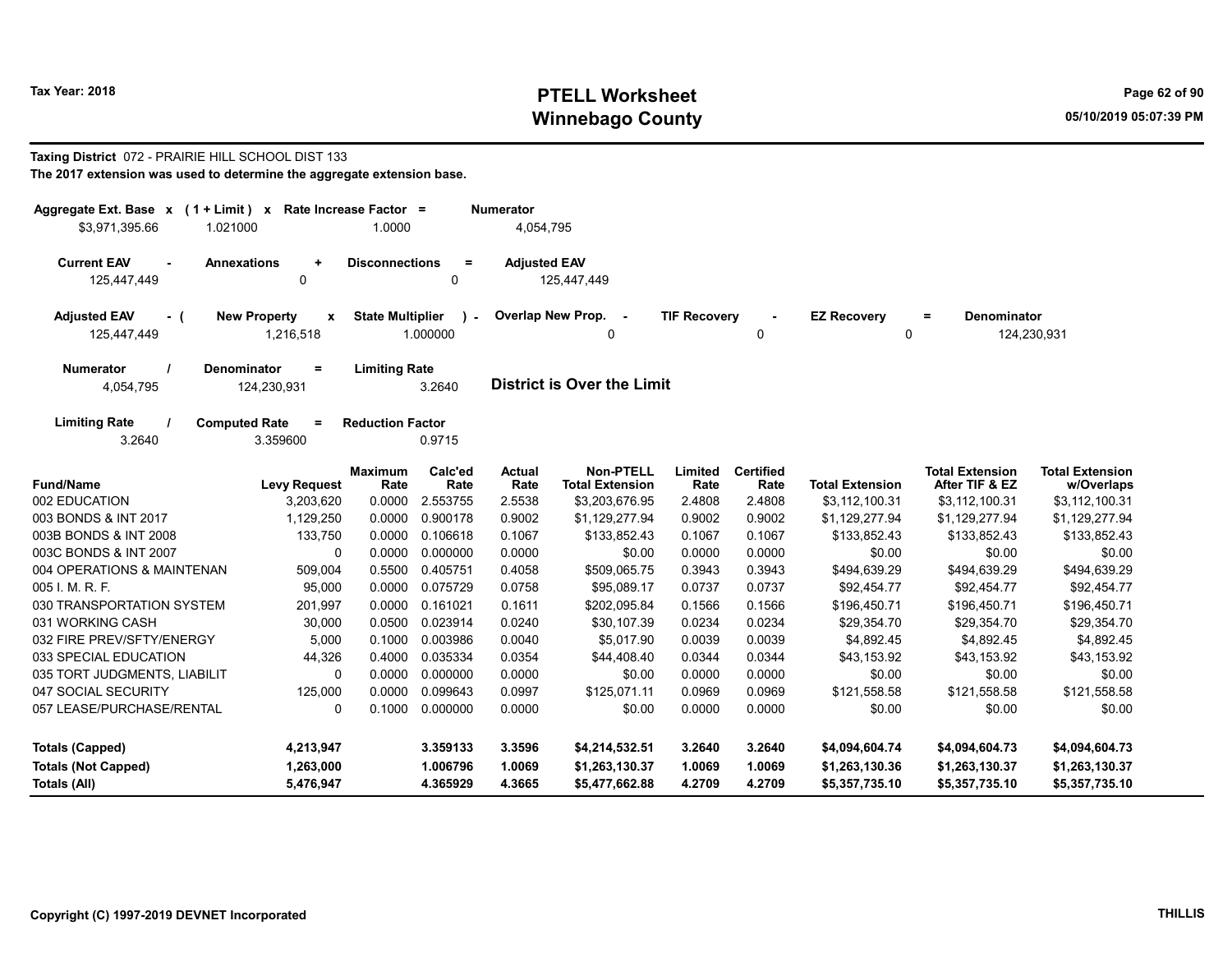# Tax Year: 2018 **PTELL Worksheet** Page 63 of 90 Winnebago County and the County of the County of the County of the County of the County of the County of the County of the County of the County of the County of the County of the County of the County of the County of the C

#### Taxing District 073 - SHIRLAND SCHOOL DIST 134 The 2017 extension was used to determine the aggregate extension base.

| Aggregate Ext. Base $x$ (1 + Limit) $x$<br>\$1,207,997.74<br>1.021000 |                                                | Rate Increase Factor =<br>1.0000 |                          | <b>Numerator</b><br>1,233,366 |                                            |                     |                          |                         |                                          |                                      |
|-----------------------------------------------------------------------|------------------------------------------------|----------------------------------|--------------------------|-------------------------------|--------------------------------------------|---------------------|--------------------------|-------------------------|------------------------------------------|--------------------------------------|
| <b>Current EAV</b><br>31,767,090                                      | <b>Annexations</b><br>$\ddot{}$<br>0           | <b>Disconnections</b>            | $\equiv$<br>0            | <b>Adjusted EAV</b>           | 31.767.090                                 |                     |                          |                         |                                          |                                      |
| <b>Adjusted EAV</b><br>- (<br>31,767,090                              | <b>New Property</b><br>$\mathbf{x}$<br>217,702 | <b>State Multiplier</b>          | $\mathbf{r}$<br>1.000000 |                               | Overlap New Prop. -<br>0                   | <b>TIF Recovery</b> | 0                        | <b>EZ Recovery</b><br>0 | <b>Denominator</b><br>$\equiv$           | 31,549,388                           |
| <b>Numerator</b><br>1,233,366                                         | <b>Denominator</b><br>$\equiv$<br>31,549,388   | <b>Limiting Rate</b>             | 3.9094                   |                               | <b>District is Over the Limit</b>          |                     |                          |                         |                                          |                                      |
| <b>Limiting Rate</b><br>3.9094                                        | <b>Computed Rate</b><br>$=$<br>3.992200        | <b>Reduction Factor</b>          | 0.9793                   |                               |                                            |                     |                          |                         |                                          |                                      |
| <b>Fund/Name</b>                                                      | <b>Levy Request</b>                            | <b>Maximum</b><br>Rate           | Calc'ed<br>Rate          | Actual<br>Rate                | <b>Non-PTELL</b><br><b>Total Extension</b> | Limited<br>Rate     | <b>Certified</b><br>Rate | <b>Total Extension</b>  | <b>Total Extension</b><br>After TIF & EZ | <b>Total Extension</b><br>w/Overlaps |
| 002 EDUCATION                                                         | 978,409                                        | 0.0000                           | 3.079945                 | 3.0800                        | \$978,426.37                               | 3.0157              | 3.0157                   | \$958,000.13            | \$958,000.13                             | \$958,000.13                         |
| 004 OPERATIONS & MAINTENAN                                            | 174,524                                        | 0.5500                           | 0.549386                 | 0.5494                        | \$174,528.39                               | 0.5365              | 0.5365                   | \$170,430.44            | \$170,430.44                             | \$170,430.44                         |
| 005 I. M. R. F.                                                       | 19,200                                         | 0.0000                           | 0.060440                 | 0.0605                        | \$19,219.09                                | 0.0593              | 0.0593                   | \$18,837.88             | \$18,837.88                              | \$18,837.88                          |
| 030 TRANSPORTATION SYSTEM                                             | 25,919                                         | 0.0000                           | 0.081591                 | 0.0816                        | \$25,921.95                                | 0.0816              | 0.0816                   | \$25,921.95             | \$25,921.95                              | \$25,921.95                          |
| 031 WORKING CASH                                                      | 0                                              | 0.0500                           | 0.000000                 | 0.0000                        | \$0.00                                     | 0.0000              | 0.0000                   | \$0.00                  | \$0.00                                   | \$0.00                               |
| 032 FIRE PREV/SFTY/ENERGY                                             | 10,496                                         | 0.1000                           | 0.033041                 | 0.0331                        | \$10,514.91                                | 0.0325              | 0.0325                   | \$10,324.30             | \$10,324.30                              | \$10,324.30                          |
| 033 SPECIAL EDUCATION                                                 | 3,200                                          | 0.4000                           | 0.010073                 | 0.0101                        | \$3,208.48                                 | 0.0099              | 0.0099                   | \$3,144.94              | \$3,144.94                               | \$3,144.94                           |
| 035 TORT JUDGMENTS, LIABILIT                                          | 30,751                                         | 0.0000                           | 0.096801                 | 0.0969                        | \$30,782.31                                | 0.0949              | 0.0949                   | \$30,146.97             | \$30,146.97                              | \$30,146.97                          |
| 047 SOCIAL SECURITY                                                   | 25,599                                         | 0.0000                           | 0.080583                 | 0.0806                        | \$25,604.27                                | 0.0790              | 0.0790                   | \$25,096.00             | \$25,096.00                              | \$25,096.00                          |
| 057 LEASE/PURCHASE/RENTAL                                             | $\mathbf{0}$                                   | 0.1000                           | 0.000000                 | 0.0000                        | \$0.00                                     | 0.0000              | 0.0000                   | \$0.00                  | \$0.00                                   | \$0.00                               |
| <b>Totals (Capped)</b>                                                | 1,268,098                                      |                                  | 3.991860                 | 3.9922                        | \$1,268,205.77                             | 3.9094              | 3.9094                   | \$1,241,902.62          | \$1,241,902.61                           | \$1,241,902.61                       |
| <b>Totals (Not Capped)</b>                                            | 0                                              |                                  | 0.000000                 | 0.0000                        | \$0.00                                     | 0.0000              | 0.0000                   | \$0.00                  | \$0.00                                   | \$0.00                               |
| Totals (All)                                                          | 1,268,098                                      |                                  | 3.991860                 | 3.9922                        | \$1,268,205.77                             | 3.9094              | 3.9094                   | \$1,241,902.62          | \$1.241.902.61                           | \$1.241.902.61                       |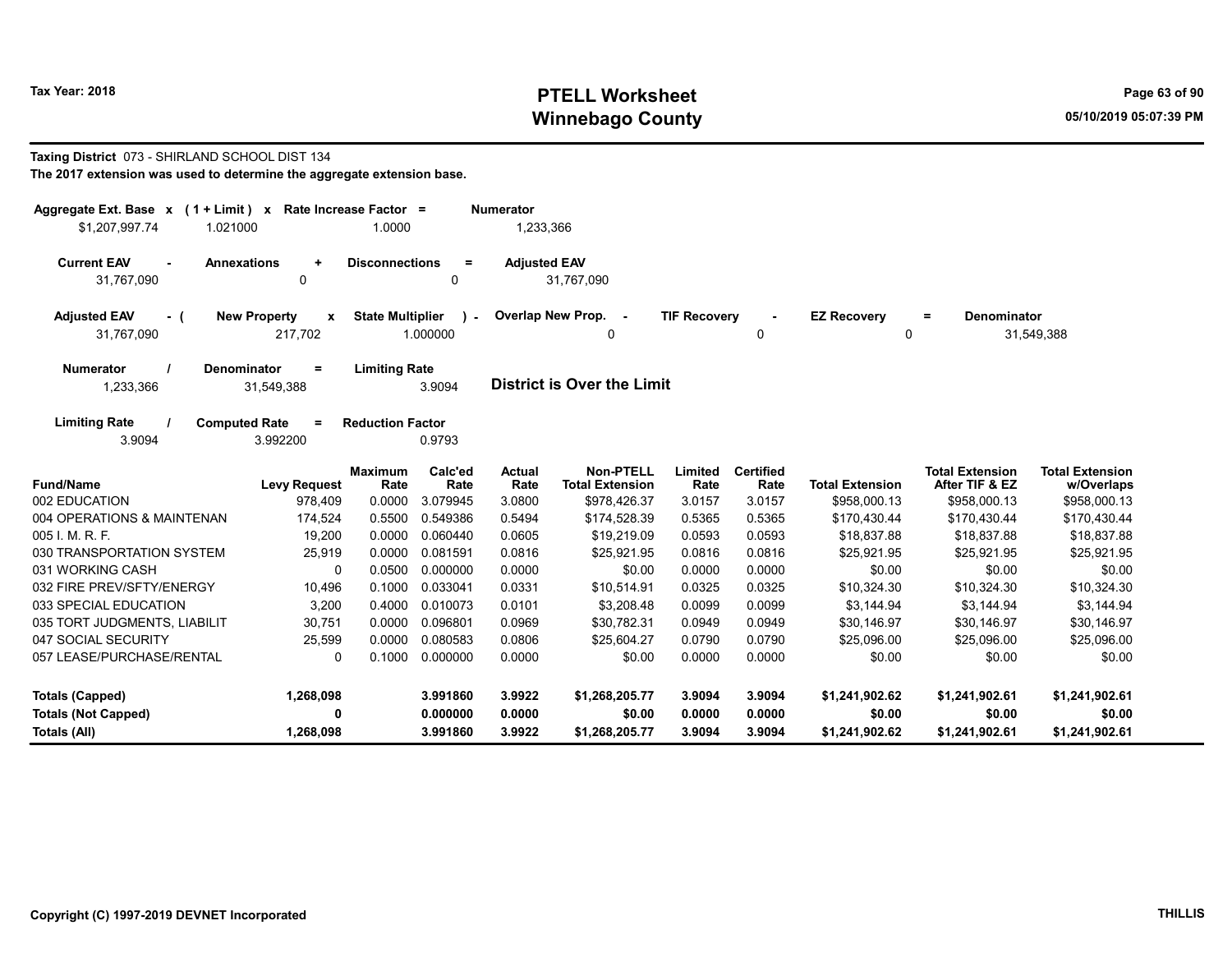# Tax Year: 2018 **PTELL Worksheet** Page 64 of 90 Winnebago County and the County of the County of the County of the County of the County of the County of the County of the County of the County of the County of the County of the County of the County of the County of the C

#### Taxing District 074 - ROCKTON SCHOOL DIST 140 The 2017 extension was used to determine the aggregate extension base.

| Aggregate Ext. Base $x$ (1 + Limit) x Rate Increase Factor =<br>\$8,099,312.49<br>1.021000 |                                                  | 1.0000                  |                          | <b>Numerator</b><br>8,269,398 |                                             |                     |                          |                         |                                          |                                      |
|--------------------------------------------------------------------------------------------|--------------------------------------------------|-------------------------|--------------------------|-------------------------------|---------------------------------------------|---------------------|--------------------------|-------------------------|------------------------------------------|--------------------------------------|
| <b>Current EAV</b><br>$\sim$<br>233.792.308                                                | <b>Annexations</b><br>$\ddot{}$<br>0             | <b>Disconnections</b>   | $=$<br>25.133            | <b>Adjusted EAV</b>           | 233,817,441                                 |                     |                          |                         |                                          |                                      |
| <b>Adjusted EAV</b><br>- (<br>233,817,441                                                  | <b>New Property</b><br>$\pmb{\chi}$<br>2,641,348 | <b>State Multiplier</b> | $\mathbf{r}$<br>1.000000 |                               | <b>Overlap New Prop.</b><br>$\sim$ $-$<br>0 | <b>TIF Recovery</b> | 0                        | <b>EZ Recovery</b><br>0 | Denominator<br>$=$                       | 231,176,093                          |
| <b>Numerator</b><br>8,269,398                                                              | Denominator<br>$=$<br>231,176,093                | <b>Limiting Rate</b>    | 3.5771                   |                               | <b>District is Over the Limit</b>           |                     |                          |                         |                                          |                                      |
| <b>Limiting Rate</b><br>3.5771                                                             | <b>Computed Rate</b><br>$=$<br>3.624900          | <b>Reduction Factor</b> | 0.9868                   |                               |                                             |                     |                          |                         |                                          |                                      |
| <b>Fund/Name</b>                                                                           | <b>Levy Request</b>                              | <b>Maximum</b><br>Rate  | Calc'ed<br>Rate          | <b>Actual</b><br>Rate         | <b>Non-PTELL</b><br><b>Total Extension</b>  | Limited<br>Rate     | <b>Certified</b><br>Rate | <b>Total Extension</b>  | <b>Total Extension</b><br>After TIF & EZ | <b>Total Extension</b><br>w/Overlaps |
| 002 EDUCATION                                                                              | 6,025,513                                        | 0.0000                  | 2.577293                 | 2.5773                        | \$6,025,529.15                              | 2.5771              | 2.5771                   | \$6,147,452.51          | \$6,025,061.57                           | \$6,025,061.57                       |
| 003 BONDS & INT 2013                                                                       | 116,156                                          | 0.0000                  | 0.049683                 | 0.0497                        | \$116.194.78                                | 0.0497              | 0.0497                   | \$118,555.12            | \$116.194.78                             | \$116,194.78                         |
| 003A BONDS & INT 2018                                                                      | 247,078                                          | 0.0000                  | 0.105683                 | 0.1057                        | \$247.118.47                                | 0.1057              | 0.1057                   | \$252.138.35            | \$247.118.47                             | \$247,118.47                         |
| 004 OPERATIONS & MAINTENAN                                                                 | 1,309,551                                        | 0.5500                  | 0.560134                 | 0.5500                        | \$1,285,857.69                              | 0.5428              | 0.5428                   | \$1,294,803.16          | \$1,269,024.65                           | \$1,269,024.65                       |
| 005 I. M. R. F.                                                                            | 191,370                                          | 0.0000                  | 0.081855                 | 0.0819                        | \$191,475.90                                | 0.0809              | 0.0809                   | \$192,980.06            | \$189,137.98                             | \$189,137.98                         |
| 030 TRANSPORTATION SYSTEM                                                                  | 600,000                                          | 0.0000                  | 0.256638                 | 0.2567                        | \$600,144.85                                | 0.2192              | 0.2192                   | \$522,882.93            | \$512,472.74                             | \$512,472.74                         |
| 031 WORKING CASH                                                                           | 119,050                                          | 0.0500                  | 0.050921                 | 0.0500                        | \$116,896.15                                | 0.0494              | 0.0494                   | \$117,839.49            | \$115,493.40                             | \$115,493.40                         |
| 032 FIRE PREV/SFTY/ENERGY                                                                  | 0                                                | 0.1000                  | 0.000000                 | 0.0000                        | \$0.00                                      | 0.0000              | 0.0000                   | \$0.00                  | \$0.00                                   | \$0.00                               |
| 033 SPECIAL EDUCATION                                                                      | 52,413                                           | 0.4000                  | 0.022419                 | 0.0225                        | \$52,603.27                                 | 0.0223              | 0.0223                   | \$53,194.75             | \$52,135.68                              | \$52,135.68                          |
| 035 TORT JUDGMENTS, LIABILIT                                                               | $\Omega$                                         | 0.0000                  | 0.000000                 | 0.0000                        | \$0.00                                      | 0.0000              | 0.0000                   | \$0.00                  | \$0.00                                   | \$0.00                               |
| 047 SOCIAL SECURITY                                                                        | 202,208                                          | 0.0000                  | 0.086490                 | 0.0865                        | \$202,230.35                                | 0.0854              | 0.0854                   | \$203,714.42            | \$199,658.63                             | \$199,658.63                         |
| 057 LEASE/PURCHASE/RENTAL                                                                  | 0                                                | 0.1000                  | 0.000000                 | 0.0000                        | \$0.00                                      | 0.0000              | 0.0000                   | \$0.00                  | \$0.00                                   | \$0.00                               |
| <b>Totals (Capped)</b>                                                                     | 8,500,105                                        |                         | 3.635750                 | 3.6249                        | \$8,474,737.36                              | 3.5771              | 3.5771                   | \$8,532,867.32          | \$8,362,984.65                           | \$8,362,984.65                       |
| <b>Totals (Not Capped)</b>                                                                 | 363,234                                          |                         | 0.155366                 | 0.1554                        | \$363,313.25                                | 0.1554              | 0.1554                   | \$370,693.46            | \$363,313.25                             | \$363,313.25                         |
| Totals (All)                                                                               | 8,863,339                                        |                         | 3.791116                 | 3.7803                        | \$8,838,050.61                              | 3.7325              | 3.7325                   | \$8,903,560.78          | \$8,726,297.90                           | \$8,726,297.90                       |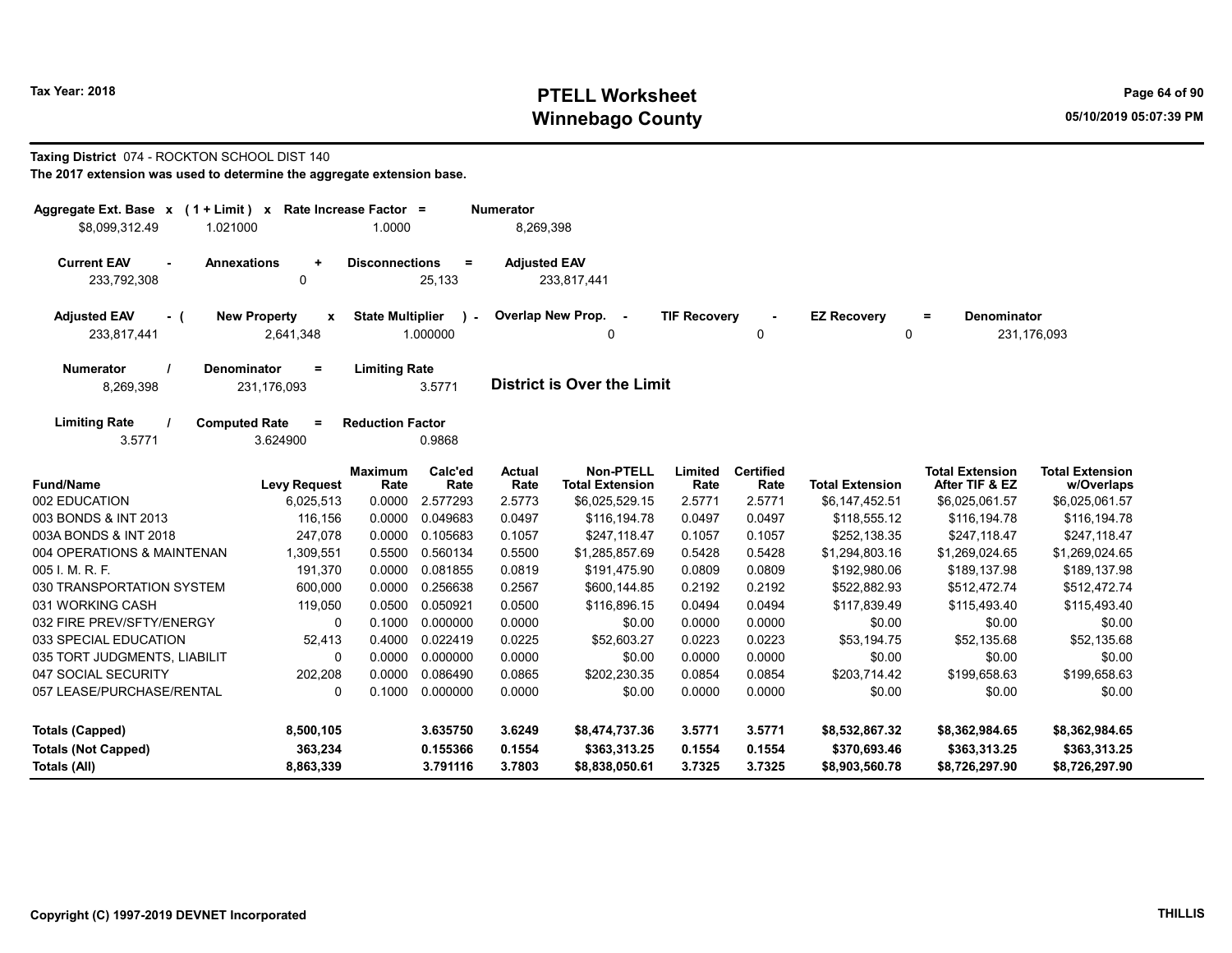# Tax Year: 2018 **PTELL Worksheet** Page 65 of 90 Winnebago County and the County of the County of the County of the County of the County of the County of the County of the County of the County of the County of the County of the County of the County of the County of the C

#### Taxing District 075 - NORTH BOONE SD #200

|                | $\equiv$<br>37,224                                                                                                                                                                                                                                                                                                                                 |                                                                                                                                                                                                                                                                                 |                                                                                                   |                                                                                                                                                                                              |                                                                                                                 |                                                                                                             |                                                                                                                    |                                                                                                                 |
|----------------|----------------------------------------------------------------------------------------------------------------------------------------------------------------------------------------------------------------------------------------------------------------------------------------------------------------------------------------------------|---------------------------------------------------------------------------------------------------------------------------------------------------------------------------------------------------------------------------------------------------------------------------------|---------------------------------------------------------------------------------------------------|----------------------------------------------------------------------------------------------------------------------------------------------------------------------------------------------|-----------------------------------------------------------------------------------------------------------------|-------------------------------------------------------------------------------------------------------------|--------------------------------------------------------------------------------------------------------------------|-----------------------------------------------------------------------------------------------------------------|
|                | $\lambda$<br>$\sim$                                                                                                                                                                                                                                                                                                                                |                                                                                                                                                                                                                                                                                 | 904,172                                                                                           |                                                                                                                                                                                              | 0                                                                                                               | <b>EZ Recovery</b>                                                                                          | <b>Denominator</b><br>$\equiv$                                                                                     | 153,949,091                                                                                                     |
|                | 5.9897                                                                                                                                                                                                                                                                                                                                             |                                                                                                                                                                                                                                                                                 |                                                                                                   |                                                                                                                                                                                              |                                                                                                                 |                                                                                                             |                                                                                                                    |                                                                                                                 |
|                | 0.9785                                                                                                                                                                                                                                                                                                                                             |                                                                                                                                                                                                                                                                                 |                                                                                                   |                                                                                                                                                                                              |                                                                                                                 |                                                                                                             |                                                                                                                    |                                                                                                                 |
| <b>Maximum</b> | Calc'ed                                                                                                                                                                                                                                                                                                                                            | <b>Actual</b>                                                                                                                                                                                                                                                                   | <b>Non-PTELL</b>                                                                                  | Limited                                                                                                                                                                                      | <b>Certified</b>                                                                                                |                                                                                                             | <b>Total Extension</b>                                                                                             | <b>Total Extension</b><br>w/Overlaps                                                                            |
| 0.0000         | 3.562292                                                                                                                                                                                                                                                                                                                                           | 3.5623                                                                                                                                                                                                                                                                          | \$37,833.23                                                                                       | 3.4851                                                                                                                                                                                       | 3.4851                                                                                                          | \$37,013.33                                                                                                 | \$37,013.33                                                                                                        | \$5,395,493.78                                                                                                  |
| 0.0000         | 0.000000                                                                                                                                                                                                                                                                                                                                           | 0.0000                                                                                                                                                                                                                                                                          | \$0.00                                                                                            | 0.0000                                                                                                                                                                                       | 0.0000                                                                                                          | \$0.00                                                                                                      | \$0.00                                                                                                             | \$0.00                                                                                                          |
| 0.0000         | 0.000000                                                                                                                                                                                                                                                                                                                                           | 0.0000                                                                                                                                                                                                                                                                          | \$0.00                                                                                            | 0.0000                                                                                                                                                                                       | 0.0000                                                                                                          | \$0.00                                                                                                      | \$0.00                                                                                                             | \$0.00                                                                                                          |
|                | 0.936596                                                                                                                                                                                                                                                                                                                                           | 0.9366                                                                                                                                                                                                                                                                          | \$9,947.11                                                                                        | 0.9366                                                                                                                                                                                       | 0.9366                                                                                                          | \$9,947.11                                                                                                  | \$9,947.11                                                                                                         | \$1,450,007.02                                                                                                  |
| 0.0000         | 0.400475                                                                                                                                                                                                                                                                                                                                           | 0.4005                                                                                                                                                                                                                                                                          | \$4,253.49                                                                                        | 0.4005                                                                                                                                                                                       | 0.4005                                                                                                          | \$4,253.49                                                                                                  | \$4,253.49                                                                                                         | \$620,038.24                                                                                                    |
| 0.0000         | 0.000000                                                                                                                                                                                                                                                                                                                                           | 0.0000                                                                                                                                                                                                                                                                          | \$0.00                                                                                            | 0.0000                                                                                                                                                                                       | 0.0000                                                                                                          | \$0.00                                                                                                      | \$0.00                                                                                                             | \$0.00                                                                                                          |
| 0.0000         | 0.180472                                                                                                                                                                                                                                                                                                                                           | 0.1805                                                                                                                                                                                                                                                                          | \$1,916.99                                                                                        | 0.1805                                                                                                                                                                                       | 0.1805                                                                                                          | \$1,916.99                                                                                                  | \$1,916.99                                                                                                         | \$279,442.95                                                                                                    |
|                | 0.710521                                                                                                                                                                                                                                                                                                                                           | 0.7106                                                                                                                                                                                                                                                                          | \$7,546.89                                                                                        | 0.6954                                                                                                                                                                                       | 0.6954                                                                                                          | \$7,385.46                                                                                                  | \$7,385.46                                                                                                         | \$1,076,590.74                                                                                                  |
|                | 0.232534                                                                                                                                                                                                                                                                                                                                           | 0.2326                                                                                                                                                                                                                                                                          | \$2,470.32                                                                                        | 0.2276                                                                                                                                                                                       | 0.2276                                                                                                          | \$2,417.21                                                                                                  | \$2,417.21                                                                                                         | \$352,361.30                                                                                                    |
|                |                                                                                                                                                                                                                                                                                                                                                    |                                                                                                                                                                                                                                                                                 | \$5,145.61                                                                                        | 0.4741                                                                                                                                                                                       |                                                                                                                 | \$5,035.16                                                                                                  | \$5,035.16                                                                                                         | \$733,982.84                                                                                                    |
|                |                                                                                                                                                                                                                                                                                                                                                    |                                                                                                                                                                                                                                                                                 |                                                                                                   |                                                                                                                                                                                              |                                                                                                                 |                                                                                                             |                                                                                                                    | \$57,901.20                                                                                                     |
|                |                                                                                                                                                                                                                                                                                                                                                    |                                                                                                                                                                                                                                                                                 |                                                                                                   |                                                                                                                                                                                              |                                                                                                                 |                                                                                                             |                                                                                                                    | \$54,030.80                                                                                                     |
|                |                                                                                                                                                                                                                                                                                                                                                    |                                                                                                                                                                                                                                                                                 |                                                                                                   |                                                                                                                                                                                              |                                                                                                                 |                                                                                                             |                                                                                                                    | \$1,012,961.34                                                                                                  |
|                |                                                                                                                                                                                                                                                                                                                                                    |                                                                                                                                                                                                                                                                                 |                                                                                                   |                                                                                                                                                                                              |                                                                                                                 |                                                                                                             |                                                                                                                    | \$202,809.01                                                                                                    |
|                |                                                                                                                                                                                                                                                                                                                                                    |                                                                                                                                                                                                                                                                                 |                                                                                                   |                                                                                                                                                                                              |                                                                                                                 |                                                                                                             |                                                                                                                    | \$381,776.35                                                                                                    |
|                |                                                                                                                                                                                                                                                                                                                                                    |                                                                                                                                                                                                                                                                                 |                                                                                                   |                                                                                                                                                                                              |                                                                                                                 |                                                                                                             |                                                                                                                    | \$5,108.93                                                                                                      |
|                | 6.120813                                                                                                                                                                                                                                                                                                                                           | 6.1215                                                                                                                                                                                                                                                                          | \$65,013.09                                                                                       | 5.9897                                                                                                                                                                                       | 5.9897                                                                                                          | \$63,613.31                                                                                                 | \$63,613.30                                                                                                        | \$9,273,016.29                                                                                                  |
|                | 1.517543                                                                                                                                                                                                                                                                                                                                           | 1.5176                                                                                                                                                                                                                                                                          | \$16,117.59                                                                                       | 1.5176                                                                                                                                                                                       | 1.5176                                                                                                          | \$16,117.59                                                                                                 | \$16,117.59                                                                                                        | \$2,349,488.21<br>\$11,622,504.50                                                                               |
|                | $\pmb{\mathsf{x}}$<br><b>Levy Request</b><br>Rate<br>5,515,000<br>0<br>$\Omega$<br>0.0000<br>1,450,000<br>620,000<br>0<br>279,400<br>1,100,000<br>0.7500<br>360,000<br>0.0000<br>750,000<br>0.0500<br>59,000<br>55,000<br>0.1000<br>0.8000<br>1,035,000<br>0.0000<br>207,000<br>0.0000<br>390,000<br>5.000<br>9,476,000<br>2,349,400<br>11,825,400 | Rate Increase Factor =<br>1.0000<br><b>Disconnections</b><br><b>State Multiplier</b><br>1.000000<br><b>Limiting Rate</b><br><b>Reduction Factor</b><br>Rate<br>0.0000<br>0.484446<br>0.038110<br>0.035526<br>0.668535<br>0.133707<br>0.251912<br>0.1000<br>0.003230<br>7.638356 | Numerator<br>Rate<br>0.4845<br>0.0382<br>0.0356<br>0.6686<br>0.1338<br>0.2520<br>0.0033<br>7.6391 | 9,221,006<br><b>Adjusted EAV</b><br>154,853,263<br>Overlap New Prop. -<br><b>Total Extension</b><br>\$405.70<br>\$378.09<br>\$7,100.83<br>\$1,421.02<br>\$2,676.35<br>\$35.05<br>\$81,130.68 | <b>District is Over the Limit</b><br>Rate<br>0.0374<br>0.0349<br>0.6543<br>0.1310<br>0.2466<br>0.0033<br>7.5073 | <b>TIF Recovery</b><br>Rate<br>0.4741<br>0.0374<br>0.0349<br>0.6543<br>0.1310<br>0.2466<br>0.0033<br>7.5073 | <b>Total Extension</b><br>\$397.20<br>\$370.65<br>\$6,948.96<br>\$1,391.28<br>\$2,619.00<br>\$35.05<br>\$79,730.90 | 0<br>After TIF & EZ<br>\$397.20<br>\$370.65<br>\$6,948.96<br>\$1,391.28<br>\$2,619.00<br>\$35.05<br>\$79,730.89 |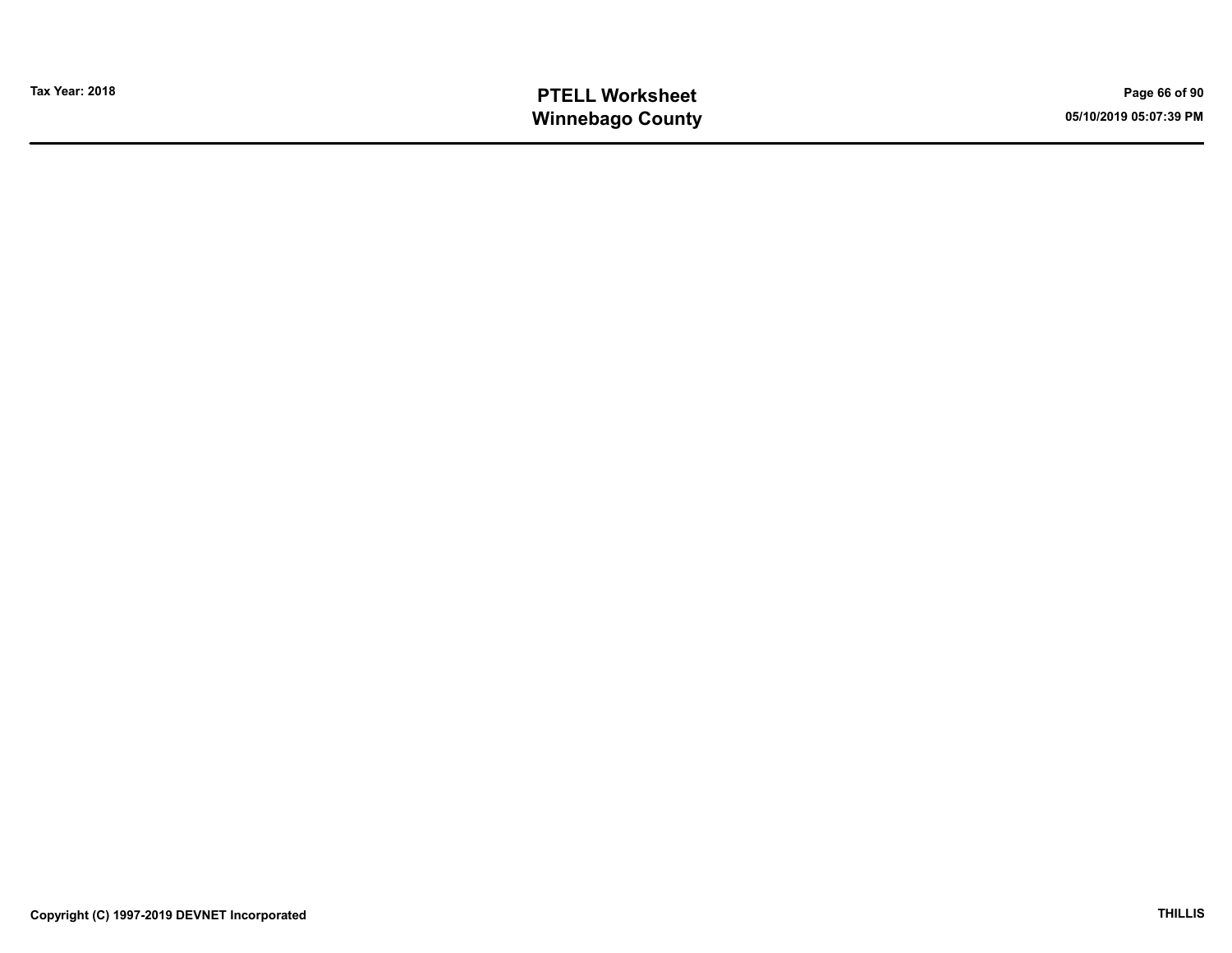# Tax Year: 2018 **PTELL Worksheet** Page 67 of 90 Winnebago County and the County of the County of the County of the County of the County of the County of the County of the County of the County of the County of the County of the County of the County of the County of the C

#### Taxing District 076 - ROCKFORD SCHOOL DIST 205 The 2015 extension was used to determine the aggregate extension base.

| Aggregate Ext. Base $x$ (1 + Limit) $x$ |      |                                       | Rate Increase Factor =                        | <b>Numerator</b>                     |                                    |                    |     |                                     |
|-----------------------------------------|------|---------------------------------------|-----------------------------------------------|--------------------------------------|------------------------------------|--------------------|-----|-------------------------------------|
| \$142,439,378.40                        |      | 1.021000                              | 1.0000                                        | 145.430.605                          |                                    |                    |     |                                     |
| <b>Current EAV</b><br>2,106,440,681     |      | <b>Annexations</b><br>÷<br>25.133     | <b>Disconnections</b><br>$\equiv$             | <b>Adjusted EAV</b><br>2,106,415,548 |                                    |                    |     |                                     |
| <b>Adjusted EAV</b><br>2.106.415.548    | $-1$ | <b>New Property</b><br>x<br>4.521.759 | <b>State Multiplier</b><br>$\sim$<br>1.000000 | Overlap New Prop.                    | <b>TIF Recovery</b><br>$\sim$<br>0 | <b>EZ Recovery</b> | $=$ | <b>Denominator</b><br>2,101,893,789 |
| <b>Numerator</b>                        |      | Denominator<br>$\equiv$               | <b>Limiting Rate</b>                          |                                      |                                    |                    |     |                                     |

| 145,430,605 | 2,101,893,789 | 6.9191 | <b>District is Within the Limit</b> |
|-------------|---------------|--------|-------------------------------------|

| <b>Fund/Name</b>             | <b>Levy Request</b> | Maximum<br>Rate | Calc'ed<br>Rate | Actual<br>Rate | <b>Non-PTELL</b><br><b>Total Extension</b> | Limited<br>Rate | <b>Certified</b><br>Rate | <b>Total Extension</b> | <b>Total Extension</b><br>After TIF & EZ | Total Extension<br>w/Overlaps |
|------------------------------|---------------------|-----------------|-----------------|----------------|--------------------------------------------|-----------------|--------------------------|------------------------|------------------------------------------|-------------------------------|
| 002 EDUCATION                | 79.644.104          | 0.0000          | 3.780980        | 3.7810         | \$79,533,124.36                            | 3.7810          | 3.7810                   | \$81,021,175.44        | \$79,533,124.36                          | \$79,644,522.15               |
| 003 BONDS & INT 2000         | 1,710,000           | 0.0000          | 0.081180        | 0.0812         | \$1,708,037.48                             | 0.0812          | 0.0812                   | \$1,739,994.56         | \$1,708,037.48                           | \$1,710,429.83                |
| 003A BONDS & INT 2015 A & B  | 4,147,525           | 0.0000          | 0.196897        | 0.1969         | \$4.141.780.53                             | 0.1969          | 0.1969                   | \$4,219,272.53         | \$4,141,780.53                           | \$4,147,581.70                |
| 003C BONDS & INT 2016        | 0                   | 0.0000          | 0.000000        | 0.0000         | \$0.00                                     | 0.0000          | 0.0000                   | \$0.00                 | \$0.00                                   | \$0.00                        |
| 003F BONDS & INT 2010        | 4,940,000           | 0.0000          | 0.234519        | 0.2346         | \$4,934,797.93                             | 0.2346          | 0.2346                   | \$5,027,127.15         | \$4,934,797.93                           | \$4,941,709.84                |
| 003G BONDS & INT 2013 A & B  | 2,656,600           | 0.0000          | 0.126118        | 0.1262         | \$2,654,609.97                             | 0.1262          | 0.1262                   | \$2,704,277.27         | \$2,654,609.97                           | \$2,658,328.14                |
| 004 OPERATIONS & MAINTENAN   | 14,700,073          | 0.7500          | 0.697863        | 0.6979         | \$14,680,287.62                            | 0.6979          | 0.6979                   | \$14,954,953.28        | \$14,680,287.62                          | \$14,700,849.51               |
| 005 I. M. R. F.              | 2,867,616           | 0.0000          | 0.136136        | 0.1362         | \$2,864,959.41                             | 0.1362          | 0.1362                   | \$2,918,562.31         | \$2,864,959.41                           | \$2,868,972.21                |
| 030 TRANSPORTATION SYSTEM    | 16,202,639          | 0.0000          | 0.769195        | 0.7692         | \$16,180,079.15                            | 0.7692          | 0.7692                   | \$16,482,805.65        | \$16,180,079.15                          | \$16,202,741.72               |
| 031 WORKING CASH             | 980,814             | 0.0500          | 0.046563        | 0.0466         | \$980,228.40                               | 0.0466          | 0.0466                   | \$998,568.31           | \$980,228.40                             | \$981,601.36                  |
| 032 FIRE PREV/SFTY/ENERGY    | 1,951,516           | 0.1000          | 0.092645        | 0.0927         | \$1,949,939.34                             | 0.0927          | 0.0927                   | \$1,986,422.37         | \$1,949,939.34                           | \$1,952,670.51                |
| 033 SPECIAL EDUCATION        | 15,599,995          | 0.8000          | 0.740586        | 0.7406         | \$15.578.479.74                            | 0.7406          | 0.7406                   | \$15,869,950.42        | \$15,578,479.74                          | \$15,600,299.68               |
| 035 TORT JUDGMENTS, LIABILIT | 5,967,797           | 0.0000          | 0.283312        | 0.2834         | \$5,961,303.21                             | 0.2834          | 0.2834                   | \$6,072,838.17         | \$5,961,303.21                           | \$5,969,652.89                |
| 047 SOCIAL SECURITY          | 3,460,149           | 0.0000          | 0.164265        | 0.1643         | \$3,456,041.35                             | 0.1643          | 0.1643                   | \$3,520,703.29         | \$3,456,041.35                           | \$3,460,882.04                |
| Totals (Capped)              | 141,374,703         |                 | 6.711545        | 6.7119         | \$141,184,442.58                           | 6.7119          | 6.7119                   | \$143,825,979.22       | \$141,184,442.58                         | \$141,382,192.07              |
| <b>Totals (Not Capped)</b>   | 13,454,125          |                 | 0.638714        | 0.6389         | \$13,439,225.91                            | 0.6389          | 0.6389                   | \$13,690,671.51        | \$13,439,225.91                          | \$13,458,049.51               |
| Totals (All)                 | 154,828,828         |                 | 7.350259        | 7.3508         | \$154,623,668.49                           | 7.3508          | 7.3508                   | \$157,516,650.73       | \$154,623,668.49                         | \$154,840,241.58              |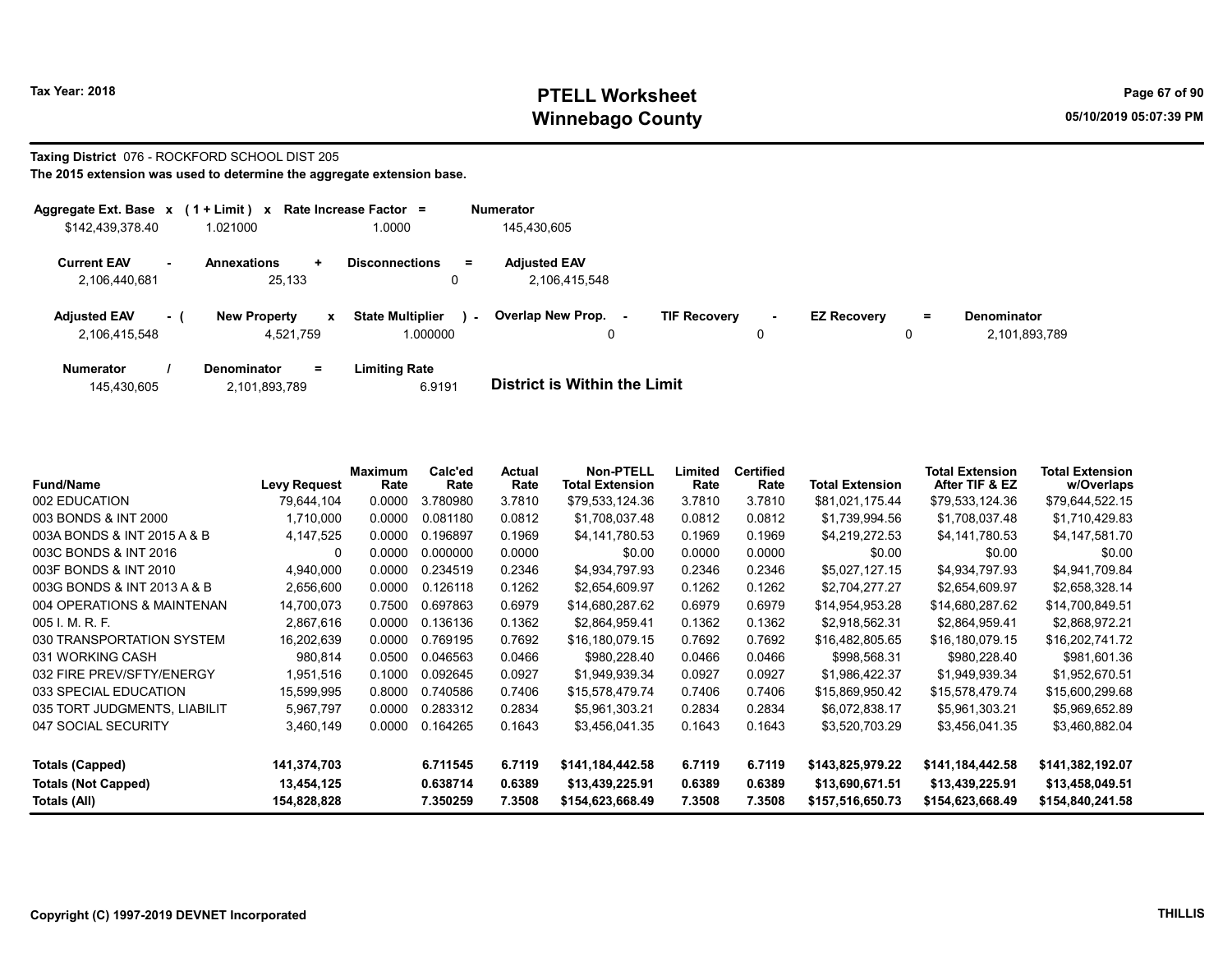# Tax Year: 2018 **PTELL Worksheet** Page 68 of 90 Winnebago County and the County of the County of the County of the County of the County of the County of the County of the County of the County of the County of the County of the County of the County of the County of the C

#### Taxing District 077 - HONONEGAH HIGH SD #207

| Aggregate Ext. Base x (1 + Limit) x Rate Increase Factor = |                                         |                         |                           | <b>Numerator</b>      |                                            |                     |                          |                                   |                                          |                                      |
|------------------------------------------------------------|-----------------------------------------|-------------------------|---------------------------|-----------------------|--------------------------------------------|---------------------|--------------------------|-----------------------------------|------------------------------------------|--------------------------------------|
| \$16.542.969.45<br>1.021000                                |                                         | 1.0000                  |                           | 16,890,372            |                                            |                     |                          |                                   |                                          |                                      |
| <b>Current EAV</b><br>$\blacksquare$<br>706,211,589        | <b>Annexations</b><br>$\ddot{}$<br>0    | <b>Disconnections</b>   | $\equiv$<br>25,133        | <b>Adjusted EAV</b>   | 706,236,722                                |                     |                          |                                   |                                          |                                      |
| <b>Adjusted EAV</b><br>- (<br>706,236,722                  | <b>New Property</b><br>x<br>5,459,044   | <b>State Multiplier</b> | $\mathcal{L}$<br>1.000000 | Overlap New Prop.     | $\sim$ $-$<br>O                            | <b>TIF Recovery</b> | $\Omega$                 | <b>EZ Recovery</b><br>0           | <b>Denominator</b><br>$\equiv$           | 700,777,678                          |
| <b>Numerator</b><br>16,890,372                             | Denominator<br>$\equiv$<br>700,777,678  | <b>Limiting Rate</b>    | 2.4103                    |                       | <b>District is Over the Limit</b>          |                     |                          |                                   |                                          |                                      |
| <b>Limiting Rate</b><br>2.4103                             | <b>Computed Rate</b><br>$=$<br>2.464400 | <b>Reduction Factor</b> | 0.9780                    |                       |                                            |                     |                          |                                   |                                          |                                      |
| <b>Fund/Name</b>                                           | <b>Levy Request</b>                     | <b>Maximum</b><br>Rate  | Calc'ed<br>Rate           | <b>Actual</b><br>Rate | <b>Non-PTELL</b><br><b>Total Extension</b> | Limited<br>Rate     | <b>Certified</b><br>Rate | <b>Total Extension</b>            | <b>Total Extension</b><br>After TIF & EZ | <b>Total Extension</b><br>w/Overlaps |
| 002 EDUCATION                                              | 13,000,000                              | 0.0000                  | 1.840808                  | 1.8409                | \$12,995,595.28                            | 1.8312              | 1.8312                   | \$13,015,823.70                   | \$12,927,119.39                          | \$12,932,146.62                      |
| 003 BONDS & INT 2017A                                      | 494,000                                 | 0.0000                  | 0.069951                  | 0.0700                | \$494,155.94                               | 0.0700              | 0.0700                   | \$497,546.78                      | \$494,155.94                             | \$494,348.11                         |
| 003A BONDS & INT 2012                                      | 370,600                                 | 0.0000                  | 0.052477                  | 0.0525                | \$370.616.95                               | 0.0525              | 0.0525                   | \$373,160.08                      | \$370,616.95                             | \$370,761.08                         |
| 003B BONDS & INT 2017B                                     | 186,400                                 | 0.0000                  | 0.026394                  | 0.0264                | \$186,367.38                               | 0.0264              | 0.0264                   | \$187,646.21                      | \$186,367.38                             | \$186,439.86                         |
| 003C BONDS & INT 2014A                                     | 395,150                                 | 0.0000                  | 0.055954                  | 0.0560                | \$395,324.75                               | 0.0560              | 0.0560                   | \$398,037.42                      | \$395,324.75                             | \$395,478.49                         |
| 003E BONDS & INT 2018A                                     | 395,150                                 | 0.0000                  | 0.055954                  | 0.0560                | \$395,324.75                               | 0.0560              | 0.0560                   | \$398,037.42                      | \$395,324.75                             | \$395,478.49                         |
| 003F BONDS & INT 2018B                                     | 434,178                                 | 0.0000                  | 0.061480                  | 0.0615                | \$434,151.29                               | 0.0615              | 0.0615                   | \$437,130.38                      | \$434,151.29                             | \$434,320.13                         |
| 004 OPERATIONS & MAINTENAN                                 | 1,875,000                               | 0.5500                  | 0.265501                  | 0.2656                | \$1,874,968.82                             | 0.2298              | 0.2298                   | \$1,633,374.99                    | \$1,622,243.36                           | \$1,622,874.23                       |
| 005 I. M. R. F.                                            | 200,000                                 | 0.0000                  | 0.028320                  | 0.0284                | \$200,486.12                               | 0.0278              | 0.0278                   | \$197,597.15                      | \$196,250.50                             | \$196,326.82                         |
| 030 TRANSPORTATION SYSTEM                                  | 825,000                                 | 0.0000                  | 0.116821                  | 0.1169                | \$825,240.42                               | 0.1144              | 0.1144                   | \$813,133.59                      | \$807,591.99                             | \$807,906.06                         |
| 031 WORKING CASH                                           | 19,000                                  | 0.0500                  | 0.002690                  | 0.0027                | \$19,060.30                                | 0.0019              | 0.0019                   | \$13,504.84                       | \$13,412.80                              | \$13,418.02                          |
| 032 FIRE PREV/SFTY/ENERGY                                  | 100                                     | 0.1000                  | 0.000014                  | 0.0001                | \$705.94                                   | 0.0000              | 0.0000                   | \$0.00                            | \$0.00                                   | \$0.00                               |
| 033 SPECIAL EDUCATION                                      | 1,250,000                               |                         | 0.4000 0.177001           | 0.1771                | \$1,250,214.53                             | 0.1733              | 0.1733                   | \$1,231,783.67                    | \$1,223,388.92                           | \$1,223,864.68                       |
| 035 TORT JUDGMENTS, LIABILIT                               | 0                                       | 0.0000                  | 0.000000                  | 0.0000                | \$0.00                                     | 0.0000              | 0.0000                   | \$0.00                            | \$0.00                                   | \$0.00                               |
| 047 SOCIAL SECURITY                                        | 230,000                                 | 0.0000                  | 0.032568                  | 0.0326                | \$230,135.48                               | 0.0319              | 0.0319                   | \$226,739.17                      | \$225,193.92                             | \$225,281.50                         |
| 057 LEASE/PURCHASE/RENTAL                                  | 100                                     | 0.1000                  | 0.000014                  | 0.0001                | \$705.94                                   | 0.0000              | 0.0000                   | \$0.00                            | \$0.00                                   | \$0.00                               |
| <b>Totals (Capped)</b>                                     | 17,399,200                              |                         | 2.463737                  | 2.4644                | \$17,397,112.83                            | 2.4103              | 2.4103                   | \$17,131,957.12                   | \$17,015,200.88                          | \$17,021,817.93                      |
| <b>Totals (Not Capped)</b><br><b>Totals (All)</b>          | 2,275,478<br>19,674,678                 |                         | 0.322210<br>2.785947      | 0.3224<br>2.7868      | \$2,275,941.06<br>\$19,673,053.89          | 0.3224<br>2.7327    | 0.3224<br>2.7327         | \$2,291,558.30<br>\$19,423,515.42 | \$2,275,941.06<br>\$19,291,141.94        | \$2,276,826.16<br>\$19,298,644.09    |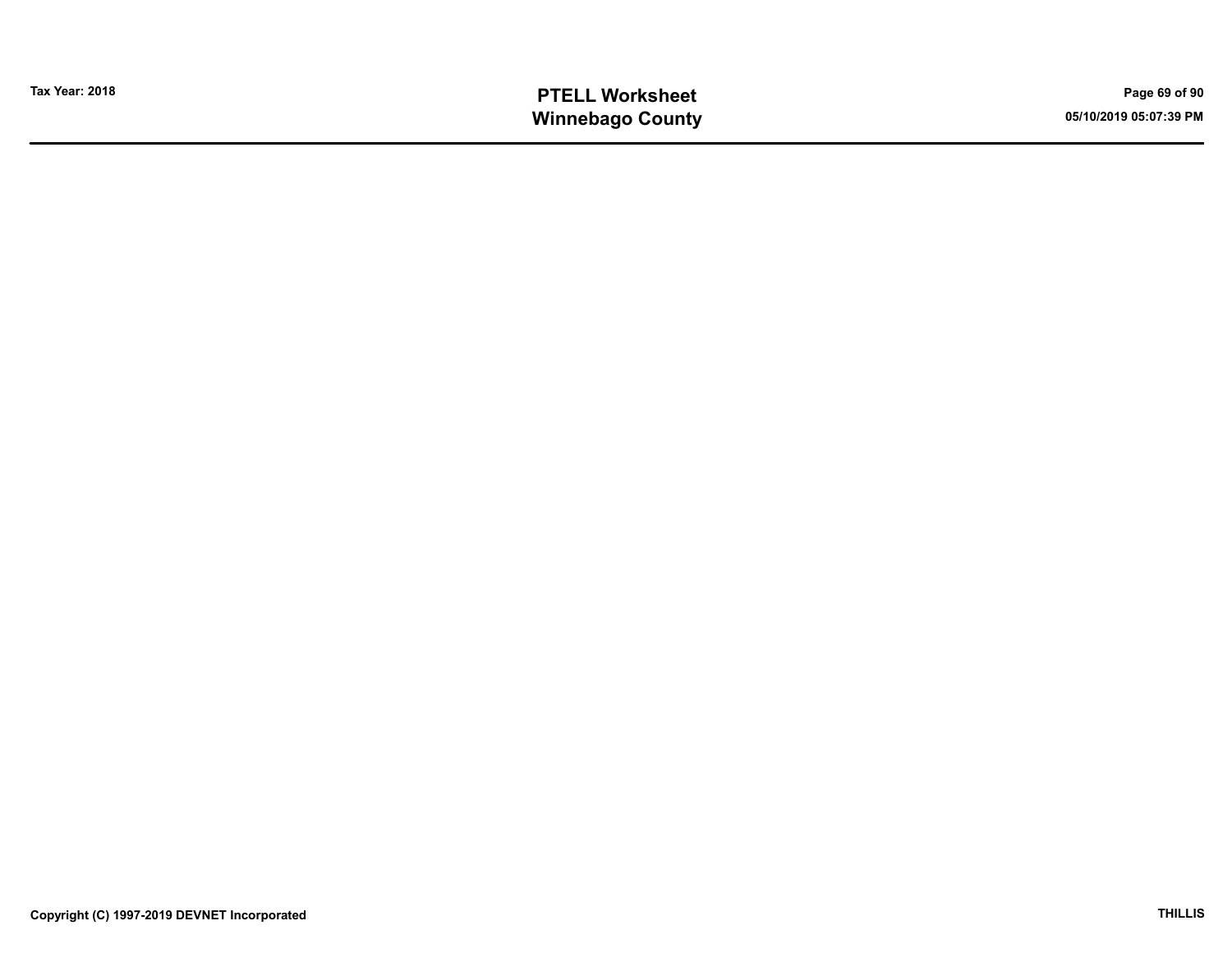# Tax Year: 2018 **PTELL Worksheet** Page 70 of 90 Winnebago County and the County of the County of the County of the County of the County of the County of the County of the County of the County of the County of the County of the County of the County of the County of the C

#### Taxing District 079 - SOUTH BELOIT SD #320

| Aggregate Ext. Base x (1 + Limit) x Rate Increase Factor =<br>\$4.076.110.66<br>1.021000 |                                              | 1.0000                  |                 | <b>Numerator</b><br>4,161,709 |                                            |                     |                          |                                |                                          |                                      |
|------------------------------------------------------------------------------------------|----------------------------------------------|-------------------------|-----------------|-------------------------------|--------------------------------------------|---------------------|--------------------------|--------------------------------|------------------------------------------|--------------------------------------|
| <b>Current EAV</b><br>79,190,558                                                         | <b>Annexations</b><br>$\ddot{}$<br>0         | <b>Disconnections</b>   | $\equiv$<br>0   | <b>Adjusted EAV</b>           | 79,190,558                                 |                     |                          |                                |                                          |                                      |
| <b>Adjusted EAV</b><br>- (<br>79,190,558                                                 | <b>New Property</b><br>X<br>216,716          | <b>State Multiplier</b> | 1.000000        |                               | Overlap New Prop. -<br>0                   | <b>TIF Recovery</b> | $\Omega$                 | <b>EZ Recovery</b><br>$\Omega$ | <b>Denominator</b><br>$\equiv$           | 78,973,842                           |
| <b>Numerator</b><br>4,161,709                                                            | <b>Denominator</b><br>$\equiv$<br>78,973,842 | <b>Limiting Rate</b>    | 5.2698          |                               | <b>District is Over the Limit</b>          |                     |                          |                                |                                          |                                      |
| <b>Limiting Rate</b><br>5.2698                                                           | <b>Computed Rate</b><br>$=$<br>5.591500      | <b>Reduction Factor</b> | 0.9425          |                               |                                            |                     |                          |                                |                                          |                                      |
| <b>Fund/Name</b>                                                                         | <b>Levy Request</b>                          | <b>Maximum</b><br>Rate  | Calc'ed<br>Rate | <b>Actual</b><br>Rate         | <b>Non-PTELL</b><br><b>Total Extension</b> | Limited<br>Rate     | <b>Certified</b><br>Rate | <b>Total Extension</b>         | <b>Total Extension</b><br>After TIF & EZ | <b>Total Extension</b><br>w/Overlaps |
| 002 EDUCATION                                                                            | 3,146,760                                    | 0.0000                  | 3.973656        | 3.9737                        | \$3,146,795.20                             | 3.7541              | 3.7541                   | \$3,012,913.17                 | \$2,972,892.74                           | \$2,972,892.74                       |
| 003A BONDS & INT 2016A                                                                   | 45,058                                       | 0.0000                  | 0.056898        | 0.0569                        | \$45.059.43                                | 0.0569              | 0.0569                   | \$45,666.01                    | \$45,059.43                              | \$45,059.43                          |
| 003B BONDS & INT 2016B                                                                   | 10,361                                       | 0.0000                  | 0.013084        | 0.0131                        | \$10,373.96                                | 0.0131              | 0.0131                   | \$10,513.62                    | \$10,373.96                              | \$10,373.96                          |
| 003C BONDS & INT 2011B                                                                   | 23,250                                       | 0.0000                  | 0.029360        | 0.0294                        | \$23,282.02                                | 0.0294              | 0.0294                   | \$23,595.44                    | \$23,282.02                              | \$23,282.02                          |
| 003D BONDS & INT 2013 A & B                                                              | 944,926                                      | 0.0000                  | 1.193231        | 1.1933                        | \$944,980.93                               | 1.1933              | 1.1933                   | \$957,702.06                   | \$944,980.93                             | \$944,980.93                         |
| 004 OPERATIONS & MAINTENAN                                                               | 468,786                                      | 0.7500                  | 0.591972        | 0.5920                        | \$468,808.10                               | 0.5440              | 0.5440                   | \$436,595.93                   | \$430,796.64                             | \$430,796.64                         |
| 005 I. M. R. F.                                                                          | 107,692                                      | 0.0000                  | 0.135991        | 0.1360                        | \$107,699.16                               | 0.1360              | 0.1360                   | \$109,148.98                   | \$107,699.16                             | \$107,699.16                         |
| 030 TRANSPORTATION SYSTEM                                                                | 200,310                                      | 0.0000                  | 0.252947        | 0.2530                        | \$200,352.11                               | 0.2375              | 0.2375                   | \$190,609.43                   | \$188,077.58                             | \$188,077.58                         |
| 031 WORKING CASH                                                                         | 35,000                                       | 0.0500                  | 0.044197        | 0.0442                        | \$35,002.23                                | 0.0400              | 0.0400                   | \$32,102.64                    | \$31,676.22                              | \$31,676.22                          |
| 032 FIRE PREV/SFTY/ENERGY                                                                | 45,000                                       | 0.1000                  | 0.056825        | 0.0569                        | \$45,059.43                                | 0.0460              | 0.0460                   | \$36,918.04                    | \$36,427.66                              | \$36,427.66                          |
| 033 SPECIAL EDUCATION                                                                    | 47,000                                       | 0.8000                  | 0.059351        | 0.0594                        | \$47.039.19                                | 0.0560              | 0.0560                   | \$44,943.70                    | \$44.346.71                              | \$44,346.71                          |
| 035 TORT JUDGMENTS, LIABILIT                                                             | 178,000                                      | 0.0000                  | 0.224774        | 0.2248                        | \$178,020.37                               | 0.2116              | 0.2116                   | \$169,822.97                   | \$167,567.22                             | \$167,567.22                         |
| 047 SOCIAL SECURITY                                                                      | 154,081                                      | 0.0000                  | 0.194570        | 0.1946                        | \$154,104.83                               | 0.1946              | 0.1946                   | \$156,179.35                   | \$154,104.83                             | \$154,104.83                         |
| 057 LEASE/PURCHASE/RENTAL                                                                | 45,000                                       | 0.1000                  | 0.056825        | 0.0569                        | \$45,059.43                                | 0.0500              | 0.0500                   | \$40,128.30                    | \$39,595.28                              | \$39,595.28                          |
| <b>Totals (Capped)</b>                                                                   | 4,427,629                                    |                         | 5.591108        | 5.5915                        | \$4,427,940.05                             | 5.2698              | 5.2698                   | \$4,229,362.52                 | \$4,173,184.04                           | \$4,173,184.04                       |
| <b>Totals (Not Capped)</b>                                                               | 1,023,595                                    |                         | 1.292573        | 1.2927                        | \$1,023,696.34                             | 1.2927              | 1.2927                   | \$1,037,477.12                 | \$1,023,696.34                           | \$1,023,696.34                       |
| Totals (All)                                                                             | 5,451,224                                    |                         | 6.883681        | 6.8842                        | \$5,451,636.39                             | 6.5625              | 6.5625                   | \$5,266,839.64                 | \$5,196,880.38                           | \$5,196,880.38                       |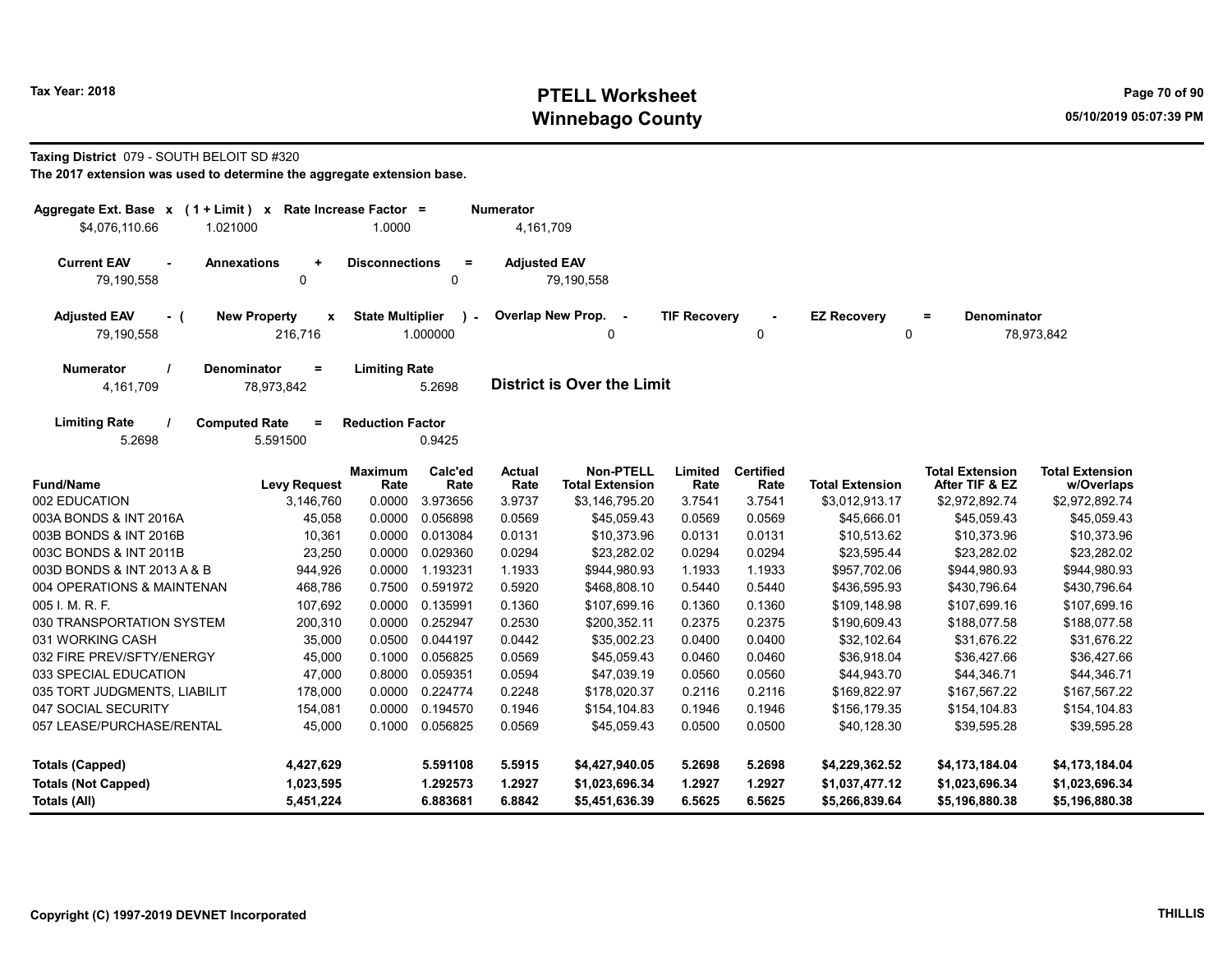# Tax Year: 2018 **PTELL Worksheet** Page 71 of 90 Winnebago County and the County of the County of the County of the County of the County of the County of the County of the County of the County of the County of the County of the County of the County of the County of the C

#### Taxing District 080 - PECATONICA UNIT SD #321

| Rate Increase Factor =<br>Aggregate Ext. Base $x$ (1 + Limit) $x$<br><b>Numerator</b><br>\$5,400,803.10<br>1.021000<br>1.0000<br>5,514,220 |                                                  |                         |                    |                       |                                            |                     |                          |                                   |                                          |                                      |
|--------------------------------------------------------------------------------------------------------------------------------------------|--------------------------------------------------|-------------------------|--------------------|-----------------------|--------------------------------------------|---------------------|--------------------------|-----------------------------------|------------------------------------------|--------------------------------------|
| <b>Current EAV</b><br>$\sim$<br>95,399,735                                                                                                 | <b>Annexations</b><br>$\ddot{}$<br>0             | <b>Disconnections</b>   | $=$<br>0           | <b>Adjusted EAV</b>   | 95,399,735                                 |                     |                          |                                   |                                          |                                      |
| <b>Adjusted EAV</b><br>- (<br>95,399,735                                                                                                   | <b>New Property</b><br>$\mathbf{x}$<br>1,416,177 | <b>State Multiplier</b> | $\sim$<br>1.000000 |                       | Overlap New Prop. -<br>59,060              | <b>TIF Recovery</b> | $\Omega$                 | <b>EZ Recovery</b><br>$\mathbf 0$ | Denominator<br>Ξ                         | 93,924,498                           |
| <b>Numerator</b><br>5,514,220                                                                                                              | <b>Denominator</b><br>$\equiv$<br>93,924,498     | <b>Limiting Rate</b>    | 5.8710             |                       | <b>District is Over the Limit</b>          |                     |                          |                                   |                                          |                                      |
| <b>Limiting Rate</b><br>5.8710                                                                                                             | <b>Computed Rate</b><br>$\equiv$<br>5.925800     | <b>Reduction Factor</b> | 0.9908             |                       |                                            |                     |                          |                                   |                                          |                                      |
| <b>Fund/Name</b>                                                                                                                           | <b>Levy Request</b>                              | <b>Maximum</b><br>Rate  | Calc'ed<br>Rate    | <b>Actual</b><br>Rate | <b>Non-PTELL</b><br><b>Total Extension</b> | Limited<br>Rate     | <b>Certified</b><br>Rate | <b>Total Extension</b>            | <b>Total Extension</b><br>After TIF & EZ | <b>Total Extension</b><br>w/Overlaps |
| 002 EDUCATION                                                                                                                              | 4,057,937                                        | 0.0000                  | 4.253615           | 4.2537                | \$3,640,056.35                             | 4.2141              | 4.2141                   | \$3,606,169.09                    | \$3,606,169.09                           | \$4,020,240.23                       |
| 003a BONDS & INT 2001                                                                                                                      | 1,620,000                                        | 0.0000                  | 1.698118           | 1.6982                | \$1,453,215.72                             | 1.6982              | 1.6982                   | \$1,453,215.72                    | \$1,453,215.72                           | \$1,620,078.30                       |
| 004 OPERATIONS & MAINTENAN                                                                                                                 | 724,632                                          | 0.7500                  | 0.759574           | 0.7500                | \$641,804.14                               | 0.7500              | 0.7500                   | \$641,804.14                      | \$641,804.14                             | \$715,498.01                         |
| 005 I. M. R. F.                                                                                                                            | 187,728                                          | 0.0000                  | 0.196780           | 0.1968                | \$168,409.41                               | 0.1881              | 0.1881                   | \$160,964.48                      | \$160.964.48                             | \$179.446.90                         |
| 030 TRANSPORTATION SYSTEM                                                                                                                  | 354,393                                          | 0.0000                  | 0.371482           | 0.3715                | \$317,906.98                               | 0.3681              | 0.3681                   | \$314,997.47                      | \$314,997.47                             | \$351,166.42                         |
| 031 WORKING CASH                                                                                                                           | 38,067                                           | 0.0500                  | 0.039903           | 0.0400                | \$34,229.55                                | 0.0397              | 0.0397                   | \$33,972.83                       | \$33,972.83                              | \$37,873.69                          |
| 032 FIRE PREV/SFTY/ENERGY                                                                                                                  | 85,990                                           | 0.1000                  | 0.090137           | 0.0902                | \$77,187.64                                | 0.0894              | 0.0894                   | \$76,503.05                       | \$76,503.05                              | \$85,287.36                          |
| 033 SPECIAL EDUCATION                                                                                                                      | 36,038                                           | 0.8000                  | 0.037776           | 0.0378                | \$32,346.93                                | 0.0375              | 0.0375                   | \$32,090.21                       | \$32,090.21                              | \$35,774.90                          |
| 035 TORT JUDGMENTS, LIABILIT                                                                                                               | 10,918                                           | 0.0000                  | 0.011445           | 0.0115                | \$9,841.00                                 | 0.0114              | 0.0114                   | \$9,755.42                        | \$9,755.42                               | \$10,875.57                          |
| 047 SOCIAL SECURITY                                                                                                                        | 166,211                                          | 0.0000                  | 0.174226           | 0.1743                | \$149,155.28                               | 0.1727              | 0.1727                   | \$147.786.10                      | \$147,786.10                             | \$164,755.34                         |
| 057 LEASE/PURCHASE/RENTAL                                                                                                                  | 0                                                | 0.1000                  | 0.000000           | 0.0000                | \$0.00                                     | 0.0000              | 0.0000                   | \$0.00                            | \$0.00                                   | \$0.00                               |
| <b>109 PRIOR YEAR ADJUSTMENT</b>                                                                                                           | 0                                                | 0.0000                  | 0.002100           | 0.0021                | \$1,797.05                                 | 0.0021              | 0.0021                   | \$1,797.05                        | \$1,797.05                               | \$1,797.05                           |
| <b>Totals (Capped)</b>                                                                                                                     | 5,661,914                                        |                         | 5.934938           | 5.9258                | \$5,070,937.28                             | 5.8710              | 5.8710                   | \$5,024,042.79                    | \$5,024,042.79                           | \$5,600,918.42                       |
| <b>Totals (Not Capped)</b>                                                                                                                 | 1,620,000                                        |                         | 1.700218           | 1.7003                | \$1,455,012.77                             | 1.7003              | 1.7003                   | \$1,455,012.77                    | \$1,455,012.77                           | \$1,621,875.35                       |
| Totals (All)                                                                                                                               | 7,281,914                                        |                         | 7.635156           | 7.6261                | \$6,525,950.05                             | 7.5713              | 7.5713                   | \$6,479,055.56                    | \$6,479,055.56                           | \$7,222,793.77                       |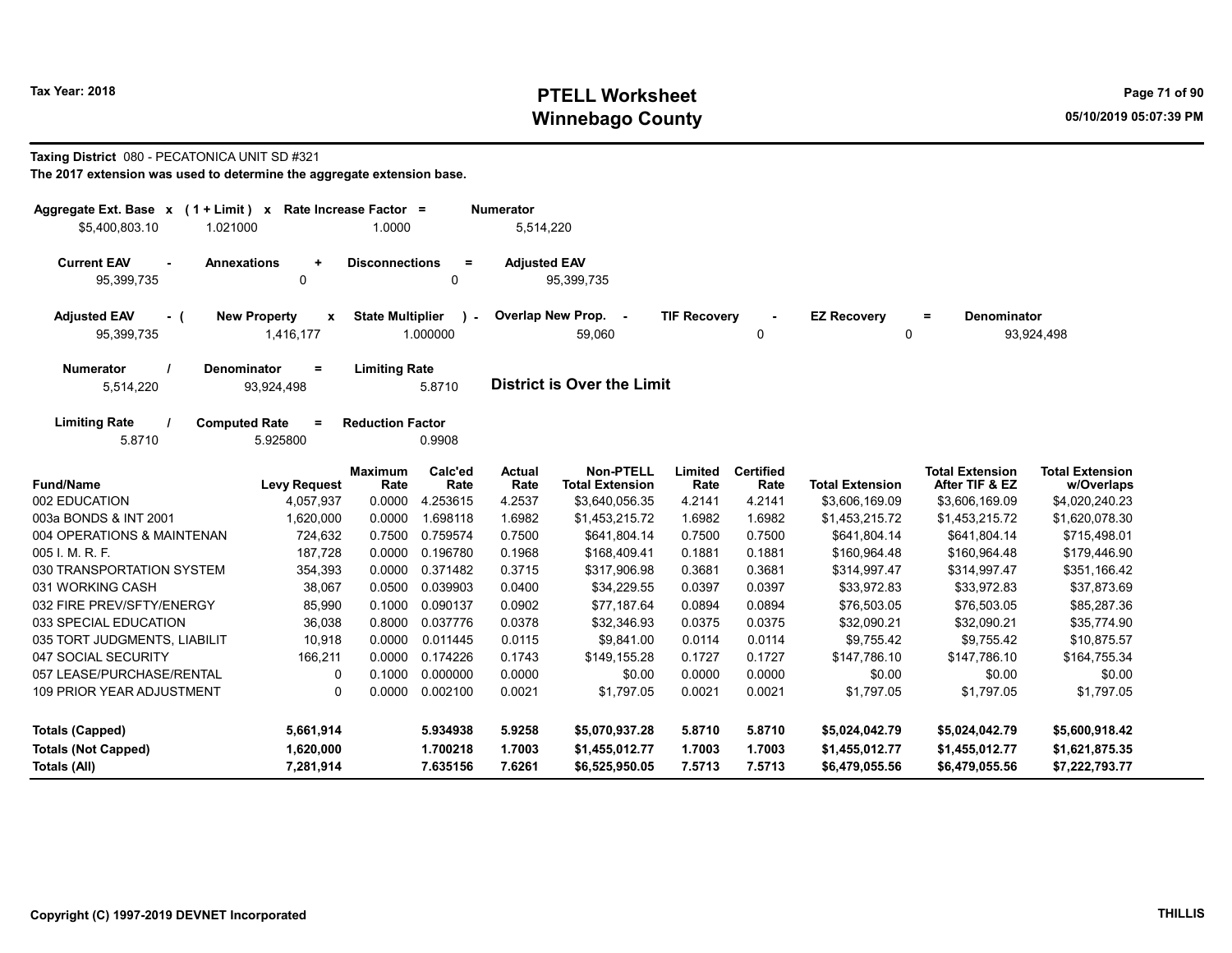# Tax Year: 2018 **PTELL Worksheet** Page 72 of 90 Winnebago County and the County of the County of the County of the County of the County of the County of the County of the County of the County of the County of the County of the County of the County of the County of the C

#### Taxing District 081 - DURAND UNIT SD #322

| Rate Increase Factor =<br>Aggregate Ext. Base $x$ (1 + Limit) $x$<br><b>Numerator</b><br>1.0000<br>\$5,786,484.65<br>1.021000 |                                                |                         |                          |                     | 5,908,001                                  |                     |                          |                         |                                          |                                      |
|-------------------------------------------------------------------------------------------------------------------------------|------------------------------------------------|-------------------------|--------------------------|---------------------|--------------------------------------------|---------------------|--------------------------|-------------------------|------------------------------------------|--------------------------------------|
| <b>Current EAV</b><br>$\sim$<br>80,552,663                                                                                    | <b>Annexations</b><br>÷<br>$\mathbf 0$         | <b>Disconnections</b>   | $\equiv$<br>0            | <b>Adjusted EAV</b> | 80,552,663                                 |                     |                          |                         |                                          |                                      |
| <b>Adjusted EAV</b><br>- (<br>80,552,663                                                                                      | <b>New Property</b><br>$\mathbf{x}$<br>101,585 | <b>State Multiplier</b> | $\mathbf{r}$<br>1.000000 |                     | Overlap New Prop. -<br>0                   | <b>TIF Recovery</b> | 0                        | <b>EZ Recovery</b><br>0 | Denominator<br>$=$                       | 80,451,078                           |
| <b>Numerator</b><br>5,908,001                                                                                                 | Denominator<br>$\equiv$<br>80,451,078          | <b>Limiting Rate</b>    | 7.3436                   |                     | <b>District is Over the Limit</b>          |                     |                          |                         |                                          |                                      |
| <b>Limiting Rate</b><br>7.3436                                                                                                | <b>Computed Rate</b><br>$\equiv$<br>7.499400   | <b>Reduction Factor</b> | 0.9792                   |                     |                                            |                     |                          |                         |                                          |                                      |
| <b>Fund/Name</b>                                                                                                              | <b>Levy Request</b>                            | <b>Maximum</b><br>Rate  | Calc'ed<br>Rate          | Actual<br>Rate      | <b>Non-PTELL</b><br><b>Total Extension</b> | Limited<br>Rate     | <b>Certified</b><br>Rate | <b>Total Extension</b>  | <b>Total Extension</b><br>After TIF & EZ | <b>Total Extension</b><br>w/Overlaps |
| 002 EDUCATION                                                                                                                 | 3,906,700                                      | 0.0000                  | 4.849871                 | 4.8499              | \$3,840,642.84                             | 4.6941              | 4.6941                   | \$3,729,642.33          | \$3,717,264.60                           | \$3,781,222.55                       |
| 003C BONDS & INT 2003 A                                                                                                       | 185,000                                        | 0.0000                  | 0.229663                 | 0.2297              | \$181,899.76                               | 0.2297              | 0.2297                   | \$182,505.45            | \$181,899.76                             | \$185,029.47                         |
| 004 OPERATIONS & MAINTENAN                                                                                                    | 616,070                                        | 0.7500                  | 0.764804                 | 0.7500              | \$593,926.09                               | 0.7500              | 0.7500                   | \$595,903.74            | \$593,926.09                             | \$604,144.97                         |
| 005 I. M. R. F.                                                                                                               | 85,000                                         | 0.0000                  | 0.105521                 | 0.1056              | \$83,624.79                                | 0.1056              | 0.1056                   | \$83,903.25             | \$83,624.79                              | \$85,063.61                          |
| 030 TRANSPORTATION SYSTEM                                                                                                     | 250,000                                        | 0.0000                  | 0.310356                 | 0.3104              | \$245,806.21                               | 0.3104              | 0.3104                   | \$246,624.69            | \$245,806.21                             | \$250,035.47                         |
| 031 WORKING CASH                                                                                                              | 0                                              | 0.0500                  | 0.000000                 | 0.0000              | \$0.00                                     | 0.0000              | 0.0000                   | \$0.00                  | \$0.00                                   | \$0.00                               |
| 032 FIRE PREV/SFTY/ENERGY                                                                                                     | 82,140                                         | 0.1000                  | 0.101971                 | 0.1000              | \$79,190.15                                | 0.1000              | 0.1000                   | \$79,453.83             | \$79,190.15                              | \$80,552.66                          |
| 033 SPECIAL EDUCATION                                                                                                         | 657,140                                        | 0.8000                  | 0.815789                 | 0.8000              | \$633,521.16                               | 0.8000              | 0.8000                   | \$635,630.66            | \$633,521.16                             | \$644,421.30                         |
| 035 TORT JUDGMENTS, LIABILIT                                                                                                  | 340,000                                        | 0.0000                  | 0.422084                 | 0.4221              | \$334,261.60                               | 0.4221              | 0.4221                   | \$335,374.62            | \$334,261.60                             | \$340,012.79                         |
| 047 SOCIAL SECURITY                                                                                                           | 130,000                                        | 0.0000                  | 0.161385                 | 0.1614              | \$127,812.89                               | 0.1614              | 0.1614                   | \$128,238.48            | \$127,812.89                             | \$130,012.00                         |
| 057 LEASE/PURCHASE/RENTAL                                                                                                     | 0                                              | 0.1000                  | 0.000000                 | 0.0000              | \$0.00                                     | 0.0000              | 0.0000                   | \$0.00                  | \$0.00                                   | \$0.00                               |
| <b>109 PRIOR YEAR ADJUSTMENT</b>                                                                                              | $\Omega$                                       | 0.0000                  | $-0.001400$              | $-0.0014$           | (\$1,108.66)                               | $-0.0014$           | $-0.0014$                | (\$1,112.35)            | (\$1,108.66)                             | (\$1,108.66)                         |
| <b>Totals (Capped)</b>                                                                                                        | 6,067,050                                      |                         | 7.531781                 | 7.4994              | \$5,938,785.73                             | 7.3436              | 7.3436                   | \$5,834,771.61          | \$5,815,407.49                           | \$5,915,465.35                       |
| <b>Totals (Not Capped)</b>                                                                                                    | 185,000                                        |                         | 0.228263                 | 0.2283              | \$180,791.10                               | 0.2283              | 0.2283                   | \$181,393.10            | \$180,791.10                             | \$183,920.81                         |
| <b>Totals (All)</b>                                                                                                           | 6,252,050                                      |                         | 7.760044                 | 7.7277              | \$6,119,576.83                             | 7.5719              | 7.5719                   | \$6,016,164.71          | \$5,996,198.59                           | \$6,099,386.16                       |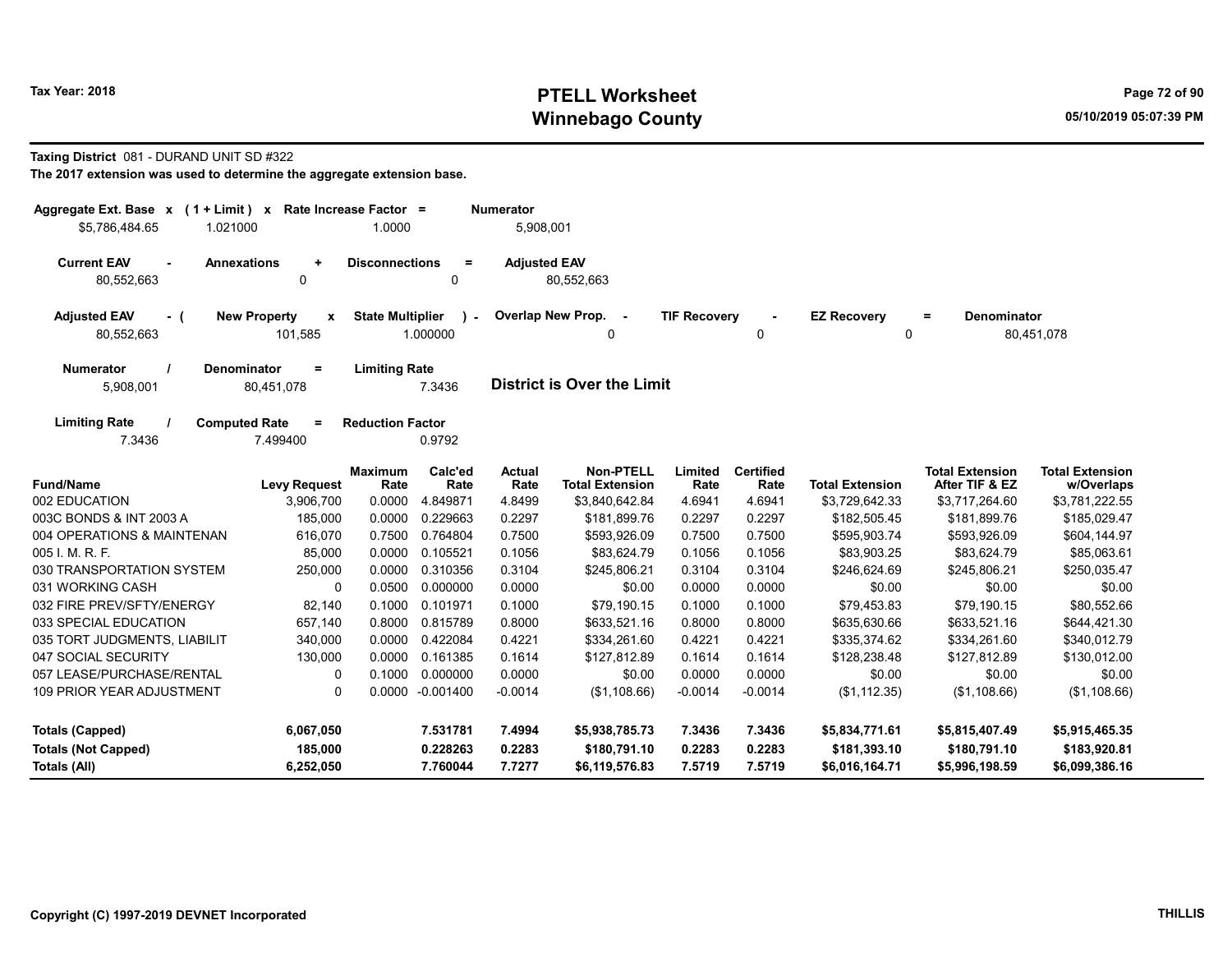# Tax Year: 2018 **PTELL Worksheet** Page 73 of 90 Winnebago County and the County of the County of the County of the County of the County of the County of the County of the County of the County of the County of the County of the County of the County of the County of the C

# Taxing District 082 - WINNEBAGO UNIT SD #323

| Aggregate Ext. Base $x$ (1 + Limit) $x$<br>\$10,084,789.54<br>1.021000 |                                     | Rate Increase Factor =<br>1.0000 |          | Numerator<br>10,296,570 |                                   |                     |                  |                        |                        |                        |
|------------------------------------------------------------------------|-------------------------------------|----------------------------------|----------|-------------------------|-----------------------------------|---------------------|------------------|------------------------|------------------------|------------------------|
|                                                                        |                                     |                                  |          |                         |                                   |                     |                  |                        |                        |                        |
| <b>Current EAV</b>                                                     | <b>Annexations</b><br>$\ddot{}$     | <b>Disconnections</b>            | $\equiv$ | <b>Adjusted EAV</b>     |                                   |                     |                  |                        |                        |                        |
| 161,407,653                                                            | 0                                   |                                  | 0        |                         | 161,407,653                       |                     |                  |                        |                        |                        |
| <b>Adjusted EAV</b><br>$-$ (                                           | <b>New Property</b><br>$\mathbf{x}$ | <b>State Multiplier</b>          |          |                         | Overlap New Prop.<br>$\sim$ $-$   | <b>TIF Recovery</b> |                  | <b>EZ Recovery</b>     | Denominator<br>Ξ       |                        |
| 161,407,653                                                            | 283,328                             |                                  | 1.000000 |                         | 3,403                             |                     | $\mathbf 0$      |                        | $\mathbf 0$            | 161,120,922            |
| <b>Numerator</b>                                                       | <b>Denominator</b><br>$\equiv$      | <b>Limiting Rate</b>             |          |                         |                                   |                     |                  |                        |                        |                        |
| 10,296,570                                                             | 161,120,922                         |                                  | 6.3906   |                         | <b>District is Over the Limit</b> |                     |                  |                        |                        |                        |
| <b>Limiting Rate</b>                                                   | <b>Computed Rate</b><br>Ξ           | <b>Reduction Factor</b>          |          |                         |                                   |                     |                  |                        |                        |                        |
| 6.3906                                                                 | 6.555800                            |                                  | 0.9748   |                         |                                   |                     |                  |                        |                        |                        |
|                                                                        |                                     | <b>Maximum</b>                   | Calc'ed  | <b>Actual</b>           | <b>Non-PTELL</b>                  | Limited             | <b>Certified</b> |                        | <b>Total Extension</b> | <b>Total Extension</b> |
| <b>Fund/Name</b>                                                       | <b>Levy Request</b>                 | Rate                             | Rate     | Rate                    | <b>Total Extension</b>            | Rate                | Rate             | <b>Total Extension</b> | After TIF & EZ         | w/Overlaps             |
| 002 EDUCATION                                                          | 7,035,000                           | 0.0000                           | 4.358529 | 4.3586                  | \$6,956,981.92                    | 4.2482              | 4.2482           | \$6,780,766.89         | \$6,780,766.89         | \$6,856,919.91         |
| 003 BONDS & INT 2017                                                   | 290,611                             | 0.0000                           | 0.180048 | 0.1801                  | \$287,466.72                      | 0.1801              | 0.1801           | \$287,466.72           | \$287,466.72           | \$290,695.18           |
| 003A BONDS & INT 2018                                                  | 585,938                             | 0.0000                           | 0.363018 | 0.3631                  | \$579,562.28                      | 0.3631              | 0.3631           | \$579,562.28           | \$579,562.28           | \$586,071.19           |
| 003B BONDS & INT 2011                                                  | 30,675                              | 0.0000                           | 0.019005 | 0.0191                  | \$30,486.48                       | 0.0191              | 0.0191           | \$30,486.48            | \$30,486.48            | \$30,828.86            |
| 004 OPERATIONS & MAINTENAN                                             | 1,210,000                           | 0.7500                           | 0.749655 | 0.7497                  | \$1,196,634.09                    | 0.7309              | 0.7309           | \$1,166,626.46         | \$1,166,626.46         | \$1,179,728.54         |
| 005 I. M. R. F.                                                        | 230,000                             | 0.0000                           | 0.142496 | 0.1425                  | \$227,451.46                      | 0.1390              | 0.1390           | \$221,864.93           | \$221,864.93           | \$224,356.64           |
| 030 TRANSPORTATION SYSTEM                                              | 200,000                             | 0.0000                           | 0.123910 | 0.1240                  | \$197,922.67                      | 0.1209              | 0.1209           | \$192,974.61           | \$192,974.61           | \$195,141.85           |
| 031 WORKING CASH                                                       | 80.700                              | 0.0500                           | 0.049998 | 0.0500                  | \$79.807.53                       | 0.0488              | 0.0488           | \$77.892.15            | \$77.892.15            | \$78,766.93            |
| 032 FIRE PREV/SFTY/ENERGY                                              | 95,000                              | 0.1000                           | 0.058857 | 0.0589                  | \$94,013.27                       | 0.0575              | 0.0575           | \$91,778.66            | \$91,778.66            | \$92,809.40            |
| 033 SPECIAL EDUCATION                                                  | 1,025,000                           | 0.8000                           | 0.635038 | 0.6351                  | \$1,013,715.23                    | 0.6192              | 0.6192           | \$988,336.44           | \$988,336.44           | \$999,436.19           |
| 035 TORT JUDGMENTS, LIABILIT                                           | 155,000                             | 0.0000                           | 0.096030 | 0.0961                  | \$153,390.07                      | 0.0937              | 0.0937           | \$149,559.31           | \$149,559.31           | \$151,238.97           |
| 047 SOCIAL SECURITY                                                    | 400,000                             | 0.0000                           | 0.247820 | 0.2479                  | \$395,685.73                      | 0.2417              | 0.2417           | \$385,789.60           | \$385,789.60           | \$390,122.30           |
| 057 LEASE/PURCHASE/RENTAL                                              | 150,000                             | 0.1000                           | 0.092932 | 0.0930                  | \$148,442.00                      | 0.0907              | 0.0907           | \$144,770.86           | \$144,770.86           | \$146,396.74           |
| <b>109 PRIOR YEAR ADJUSTMENT</b>                                       | $\Omega$                            | 0.0000                           | 0.000500 | 0.0005                  | \$798.08                          | 0.0005              | 0.0005           | \$798.08               | \$798.08               | \$798.08               |
| <b>Totals (Capped)</b>                                                 | 10,580,700                          |                                  | 6.555265 | 6.5558                  | \$10,464,043.97                   | 6.3906              | 6.3906           | \$10,200,359.90        | \$10,200,359.91        | \$10,314,917.47        |
| <b>Totals (Not Capped)</b>                                             | 907,224                             |                                  | 0.562571 | 0.5628                  | \$898,313.56                      | 0.5628              | 0.5628           | \$898,313.55           | \$898,313.56           | \$908,393.31           |
| Totals (All)                                                           | 11,487,924                          |                                  | 7.117836 | 7.1186                  | \$11,362,357.53                   | 6.9534              | 6.9534           | \$11,098,673.44        | \$11,098,673.47        | \$11,223,310.78        |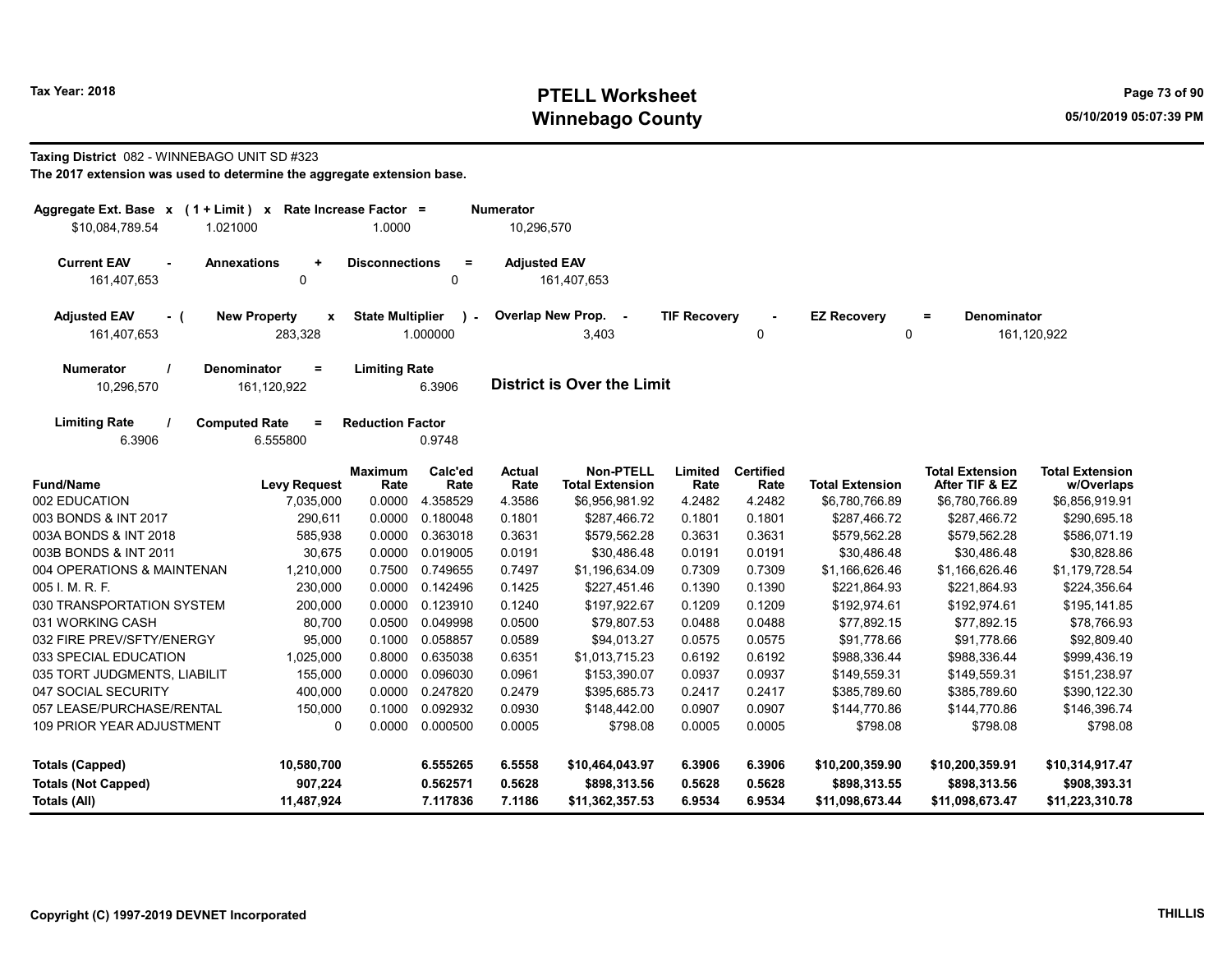## Tax Year: 2018 **PTELL Worksheet** Page 74 of 90 Winnebago County and the County of the County of the County of the County of the County of the County of the County of the County of the County of the County of the County of the County of the County of the County of the C

#### Taxing District 101 - BU/HA/SH MULTI TOWNSHIP

The 2017 extension was used to determine the aggregate extension base.

|                                   |     | Aggregate Ext. Base $x$ (1 + Limit) $x$ Rate Increase Factor = |                                              | Numerator                         |                                |                                |                                  |
|-----------------------------------|-----|----------------------------------------------------------------|----------------------------------------------|-----------------------------------|--------------------------------|--------------------------------|----------------------------------|
| \$26.729.22                       |     | 1.021000                                                       | 1.0000                                       | 27.291                            |                                |                                |                                  |
| <b>Current EAV</b><br>64,693,176  |     | Annexations<br>÷.<br>23.598.548                                | <b>Disconnections</b><br>$=$<br>0            | <b>Adjusted EAV</b><br>41,094,628 |                                |                                |                                  |
| <b>Adjusted EAV</b><br>41,094,628 | - 1 | <b>New Property</b><br>$\mathbf{x}$<br>373.697                 | <b>State Multiplier</b><br>$\sim$<br>000000. | Overlap New Prop. -<br>0          | <b>TIF Recovery</b><br>н.<br>0 | <b>EZ Recovery</b><br>$=$<br>0 | <b>Denominator</b><br>40,720,931 |
| <b>Numerator</b>                  |     | <b>Denominator</b><br>Ξ.                                       | <b>Limiting Rate</b>                         |                                   |                                |                                |                                  |

27,291 40,720,931 0.0671 District is Within the Limit

| <b>Fund/Name</b><br>147 ASSESSING PURPOSES (mu | <b>Levy Request</b><br>27,419 | <b>Maximum</b><br>Rate<br>.0000 | Calc'ed<br>Rate<br>0.042383 | Actual<br>Rate<br>0.0424 | <b>Non-PTELL</b><br><b>Total Extension</b><br>\$27,429.91 | Limited<br>Rate<br>0.0424 | <b>Certified</b><br>Rate<br>0.0424 | <b>Total Extension</b><br>\$27,429.91 | <b>Total Extension</b><br>After TIF & EZ<br>\$27.429.91 | <b>Total Extension</b><br>w/Overlaps<br>\$27,429.91 |  |
|------------------------------------------------|-------------------------------|---------------------------------|-----------------------------|--------------------------|-----------------------------------------------------------|---------------------------|------------------------------------|---------------------------------------|---------------------------------------------------------|-----------------------------------------------------|--|
| Totals (Capped)                                | 27,419                        |                                 | 0.042383                    | 0.0424                   | \$27.429.91                                               | 0.0424                    | 0.0424                             | \$27,429.91                           | \$27,429.91                                             | \$27,429.91                                         |  |
| <b>Totals (Not Capped)</b>                     | 0                             |                                 | 0.000000                    | 0.0000                   | \$0.00                                                    | 0.0000                    | 0.0000                             | \$0.00                                | \$0.00                                                  | \$0.00                                              |  |
| Totals (All)                                   | 27.419                        |                                 | 0.042383                    | 0.0424                   | \$27.429.91                                               | 0.0424                    | 0.0424                             | \$27,429.91                           | \$27,429.91                                             | \$27,429.91                                         |  |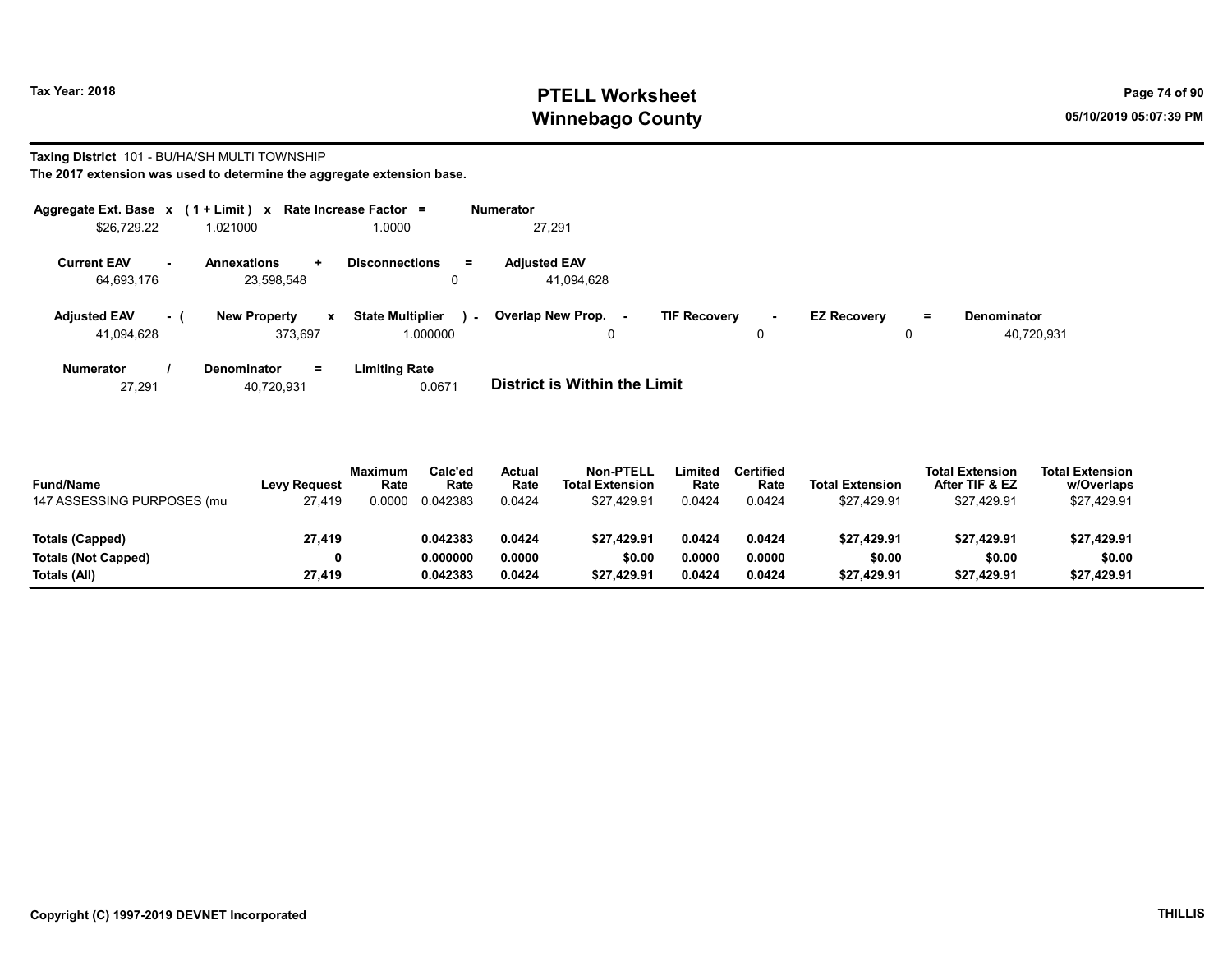## Tax Year: 2018 **PTELL Worksheet** Page 75 of 90 Winnebago County and the County of the County of the County of the County of the County of the County of the County of the County of the County of the County of the County of the County of the County of the County of the C

#### Taxing District 102 - DU/LA MULTI TOWNSHIP The 2017 extension was used to determine the aggregate extension base.

| Aggregate Ext. Base $x$ (1 + Limit) x Rate Increase Factor =<br>\$28,577.58 | 1.021000                                      | 1.0000                                                   | <b>Numerator</b><br>29,178        |                                                                                 |                                    |                                       |                                                         |                                                     |
|-----------------------------------------------------------------------------|-----------------------------------------------|----------------------------------------------------------|-----------------------------------|---------------------------------------------------------------------------------|------------------------------------|---------------------------------------|---------------------------------------------------------|-----------------------------------------------------|
| <b>Current EAV</b><br>71,922,204                                            | <b>Annexations</b><br>$\ddot{}$<br>0          | <b>Disconnections</b><br>$=$<br>0                        | <b>Adjusted EAV</b><br>71,922,204 |                                                                                 |                                    |                                       |                                                         |                                                     |
| <b>Adjusted EAV</b><br>- (<br>71,922,204                                    | <b>New Property</b><br>$\mathbf{x}$<br>74,455 | <b>State Multiplier</b><br>$\sim$<br>1.000000            | Overlap New Prop. -               | <b>TIF Recovery</b><br>0                                                        | $\sim$<br>0                        | <b>EZ Recovery</b><br>0               | <b>Denominator</b><br>Ξ.                                | 71,847,749                                          |
| Numerator<br>29,178                                                         | Denominator<br>$=$<br>71,847,749              | <b>Limiting Rate</b><br>0.0407                           | <b>District is Over the Limit</b> |                                                                                 |                                    |                                       |                                                         |                                                     |
| <b>Limiting Rate</b><br>0.0407                                              | <b>Computed Rate</b><br>$=$<br>0.041600       | <b>Reduction Factor</b><br>0.9784                        |                                   |                                                                                 |                                    |                                       |                                                         |                                                     |
| <b>Fund/Name</b><br>147 ASSESSING PURPOSES (mu                              | <b>Levy Request</b><br>29,900                 | Calc'ed<br>Maximum<br>Rate<br>Rate<br>0.0000<br>0.041573 | Actual<br>Rate<br>0.0416          | Non-PTELL<br>Limited<br><b>Total Extension</b><br>Rate<br>\$29,919.64<br>0.0407 | <b>Certified</b><br>Rate<br>0.0407 | <b>Total Extension</b><br>\$29,379.66 | <b>Total Extension</b><br>After TIF & EZ<br>\$29,272.34 | <b>Total Extension</b><br>w/Overlaps<br>\$29,272.34 |
| <b>Totals (Capped)</b><br><b>Totals (Not Capped)</b><br>Totals (All)        | 29,900<br>0<br>29,900                         | 0.041573<br>0.000000<br>0.041573                         | 0.0416<br>0.0000<br>0.0416        | \$29,919.64<br>0.0407<br>\$0.00<br>0.0000<br>\$29,919.64<br>0.0407              | 0.0407<br>0.0000<br>0.0407         | \$29,379.66<br>\$0.00<br>\$29,379.66  | \$29,272.34<br>\$0.00<br>\$29,272.34                    | \$29,272.34<br>\$0.00<br>\$29,272.34                |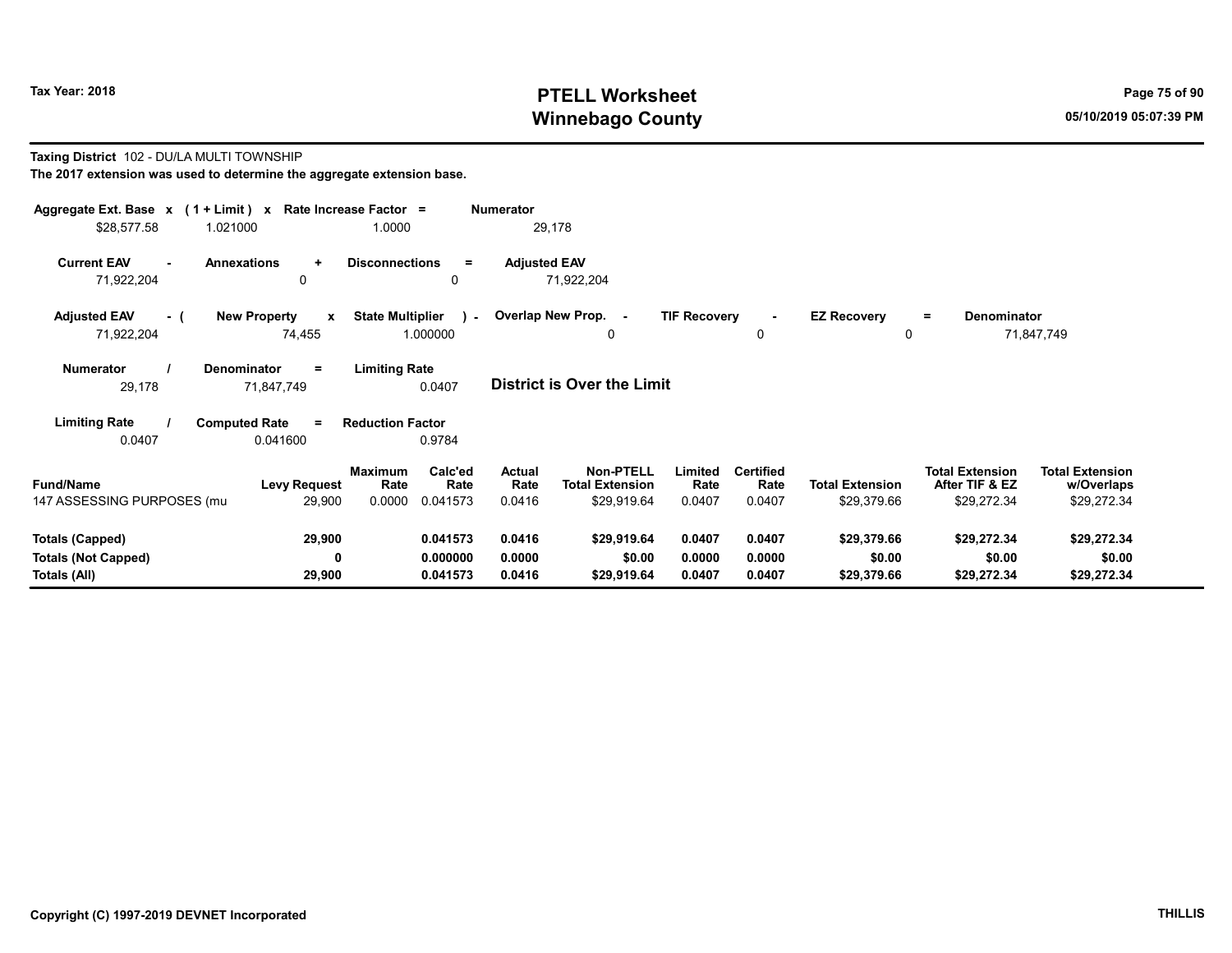## Tax Year: 2018 **PTELL Worksheet** Page 76 of 90 Winnebago County and the County of the County of the County of the County of the County of the County of the County of the County of the County of the County of the County of the County of the County of the County of the C

#### Taxing District 110 - BURRITT TWSP ROAD

| Aggregate Ext. Base $x$ (1 + Limit) $x$ Rate Increase Factor =<br>\$51,300.32<br>1.021000 |                                                | 1.0000                              | <b>Numerator</b>                         |                                            |                     |                          |                         |                                          |                                      |
|-------------------------------------------------------------------------------------------|------------------------------------------------|-------------------------------------|------------------------------------------|--------------------------------------------|---------------------|--------------------------|-------------------------|------------------------------------------|--------------------------------------|
|                                                                                           |                                                |                                     |                                          | 52,378                                     |                     |                          |                         |                                          |                                      |
| <b>Current EAV</b><br>$\sim$                                                              | <b>Annexations</b><br>$\ddot{}$                | <b>Disconnections</b>               | <b>Adjusted EAV</b><br>$\equiv$          |                                            |                     |                          |                         |                                          |                                      |
| 26,459,064                                                                                | 0                                              |                                     | 0                                        | 26,459,064                                 |                     |                          |                         |                                          |                                      |
| <b>Adjusted EAV</b><br>- (<br>26,459,064                                                  | <b>New Property</b><br>$\mathbf{x}$<br>131,802 | <b>State Multiplier</b><br>1.000000 | $\mathcal{L}$                            | Overlap New Prop. -<br>0                   | <b>TIF Recovery</b> | 0                        | <b>EZ Recovery</b><br>0 | <b>Denominator</b><br>Ξ.                 | 26,327,262                           |
| <b>Numerator</b><br>52,378                                                                | Denominator<br>$=$<br>26,327,262               | <b>Limiting Rate</b><br>0.1990      |                                          | <b>District is Over the Limit</b>          |                     |                          |                         |                                          |                                      |
|                                                                                           |                                                |                                     |                                          |                                            |                     |                          |                         |                                          |                                      |
| <b>Limiting Rate</b>                                                                      | <b>Computed Rate</b><br>$\equiv$               | <b>Reduction Factor</b>             |                                          |                                            |                     |                          |                         |                                          |                                      |
| 0.1990                                                                                    | 0.203600                                       | 0.9774                              |                                          |                                            |                     |                          |                         |                                          |                                      |
| <b>Fund/Name</b>                                                                          | <b>Levy Request</b>                            | <b>Maximum</b><br>Rate              | Calc'ed<br><b>Actual</b><br>Rate<br>Rate | <b>Non-PTELL</b><br><b>Total Extension</b> | Limited<br>Rate     | <b>Certified</b><br>Rate | <b>Total Extension</b>  | <b>Total Extension</b><br>After TIF & EZ | <b>Total Extension</b><br>w/Overlaps |
| 007 ROAD AND BRIDGE                                                                       | 30,000                                         | 0.6600                              | 0.113383<br>0.1134                       | \$30,004.58                                | 0.1108              | 0.1108                   | \$29,316.64             | \$29,316.64                              | \$29,316.64                          |
| 008 BRIDGE CONST W/ COUNTY                                                                | 5,000                                          | 0.2500                              | 0.018897<br>0.0189                       | \$5,000.76                                 | 0.0185              | 0.0185                   | \$4,894.93              | \$4,894.93                               | \$4,894.93                           |
| 009 PERMANENT ROAD                                                                        | 18,860                                         | 0.2500                              | 0.071280<br>0.0713                       | \$18.865.31                                | 0.0697              | 0.0697                   | \$18,441.97             | \$18,441.97                              | \$18.441.97                          |
| <b>Totals (Capped)</b>                                                                    | 53,860                                         |                                     | 0.203560<br>0.2036                       | \$53.870.65                                | 0.1990              | 0.1990                   | \$52,653.54             | \$52,653.54                              | \$52,653.54                          |
| <b>Totals (Not Capped)</b>                                                                | 0                                              |                                     | 0.000000<br>0.0000                       | \$0.00                                     | 0.0000              | 0.0000                   | \$0.00                  | \$0.00                                   | \$0.00                               |
| Totals (All)                                                                              | 53,860                                         |                                     | 0.2036<br>0.203560                       | \$53,870.65                                | 0.1990              | 0.1990                   | \$52,653.54             | \$52,653.54                              | \$52,653.54                          |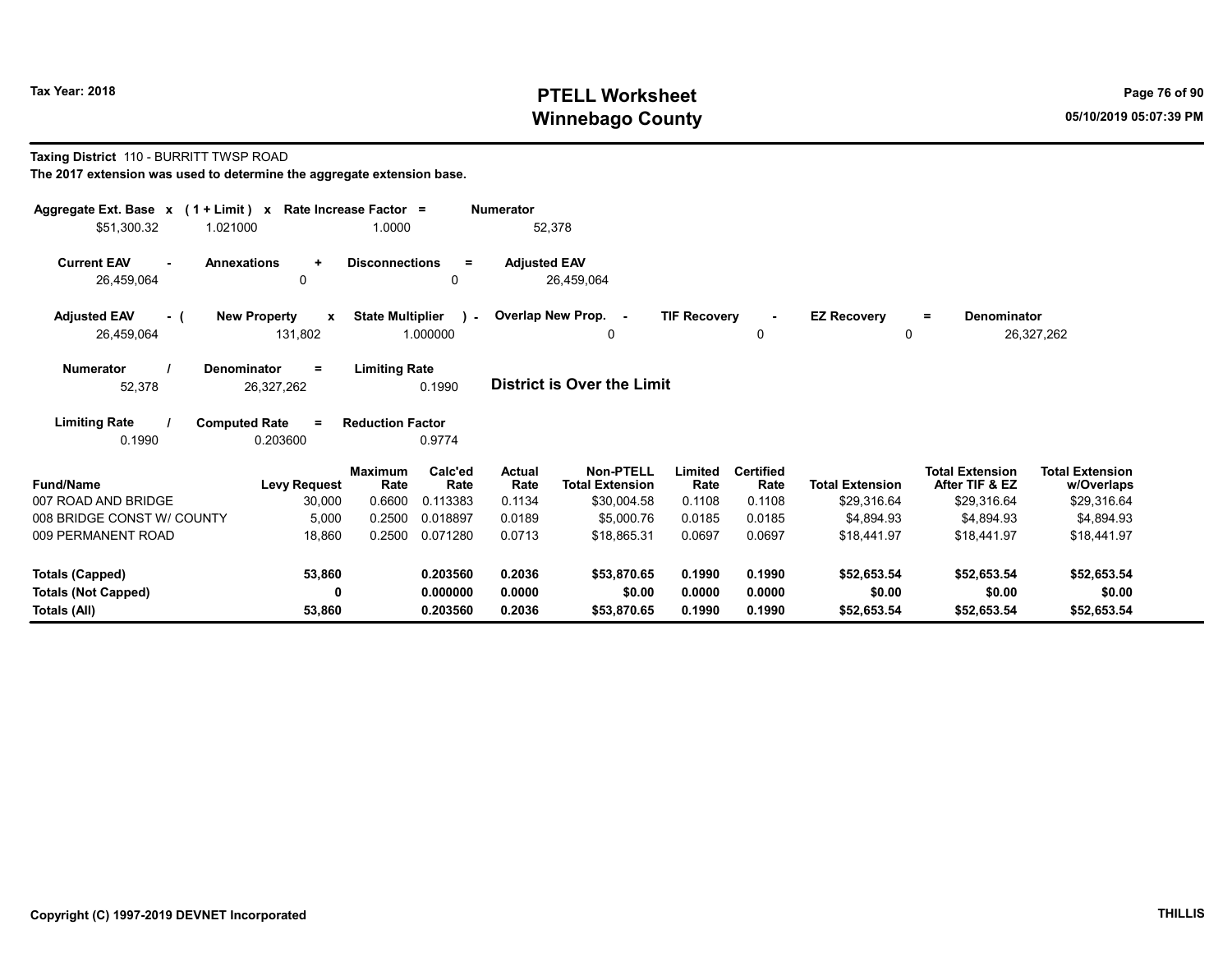Taxing District 111 - CHERRY VALLEY TWSP ROAD

# Tax Year: 2018 **PTELL Worksheet** Page 77 of 90 Winnebago County and the County of the County of the County of the County of the County of the County of the County of the County of the County of the County of the County of the County of the County of the County of the C

| The 2017 extension was used to determine the aggregate extension base. |                                          |                         |                 |                       |                                            |                     |                          |                        |                                          |                                      |  |  |
|------------------------------------------------------------------------|------------------------------------------|-------------------------|-----------------|-----------------------|--------------------------------------------|---------------------|--------------------------|------------------------|------------------------------------------|--------------------------------------|--|--|
| Aggregate Ext. Base x (1 + Limit) x Rate Increase Factor =             |                                          |                         |                 | <b>Numerator</b>      |                                            |                     |                          |                        |                                          |                                      |  |  |
| \$721.911.94<br>1.021000                                               |                                          | 1.0000                  |                 |                       | 737,072                                    |                     |                          |                        |                                          |                                      |  |  |
| <b>Current EAV</b><br>$\sim$<br>271,844,346                            | <b>Annexations</b><br>÷<br>0             | <b>Disconnections</b>   | $\equiv$<br>0   | <b>Adjusted EAV</b>   | 271,844,346                                |                     |                          |                        |                                          |                                      |  |  |
| <b>Adjusted EAV</b><br>- (                                             | <b>New Property</b><br>$\mathbf{x}$      | <b>State Multiplier</b> | $\mathcal{L}$   |                       | Overlap New Prop. -                        | <b>TIF Recovery</b> | $\sim$                   | <b>EZ Recovery</b>     | Denominator<br>$=$                       |                                      |  |  |
| 271,844,346                                                            | 946,888                                  |                         | 1.000000        |                       | 0                                          |                     | 0                        | 0                      |                                          | 270,897,458                          |  |  |
| <b>Numerator</b><br>737,072                                            | <b>Denominator</b><br>$=$<br>270,897,458 | <b>Limiting Rate</b>    | 0.2721          |                       | District is Over the Limit                 |                     |                          |                        |                                          |                                      |  |  |
| <b>Limiting Rate</b>                                                   | <b>Computed Rate</b><br>$=$              | <b>Reduction Factor</b> |                 |                       |                                            |                     |                          |                        |                                          |                                      |  |  |
| 0.2721                                                                 | 0.276500                                 |                         | 0.9841          |                       |                                            |                     |                          |                        |                                          |                                      |  |  |
| <b>Fund/Name</b>                                                       | <b>Levy Request</b>                      | <b>Maximum</b><br>Rate  | Calc'ed<br>Rate | <b>Actual</b><br>Rate | <b>Non-PTELL</b><br><b>Total Extension</b> | Limited<br>Rate     | <b>Certified</b><br>Rate | <b>Total Extension</b> | <b>Total Extension</b><br>After TIF & EZ | <b>Total Extension</b><br>w/Overlaps |  |  |
| 007 ROAD AND BRIDGE                                                    | 186,000                                  | 0.6600                  | 0.068422        | 0.0685                | \$186,213.38                               | 0.0673              | 0.0673                   | \$184,730.45           | \$182,951.24                             | \$182,951.24                         |  |  |
| 008 BRIDGE CONST W/ COUNTY                                             | 2,000                                    | 0.2500                  | 0.000736        | 0.0008                | \$2,174.75                                 | 0.0008              | 0.0008                   | \$2.195.90             | \$2,174.75                               | \$2,174.75                           |  |  |
| 009 PERMANENT ROAD                                                     | 563,000                                  | 0.2500                  | 0.207104        | 0.2072                | \$563,261.48                               | 0.2040              | 0.2040                   | \$559,955.60           | \$554,562.47                             | \$554,562.47                         |  |  |
| <b>Totals (Capped)</b>                                                 | 751,000                                  |                         | 0.276262        | 0.2765                | \$751,649.61                               | 0.2721              | 0.2721                   | \$746,881.96           | \$739,688.46                             | \$739,688.46                         |  |  |
| <b>Totals (Not Capped)</b>                                             | 0                                        |                         | 0.000000        | 0.0000                | \$0.00                                     | 0.0000              | 0.0000                   | \$0.00                 | \$0.00                                   | \$0.00                               |  |  |
| Totals (All)                                                           | 751,000                                  |                         | 0.276262        | 0.2765                | \$751,649.61                               | 0.2721              | 0.2721                   | \$746,881.96           | \$739,688.46                             | \$739,688.46                         |  |  |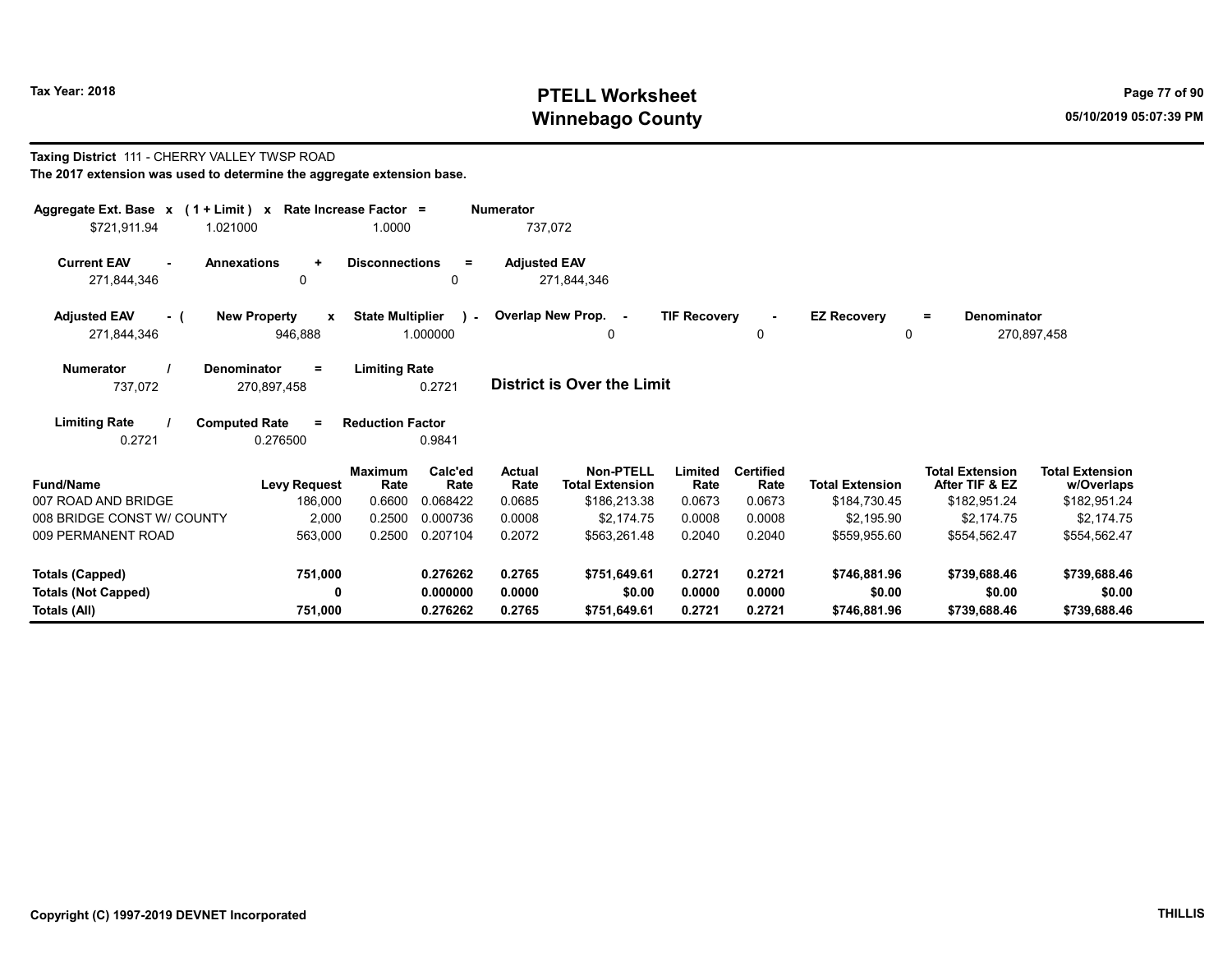# Tax Year: 2018 **PTELL Worksheet** Page 78 of 90 Winnebago County and the County of the County of the County of the County of the County of the County of the County of the County of the County of the County of the County of the County of the County of the County of the C

#### Taxing District 112 - DURAND TWSP ROAD

| Aggregate Ext. Base $x$ (1 + Limit) x Rate Increase Factor = |                                              |                         |                           | <b>Numerator</b>      |                                            |                     |                          |                         |                                          |                                      |
|--------------------------------------------------------------|----------------------------------------------|-------------------------|---------------------------|-----------------------|--------------------------------------------|---------------------|--------------------------|-------------------------|------------------------------------------|--------------------------------------|
| \$106,336.23                                                 | 1.021000                                     | 1.0000                  |                           | 108,569               |                                            |                     |                          |                         |                                          |                                      |
| <b>Current EAV</b><br>37,864,010                             | <b>Annexations</b><br>$\ddot{}$<br>0         | <b>Disconnections</b>   | $\equiv$<br>$\Omega$      | <b>Adjusted EAV</b>   | 37,864,010                                 |                     |                          |                         |                                          |                                      |
| <b>Adjusted EAV</b><br>- (<br>37,864,010                     | <b>New Property</b><br>X<br>27,209           | <b>State Multiplier</b> | $\mathcal{L}$<br>1.000000 |                       | Overlap New Prop. -<br>0                   | <b>TIF Recovery</b> | 0                        | <b>EZ Recovery</b><br>0 | Denominator<br>$\equiv$                  | 37,836,801                           |
| <b>Numerator</b><br>108,569                                  | Denominator<br>$=$<br>37,836,801             | <b>Limiting Rate</b>    | 0.2870                    |                       | District is Over the Limit                 |                     |                          |                         |                                          |                                      |
| <b>Limiting Rate</b><br>0.2870                               | <b>Computed Rate</b><br>$\equiv$<br>0.289200 | <b>Reduction Factor</b> | 0.9924                    |                       |                                            |                     |                          |                         |                                          |                                      |
| <b>Fund/Name</b>                                             | <b>Levy Request</b>                          | <b>Maximum</b><br>Rate  | Calc'ed<br>Rate           | <b>Actual</b><br>Rate | <b>Non-PTELL</b><br><b>Total Extension</b> | Limited<br>Rate     | <b>Certified</b><br>Rate | <b>Total Extension</b>  | <b>Total Extension</b><br>After TIF & EZ | <b>Total Extension</b><br>w/Overlaps |
| 007 ROAD AND BRIDGE                                          | 29,465                                       | 0.6600                  | 0.077818                  | 0.0779                | \$29,496.06                                | 0.0771              | 0.0771                   | \$29,396.45             | \$29,193.15                              | \$29,193.15                          |
| 008 BRIDGE CONST W/ COUNTY                                   | 2,246                                        | 0.2500                  | 0.005932                  | 0.0060                | \$2,271.84                                 | 0.0060              | 0.0060                   | \$2,287.66              | \$2,271.84                               | \$2,271.84                           |
| 009 PERMANENT ROAD                                           | 68,652                                       | 0.2500                  | 0.181312                  | 0.1814                | \$68,685.31                                | 0.1801              | 0.1801                   | \$68,667.98             | \$68,193.08                              | \$68,193.08                          |
| 010 EQUIPMENT AND BUILDING                                   | 9,037                                        | 0.1000                  | 0.023867                  | 0.0239                | \$9.049.50                                 | 0.0238              | 0.0238                   | \$9.074.39              | \$9.011.63                               | \$9.011.63                           |
| <b>Totals (Capped)</b>                                       | 109,400                                      |                         | 0.288929                  | 0.2892                | \$109,502.71                               | 0.2870              | 0.2870                   | \$109,426.49            | \$108,669.70                             | \$108,669.70                         |
| <b>Totals (Not Capped)</b>                                   | 0                                            |                         | 0.000000                  | 0.0000                | \$0.00                                     | 0.0000              | 0.0000                   | \$0.00                  | \$0.00                                   | \$0.00                               |
| Totals (All)                                                 | 109,400                                      |                         | 0.288929                  | 0.2892                | \$109,502.71                               | 0.2870              | 0.2870                   | \$109,426.49            | \$108,669.70                             | \$108,669.70                         |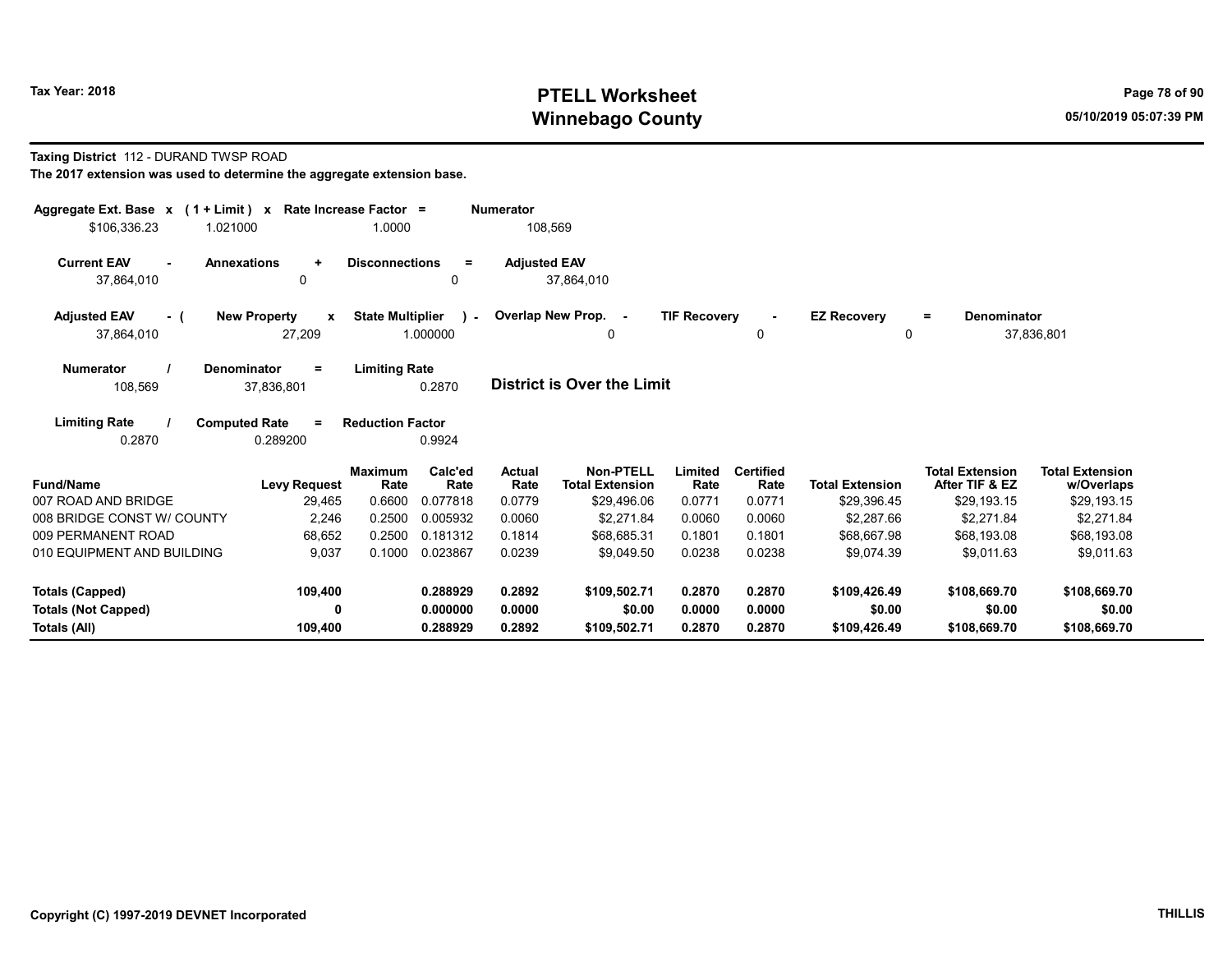## Tax Year: 2018 **PTELL Worksheet** Page 79 of 90 Winnebago County and the County of the County of the County of the County of the County of the County of the County of the County of the County of the County of the County of the County of the County of the County of the C

#### Taxing District 113 - HARLEM TWSP ROAD The 2017 extension was used to determine the aggregate extension base.

| Aggregate Ext. Base $x$ (1 + Limit) $x$<br>\$269,798.91              | 1.021000                                             | Rate Increase Factor =<br>1.0000                         | <b>Numerator</b><br>275,465        |                                                                                  |                                    |                                        |                                                          |                                                      |
|----------------------------------------------------------------------|------------------------------------------------------|----------------------------------------------------------|------------------------------------|----------------------------------------------------------------------------------|------------------------------------|----------------------------------------|----------------------------------------------------------|------------------------------------------------------|
| <b>Current EAV</b><br>583,437,749                                    | <b>Annexations</b><br>$\ddot{}$<br>0                 | <b>Disconnections</b><br>$=$<br>0                        | <b>Adjusted EAV</b><br>583,437,749 |                                                                                  |                                    |                                        |                                                          |                                                      |
| <b>Adjusted EAV</b><br>- (<br>583,437,749                            | <b>New Property</b><br>$\boldsymbol{x}$<br>3,423,014 | <b>State Multiplier</b><br>$\mathbf{1}$<br>1.000000      | Overlap New Prop. -                | <b>TIF Recovery</b><br>0                                                         | 0                                  | <b>EZ Recovery</b><br>0                | <b>Denominator</b><br>$=$                                | 580,014,735                                          |
| <b>Numerator</b><br>275,465                                          | <b>Denominator</b><br>$\equiv$<br>580,014,735        | <b>Limiting Rate</b><br>0.0475                           | <b>District is Over the Limit</b>  |                                                                                  |                                    |                                        |                                                          |                                                      |
| <b>Limiting Rate</b><br>0.0475                                       | <b>Computed Rate</b><br>$\equiv$<br>0.051400         | <b>Reduction Factor</b><br>0.9241                        |                                    |                                                                                  |                                    |                                        |                                                          |                                                      |
| <b>Fund/Name</b><br>007 ROAD AND BRIDGE                              | <b>Levy Request</b><br>299,431                       | Calc'ed<br>Maximum<br>Rate<br>Rate<br>0.6600<br>0.051322 | Actual<br>Rate<br>0.0514           | Non-PTELL<br>Limited<br><b>Total Extension</b><br>Rate<br>\$299,887.00<br>0.0475 | <b>Certified</b><br>Rate<br>0.0475 | <b>Total Extension</b><br>\$293,563.11 | <b>Total Extension</b><br>After TIF & EZ<br>\$277,132.93 | <b>Total Extension</b><br>w/Overlaps<br>\$277,132.93 |
| <b>Totals (Capped)</b><br><b>Totals (Not Capped)</b><br>Totals (All) | 299,431<br>0<br>299,431                              | 0.051322<br>0.000000<br>0.051322                         | 0.0514<br>0.0000<br>0.0514         | \$299,887.00<br>0.0475<br>0.0000<br>\$0.00<br>\$299,887.00<br>0.0475             | 0.0475<br>0.0000<br>0.0475         | \$293,563.11<br>\$0.00<br>\$293,563.11 | \$277,132.93<br>\$0.00<br>\$277,132.93                   | \$277,132.93<br>\$0.00<br>\$277,132.93               |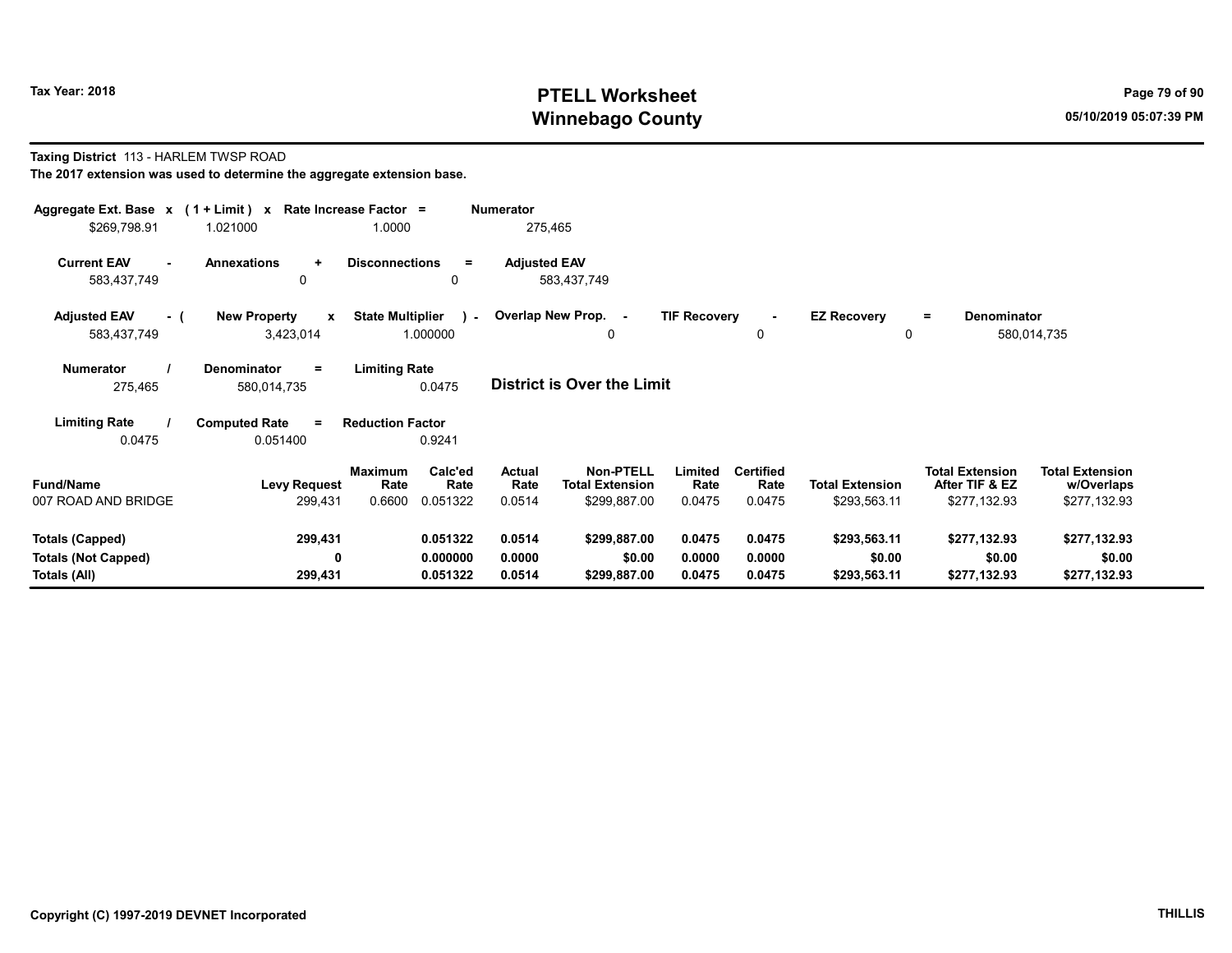## Tax Year: 2018 **PTELL Worksheet** Page 80 of 90 Winnebago County and the County of the County of the County of the County of the County of the County of the County of the County of the County of the County of the County of the County of the County of the County of the C

#### Taxing District 114 - HARRISON TWSP ROAD The 2017 extension was used to determine the aggregate extension base.

| Aggregate Ext. Base $x$ (1 + Limit) x Rate Increase Factor =<br><b>Numerator</b>                                                                                                                                                                                    |                                                                |                 |                       |                                            |                     |                          |                        |                                          |                                      |  |  |
|---------------------------------------------------------------------------------------------------------------------------------------------------------------------------------------------------------------------------------------------------------------------|----------------------------------------------------------------|-----------------|-----------------------|--------------------------------------------|---------------------|--------------------------|------------------------|------------------------------------------|--------------------------------------|--|--|
| \$29,533.51<br>1.021000                                                                                                                                                                                                                                             | 1.0000                                                         |                 | 30,154                |                                            |                     |                          |                        |                                          |                                      |  |  |
| <b>Current EAV</b><br><b>Annexations</b><br>14,635,564                                                                                                                                                                                                              | <b>Disconnections</b><br>$\ddot{}$<br>0                        | $=$<br>0        | <b>Adjusted EAV</b>   | 14,635,564                                 |                     |                          |                        |                                          |                                      |  |  |
| <b>Adjusted EAV</b><br>- (                                                                                                                                                                                                                                          | <b>State Multiplier</b><br><b>New Property</b><br>$\mathbf{x}$ | $\sim$          |                       | Overlap New Prop. -                        | <b>TIF Recovery</b> | $\blacksquare$           | <b>EZ Recovery</b>     | <b>Denominator</b><br>$=$                |                                      |  |  |
| 14,635,564                                                                                                                                                                                                                                                          | 43,153                                                         | 1.000000        |                       | 0                                          |                     | 0                        | 0                      |                                          | 14,592,411                           |  |  |
| <b>Limiting Rate</b><br><b>Numerator</b><br><b>Denominator</b><br>$\equiv$<br><b>District is Over the Limit</b><br>0.2067<br>30,154<br>14,592,411<br><b>Limiting Rate</b><br><b>Computed Rate</b><br><b>Reduction Factor</b><br>$=$<br>0.2067<br>0.211900<br>0.9755 |                                                                |                 |                       |                                            |                     |                          |                        |                                          |                                      |  |  |
| <b>Fund/Name</b>                                                                                                                                                                                                                                                    | <b>Maximum</b><br>Rate<br><b>Levy Request</b>                  | Calc'ed<br>Rate | <b>Actual</b><br>Rate | <b>Non-PTELL</b><br><b>Total Extension</b> | Limited<br>Rate     | <b>Certified</b><br>Rate | <b>Total Extension</b> | <b>Total Extension</b><br>After TIF & EZ | <b>Total Extension</b><br>w/Overlaps |  |  |
| 007 ROAD AND BRIDGE                                                                                                                                                                                                                                                 | 31,010<br>0.6600                                               | 0.211881        | 0.2119                | \$31,012.76                                | 0.2067              | 0.2067                   | \$30,251.71            | \$30,251.71                              | \$30,251.71                          |  |  |
| 008 BRIDGE CONST W/ COUNTY                                                                                                                                                                                                                                          | 0.2500<br>0                                                    | 0.000000        | 0.0000                | \$0.00                                     | 0.0000              | 0.0000                   | \$0.00                 | \$0.00                                   | \$0.00                               |  |  |
| <b>Totals (Capped)</b>                                                                                                                                                                                                                                              | 31,010                                                         | 0.211881        | 0.2119                | \$31,012.76                                | 0.2067              | 0.2067                   | \$30,251.71            | \$30,251.71                              | \$30,251.71                          |  |  |
| <b>Totals (Not Capped)</b>                                                                                                                                                                                                                                          | 0                                                              | 0.000000        | 0.0000                | \$0.00                                     | 0.0000              | 0.0000                   | \$0.00                 | \$0.00                                   | \$0.00                               |  |  |
| Totals (All)                                                                                                                                                                                                                                                        | 31,010                                                         | 0.211881        | 0.2119                | \$31,012.76                                | 0.2067              | 0.2067                   | \$30,251.71            | \$30,251.71                              | \$30,251.71                          |  |  |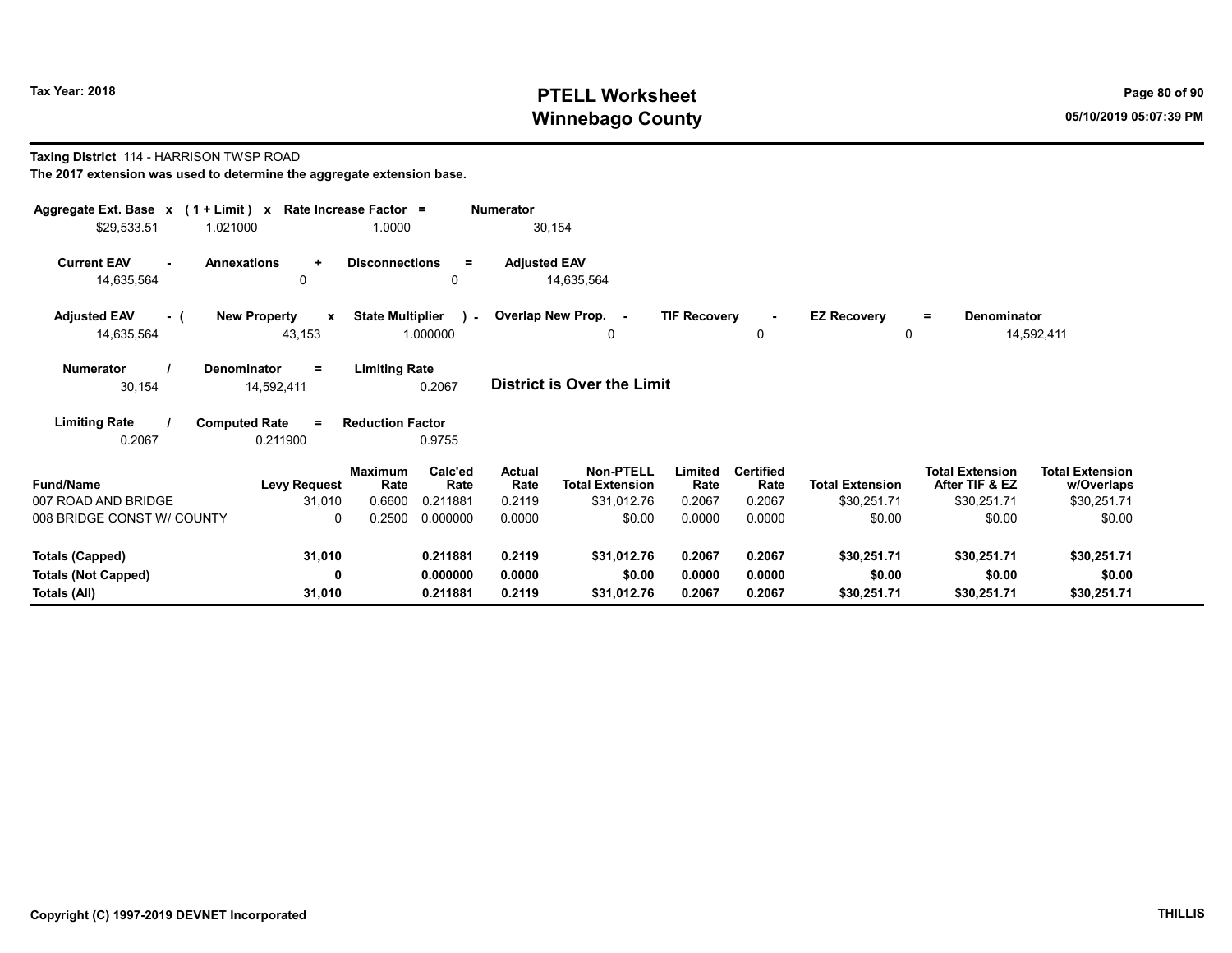## Tax Year: 2018 **PTELL Worksheet** Page 81 of 90 Winnebago County and the County of the County of the County of the County of the County of the County of the County of the County of the County of the County of the County of the County of the County of the County of the C

#### Taxing District 115 - LAONA TWSP ROAD

|                                   |     | Aggregate Ext. Base $x$ (1 + Limit) $x$ Rate Increase Factor = |                                               | <b>Numerator</b>                                                                                                              |
|-----------------------------------|-----|----------------------------------------------------------------|-----------------------------------------------|-------------------------------------------------------------------------------------------------------------------------------|
| \$68,509.76                       |     | 1.021000                                                       | 1.0000                                        | 69,948                                                                                                                        |
| <b>Current EAV</b><br>34,058,194  | ж.  | <b>Annexations</b><br>$\ddot{}$<br>0                           | <b>Disconnections</b><br>$=$<br>0             | <b>Adiusted EAV</b><br>34.058.194                                                                                             |
| <b>Adjusted EAV</b><br>34,058,194 | - ( | <b>New Property</b><br>$\mathbf{x}$<br>47.246                  | <b>State Multiplier</b><br>$\sim$<br>1.000000 | Overlap New Prop.<br><b>TIF Recovery</b><br><b>EZ Recovery</b><br><b>Denominator</b><br>$=$<br>$\sim$<br>34,010,948<br>0<br>0 |
| <b>Numerator</b><br>69,948        |     | $=$<br><b>Denominator</b><br>34,010,948                        | <b>Limiting Rate</b><br>0.2057                | <b>District is Within the Limit</b>                                                                                           |

| <b>Fund/Name</b>             | <b>Levy Request</b> | <b>Maximum</b><br>Rate | Calc'ed<br>Rate | <b>Actual</b><br>Rate | <b>Non-PTELL</b><br><b>Total Extension</b> | Limited<br>Rate | <b>Certified</b><br>Rate | <b>Total Extension</b> | Total Extension<br>After TIF & EZ | <b>Total Extension</b><br>w/Overlaps |
|------------------------------|---------------------|------------------------|-----------------|-----------------------|--------------------------------------------|-----------------|--------------------------|------------------------|-----------------------------------|--------------------------------------|
| 007 ROAD AND BRIDGE          | 69,100              | 0.6600                 | 0.202888        | 0.2029                | \$69.104.08                                | 0.2029          | 0.2029                   | \$69,104.08            | \$69,104.08                       | \$69,104.08                          |
| 027 AUDIT                    |                     | 0.0050                 | 0.000000        | 0.0000                | \$0.00                                     | 0.0000          | 0.0000                   | \$0.00                 | \$0.00                            | \$0.00                               |
| 035 TORT JUDGMENTS, LIABILIT | 0                   | ი იიიი                 | 0.000000        | 0.0000                | \$0.00                                     | 0.0000          | 0.0000                   | \$0.00                 | \$0.00                            | \$0.00                               |
| 047 SOCIAL SECURITY          |                     | ი იიიი                 | 0.000000        | 0.0000                | \$0.00                                     | 0.0000          | 0.0000                   | \$0.00                 | \$0.00                            | \$0.00                               |
| <b>Totals (Capped)</b>       | 69.100              |                        | 0.202888        | 0.2029                | \$69,104.08                                | 0.2029          | 0.2029                   | \$69,104.08            | \$69,104.08                       | \$69,104.08                          |
| <b>Totals (Not Capped)</b>   | 0                   |                        | 0.000000        | 0.0000                | \$0.00                                     | 0.0000          | 0.0000                   | \$0.00                 | \$0.00                            | \$0.00                               |
| Totals (All)                 | 69.100              |                        | 0.202888        | 0.2029                | \$69,104.08                                | 0.2029          | 0.2029                   | \$69,104.08            | \$69,104.08                       | \$69,104.08                          |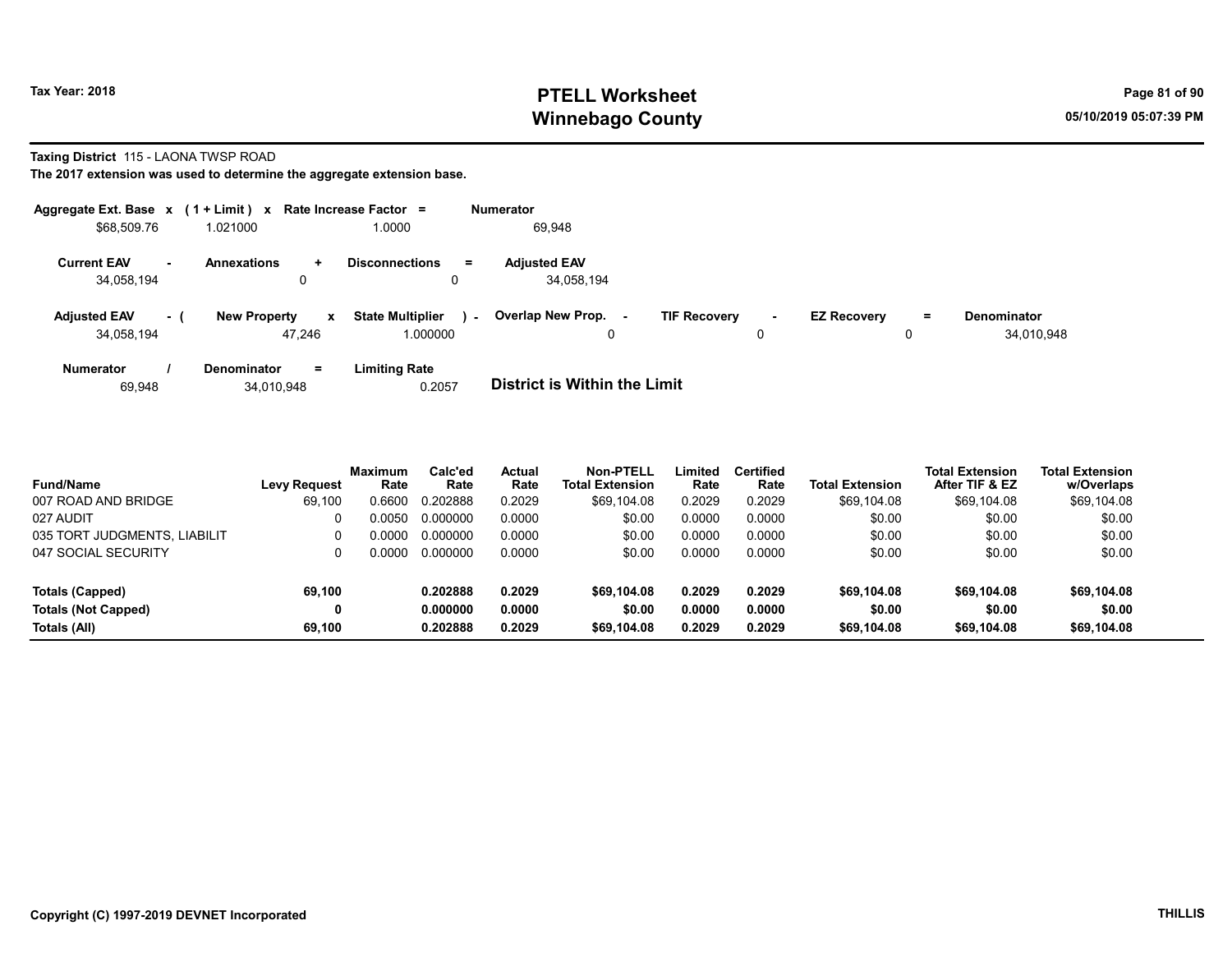## Tax Year: 2018 **PTELL Worksheet** Page 82 of 90 Winnebago County and the County of the County of the County of the County of the County of the County of the County of the County of the County of the County of the County of the County of the County of the County of the C

#### Taxing District 116 - OWEN TWSP ROAD

| Aggregate Ext. Base x (1 + Limit) x Rate Increase Factor = |                                              |                                     |                 | <b>Numerator</b>    |                                            |                     |                          |                         |                                          |                                      |
|------------------------------------------------------------|----------------------------------------------|-------------------------------------|-----------------|---------------------|--------------------------------------------|---------------------|--------------------------|-------------------------|------------------------------------------|--------------------------------------|
| \$167,465.55                                               | 1.021000                                     | 1.0000                              |                 | 170,982             |                                            |                     |                          |                         |                                          |                                      |
| <b>Current EAV</b><br>84,963,477                           | <b>Annexations</b><br>$\ddot{}$<br>0         | <b>Disconnections</b>               | $\equiv$<br>0   | <b>Adjusted EAV</b> | 84,963,477                                 |                     |                          |                         |                                          |                                      |
| <b>Adjusted EAV</b><br>- (<br>84,963,477                   | <b>New Property</b><br>x<br>108,875          | <b>State Multiplier</b><br>1.000000 | $\lambda$       |                     | Overlap New Prop. -<br>0                   | <b>TIF Recovery</b> | $\sim$<br>0              | <b>EZ Recovery</b><br>0 | <b>Denominator</b><br>$=$                | 84,854,602                           |
| <b>Numerator</b><br>170,982                                | <b>Denominator</b><br>$\equiv$<br>84,854,602 | <b>Limiting Rate</b>                | 0.2015          |                     | District is Over the Limit                 |                     |                          |                         |                                          |                                      |
| <b>Limiting Rate</b><br>0.2015                             | <b>Computed Rate</b><br>$\equiv$<br>0.202000 | <b>Reduction Factor</b>             | 0.9975          |                     |                                            |                     |                          |                         |                                          |                                      |
| <b>Fund/Name</b>                                           | <b>Levy Request</b>                          | <b>Maximum</b><br>Rate              | Calc'ed<br>Rate | Actual<br>Rate      | <b>Non-PTELL</b><br><b>Total Extension</b> | Limited<br>Rate     | <b>Certified</b><br>Rate | <b>Total Extension</b>  | <b>Total Extension</b><br>After TIF & EZ | <b>Total Extension</b><br>w/Overlaps |
| 007 ROAD AND BRIDGE                                        | 81,000                                       | 0.6600                              | 0.095335        | 0.0954              | \$81,055.16                                | 0.0951              | 0.0951                   | \$80,800.27             | \$80,800.27                              | \$80,800.27                          |
| 009 PERMANENT ROAD                                         | 78,500                                       | 0.2500                              | 0.092393        | 0.0924              | \$78,506.25                                | 0.0922              | 0.0922                   | \$78,336.33             | \$78,336.33                              | \$78,336.33                          |
| 035 TORT JUDGMENTS, LIABILIT                               | 7,000                                        | 0.0000                              | 0.008239        | 0.0083              | \$7.051.97                                 | 0.0083              | 0.0083                   | \$7.051.97              | \$7,051.97                               | \$7,051.97                           |
| 047 SOCIAL SECURITY                                        | 5,000                                        | 0.0000                              | 0.005885        | 0.0059              | \$5,012.85                                 | 0.0059              | 0.0059                   | \$5,012.85              | \$5,012.85                               | \$5,012.85                           |
| Totals (Capped)                                            | 171,500                                      |                                     | 0.201852        | 0.2020              | \$171,626.23                               | 0.2015              | 0.2015                   | \$171,201.41            | \$171,201.42                             | \$171,201.42                         |
| <b>Totals (Not Capped)</b>                                 | 0                                            |                                     | 0.000000        | 0.0000              | \$0.00                                     | 0.0000              | 0.0000                   | \$0.00                  | \$0.00                                   | \$0.00                               |
| Totals (All)                                               | 171,500                                      |                                     | 0.201852        | 0.2020              | \$171,626.23                               | 0.2015              | 0.2015                   | \$171,201.41            | \$171,201.42                             | \$171,201.42                         |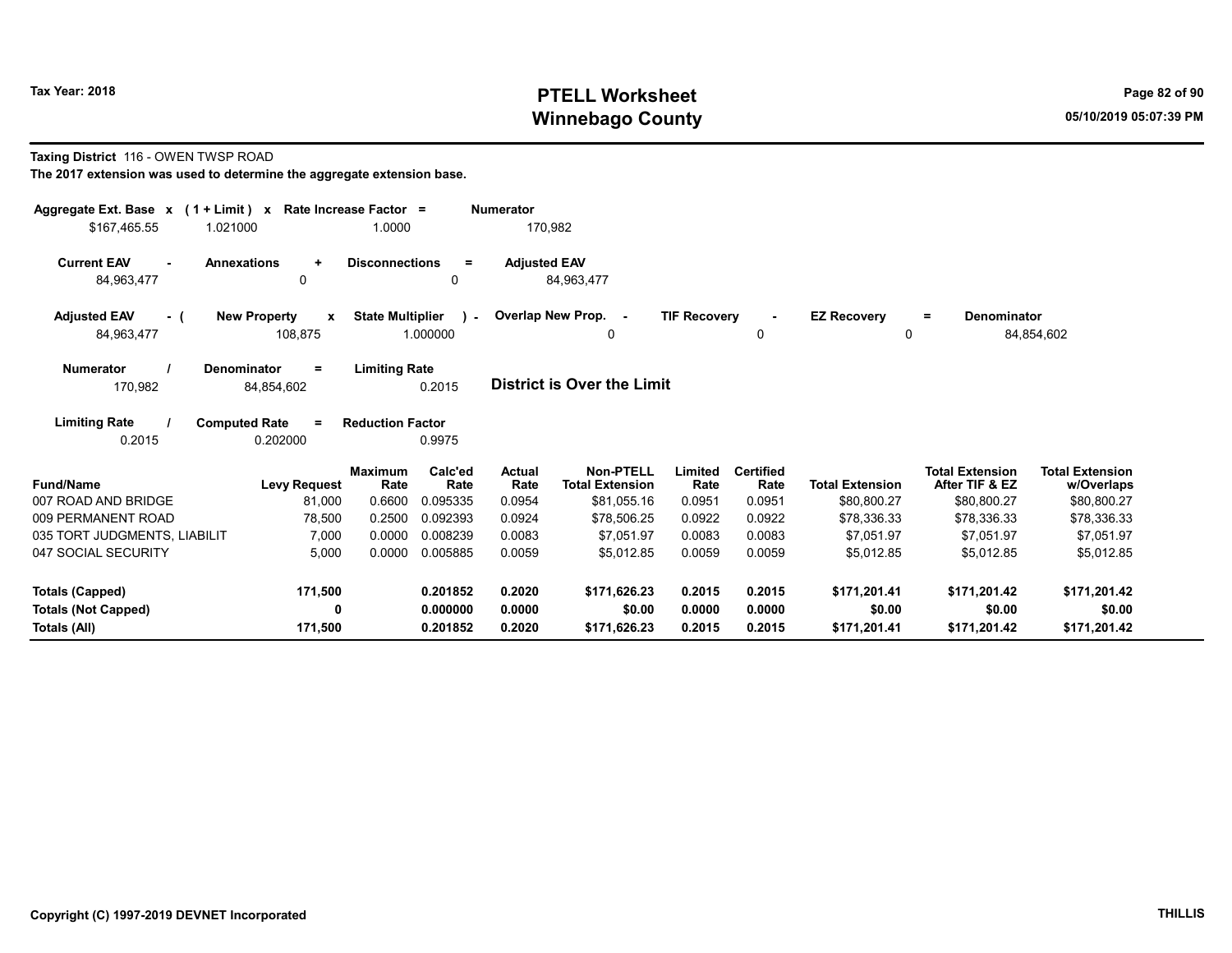## Tax Year: 2018 **PTELL Worksheet** Page 83 of 90 Winnebago County and the County of the County of the County of the County of the County of the County of the County of the County of the County of the County of the County of the County of the County of the County of the C

#### Taxing District 117 - PECATONICA TWSP ROAD

| The 2017 extension was used to determine the aggregate extension base. |  |
|------------------------------------------------------------------------|--|
|------------------------------------------------------------------------|--|

| Aggregate Ext. Base $x$ (1 + Limit) $x$                     | Rate Increase Factor =                                                          |                       | <b>Numerator</b>      |                                            |                     |                          |                         |                                          |                                      |
|-------------------------------------------------------------|---------------------------------------------------------------------------------|-----------------------|-----------------------|--------------------------------------------|---------------------|--------------------------|-------------------------|------------------------------------------|--------------------------------------|
| \$126,180.93<br>1.021000                                    | 1.0000                                                                          |                       | 128,831               |                                            |                     |                          |                         |                                          |                                      |
| <b>Current EAV</b><br><b>Annexations</b><br>٠<br>69,824,613 | <b>Disconnections</b><br>$\ddot{}$<br>0                                         | $\equiv$              | <b>Adjusted EAV</b>   | 69,824,613                                 |                     |                          |                         |                                          |                                      |
|                                                             |                                                                                 |                       |                       |                                            |                     |                          |                         |                                          |                                      |
| <b>Adjusted EAV</b><br>- (<br>69,824,613                    | <b>State Multiplier</b><br><b>New Property</b><br>$\boldsymbol{x}$<br>1,289,179 | $\lambda$<br>1.000000 |                       | Overlap New Prop. -<br>0                   | <b>TIF Recovery</b> | $\sim$<br>0              | <b>EZ Recovery</b><br>0 | <b>Denominator</b><br>$=$                | 68,535,434                           |
| <b>Numerator</b><br>Denominator<br>128,831                  | <b>Limiting Rate</b><br>$=$<br>68,535,434                                       | 0.1880                |                       | <b>District is Over the Limit</b>          |                     |                          |                         |                                          |                                      |
| <b>Limiting Rate</b><br>0.1880                              | <b>Computed Rate</b><br><b>Reduction Factor</b><br>$=$<br>0.189900              | 0.9900                |                       |                                            |                     |                          |                         |                                          |                                      |
| <b>Fund/Name</b>                                            | <b>Maximum</b><br>Rate<br><b>Levy Request</b>                                   | Calc'ed<br>Rate       | <b>Actual</b><br>Rate | <b>Non-PTELL</b><br><b>Total Extension</b> | Limited<br>Rate     | <b>Certified</b><br>Rate | <b>Total Extension</b>  | <b>Total Extension</b><br>After TIF & EZ | <b>Total Extension</b><br>w/Overlaps |
| 007 ROAD AND BRIDGE                                         | 0.6600<br>67,800                                                                | 0.097100              | 0.0971                | \$67,799.70                                | 0.0959              | 0.0959                   | \$66,961.80             | \$66,961.80                              | \$66,961.80                          |
| 009 PERMANENT ROAD                                          | 0.2500<br>10,000                                                                | 0.014322              | 0.0144                | \$10.054.74                                | 0.0143              | 0.0143                   | \$9.984.92              | \$9.984.92                               | \$9,984.92                           |
| 010 EQUIPMENT AND BUILDING                                  | 0.1000<br>48,680                                                                | 0.069718              | 0.0698                | \$48,737.58                                | 0.0692              | 0.0692                   | \$48,318.63             | \$48,318.63                              | \$48,318.63                          |
| 035 TORT JUDGMENTS, LIABILIT                                | 0.0000<br>6,000                                                                 | 0.008593              | 0.0086                | \$6,004.92                                 | 0.0086              | 0.0086                   | \$6,004.92              | \$6,004.92                               | \$6,004.92                           |
| <b>Totals (Capped)</b>                                      | 132,480                                                                         | 0.189733              | 0.1899                | \$132,596.94                               | 0.1880              | 0.1880                   | \$131,270.27            | \$131,270.27                             | \$131,270.27                         |
| <b>Totals (Not Capped)</b>                                  | 0                                                                               | 0.000000              | 0.0000                | \$0.00                                     | 0.0000              | 0.0000                   | \$0.00                  | \$0.00                                   | \$0.00                               |
| Totals (All)                                                | 132,480                                                                         | 0.189733              | 0.1899                | \$132,596.94                               | 0.1880              | 0.1880                   | \$131,270.27            | \$131,270.27                             | \$131,270.27                         |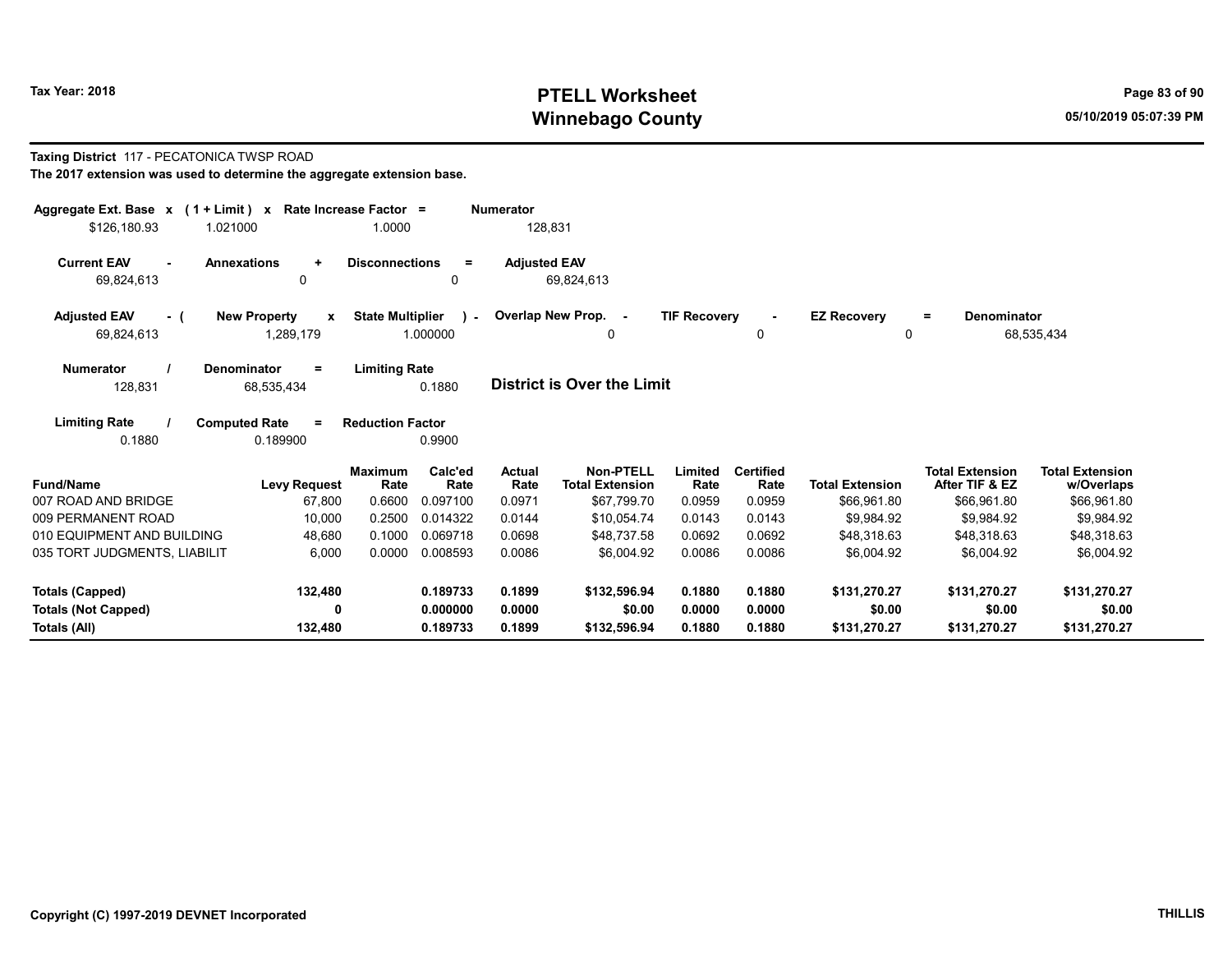## Tax Year: 2018 **PTELL Worksheet** Page 84 of 90 Winnebago County and the County of the County of the County of the County of the County of the County of the County of the County of the County of the County of the County of the County of the County of the County of the C

# Taxing District 118 - ROCKFORD TWSP ROAD

The 2017 extension was used to determine the aggregate extension base.

| Aggregate Ext. Base $x$ (1 + Limit) $x$ |        |                                       | Rate Increase Factor =                        | <b>Numerator</b>                     |                     |    |                    |          |                                     |
|-----------------------------------------|--------|---------------------------------------|-----------------------------------------------|--------------------------------------|---------------------|----|--------------------|----------|-------------------------------------|
| \$2,626,019.44                          |        | 1.021000                              | 1.0000                                        | 2,681,166                            |                     |    |                    |          |                                     |
| <b>Current EAV</b><br>1,856,254,057     | $\sim$ | <b>Annexations</b><br>$\ddot{}$<br>0  | <b>Disconnections</b><br>$=$<br>0             | <b>Adiusted EAV</b><br>1.856.254.057 |                     |    |                    |          |                                     |
| <b>Adiusted EAV</b><br>1.856.254.057    | $-1$   | <b>New Property</b><br>x<br>3.398.474 | <b>State Multiplier</b><br>$\sim$<br>1.000000 | Overlap New Prop. -<br>0             | <b>TIF Recovery</b> | ۰. | <b>EZ Recoverv</b> | $=$<br>0 | <b>Denominator</b><br>1,852,855,583 |
| <b>Numerator</b>                        |        | Denominator<br>$\equiv$               | Limiting Rate                                 |                                      |                     |    |                    |          |                                     |

2,681,166 1,852,855,583 0.1447 District is Within the Limit

| <b>Fund/Name</b>           | <b>Levy Request</b> | Maximum<br>Rate | Calc'ed<br>Rate | <b>Actual</b><br>Rate | Non-PTELL<br><b>Total Extension</b> | Limited<br>Rate | <b>Certified</b><br>Rate | <b>Total Extension</b> | <b>Total Extension</b><br>After TIF & EZ | <b>Total Extension</b><br>w/Overlaps |  |
|----------------------------|---------------------|-----------------|-----------------|-----------------------|-------------------------------------|-----------------|--------------------------|------------------------|------------------------------------------|--------------------------------------|--|
| 005 I. M. R. F.            | 1.313               | 0.0000          | 0.000071        | 0.0001                | \$1.856.25                          | 0.0001          | 0.0001                   | \$1.886.57             | \$1.856.25                               | \$1,856.25                           |  |
| 007 ROAD AND BRIDGE        | 2,624,887           | 0.6600          | 0.141408        | 0.1415                | \$2.626.599.49                      | 0.1415          | 0.1415                   | \$2.669.489.48         | \$2.626.599.49                           | \$2.626.599.49                       |  |
| Totals (Capped)            | 2,626,200           |                 | 0.141479        | 0.1416                | \$2.628.455.74                      | 0.1416          | 0.1416                   | \$2,671,376.05         | \$2.628.455.74                           | \$2,628,455.74                       |  |
| <b>Totals (Not Capped)</b> |                     |                 | 0.000000        | 0.0000                | \$0.00                              | 0.0000          | 0.0000                   | \$0.00                 | \$0.00                                   | \$0.00                               |  |
| Totals (All)               | 2.626.200           |                 | 0.141479        | 0.1416                | \$2,628,455.74                      | 0.1416          | 0.1416                   | \$2,671,376.05         | \$2.628.455.74                           | \$2,628,455.74                       |  |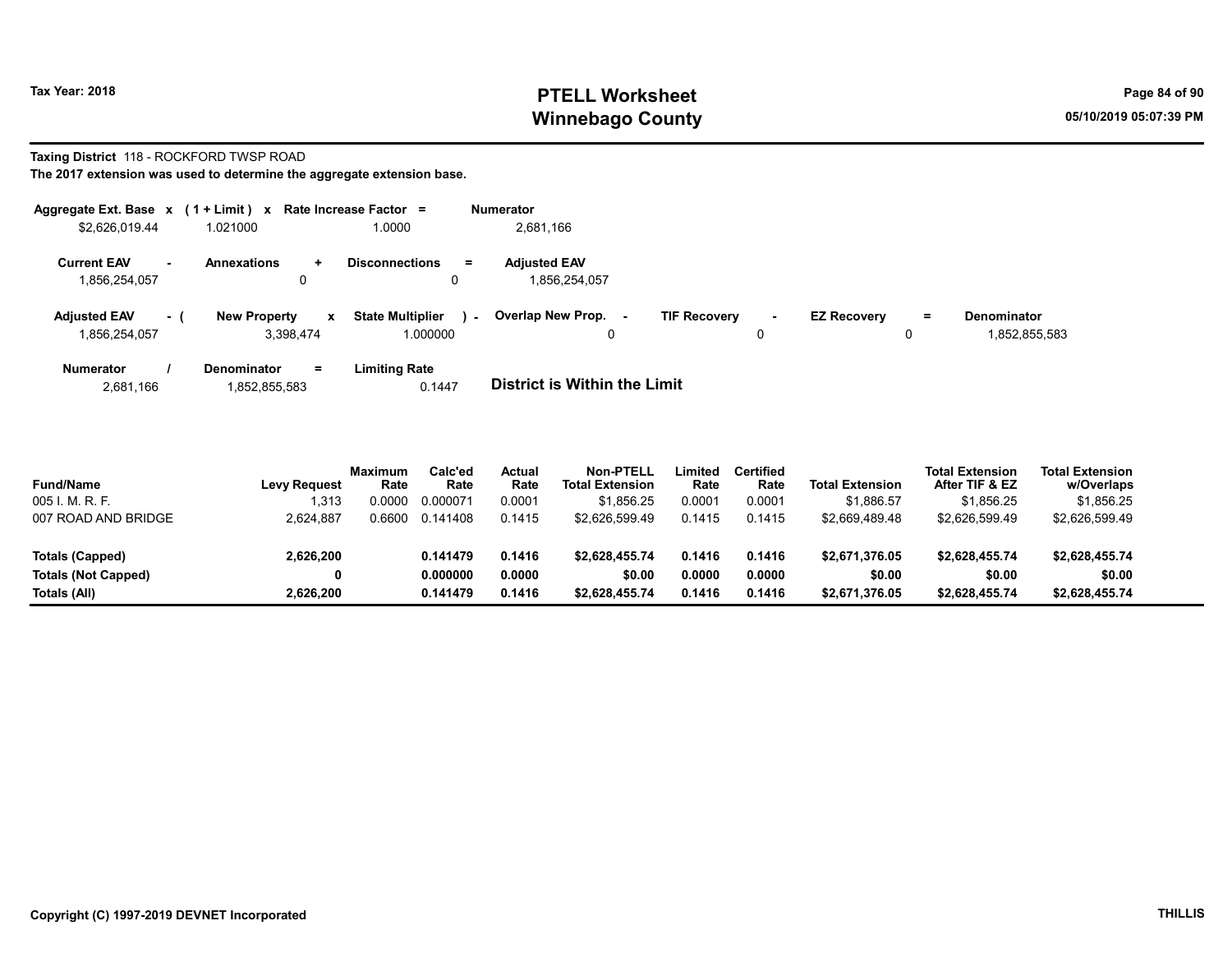## Tax Year: 2018 **PTELL Worksheet** Page 85 of 90 Winnebago County and the County of the County of the County of the County of the County of the County of the County of the County of the County of the County of the County of the County of the County of the County of the C

#### Taxing District 119 - ROCKTON TWSP ROAD The 2017 extension was used to determine the aggregate extension base.

| Aggregate Ext. Base x (1 + Limit) x<br>\$391,003.47 | 1.021000                                         | Rate Increase Factor =<br>1.0000 |                          | <b>Numerator</b><br>399,215 |                                     |                     |                          |                             |                                          |                                      |  |
|-----------------------------------------------------|--------------------------------------------------|----------------------------------|--------------------------|-----------------------------|-------------------------------------|---------------------|--------------------------|-----------------------------|------------------------------------------|--------------------------------------|--|
| <b>Current EAV</b><br>259,213,659                   | <b>Annexations</b><br>$\ddot{}$<br>0             | <b>Disconnections</b>            | $=$<br>0                 | <b>Adjusted EAV</b>         | 259,213,659                         |                     |                          |                             |                                          |                                      |  |
| <b>Adjusted EAV</b><br>- (<br>259,213,659           | <b>New Property</b><br>$\mathbf{x}$<br>1,171,199 | <b>State Multiplier</b>          | $\mathbf{L}$<br>1.000000 |                             | Overlap New Prop. -<br>0            | <b>TIF Recovery</b> | $\blacksquare$<br>0      | <b>EZ Recovery</b><br>0     | <b>Denominator</b><br>$=$                | 258,042,460                          |  |
| <b>Numerator</b><br>399,215                         | <b>Denominator</b><br>$=$<br>258,042,460         | <b>Limiting Rate</b>             | 0.1548                   |                             | <b>District is Over the Limit</b>   |                     |                          |                             |                                          |                                      |  |
| <b>Limiting Rate</b><br>0.1548                      | <b>Computed Rate</b><br>$=$<br>0.161600          | <b>Reduction Factor</b>          | 0.9579                   |                             |                                     |                     |                          |                             |                                          |                                      |  |
| <b>Fund/Name</b>                                    | <b>Levy Request</b>                              | Maximum<br>Rate                  | Calc'ed<br>Rate          | <b>Actual</b><br>Rate       | Non-PTELL<br><b>Total Extension</b> | Limited<br>Rate     | <b>Certified</b><br>Rate | <b>Total Extension</b>      | <b>Total Extension</b><br>After TIF & EZ | <b>Total Extension</b><br>w/Overlaps |  |
| 007 ROAD AND BRIDGE<br>009 PERMANENT ROAD           | 100,000<br>318,713                               | 0.6600<br>0.2500                 | 0.038578<br>0.122954     | 0.0386<br>0.1230            | \$100,056.47<br>\$318,832.80        | 0.0369<br>0.1179    | 0.0369<br>0.1179         | \$97,693.18<br>\$312,141.62 | \$95,649.84<br>\$305,612.90              | \$95,649.84<br>\$305,612.90          |  |
| Totals (Capped)<br><b>Totals (Not Capped)</b>       | 418,713<br>0                                     |                                  | 0.161532<br>0.000000     | 0.1616<br>0.0000            | \$418,889.27<br>\$0.00              | 0.1548<br>0.0000    | 0.1548<br>0.0000         | \$409,834.80<br>\$0.00      | \$401,262.74<br>\$0.00                   | \$401,262.74<br>\$0.00               |  |
| Totals (All)                                        | 418,713                                          |                                  | 0.161532                 | 0.1616                      | \$418,889.27                        | 0.1548              | 0.1548                   | \$409,834.80                | \$401,262.74                             | \$401,262.74                         |  |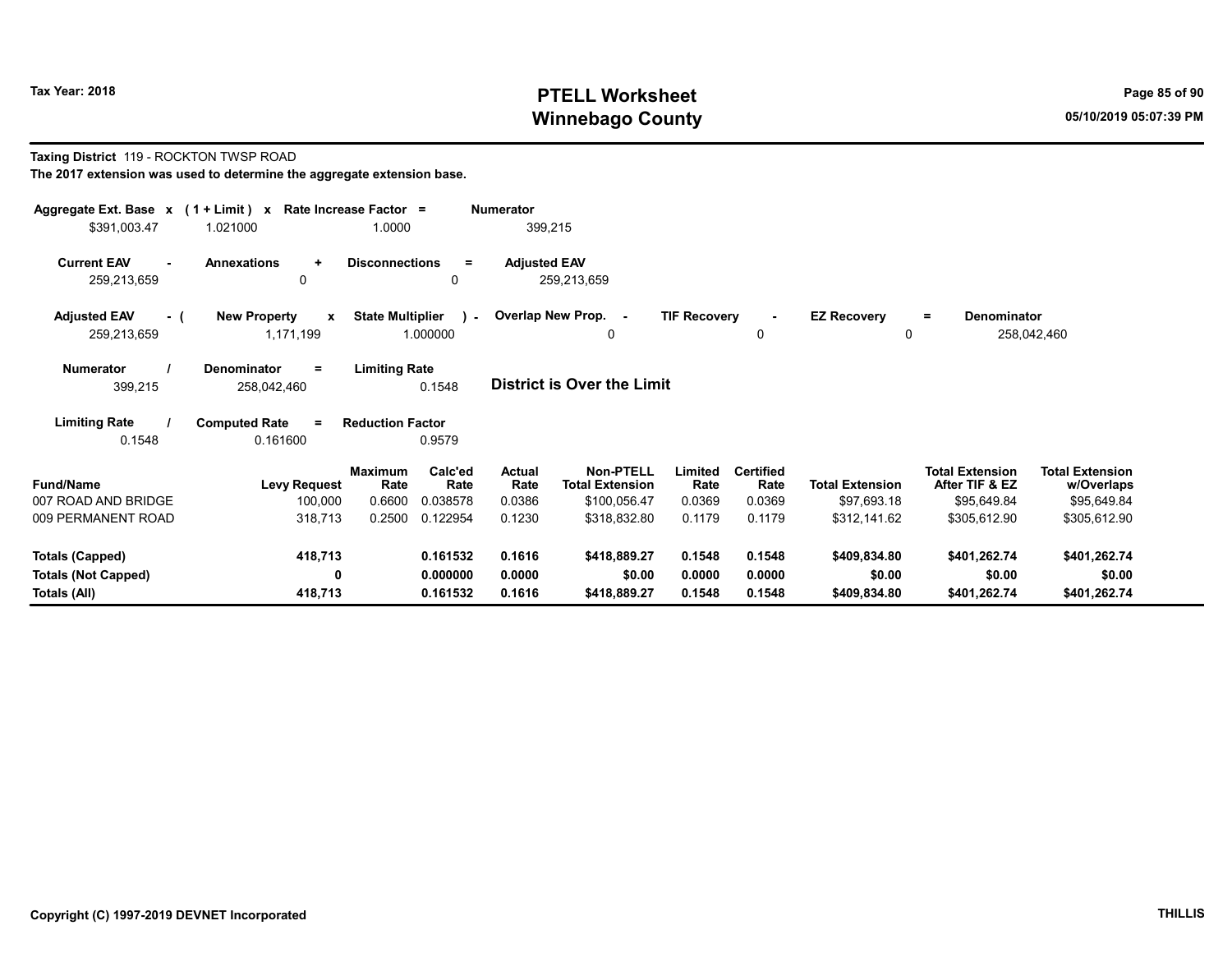## Tax Year: 2018 **PTELL Worksheet** Page 86 of 90 Winnebago County and the County of the County of the County of the County of the County of the County of the County of the County of the County of the County of the County of the County of the County of the County of the C

#### Taxing District 120 - ROSCOE TWSP ROAD

| Aggregate Ext. Base $x$ (1 + Limit) $x$ |     |                                        |              | Rate Increase Factor =              |        | <b>Numerator</b>                   |                     |             |                    |     |                                   |
|-----------------------------------------|-----|----------------------------------------|--------------|-------------------------------------|--------|------------------------------------|---------------------|-------------|--------------------|-----|-----------------------------------|
| \$786,575.82                            |     | 1.021000                               |              | 1.0000                              |        | 803,094                            |                     |             |                    |     |                                   |
| <b>Current EAV</b><br>453,412,977       | н.  | <b>Annexations</b><br>$\ddotmark$<br>0 |              | <b>Disconnections</b><br>$=$<br>0   |        | <b>Adjusted EAV</b><br>453.412.977 |                     |             |                    |     |                                   |
| <b>Adjusted EAV</b><br>453.412.977      | - 1 | <b>New Property</b><br>4.241.654       | $\mathbf{x}$ | <b>State Multiplier</b><br>1.000000 | $\sim$ | Overlap New Prop.<br>$\sim$        | <b>TIF Recovery</b> | $\sim$<br>0 | <b>EZ Recovery</b> | $=$ | <b>Denominator</b><br>449,171,323 |
| <b>Numerator</b>                        |     | <b>Denominator</b>                     | $=$          | <b>Limiting Rate</b>                |        |                                    |                     |             |                    |     |                                   |

| 0.1788<br>803,094<br>449,171,323 | District is Within the Limit |
|----------------------------------|------------------------------|
|----------------------------------|------------------------------|

| <b>Fund/Name</b>           | <b>Levy Request</b> | <b>Maximum</b><br>Rate | Calc'ed<br>Rate | <b>Actual</b><br>Rate | Non-PTELL<br><b>Total Extension</b> | Limited<br>Rate | <b>Certified</b><br>Rate | <b>Total Extension</b> | <b>Total Extension</b><br>After TIF & EZ | <b>Total Extension</b><br>w/Overlaps |
|----------------------------|---------------------|------------------------|-----------------|-----------------------|-------------------------------------|-----------------|--------------------------|------------------------|------------------------------------------|--------------------------------------|
| 007 ROAD AND BRIDGE        | 80,000              | 0.6600                 | 0.017644        | 0.0177                | \$80,254.10                         | 0.0177          | 0.0177                   | \$80,320.05            | \$80,254.10                              | \$80,254.10                          |
| 008 BRIDGE CONST W/ COUNTY | 195'                | 0.2500                 | 0.001587        | 0.0016                | \$7.254.61                          | 0.0016          | 0.0016                   | \$7.260.57             | \$7.254.61                               | \$7.254.61                           |
| 009 PERMANENT ROAD         | 706.700             | 0.2500                 | 0.155862        | 0.1559                | \$706,870.83                        | 0.1559          | 0.1559                   | \$707.451.70           | \$706.870.83                             | \$706,870.83                         |
|                            |                     |                        |                 |                       |                                     |                 |                          |                        |                                          |                                      |
| Totals (Capped)            | 793.895             |                        | 0.175093        | 0.1752                | \$794.379.54                        | 0.1752          | 0.1752                   | \$795.032.32           | \$794.379.54                             | \$794,379.54                         |
| <b>Totals (Not Capped)</b> |                     |                        | 0.000000        | 0.0000                | \$0.00                              | 0.0000          | 0.0000                   | \$0.00                 | \$0.00                                   | \$0.00                               |
| Totals (All)               | 793.895             |                        | 0.175093        | 0.1752                | \$794.379.54                        | 0.1752          | 0.1752                   | \$795.032.32           | \$794.379.54                             | \$794,379.54                         |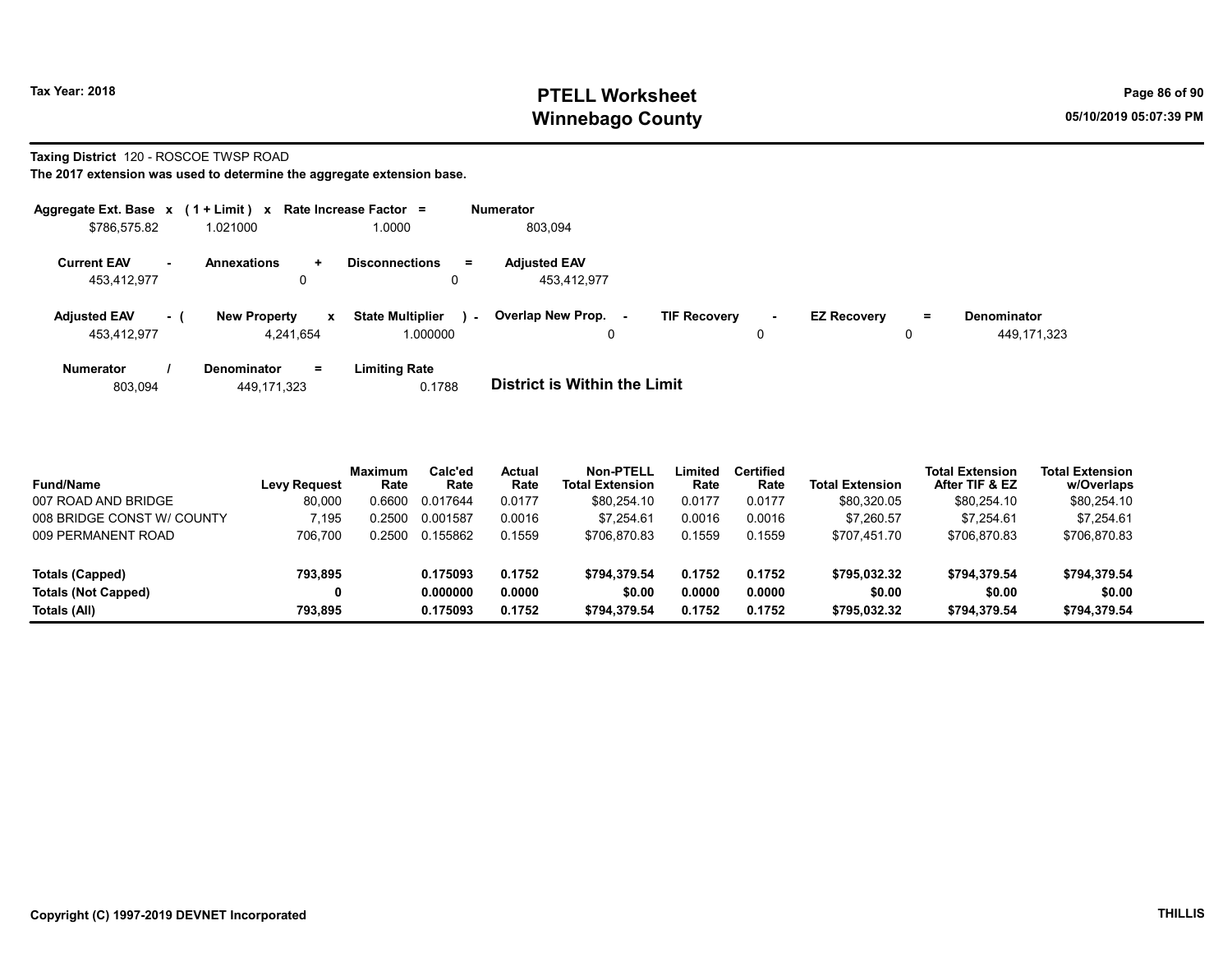## Tax Year: 2018 **PTELL Worksheet** Page 87 of 90 Winnebago County and the County of the County of the County of the County of the County of the County of the County of the County of the County of the County of the County of the County of the County of the County of the C

#### Taxing District 121 - SEWARD TWSP ROAD

| Aggregate Ext. Base $x$ (1 + Limit) $x$<br>\$107,874.88<br>1.021000 |                                                | Rate Increase Factor =<br>1.0000 |                      | <b>Numerator</b><br>110,140 |                                            |                     |                          |                                |                                          |                                      |
|---------------------------------------------------------------------|------------------------------------------------|----------------------------------|----------------------|-----------------------------|--------------------------------------------|---------------------|--------------------------|--------------------------------|------------------------------------------|--------------------------------------|
| <b>Current EAV</b><br><b>Annexations</b><br>$\sim$<br>25,411,900    | $\ddot{}$<br>$\mathbf{0}$                      | <b>Disconnections</b>            | $=$<br>0             | <b>Adjusted EAV</b>         | 25,411,900                                 |                     |                          |                                |                                          |                                      |
| <b>Adjusted EAV</b><br>- (<br>25,411,900                            | <b>New Property</b><br>$\mathbf{x}$<br>205,021 | <b>State Multiplier</b>          | 1.000000             |                             | - Overlap New Prop. -<br>0                 | <b>TIF Recovery</b> | $\blacksquare$<br>0      | <b>EZ Recovery</b><br>$\Omega$ | Denominator<br>=                         | 25,206,879                           |
| <b>Numerator</b><br>Denominator<br>110,140                          | $\equiv$<br>25,206,879                         | <b>Limiting Rate</b>             | 0.4370               |                             | <b>District is Over the Limit</b>          |                     |                          |                                |                                          |                                      |
| <b>Limiting Rate</b><br><b>Computed Rate</b><br>0.4370              | $\equiv$<br>0.446100                           | <b>Reduction Factor</b>          | 0.9796               |                             |                                            |                     |                          |                                |                                          |                                      |
| <b>Fund/Name</b>                                                    | <b>Levy Request</b>                            | <b>Maximum</b><br>Rate           | Calc'ed<br>Rate      | Actual<br>Rate              | <b>Non-PTELL</b><br><b>Total Extension</b> | Limited<br>Rate     | <b>Certified</b><br>Rate | <b>Total Extension</b>         | <b>Total Extension</b><br>After TIF & EZ | <b>Total Extension</b><br>w/Overlaps |
| 007 ROAD AND BRIDGE<br>008 BRIDGE CONST W/ COUNTY                   | 47,950<br>2,350                                | 0.6600<br>0.2500                 | 0.188691<br>0.009248 | 0.1887<br>0.0093            | \$47,952.26<br>\$2,363.31                  | 0.1846<br>0.0092    | 0.1846<br>0.0092         | \$46,910.37<br>\$2,337.89      | \$46,910.37<br>\$2,337.89                | \$46,910.37<br>\$2,337.89            |
| 009 PERMANENT ROAD                                                  | 48,500                                         | 0.2500                           | 0.190856             | 0.1909                      | \$48,511.32                                | 0.1871              | 0.1871                   | \$47,545.66                    | \$47,545.66                              | \$47,545.66                          |
| 010 EQUIPMENT AND BUILDING                                          | 11,420                                         | 0.1000                           | 0.044940             | 0.0450                      | \$11,435.36                                | 0.0441              | 0.0441                   | \$11.206.65                    | \$11.206.65                              | \$11,206.65                          |
| 047 SOCIAL SECURITY                                                 | 3,090                                          | 0.0000                           | 0.012160             | 0.0122                      | \$3,100.25                                 | 0.0120              | 0.0120                   | \$3,049.43                     | \$3,049.43                               | \$3,049.43                           |
| <b>Totals (Capped)</b>                                              | 113,310                                        |                                  | 0.445895             | 0.4461                      | \$113,362.50                               | 0.4370              | 0.4370                   | \$111,050.00                   | \$111,050.00                             | \$111,050.00                         |
| <b>Totals (Not Capped)</b><br>Totals (All)                          | O<br>113,310                                   |                                  | 0.000000<br>0.445895 | 0.0000<br>0.4461            | \$0.00<br>\$113,362.50                     | 0.0000<br>0.4370    | 0.0000<br>0.4370         | \$0.00<br>\$111,050.00         | \$0.00<br>\$111,050.00                   | \$0.00<br>\$111,050.00               |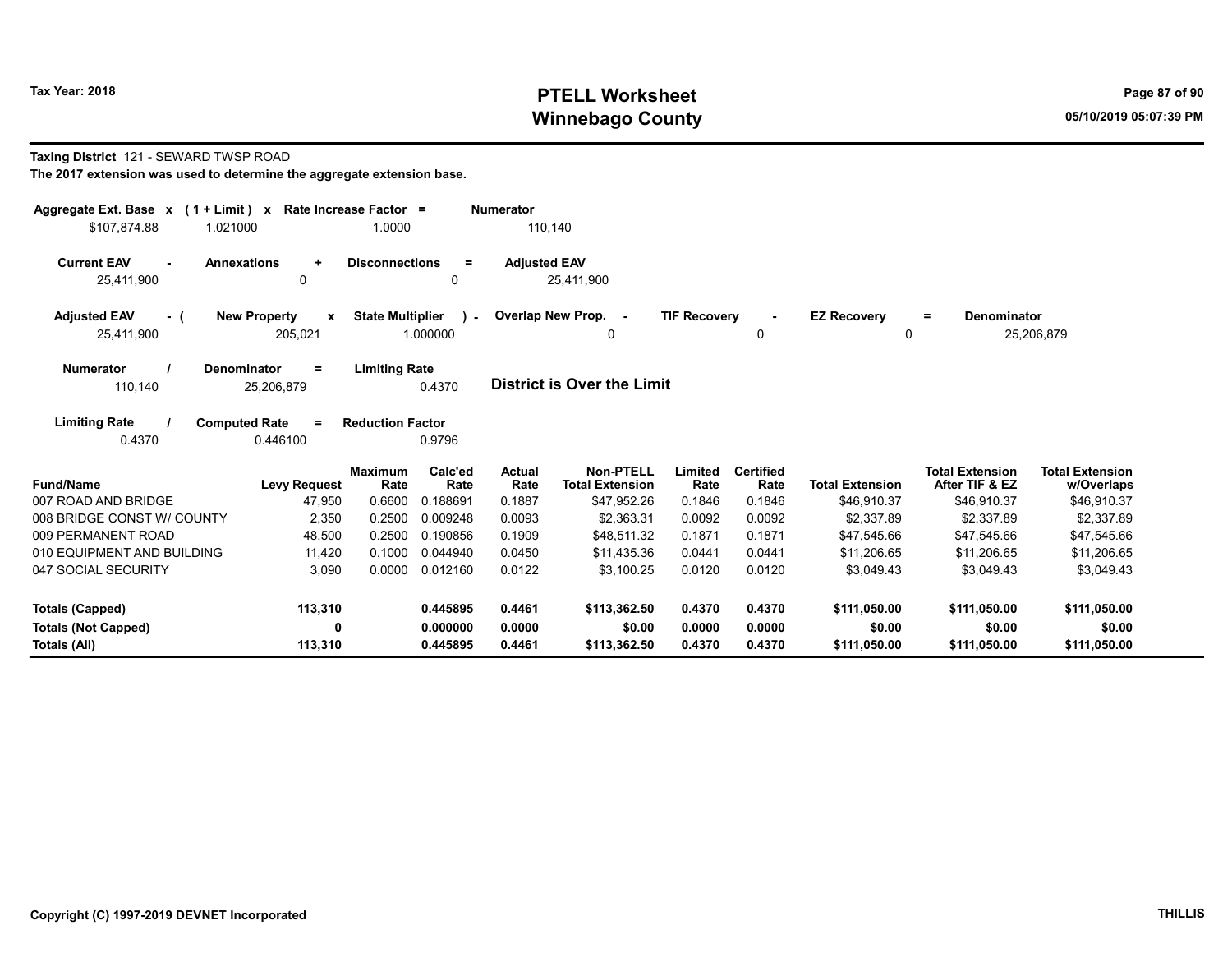## Tax Year: 2018 **PTELL Worksheet** Page 88 of 90 Winnebago County and the County of the County of the County of the County of the County of the County of the County of the County of the County of the County of the County of the County of the County of the County of the C

#### Taxing District 122 - SHIRLAND TWSP ROAD The 2017 extension was used to determine the aggregate extension base.

| Aggregate Ext. Base $x$ (1 + Limit) x Rate Increase Factor =<br>\$26,577.05 | 1.021000                                       | 1.0000                  |                       | <b>Numerator</b><br>27,135 |                                            |                     |                          |                         |                                          |                                      |
|-----------------------------------------------------------------------------|------------------------------------------------|-------------------------|-----------------------|----------------------------|--------------------------------------------|---------------------|--------------------------|-------------------------|------------------------------------------|--------------------------------------|
| <b>Current EAV</b><br>23,598,548                                            | <b>Annexations</b><br>$\ddot{}$<br>0           | <b>Disconnections</b>   | $=$<br>0              | <b>Adjusted EAV</b>        | 23,598,548                                 |                     |                          |                         |                                          |                                      |
| <b>Adjusted EAV</b><br>- (<br>23,598,548                                    | <b>New Property</b><br>$\mathbf{x}$<br>198,742 | <b>State Multiplier</b> | $\lambda$<br>1.000000 |                            | Overlap New Prop. -<br>0                   | <b>TIF Recovery</b> | $\sim$<br>0              | <b>EZ Recovery</b><br>0 | <b>Denominator</b><br>$\equiv$           | 23,399,806                           |
| <b>Numerator</b><br>27,135                                                  | Denominator<br>$\equiv$<br>23,399,806          | <b>Limiting Rate</b>    | 0.1160                |                            | District is Over the Limit                 |                     |                          |                         |                                          |                                      |
| <b>Limiting Rate</b><br>0.1160                                              | <b>Computed Rate</b><br>$\equiv$<br>0.118300   | <b>Reduction Factor</b> | 0.9806                |                            |                                            |                     |                          |                         |                                          |                                      |
| <b>Fund/Name</b>                                                            | <b>Levy Request</b>                            | <b>Maximum</b><br>Rate  | Calc'ed<br>Rate       | Actual<br>Rate             | <b>Non-PTELL</b><br><b>Total Extension</b> | Limited<br>Rate     | <b>Certified</b><br>Rate | <b>Total Extension</b>  | <b>Total Extension</b><br>After TIF & EZ | <b>Total Extension</b><br>w/Overlaps |
| 007 ROAD AND BRIDGE<br>008 BRIDGE CONST W/ COUNTY                           | 27,905<br>$\Omega$                             | 0.6600<br>0.2500        | 0.118249<br>0.000000  | 0.1183<br>0.0000           | \$27,917.08<br>\$0.00                      | 0.1160<br>0.0000    | 0.1160<br>0.0000         | \$27,374.32<br>\$0.00   | \$27,374.32<br>\$0.00                    | \$27,374.32<br>\$0.00                |
| 009 PERMANENT ROAD                                                          | 0                                              | 0.0000                  | 0.000000              | 0.0000                     | \$0.00                                     | 0.0000              | 0.0000                   | \$0.00                  | \$0.00                                   | \$0.00                               |
| <b>Totals (Capped)</b>                                                      | 27,905                                         |                         | 0.118249              | 0.1183                     | \$27,917.08                                | 0.1160              | 0.1160                   | \$27,374.32             | \$27,374.32                              | \$27,374.32                          |
| <b>Totals (Not Capped)</b><br>Totals (All)                                  | 0<br>27,905                                    |                         | 0.000000<br>0.118249  | 0.0000<br>0.1183           | \$0.00<br>\$27,917.08                      | 0.0000<br>0.1160    | 0.0000<br>0.1160         | \$0.00<br>\$27,374.32   | \$0.00<br>\$27,374.32                    | \$0.00<br>\$27,374.32                |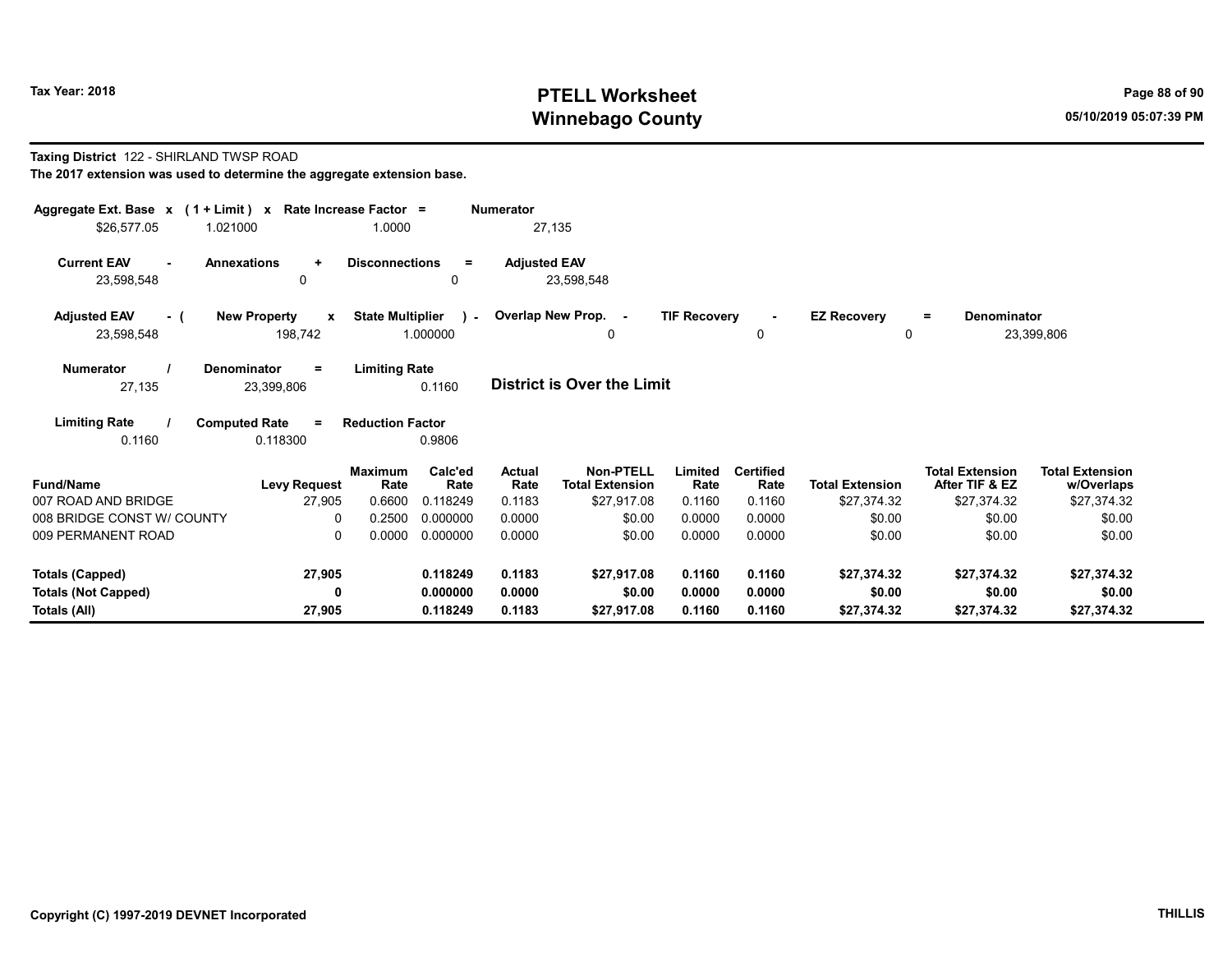# Tax Year: 2018 **PTELL Worksheet** Page 89 of 90 Winnebago County and the County of the County of the County of the County of the County of the County of the County of the County of the County of the County of the County of the County of the County of the County of the C

#### Taxing District 123 - WINNEBAGO TWSP ROAD The 2017 extension was used to determine the aggregate extension base. Aggregate Ext. Base  $x$  (1 + Limit)  $x$  Rate Increase Factor = Numerator \$184,758.35 1.021000 1.0000 188,638 Current EAV - Annexations + Disconnections = Adjusted EAV

96,478,624 0 0 96,478,624

| <b>Adjusted EAV</b> | <b>New Property</b> | <b>State Multiplier</b> | Overlap New Prop. | <b>TIF Recovery</b> | <b>EZ Recovery</b><br>= | <b>Denominator</b> |
|---------------------|---------------------|-------------------------|-------------------|---------------------|-------------------------|--------------------|
| 96,478,624          | 55.452              | .000000                 |                   |                     |                         | 96.423.172         |
|                     |                     |                         |                   |                     |                         |                    |

| <b>Numerator</b> | Denominator | <b>Limiting Rate</b> |                                   |
|------------------|-------------|----------------------|-----------------------------------|
| 188.638          | 96.423.172  | 0.1957               | <b>District is Over the Limit</b> |

Limiting Rate / Computed Rate = 0.1957 0.200500 Reduction Factor 0.9761

| <b>Fund/Name</b>           | <b>Levy Request</b> | <b>Maximum</b><br>Rate | Calc'ed<br>Rate | Actual<br>Rate | <b>Non-PTELL</b><br><b>Total Extension</b> | Limited<br>Rate | <b>Certified</b><br>Rate | <b>Total Extension</b> | <b>Total Extension</b><br>After TIF & EZ | <b>Total Extension</b><br>w/Overlaps |
|----------------------------|---------------------|------------------------|-----------------|----------------|--------------------------------------------|-----------------|--------------------------|------------------------|------------------------------------------|--------------------------------------|
| 007 ROAD AND BRIDGE        | 48,300              | 0.6600                 | 0.050063        | 0.0501         | \$48.335.79                                | 0.0488          | 0.0488                   | \$47.081.57            | \$47.081.57                              | \$47,081.57                          |
| 009 PERMANENT ROAD         | 145.100             | 0.2500                 | 0.150396        | 0.1504         | \$145,103.85                               | 0.1469          | 0.1469                   | \$141.727.10           | \$141.727.10                             | \$141.727.10                         |
| Totals (Capped)            | 193,400             |                        | 0.200459        | 0.2005         | \$193,439.64                               | 0.1957          | 0.1957                   | \$188,808.67           | \$188,808.67                             | \$188,808.67                         |
| <b>Totals (Not Capped)</b> |                     |                        | 0.000000        | 0.0000         | \$0.00                                     | 0.0000          | 0.0000                   | \$0.00                 | \$0.00                                   | \$0.00                               |
| Totals (All)               | 193.400             |                        | 0.200459        | 0.2005         | \$193,439.64                               | 0.1957          | 0.1957                   | \$188,808.67           | \$188,808.67                             | \$188,808.67                         |